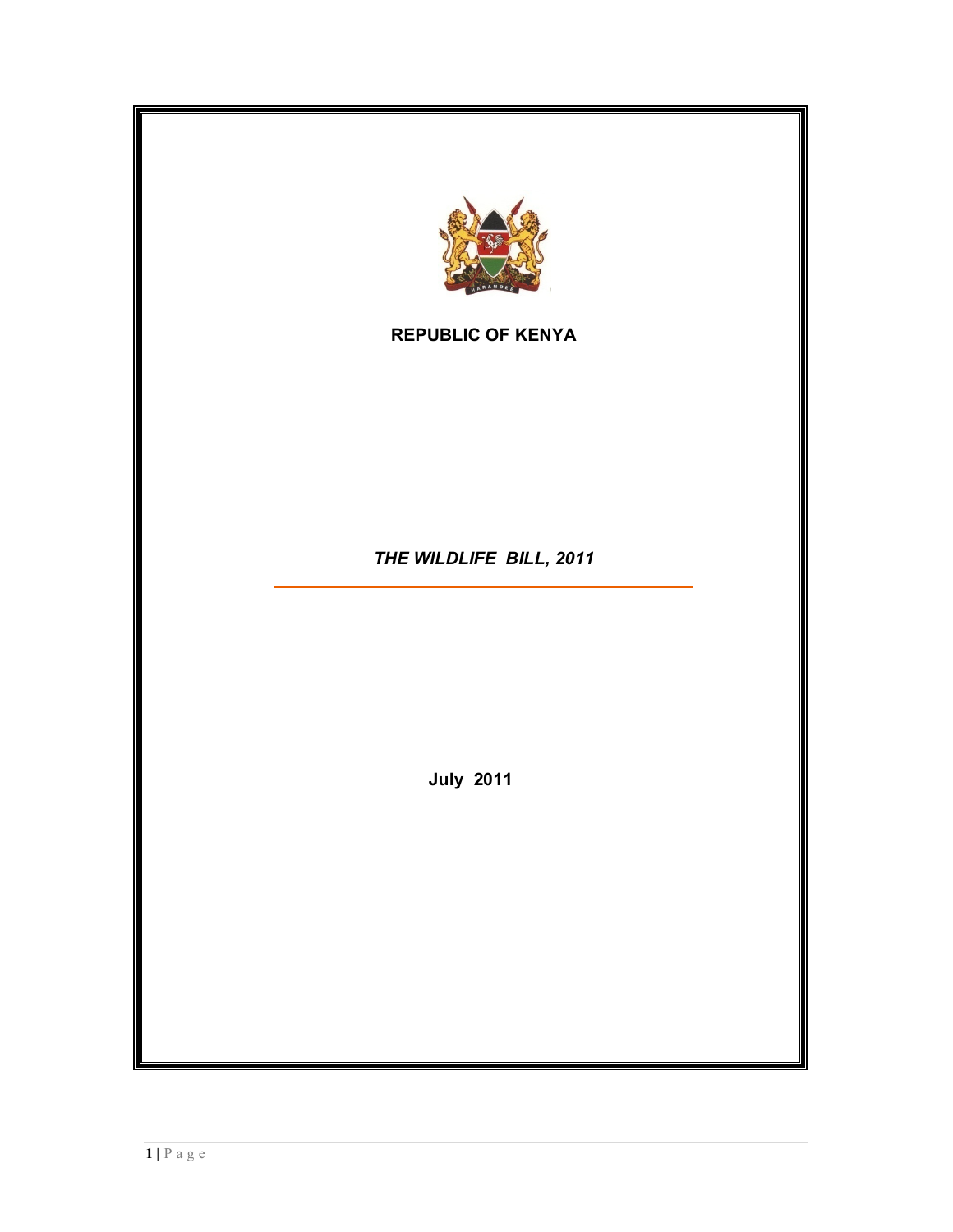# **THE WILDLIFE BILL, 2011**

#### **ARRANGEMENT OF CLAUSES**

*Clause*

#### **PART I: PRELIMINARY**

1-Short title and commencement 2-Application 3-Interpretation

#### **PART II: OWNERSHIP AND CONTROL**

*Wildlife a national heritage*

4-Ownership of wildlife

## **PART III: POLICY DIRECTION AND STRATEGY**

*Directorate of Conservation*

5-Establishment of a Directorate 6-Functions of the Directorate

*National wildlife conservation and management strategy*

7-National wildlife conservation and management strategy

#### **PART IV: ADMINISTRATION**

*Kenya Wildlife Regulatory Authority*

8-Establishment of the Authority 9-Headquarters 10-Object and purpose of the Authority 11-Board of Directors 12-Powers of the Board 13-Conduct of business and the affairs of the Board 14-Delegation by the Board 15-Remuneration of Board members 16- Appointment of the Director General 17-Staff of the Authority 18-Funds of the Authority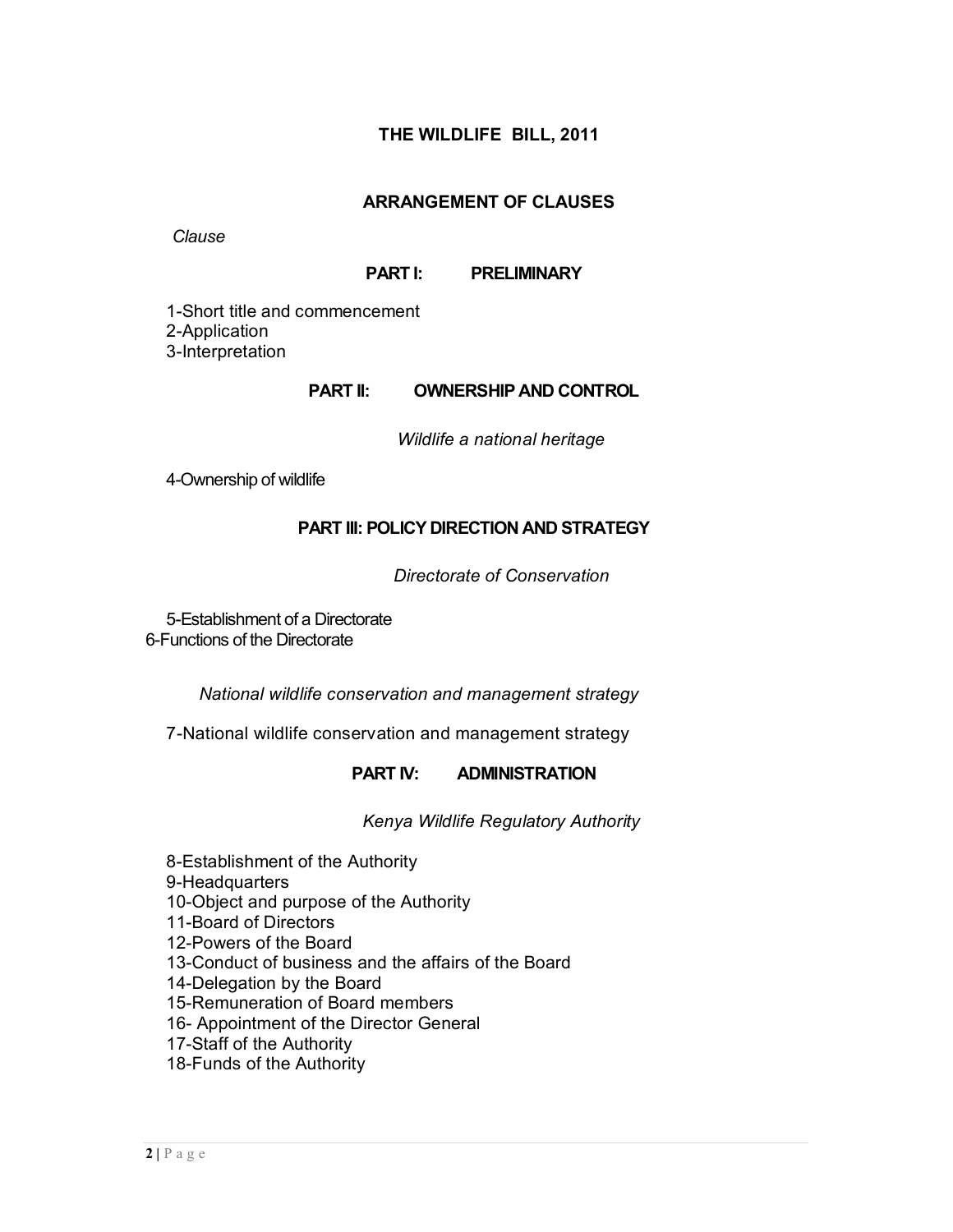#### *Kenya Wildlife Service*

19-Establishment of the Service 204-Headquarters of the Service 21-Functions of the Service 22-Board of Trustees 23-Functions of the Trustees 24-Powers of the Trustees 25-Committees of the Trustees 26-Meetings of the Trustees 27-Appointment of Director 28-Officers of the Service 29-Establishment of regional offices 30-Funds of the Service

## **PART V: WILDLIFE LICENCE**

## *Licencing*

31-Requirement for licence 32-Granting of wildlife user rights 33-Prohibition of sport hunting 34-Prohibition of subsistence hunting 35-Assignment of wildlife user rights 36-Withdrawal of wildlife user rights 37-Government trophies 38-Dealing in trophies

# **PART VI: CONSERVATION AND MANAGEMENT OF WILDLIFE**

*Wildlife conservation areas*

39-Declaration of national parks 40-Creation of national reserves 41-Establishment of wildlife conservancies and sanctuaries 42-Variation of boundaries or revocation of national parks and reserves 43-Exchange of part of a protected area with private land 44-Donations and bequests

*Provisional wildlife conservation areas*

45-Declaration of provisional wildlife conservation area 46-Reversion of provisional wildlife conservation area

*Management of wildlife conservation areas*

47-Management plans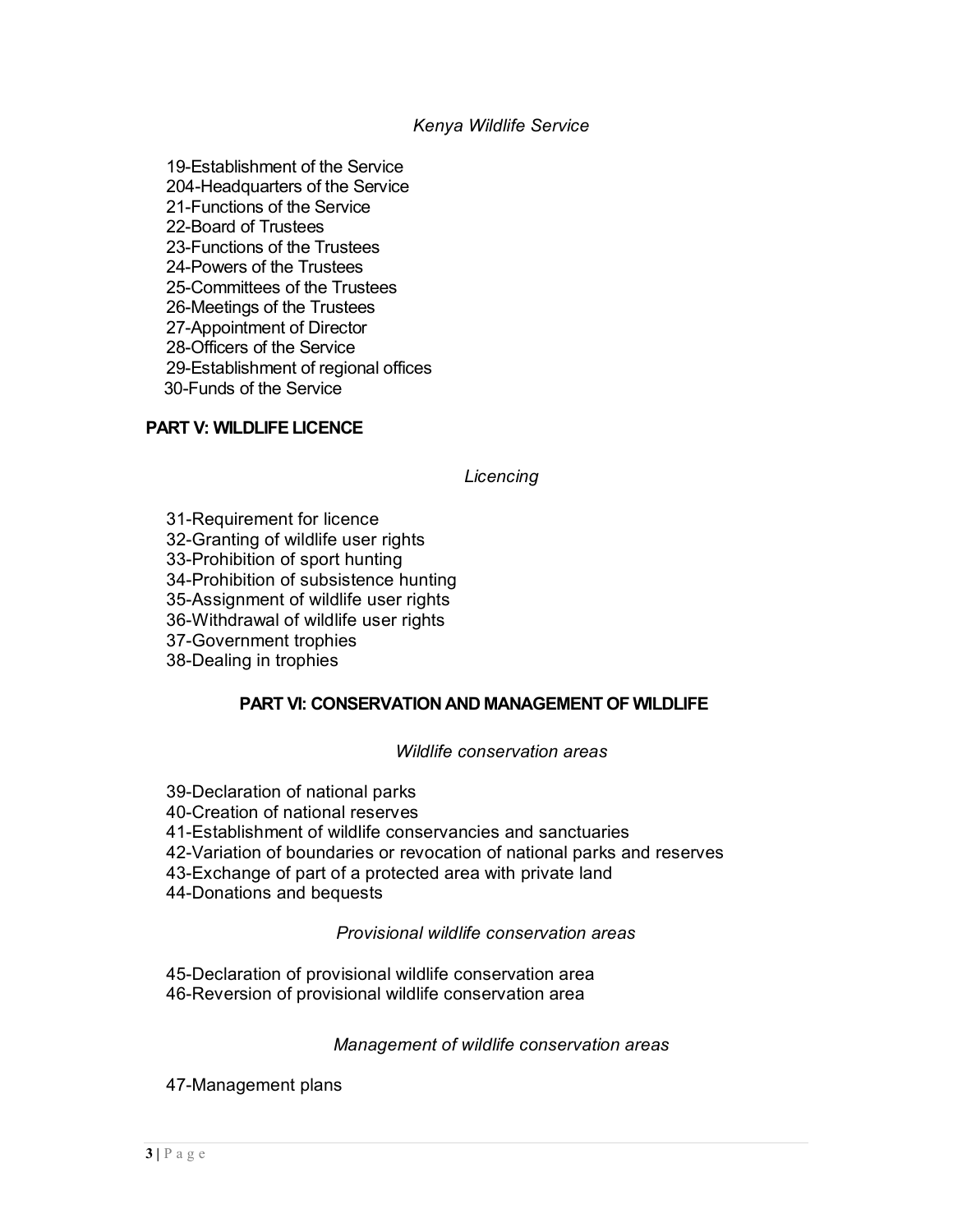# *Mining in Wildlife Conservation Areas*

48-Consent for mining and quarrying

*Conservation of Marine Ecosystem*

49-Conservation and management of marine ecosystem

*Conservation of Wetlands*

50-Conservation and management of wetlands

## **PART VII: INCENTIVES**

*Fiscal and other incentives*

51-Fiscal incentives 52-Other incentives

# **PART VIII: PROTECTION OF ENDANGERED AND THREATENED ECOSYSTEMS AND SPECIES**

#### *Endangered and threatened ecosystems*

53-Protection of endangered and threatened ecosystems 54-Listing of endangered and threatened species 55-Restricted activities involving listed species 56-Recovery plans 57-Control of invasive species

## **PART IX: REGULATION OF TRADE IN ENDANGERED SPECIES**

*Trade in endangered species*

58-General prohibition

*Issuance of Permit*

59-Application for a permit 60-Revocation of a permit

## **PART X: WILDLIFE CONSERVATION ORDERS AND EASEMENTS**

*Conservation orders and easements*

61-Wildlife conservation orders and easements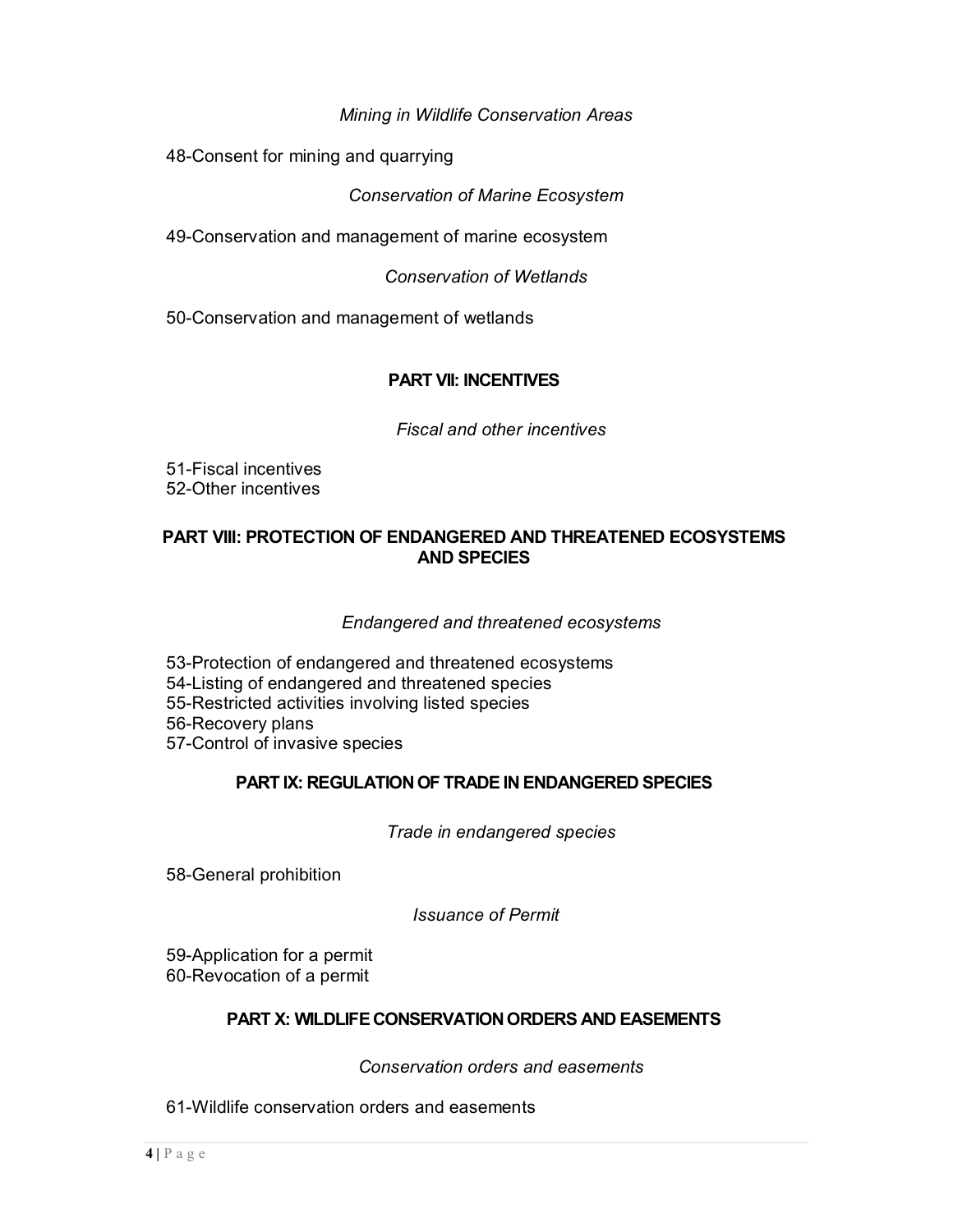62-Application for conservation orders and easements 63-Proceedings to enforce easements 64-Registration of easements 65-Compensation for easements

#### **PART XI: WILDLIFE RESEARCH AND MONITORING**

*Wildlife Monitoring*

66-Monitoring

*Wildlife Bioprospecting*

67-Bioprospecting

#### **PART XII: PROBLEM ANIMAL CONTROL**

*Problem animals*

68-Control of problem animals 69. Self defense 70-Ownership of killed problem animal

#### **PART XIII: WILDLIFE COMPENSATION**

*Wildlife Compensation Fund*

71-Establishment of the Compensation Fund

*Compensation for wildlife damage*

72-Compensation for personal injury, death or damage to property 73-Establishment of district wildlife compensation committee

## **PART XIV: INTERNATIONAL TREATIES, CONVENTIONS AND AGREEMENTS**

*International treaties and conventions*

74-International treaties, conventions and agreements

## **PART XV: GENERAL PROVISIONS**

75-The common seal 76-Protection from personal liability 77-Liability for damages 78-Financial year 79-Annual estimates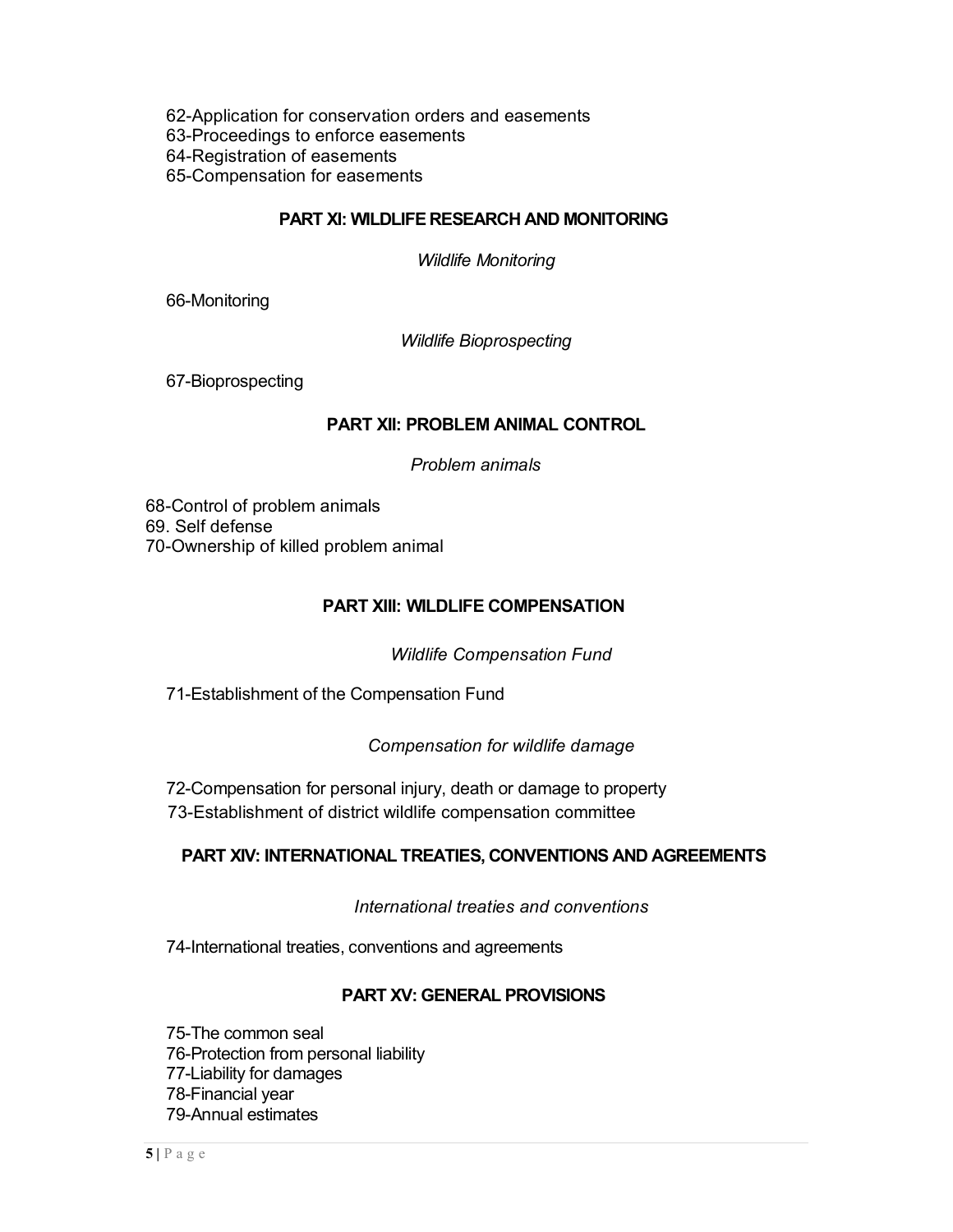#### **PART XVI: LAW ENFORCEMENT**

#### *Authorized officers*

81-Powers of authorized officers

82- Erection of a temporary barrier

83-Use of firearms

## *Offences*

84-Offences relating to management plans 85-Offences relating to pollution 86-Offences relating to conservation orders and easements 87-Offences relating to licences or permits 88- Offences relating to endangered and threatened species 89-Offences relating to flying aircrafts in wildlife conservation areas 90-General offences 91-Offences relating to bodies corporate 92-General penalty 93-Forfeiture 94-Exemptions of the officers of the Service 95-Prosecutorial powers 96-Restraint of breaches of the Act

## **PART XVII: MISCELLANEOUS PROVISIONS**

97-Rules 98-Authority to maintain registers 99-Application of environmental impact assessments

## **PART XVIII: TRANSITIONAL PROVISIONS**

100-Repeal of Cap 376 101-Savings

| <b>First Schedule:</b>   | Provisions relating to the conduct of business and affairs         |
|--------------------------|--------------------------------------------------------------------|
|                          | of the Board and Trustees                                          |
| <b>Second Schedule:</b>  | Provisions relating to the officers of the Service                 |
| <b>Third Schedule:</b>   | Provisions as to public consultation                               |
| <b>Fourth Schedule:</b>  | Nationally listed endangered and threatened ecosystems             |
| <b>Fifth Schedule:</b>   | Nationally listed endangered, threatened and vulnerable<br>species |
| <b>Sixth Schedule:</b>   | National list of invasive species                                  |
| <b>Seventh Schedule:</b> | Wildlife species for which game farming may be allowed             |
| <b>Eighth Schedule:</b>  | Wildlife species for which compensation may be paid                |
| <b>Ninth Schedule:</b>   | National parks, national reserves and sanctuaries                  |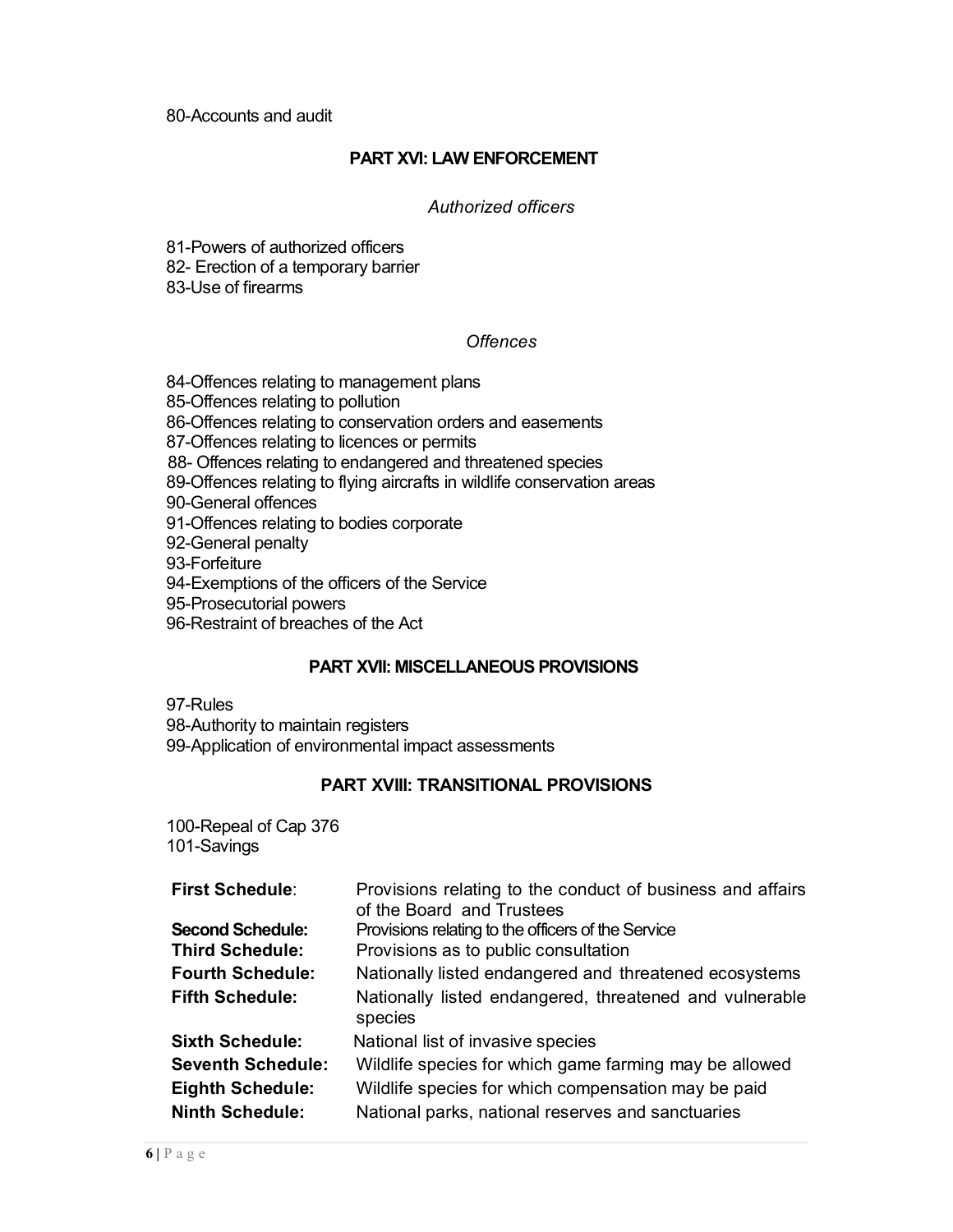**Tenth Schedule:** Licencing **Eleventh Schedule:** Management Plans<br> **Twelfth Schedule:** Benefit Sharing **Twelfth Schedule: Thirteenth Schedule:** Penalties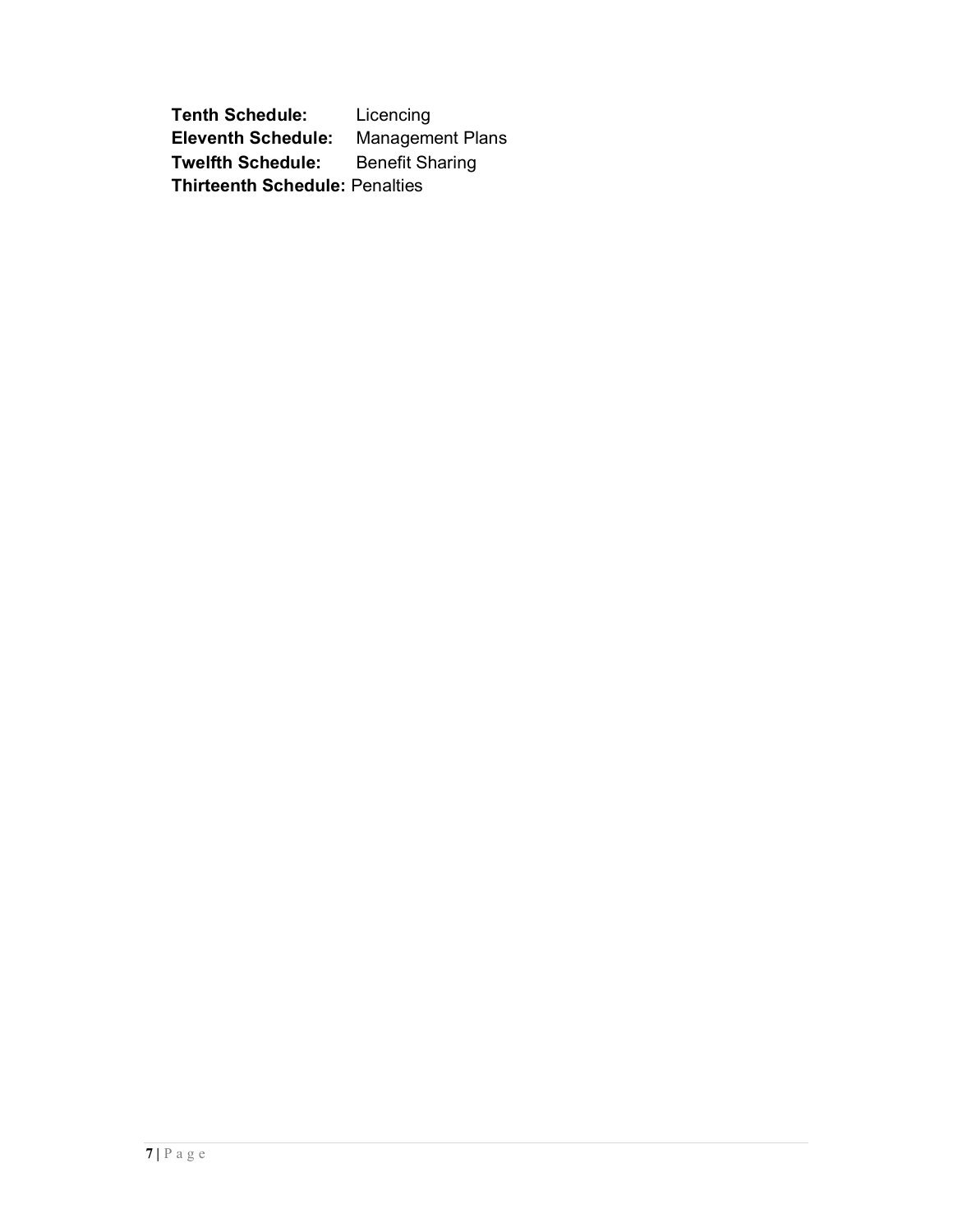## A Bill for

**AN ACT** of Parliament to provide for the protection, conservation, sustainable use and management of wildlife in Kenya; and for all other matters connected therewith and incidental thereto;

**RECOGNIZING** that wildlife is an important natural resource and national heritage, a public asset at county, national, regional, and global levels and that there is a need for an integrated ecosystem approach to conserving wildlife resources in relation to other forms of land use,

**FURTHER RECOGNIZING** that wildlife should be utilized in a manner that does not impinge on cultural values, compromise the quality and value of the resource, or degrade the carrying capacity of supporting ecosystems,

**ACKNOWLEDGING** that a coordinated and participatory approach to wildlife conservation and management is essential, and that it involves collaboration between the national and county governments, communities, landowners, private sector, and non-governmental organizations as appropriate;

**FURTHER ACKNOWLEDGING** the need to involve all stakeholders in the conservation and management of wildlife, as well as to derive benefits from such involvement**;**

**AND WHEREAS** it is essential to conserve in perpetuity Kenya's rich diversity of species, habitats and ecosystems for the well being of its people and the global community,

**NOW THEREFORE BE IT ENACTED** BY THE PARLIAMENT OF KENYA, AS FOLLOWS:

## **PART I: PRELIMINARY**

#### *Short title and commencement*

1. This Act may be cited as the Wildlife Act, 2010 and shall come into operation on such date as the Cabinet Secretary may, by notice in the Gazette appoint, but not later than 30 days from the date of Assent. Different dates may be appointed for different provisions.

## *Application*

2. This Act shall apply to all wildlife resources on public, community and private land.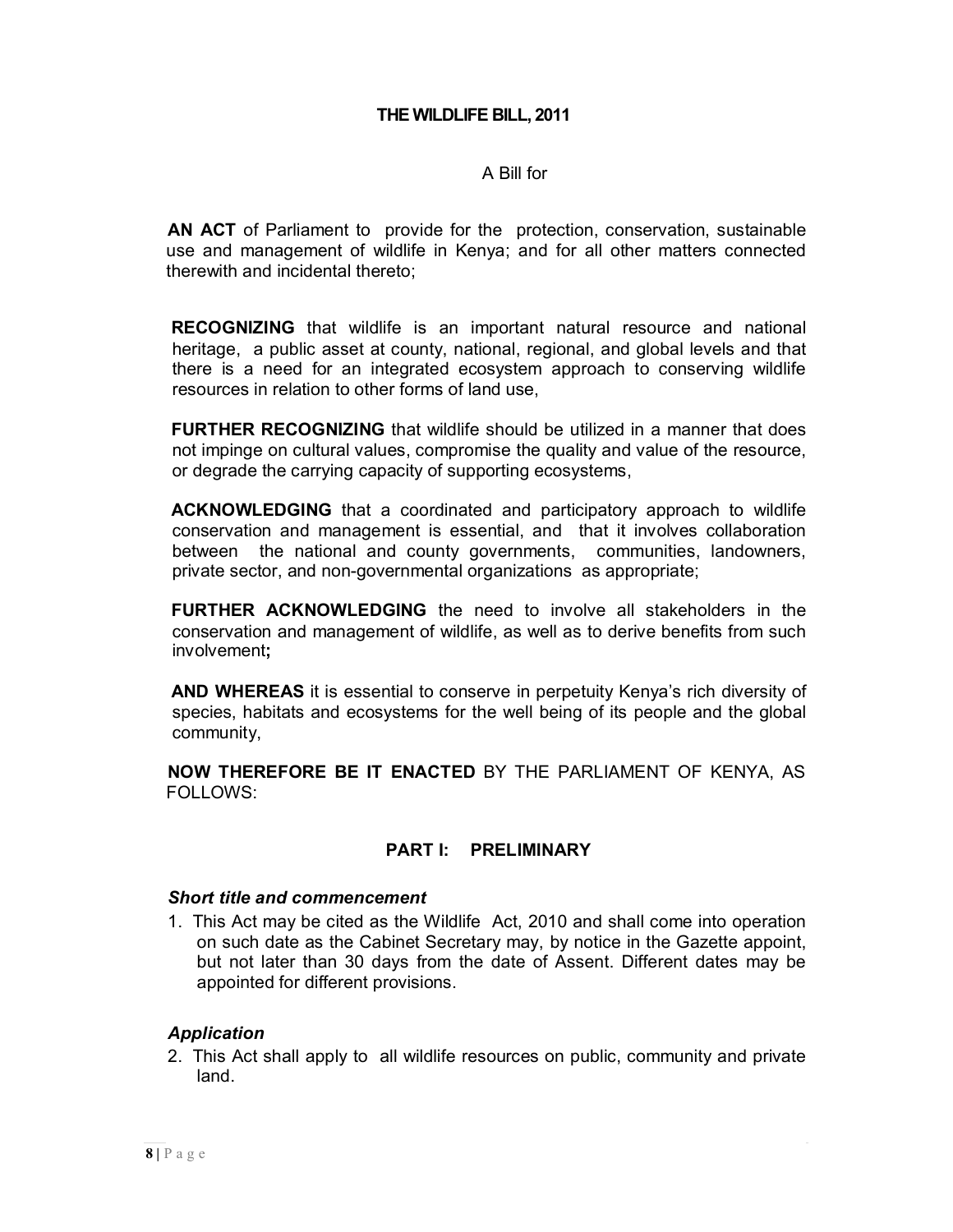#### *Interpretation*

3. In this Act, unless the context otherwise requires –

"aircraft" means any type of aero plane, airship, balloon or kite, whether captive, navigable or free, and whether controlled or directed by human agency or not;

"alien species" means a species that is not indigenous to Kenya, or an indigenous species trans-located to a place outside its natural distribution range in nature and which in its natural habitat is usually found in nature;

"animal" means any species or the young or egg thereof, but does not include a human being or any animal which is commonly considered to be a domestic animal or the young or egg thereof or plant;

"authorized officer" means a member of the Authority, the Service, a forest officer, a fisheries officer, a police officer, a customs officer, an administrative officer, or any person so designated under this Act;

"benefited environment" means that environment which has benefited through the imposition of one or more obligations on the burdened land;

"biodiversity" means the variability among living organisms from all sources including ecosystems and the ecological complexes of which they are a part. Accordingly, biodiversity encompasses three levels: ecosystem, species and genetic diversity;

 "bio-piracy" refers to the expropriation of biological resources without fair compensation or sharing of benefits;

"bio-prospecting" refers to the exploration of wildlife for commercially valuable genetic and biochemical resources;

"Board" means the Board of Directors of the Authority established under section 11;

"burdened land" means the land in the vicinity of the benefited environment;

"capture" includes any act immediately directed at the taking alive of wildlife or the taking of nests, eggs or young of any wildlife;

"community" refers to a group of users of land and wildlife hold a set of clearly defined rights and obligations over land and wildlife;

"community wildlife association" refers to an association established pursuant to section 33 of this Act;

"community wildlife scout" means a person appointed as such under this Act;

"competent authority" means:

- (a) in relation to public land, the National Land Commission Cabinet **Secretary**
- (b) in relation to any other land, the owner thereof or the person for the time being entitled to the use, rents and profits thereof;

"conservation order" refers to a wildlife conservation order issued under section 60 of this Act;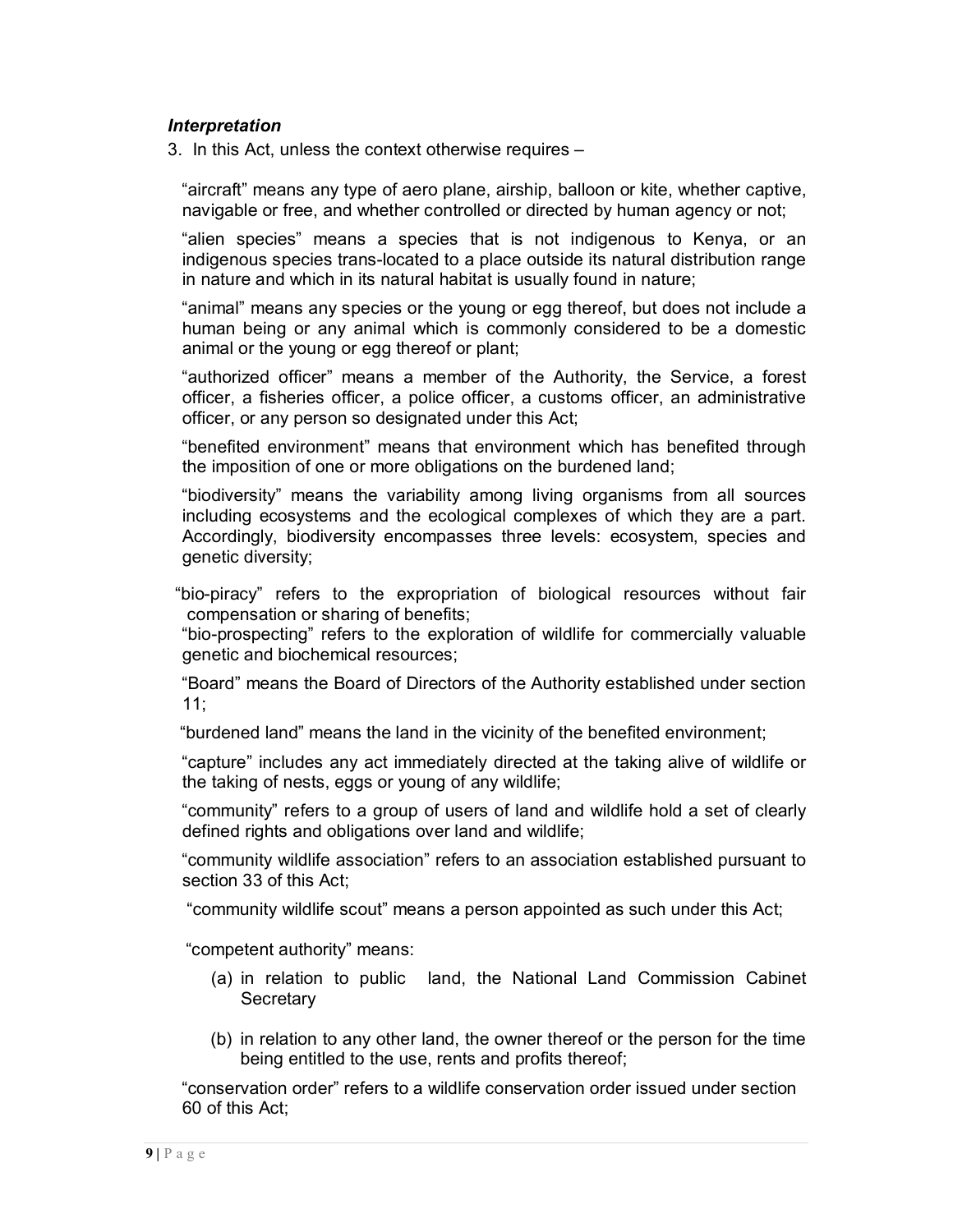"conservation" means the protection, maintenance, rehabilitation, restoration, enhancement, management and sustainable use of wildlife;

"conservation area" refers to any area (including national parks and reserves) wholly or partially designated and approved for the conservation of wildlife;

"corridors" means areas used by wild animals when migrating from one part of the ecosystem to another periodically in search of basic requirements such as water, food, space and habitat;

"county wildlife compensation committee" refers to the committee established under clause 72;

"cropping" means harvesting of wildlife for a range of products;

"culling" means selective removal of wildlife based on ecological scientific principles for management purposes;

"dealer" means any person who, in the ordinary course of any business or trade carried on by him, whether on his own behalf or on behalf of any other person-

- (a) sells, purchases, barters or otherwise in any manner deals with any trophy; or
- (b) cuts, carves, polishes, preserves, cleans, mounts or otherwise prepares any trophy; or
- (c) transports or conveys any trophy;

"decentralization" means the devolution of responsibility for planning, management and control of wildlife resources from the national wildlife agency to the local delimited geographic and functional domains;

"devolution" means the transfer of rights, authority and responsibilities by the national wildlife agencies to the local delimited geographic and functional domains;

"Director" means the Director of the Service appointed pursuant to section 27 of this Act;

"directorate" means the Directorate of Conservation established under section 5;

"Director-General" means the Director-General of the Authority appointed under Section 16;

"dispersal areas" means areas adjacent to or surrounding protected and wildlife conservancies and sanctuaries into which wild animals move during some periods of the year;

"domestic animal" means any dog, sheep, pig, goat, cow, cat, Guinea pig, donkey, horse, camel, European Rabbit, bull, cow, ox, ram, camel, or the young of such an animal;

"domestic bird" means any chicken, duck, goose, turkey, or rock pigeon, or the eggs or young thereof;

"easement" means an easement imposed under section 60;

"ecosystem" means a dynamic complex of plant, animal, micro-organism communities and their non-living environment interacting as a functional unit;

"endangered ecosystem" means an ecosystem of exceptional biodiversity value or a habitat of endangered or endemic species which has undergone severe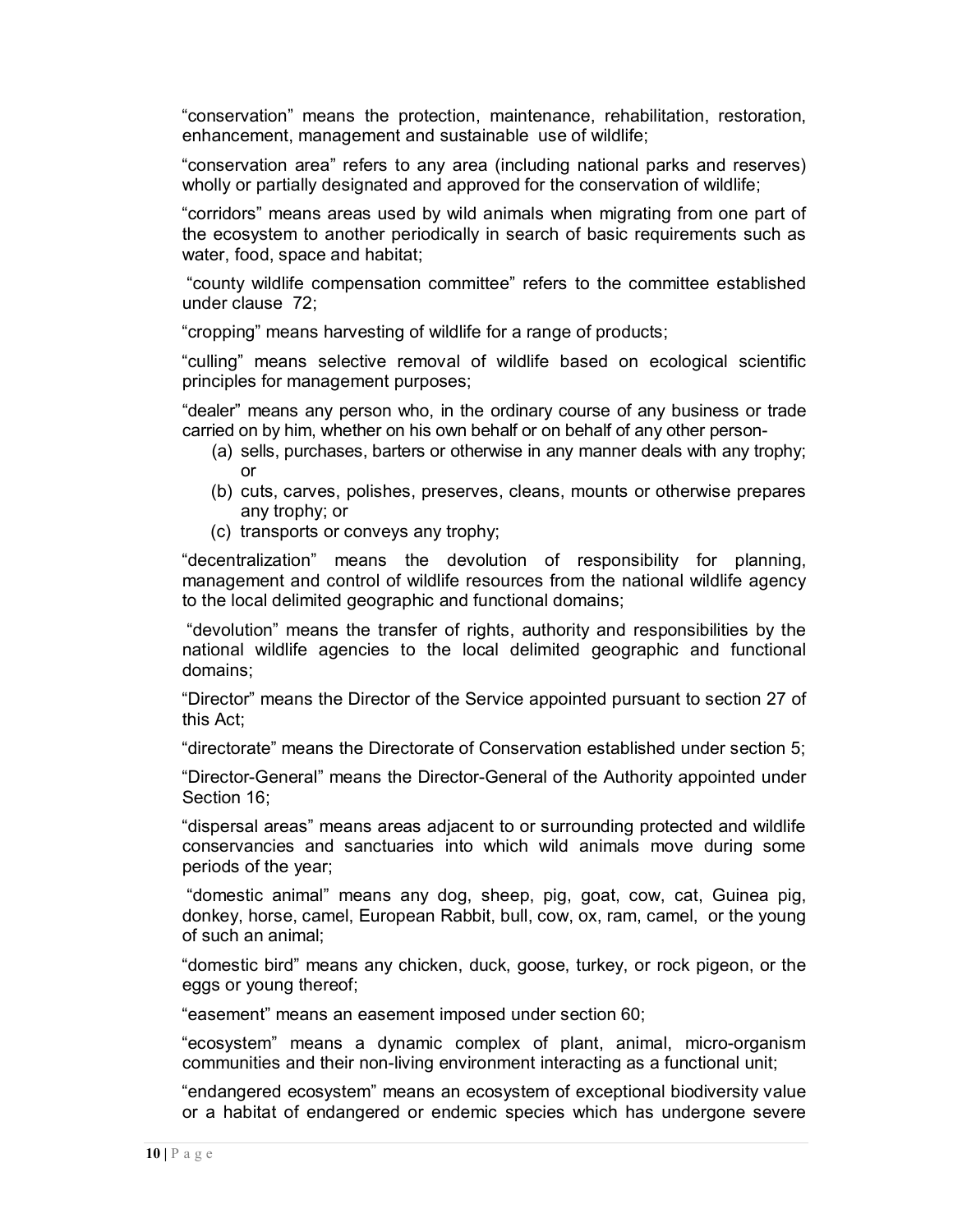degradation;

"endangered species" means any wildlife specified in the Fourth Schedule of this Act or declared as such by any other written law or any wildlife specified in Appendices of the Convention on International Trade in Endangered Species of Wild Fauna and Flora (CITES);

"endemic species" means species of plants and animals that are found in Kenya and nowhere else in the world or species that are found in only one locality in Kenya and nowhere else in the country;

"Endowment Fund" means the Kenya Wildlife Service Endowment Fund established pursuant to section 31 of this Act;

"environmental impact assessment" has the meaning assigned to it under the Environmental Management and Coordination Act No. 8 of 1999;

"environmental services" means life-supporting goods and services provided by nature;

"ex-situ conservation" means conservation outside the natural ecosystem and habitat of the biological organism;

"financial year" means the period of twelve months ending on the thirtieth June in every year;

"firearm" means a lethal barreled weapon of any description from which any shot, bullet or other missile can be discharged or which can be adapted for the discharge of any shot, bullet or other missile, and any weapon of whatever description designed or adapted for the discharge of any noxious liquid, gas or other thing, and includes the barrel, bolt and chamber, and any other essential component part, of the weapon;

"forest officer" has the meaning assigned to it under the Forests Act, 2005;

"forfeiture" means a forfeiture order issued by the court under section 92;

"game farming" refers to the rearing of wildlife in an enclosed and controlled environment for wildlife conservation, trade and recreation;

"game ranching" means the keeping of wildlife under natural extensive conditions with the intention of engaging into wildlife conservation, recreation and trade;

"genetic resources" means genetic material of actual or potential value;

"Government trophy" means a trophy declared to be a Government trophy by section 41;

"habitat" means a place or site where wildlife naturally occurs and which provides food, cover and water on which wildlife depend directly or indirectly;

"harvesting" means the felling, trimming, docking, splitting, debarking, extracting or uprooting of any plant or plant substance;

"honorary warden" refers to a honorary warden appointed by the Cabinet Secretary under section 28 of this Act;

"hunt" means and includes:

(a) to kill, injure, shoot at or to follow;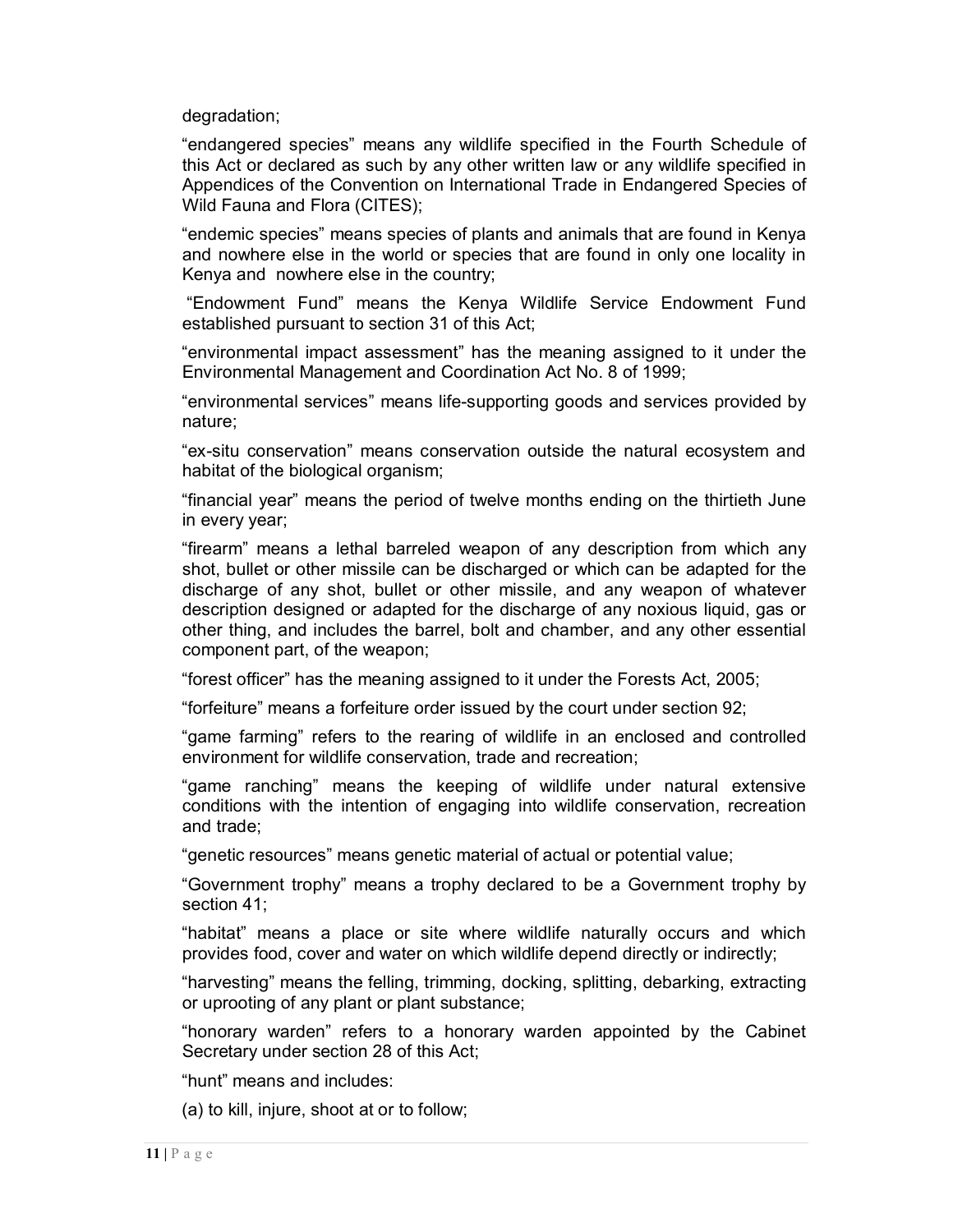(b) willfully disturb or molest by any method;

(c) lie in wait for, or search for, with intent to kill, injure or shoot at, molest a nest or eggs of any wild animal;;

"in-situ conservation" means conservation within the natural ecosystem and habitat of the biological organism;

"inter-generational equity" means that the present generation should ensure that in exercising its right to beneficial use of wildlife resources, they are maintained or enhanced for the benefit of future generations;

"intra-generational equity" means that all people within the present generation have the right to benefit equitably from the exploitation of wildlife resources;

"invasive species" means a species that is not an indigenous species or an indigenous species trans-located to a place outside its natural distribution range in nature which dominates other indigenous species or takes over the habitat;

"Kenya Defence Forces" means the Kenya Defence Forces Established under Article 241(1) of the Constitution.

"land" includes land and land covered by sea or other body of water;

"land owner" means those with individual or corporate title to land, leaseholders and those with collective community customary rights;

"land use" means activities carried out on a given piece of land;

"lead agency" means any national government department or state corporation, in which any law vests functions of management or control of any element of wildlife resources;

"licence" means a licence or permit or other written authorization issued under any of the provisions of this Act;

"licencing officer", means a person appointed by the Cabinet Secretary, by notice in the Gazette, to be a licencing officer for the purposes of this Act;

"management agreement" means any agreement between the Service and any other person, department, association, body corporate or other competent authority for the conservation and management of wildlife in accordance with the provisions of this Act;

"management plan" means a management plan prepared for the conservation and management of wildlife pursuant to section 47 of this Act;

"marine protected area" means any area of intertidal or subtidal terrain, together with its overlying water and associated flora, fauna, historical and cultural features, which has been reserved by law and includes any dry land found within the gazetted boundary".;

"meat" means the fat, blood, flesh or tissue of any wild animal, whether fresh or dried, pickled or otherwise preserved or processed;

"member of the uniformed and disciplined cadre" means a member of the Service holding any of the ranks specified in 2(a) of the Second Schedule;

"Cabinet Secretary" means the Cabinet Secretary for the time being responsible for matters relating to wildlife;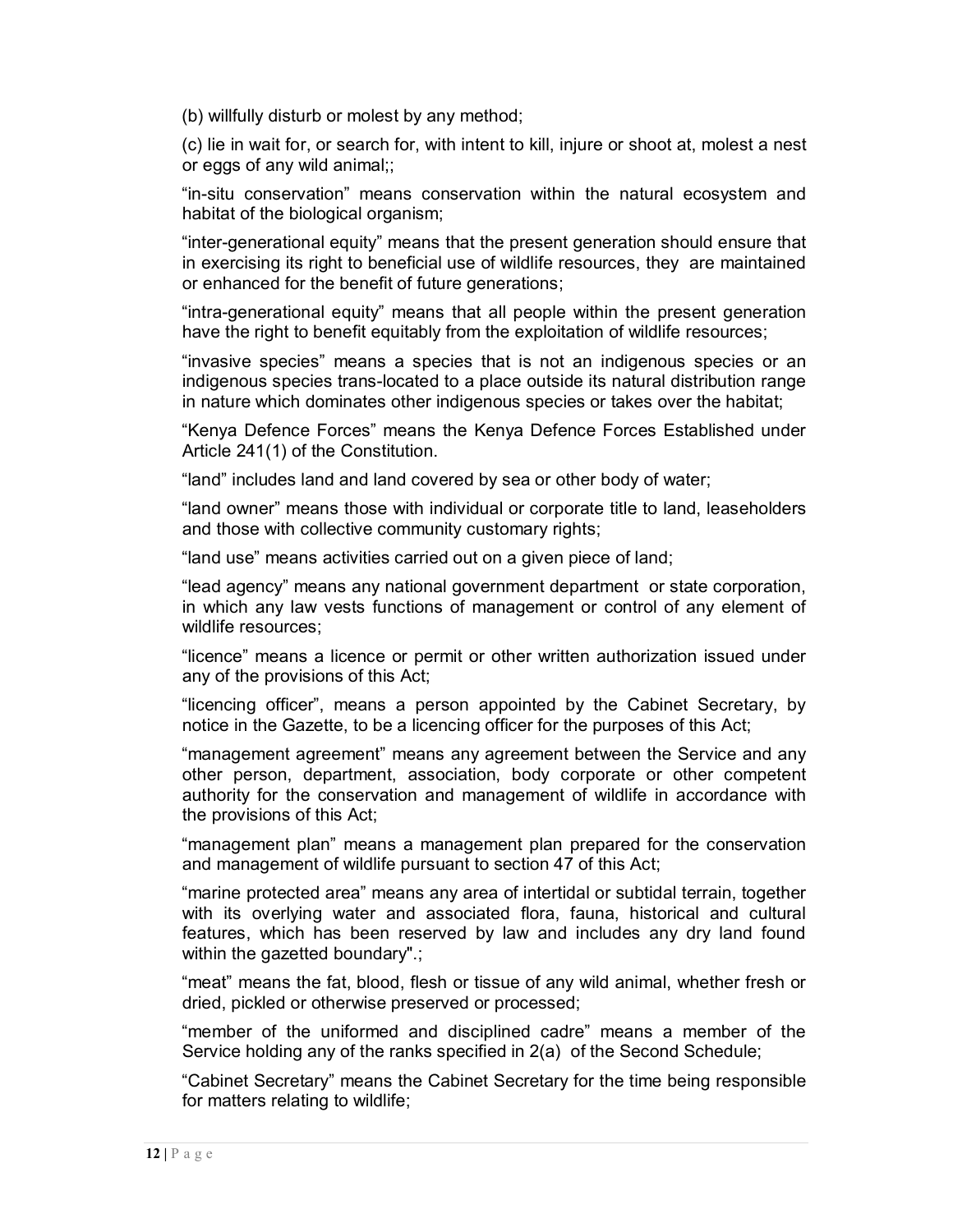"Department" means the Cabinet Department for the time being responsible for matters relating to wildlife;

"motor vehicle" includes a vehicle of the type commonly known as a "hovercraft";

"multilateral environmental agreement" means international legal instruments for sustainable environmental management to which Kenya is a Party;

"national park" means an area of land declared to be a National Park by or under this Act;

"national reserve" means any area of land declared to be a National Reserve by or under this Act;

"National Security Council" means the National Security Council established under Article 240(1) of the Constitution;

"owner", in relation to private land, includes a lessee or a mortgagee in possession, and any person authorized by an owner, lessee or mortgagee in possession to act on his behalf in his absence, and group representative incorporated under the Land (Group Representatives) Act, Cap, 287;

"ownership" on the part of the state in relation to wildlife means custodianship or stewardship on behalf of the people of Kenya;

"partnership" means an affiliation between a competent authority, stakeholders and other individuals or groups formed for the purposes of conserving and managing wildlife within a specified area;

"poaching" means illegal hunting, illegal capturing and illegal harvesting of any wild animal (but does not include the control of species widely and commonly regarded as pests or vermin);

"private land" means –

- (a) registered land held by any person under any freehold tenure,
- (b) land held by any person under leasehold tenure; and,
- (c) any other land declared private land under an Act of Parliament.

"problem animal" means any wildlife which has caused or is causing damage to or harm to human life or property;

"wildlife protected area" means an area declared to be a wildlife protected area under this Act.

"ranger" means a member of the Service in the uniformed and disciplined cadre and includes corporal, sergeant, senior sergeant and sergeant major;

"recreation" means amusement, distraction, diversion, enjoyment, entertainment, exercise, fun, leisure activity, pastime, play, pleasure, refreshment, relaxation, sport.

"regional wildlife conservation area committee" refers to the committee established under section 32 of this Act;

"regional wildlife conservation area" refers to regional wildlife conservation areas designated under section 32 of this Act;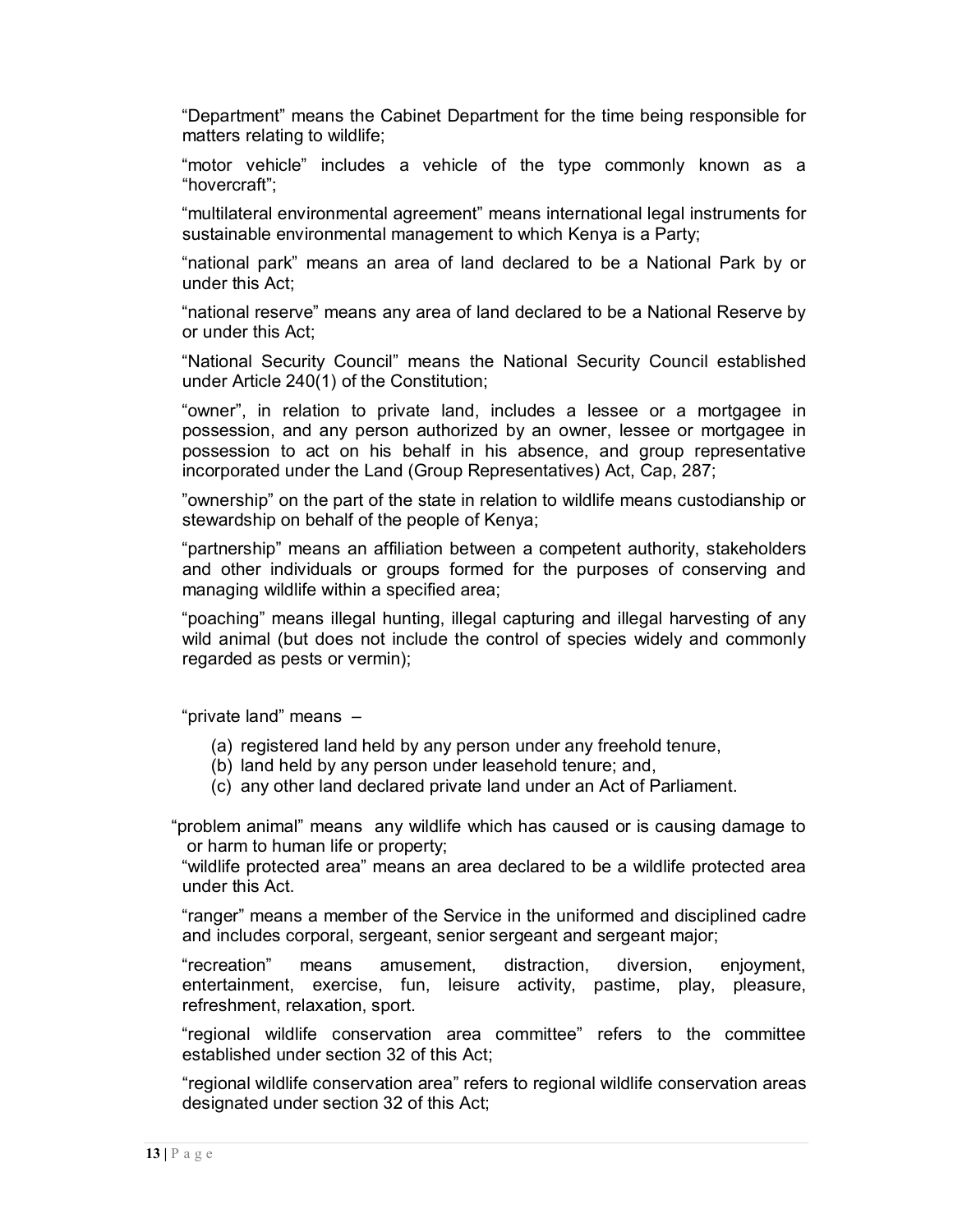"rules" means any rules or regulations made under this Act;

"sanctuary" refers to an area of land or of land and water set aside and maintained , by government, community, individual or private entity, for the preservation and protection of one or more species of wildlife;

"Service" means the Kenya Wildlife Service established under section 23 of this Act;

"specimen" means any wild animal or plant whether alive or dead and any part or derivative thereof;

"species" means a population of individual organisms capable of mating with one another and producing fertile offspring in a natural setting and that share common and specialized characteristics from others;

"sport hunting" means authorized pursuit and killing of wildlife for recreation and trophy collection;

"stakeholder" refers to an individual or group having a vested interest in the conservation issues relating to a particular area;

"sustainable use" means present use of the wildlife resources, which does not compromise the ability to use the same by future generations or degrade the carrying capacity of wildlife ecosystems and habitats;

"sustainable management", in relation to wildlife, means management of wildlife resources so as to permit only such use of it as constitutes sustainable use;

"threatened ecosystem" means an ecosystem of high biodiversity value or habitat of endangered or endemic species that is under threat of degradation;

"threatened species" means any wildlife species specified in the Fourth Schedule of this Act or declared as such under any other written law or specified in Appendices of the Convention on International Trade in Endangered Species of Wild Fauna and Flora (CITES);

"trans-frontier/trans-boundary conservation area" means the area or component of a large ecological region that straddles the boundaries of two or more countries, encompassing one or more protected areas, as well as multiple resource use areas;

"trophy" means any wild animal alive or dead, and any bone, claw, egg, feather, hair, hoof, skin, tooth, tusk or other durable portion whatsoever of that animal whether processed, added to or changed by the work of man or not, which is recognizable as such a durable portion;

"Trustees" means Board of Trustees of the Service established pursuant to section 22 of this Act;

"warden" means an officer of the Service above the rank of Sergeant Major;

"wetlands" means areas of marsh, fen, peat land, or water, whether natural or artificial, permanent or temporary, with that is static or flowing, fresh, brackish, salt, including areas of marine water the depth of which at low tide does not exceed 6 meters.

"wildlife" means and includes any vertebrate and invertebrate animal or bird and the eggs and young thereof but does not include a fish, except a fish in a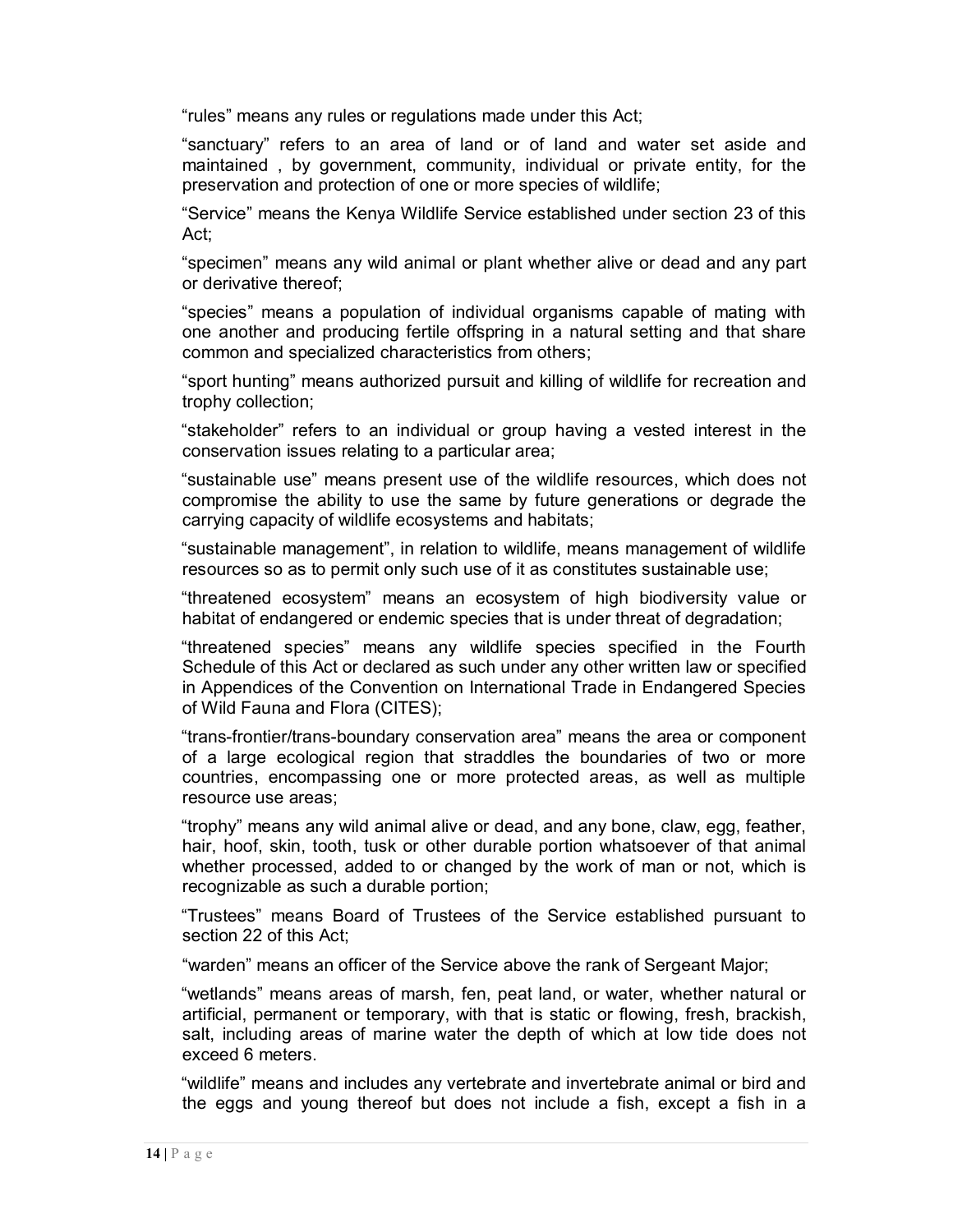protected area, a domestic animal, or domestic bird, or the eggs or young thereof, or a plant, except a plant in a protected area;

"wildlife conservancy" means a conservation area set aside by an individual landowner, group of owners or a community for purposes of wildlife conservation in accordance with the provisions of this Act;

"wildlife manager" means any person registered with the Authority for the purpose of managing a wildlife conservancy and/or sanctuary;

"wildlife user rights" means and includes user rights granted to stakeholders by the Cabinet Secretary, through the relevant competent authorities, for nonconsumptive and/or consumptive use of wildlife resources;

# **PART II: OWNERSHIP AND CONTROL**

#### *Wildlife a national heritage*

## *Ownership of Wildlife*

- 4. (1) All wildlife found in Kenya is vested in the state on behalf of and for the benefit of the people of Kenya.
	- (2) The Cabinet Secretary shall be responsible for the protection, conservation and management of every wildlife resource in Kenya in accordance with the provisions of this Act.
	- (3) The right to the use of wildlife resources is hereby vested in the Cabinet Secretary and subject to the provisions of this Act, the Cabinet Secretary may, grant wildlife user rights to individuals, communities or bodies corporate.

# **PART III: POLICY DIRECTION AND STRATEGY**

#### *Directorate of Conservation*

#### *Establishment of a Directorate*

5. There is hereby established a directorate to be known as the Directorate of Conservation at the Department responsible for wildlife (hereinafter referred to as the "Directorate") headed by a Conservation Secretary.

## *Functions of the Directorate*

- 6. Subject to direction of the Cabinet Secretary, the Directorate shall:
	- (a) be responsible for policy formulation and directions for purposes of this Act;
	- (b) set national targets, indicators, objectives and determine policies and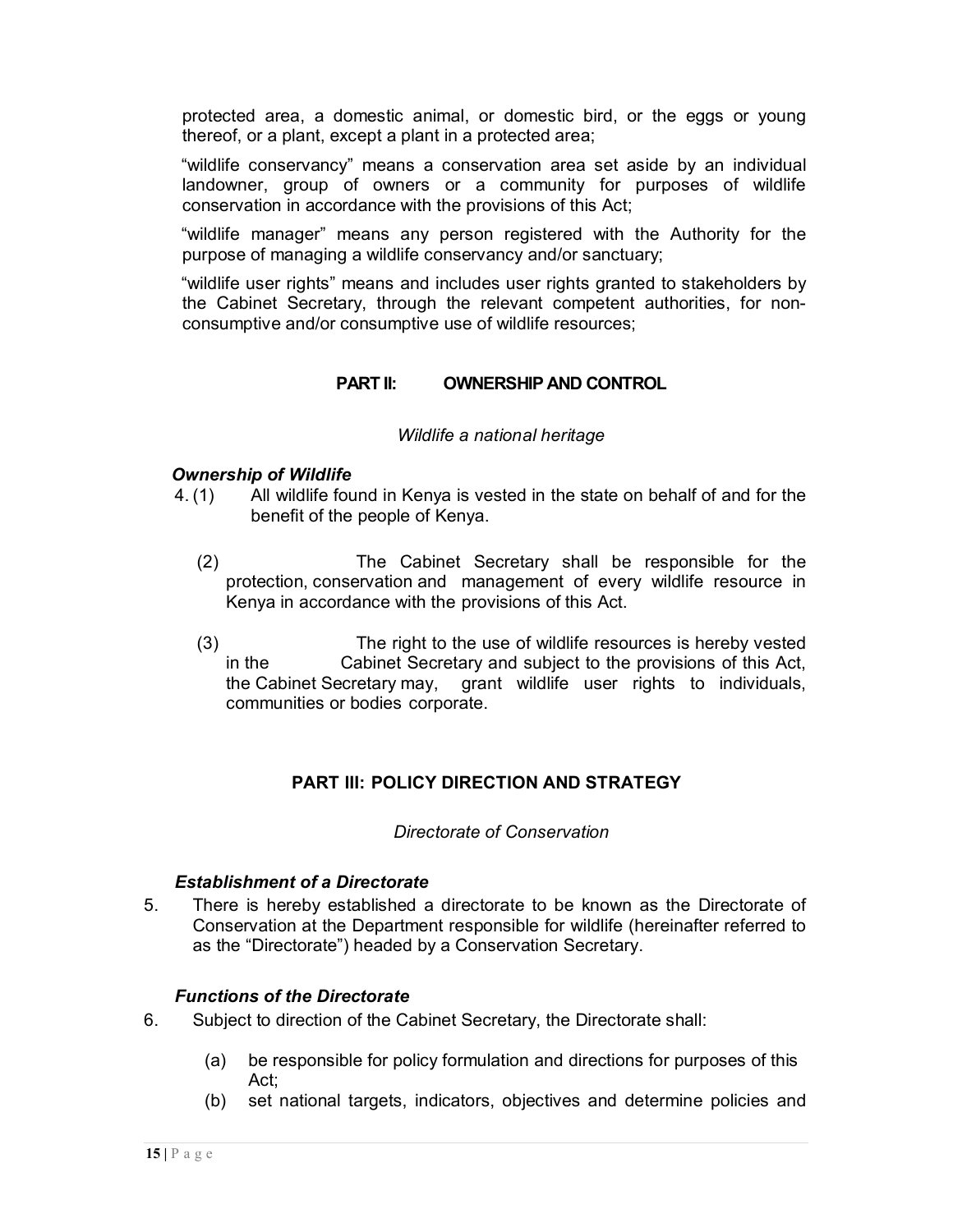priorities for the protection, conservation and management of wildlife resources countrywide;

- (c) ensure mainstreaming of wildlife issues into sectoral policies, programmes and plans;
- (d) promote cooperation among public departments, counties, private sector, non-governmental organizations and such other organizations engaged in wildlife protection, conservation and management;
- (e) coordinate the negotiation and implementation of wildlife-related treaties, conventions or agreement, whether bilateral or multilateral, in consultation with the Authority, the Service and other relevant lead agencies;
- (f) ensure and coordinate the development of national wildlife conservation and management strategy;
- (g) monitor the effectiveness of the implementation of the National Wildlife Policy, the Strategy and this Act by the various actors; and
- (h) perform such other functions as are assigned under this Act.

# *National wildlife conservation and management strategy*

- 7.(1) Following public consultation, the Cabinet Secretary shall formulate and publish in the Gazette at least every five years, a national wildlife conservation and management strategy in accordance with which wildlife resources of Kenya shall be protected, conserved and managed.
- (2 ) The national wildlife conservation and management strategy shall prescribe the principles, objectives, standards, targets, indicators, procedures and institutional arrangements for the protection, management, use, development, conservation and control of wildlife resources and, in particular, for-
	- (a) measures for the protection of wildlife species and their habitats and ecosystems particularly in using ecosystem-based conservation plans to achieve land use compatibility;
	- (b) norms and standards for ecosystem-based conservation plans;
	- (c) measures facilitating community-based natural resources management practices in wildlife conservation, management and enforcement;
	- (d) priority areas for wildlife conservation and projections on increasing designated wildlife conservation areas in form of national parks, national reserves, wildlife conservancies and sanctuaries;
	- (e) innovative schemes, measures and incentives to be applied in securing identified critical wildlife migratory routes, corridors and dispersal areas for sustainable wildlife conservation and management;
	- (f) clear targets indicating specific percentage of landscape or seascape to be brought under protected areas, wildlife conservancies and sanctuaries;
	- (g) national research and monitoring priorities and information systems, including:
		- (i) research priorities,
		- (ii) the collection and management of data and information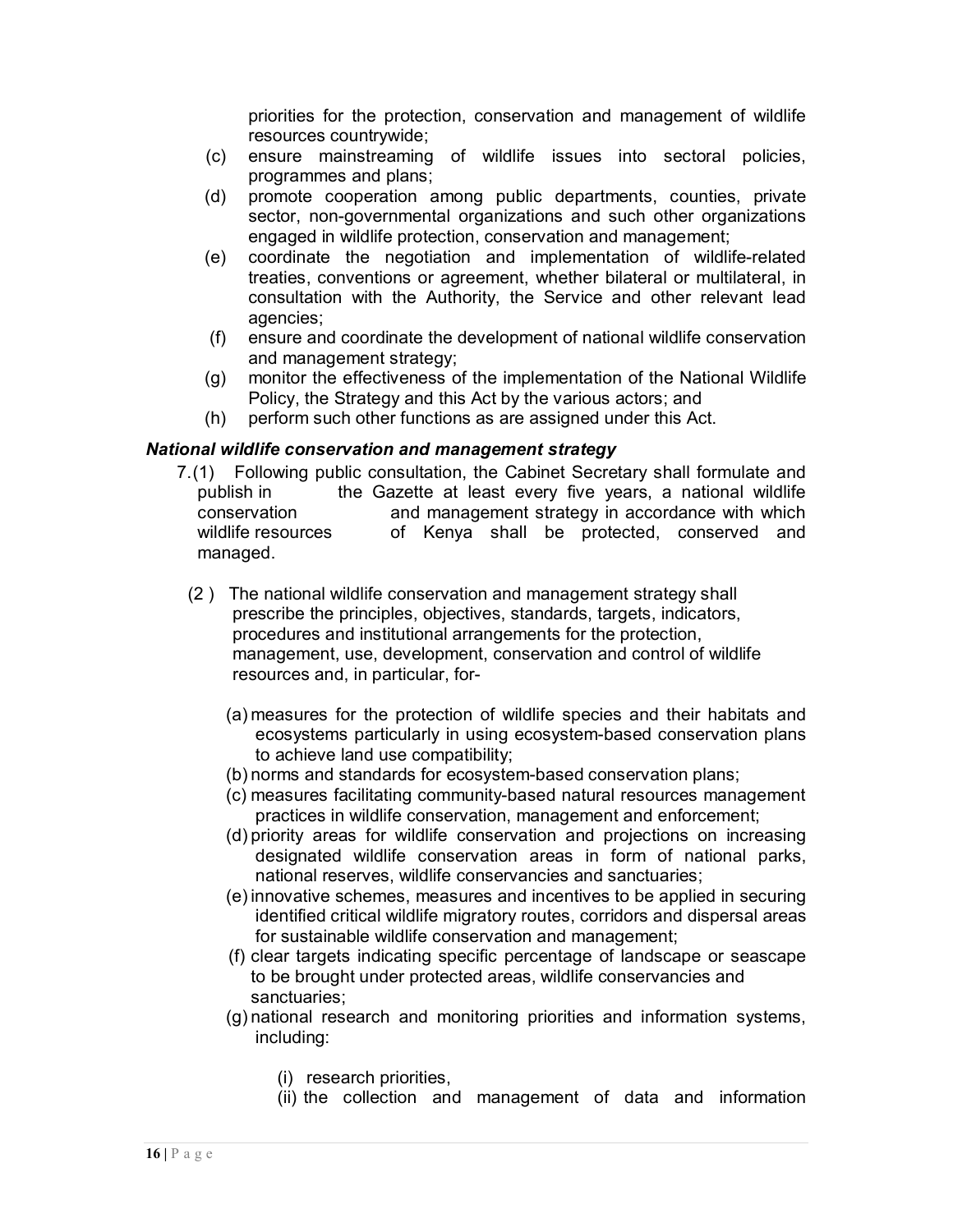regarding the status of wildlife resources, and

- (iii) procedures for gathering data and the analysis and dissemination of information on wildlife resources;
- (h) special arrangements for the protection of endangered and threatened wildlife species;
- (i) guidelines for granting and monitoring wildlife user rights;
- (j) innovative measures for mitigating human wildlife conflict;
- (k) measures necessary to ensure equitable sharing of benefits;
- (l) measures for capacity building and training for effective wildlife management;
- (m) measures for wildlife diseases surveillance;
- (n) adaptation and coping up measures to adverse impacts of climate change;
- (o) reflections on regional cooperation and measures for enhancing conservation and management of shared wildlife resources; and
- (p) any other matter that the Cabinet Secretary considers necessary for the better conservation and management of wildlife resources.
- (3) The Cabinet Secretary shall periodically review the national wildlife conservation and management strategy and may from time to time publish in the Gazette a revised strategy.
- (4) The Cabinet Secretary, the Authority, the Service, and all public bodies shall, when exercising any statutory power or performing any statutory function, take into account and give effect to the national wildlife conservation and management strategy.
- (5) The Cabinet Secretary shall lay every two years a national wildlife conservation status report specified under subsection (2) (k) of this section before the National Assembly as soon as reasonably practicable after its publication where the National Assembly is in session, or where not in session, within twenty one days of the day the National Assembly next sits after such publication.

# **PART IV: ADMINISTRATION**

*Kenya Wildlife Regulatory Authority*

## *Establishment of the Authority*

- 8. (1) There is hereby established an Authority to be known as the Kenya Wildlife Regulatory Authority (hereinafter referred to as "the Authority").
	- (2) The Authority shall be a body corporate with perpetual succession and a common seal and shall in its corporate name, be capable of:
		- (a) suing and being sued;
		- (b) taking, purchasing, charging and disposing of movable and immovable property;
		- (c) borrowing money;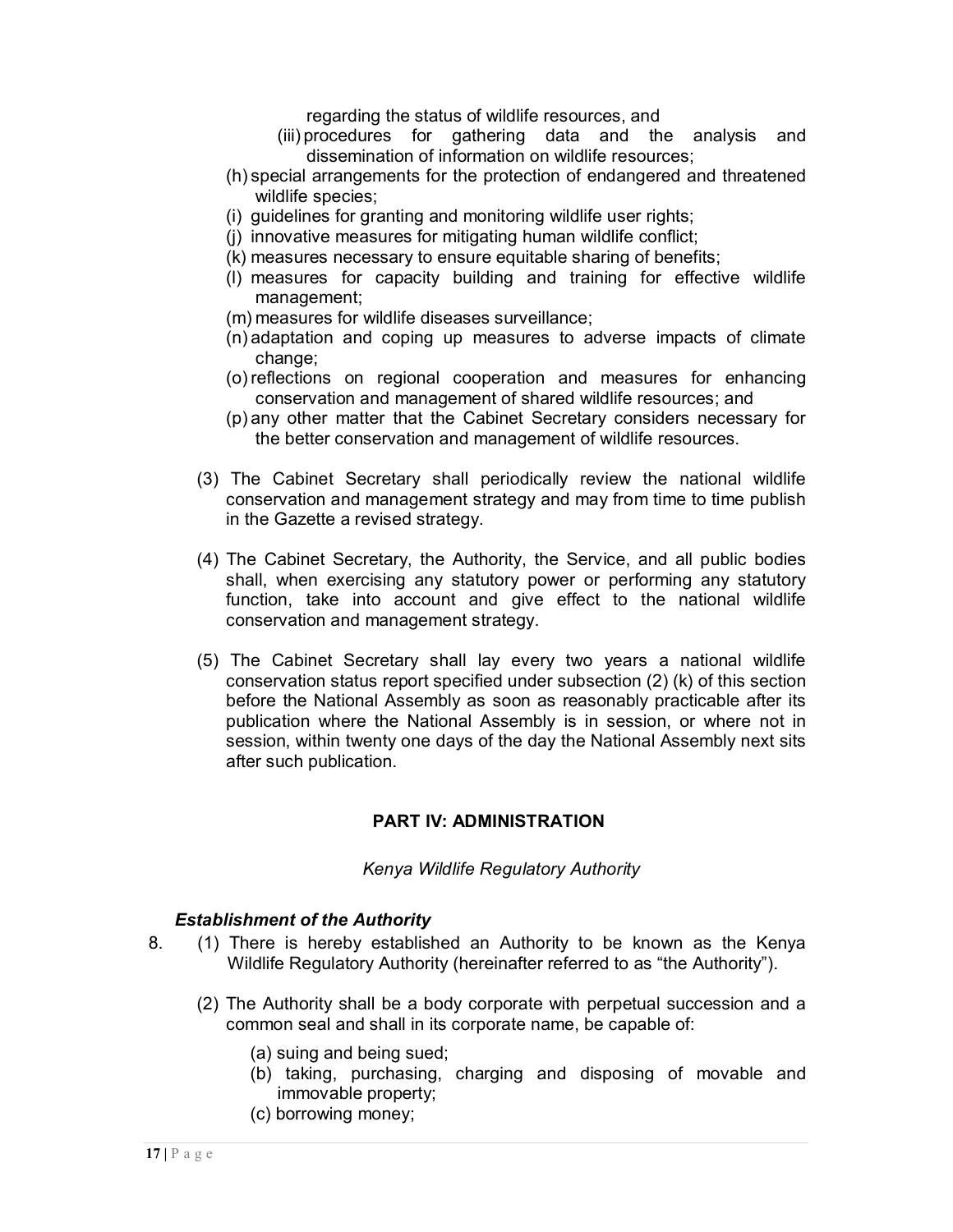- (d) entering into contracts; and
- (e) doing or performing all such other things or acts for the proper discharge of its functions under this Act, which may lawfully be performed by a body corporate.

# *Headquarters*

9. The headquarters of the Authority shall be in Nairobi.

## *Object and purpose of the Authority*

- 10. (1) The object and purpose for which the Authority is established shall be to regulate the wildlife sector in accordance with the provisions of this Act.
	- (2) Without prejudice to the generality of the foregoing, the Authority shall:
		- (a) In consultation with the Service, formulate standards and prescribe measures for sustainable wildlife conservation and management countrywide;
		- (b) formulate mechanisms and prescribe measures for granting and monitoring wildlife user rights ;
		- (c) issue licences and permits for wildlife user rights with the approval of the Cabinet Secretary;
		- (d) assess and monitor wildlife conservation activities, including activities being carried out by the Service, local authorities, communities and non-governmental organizations, in order to ensure that sound wildlife conservation principles and practices are adhered to;
		- (e) negotiate for financial and other incentives for the advancement of wildlife use activities of communities, landowners, private sector and non-governmental organizations;
		- (f) in consultation with the Service, establish the regional wildlife conservation areas for purposes of ensuring ecosystem approach to wildlife conservation and management;
		- (g) in consultation with the Service, ensure the preparation and implementation of ecosystem-based management plans;
		- (h) undertake every two years an assessment and audit of wildlife conservation efforts, measures and initiatives at the national level and prepare and issue a biannual national wildlife conservation status report;
		- (i) mobilize resources for wildlife conservation and management;
		- (j) perform such other functions as the Cabinet Secretary may assign the Authority or as are incidental or conducive to the exercise by the Authority of any or all of the functions provided under this Act.
	- (3) The Authority shall have all the powers necessary for the performance of its functions under this Act.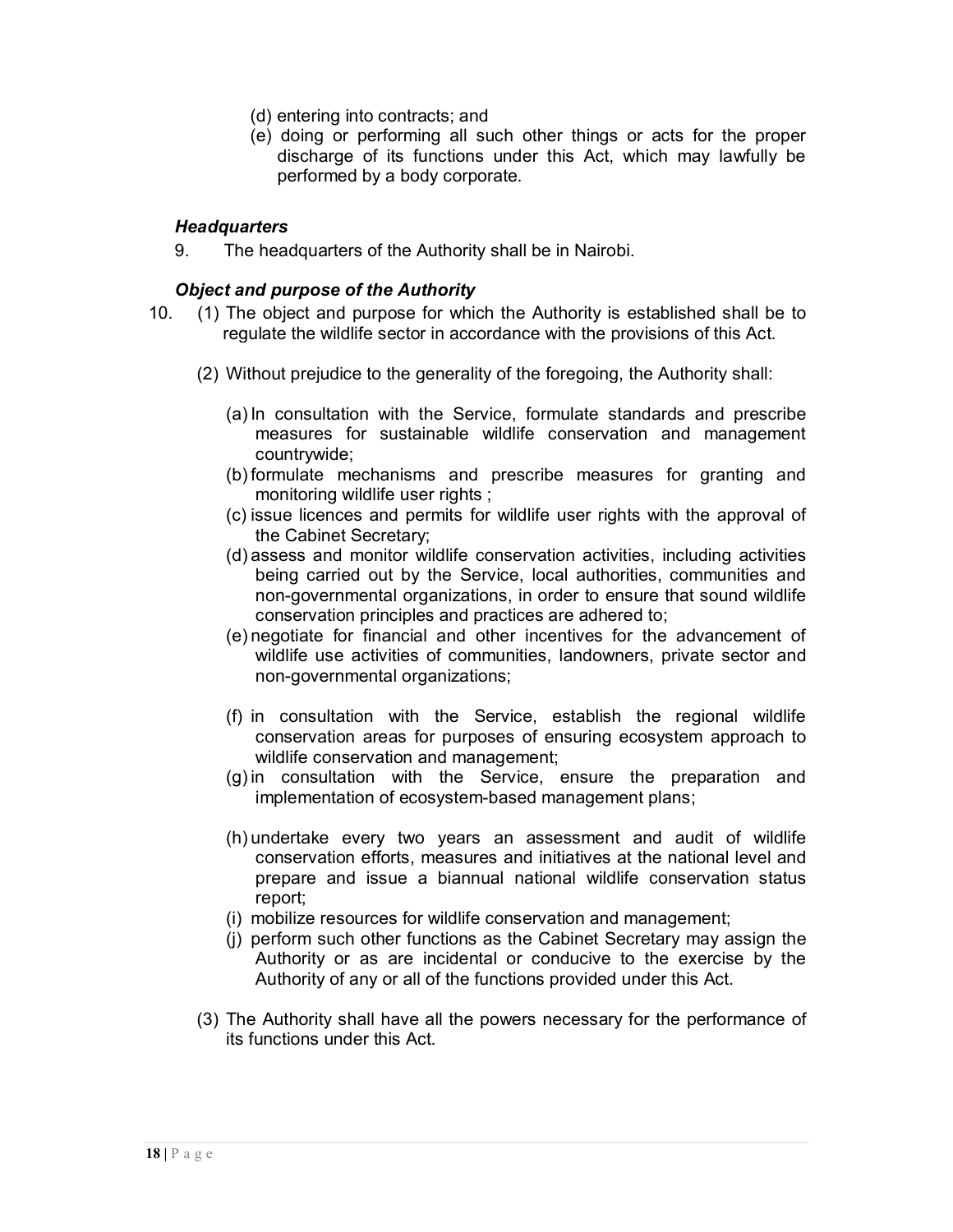# *Board of Directors*

- 11. The management of the Authority shall vest in a Board of Directors which shall consist of-
	- (a) a chairperson who shall be appointed by the President selection by the Public Service Commission;
	- (b) the Principal Secretary in the Department for the time being responsible for wildlife or an officer of that Department designated in writing by the Principal Secretary;
	- (c) the Principal Secretary in the Department for the time being responsible for finance or an officer of that Department designated in writing by the Principal Secretary;
	- (d) the Principal Secretary in the Department for the time being responsible for tourism or an officer of that Department designated in writing by the Principal Secretary;
	- (e) the Principal Secretary in the Department for the time being responsible for internal security or an officer of that Department designated in writing by the Principal Secretary;
	- (f) The Principals Secretary in the Department for the time being responsible for county government affairs or an officer of that Department designated in writing by the Principal Secretary;
	- (g) the Director General of the Authority who shall be the secretary;
	- (h) one representative from the tourism private sector nominated by the relevant national tourism-sector umbrella association, appointed by the Cabinet Secretary;
	- (i) three other members, not being public officers, appointed by the Cabinet Secretary, taking into account gender parity and experience and expertise in wildlife, finance and management;
	- (j) Formulate mechanisms and prescribe measures for granting and monitoring wildlife user rights;

The members under (h) to (j) shall be appointed by the Cabinet Secretary following selection by the Public Service Commission. At their first sitting, the Board shall elect a vice chairperson from among the members from (h) to (j).

## *Powers of the Board*

- 12. The Board shall have all the powers necessary for the performance of the functions of the Authority under this Act and in particular, but without prejudice to the generality of the foregoing, the Board shall have power to –
	- (a) manage, control administer the assets of the Authority in such manner and for such purposes as best promote the purposes for which the Authority is established;
	- (b) receive any gifts, grants, donations or endowments made to the Authority or any other monies in respect of the Authority and make disbursements therefrom in accordance with the provisions of this Act;
	- (c) determine the provisions to be made for capital and recurrent expenditure and for reserves of the Authority;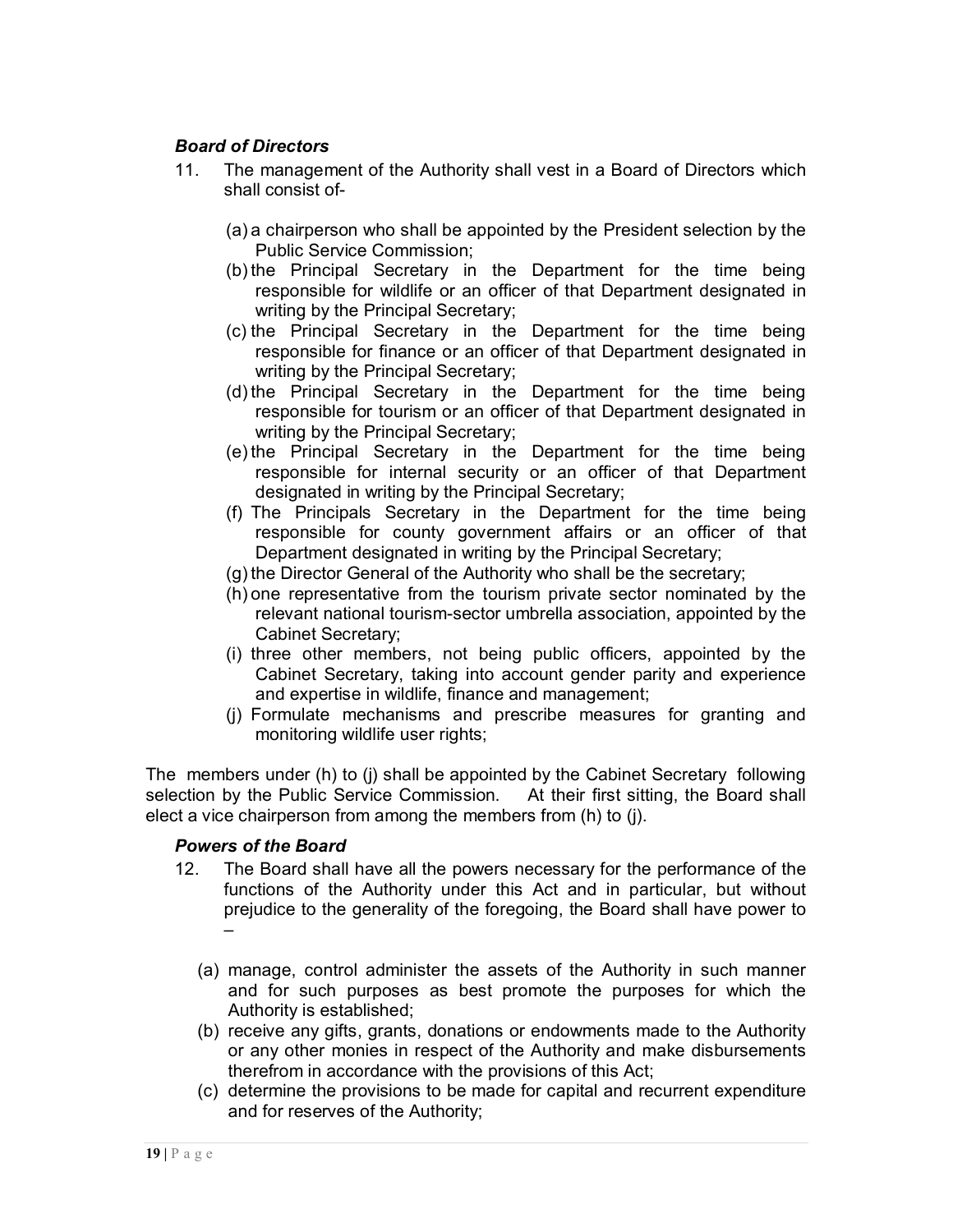- (d) open a banking account or banking accounts for the funds of the Authority; and
- (e) invest any monies of the Authority not immediately required for the purposes of this Act in such securities as the Treasury may, from time to time, approve.

## *Conduct of business and affairs of the Board*

13. The conduct and regulation of the business and affairs of the Board shall be as provided in the Second Schedule, but subject thereto, the Board may regulate its own procedure.

# *Delegation by the Board*

14. The Board may, by resolution either generally or in particular case, delegate to any committee of the Board or to any member, officer, employee or agent of the Authority the exercise of any of the powers or the performance of any of the functions or duties of the Board under this Act.

# *Remuneration of Board members*

15. The Authority shall pay to members of the Board such remuneration, fees or allowances for expenses as the Salaries and Remuneration Commission may determine.

# *Appointment of the Director General*

- 16. (1) There shall be a Director General of the Authority who shall be appointed by the Cabinet Secretary following selection by the Public Service Commission. The Director General shall hold office for a term of four years and shall be eligible for selection for one further term of two years.
	- (2) A person appointed under subsection (1) of this section shall hold a post graduate degree from a recognized university with at least 10 years experience in management at a senior management level.
	- (3) The Director General shall be the chief executive officer of the Authority and responsible to the Board.
	- (4) The Director General shall be an *ex officio* member of the Board and the Secretary but shall have no right to vote at any meeting of the Board.

# *Staff of the Authority*

17. The Board may appoint such officers or servants as are necessary for the proper discharge of the functions of the Authority under this Act or any other written law, upon such terms and conditions of service as the Board may determine.

## *Funds of the Authority*

18. The funds of the Authority shall consist of –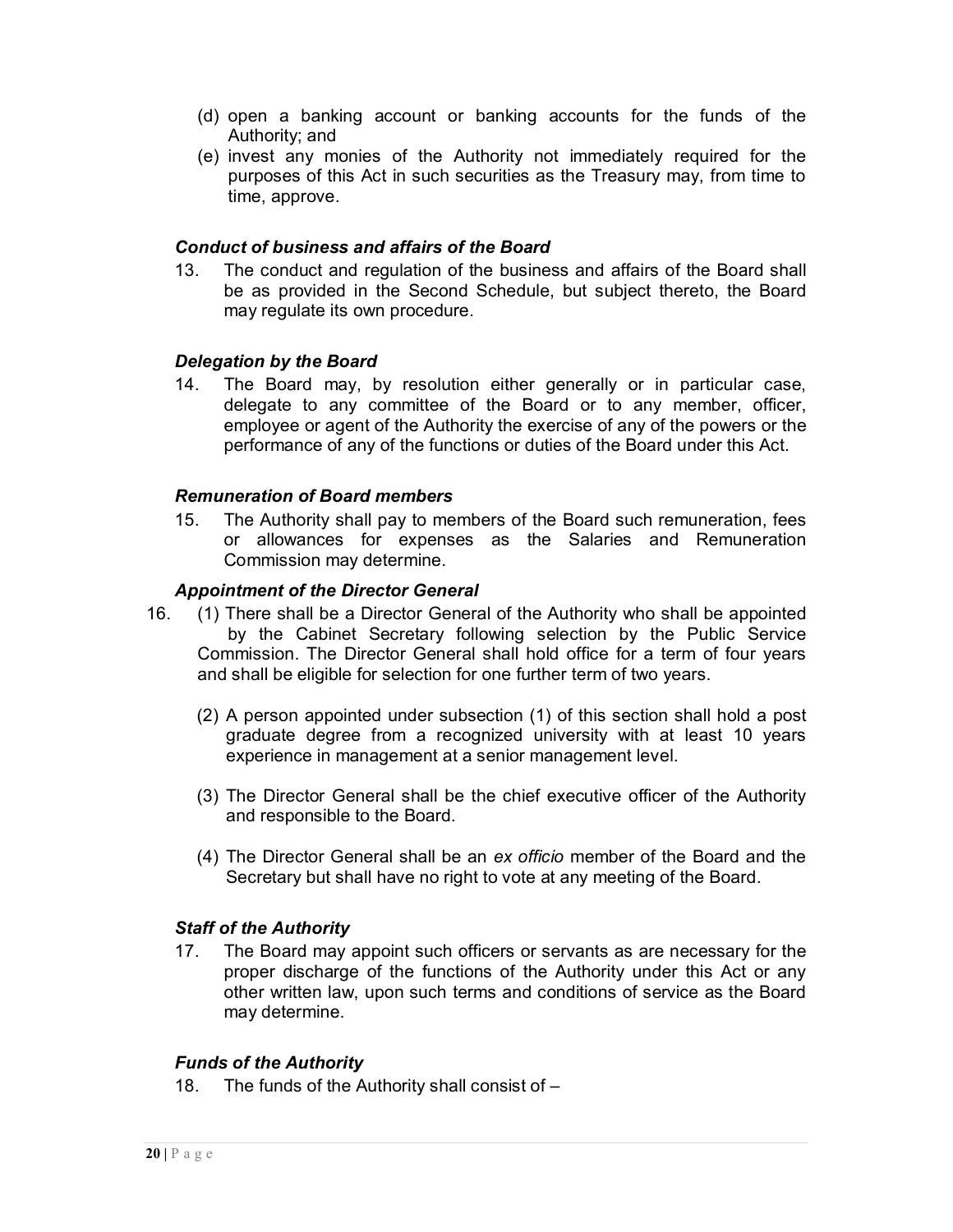- (a) such moneys or assets as may accrue to or vest in the Authority in the course of the exercise of its powers or the performance of its functions under this Act;
	- (b) such sums as may be payable to the Authority pursuant to this Act or any other written law, or pursuant to any gift or trust;
	- (c) such moneys as may be provided by Parliament for the purposes of the Authority;
	- (d) a proportion of moneys levied upon wildlife user rights as the Cabinet Secretary may determine; and
	- (e) all moneys from any other source provided for or donated or lent to the Authority.

# *Kenya Wildlife Service*

# *Establishment of the Service*

- 19. (1) The Kenya Wildlife Service (hereinafter referred to as the "Service") established under the Wildlife (Conservation and Management) Act as amended in 1989, is hereby continued as a body corporate, as a uniformed and disciplined force, with perpetual succession and a common seal and shall in its corporate name, be capable of -
	- (a) suing and being sued;
	- (b) acquiring, holding, charging and disposing of movable and immovable property; and
	- (c) doing or performing all such other things or acts for the proper discharge of its functions under this Act.

## *Headquarters*

20. The headquarters of the Service shall be in Nairobi.

# *Functions of the Service*

- 21. The functions of the Service shall be to
	- (a)formulate for approval of the Board of Trustees, policies and guidelines regarding the sustainable exploitation, utilization, management and conservation of wildlife resources and the equitable sharing of the accruing benefits;
	- (b)conserve and manage national parks, provisional wildlife conservation areas, national reserves and sanctuaries under its jurisdiction;
	- (c) collaborate with county governments, communities and landowners for purposes of effective conservation and management of wildlife conservancies and sanctuaries;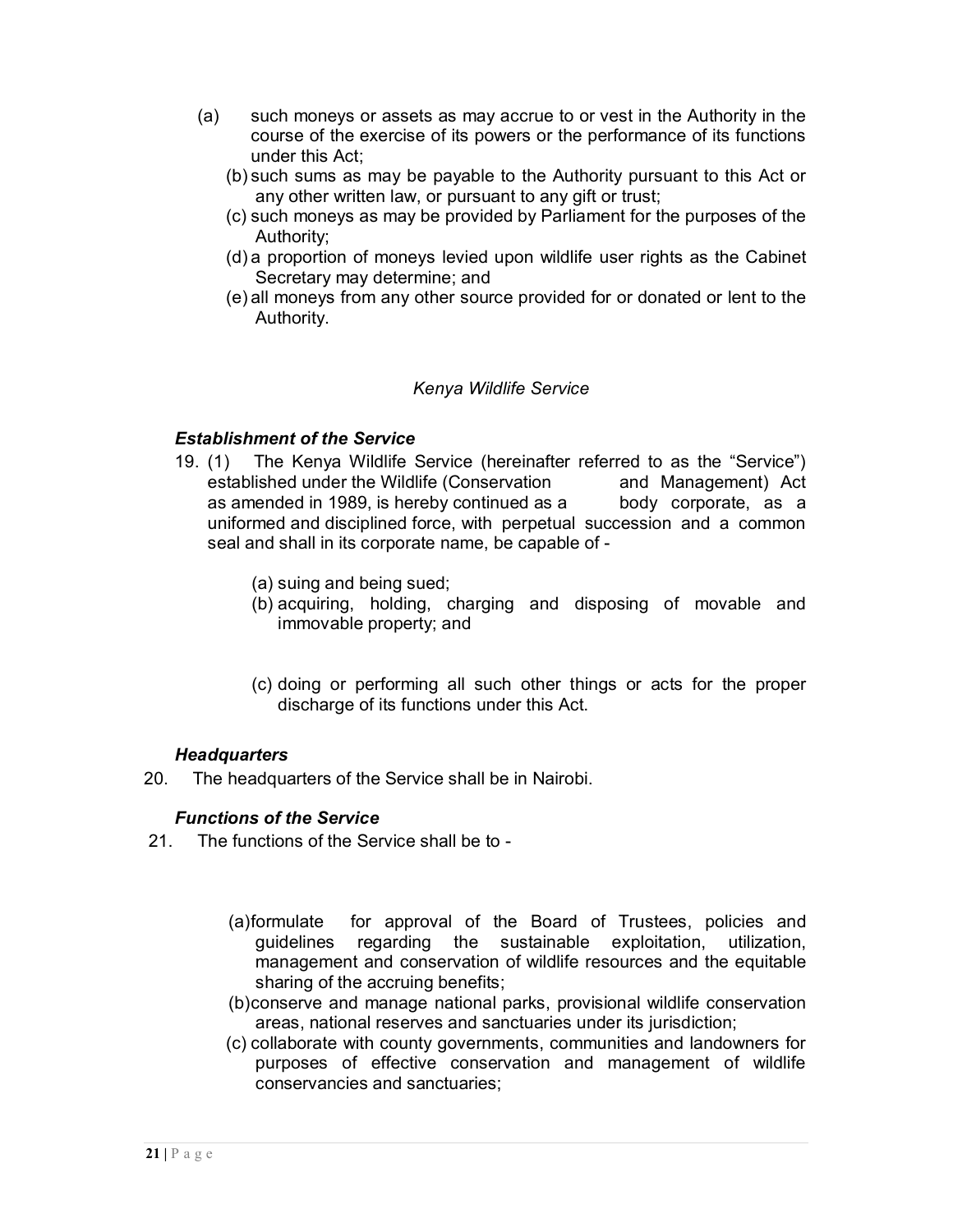- (d) conduct and co-ordinate, all research activities in the field of wildlife conservation and management and ensure application of research findings in conservation planning, implementation and decision making;
- (e) prepare and implement integrated management plans for national parks, provisional wildlife conservation areas ,national reserves; and sanctuaries under its jurisdiction:
- (f) assist and advice in the preparation of integrated management plans for community and private wildlife conservancies and sanctuaries;
- (g) render advice and technical support to entities engaged in wildlife protection, conservation and management so as to enable them carry out their responsibilities satisfactorily;
- (h) collaborate with county governments, communities and other stakeholders in implementing measures necessary for the mitigation of human wildlife conflict;
- (i) undertake and conduct enforcement activities such as anti-poaching operations, wildlife protection, intelligence gathering and investigations for the effective carrying out of the provisions of this Act;
- (j) provide security for wildlife and visitors in national parks, provisional wildlife conservation areas, national reserves and sanctuaries managed by the Service;
- (k) collaborate with county governments, local communities and landowners to provide security for wildlife and communities in the respective wildlife conservancies and sanctuaries under their jurisdiction;
- (l) promote or undertake commercial and other activities for the purpose of achieving sustainable wildlife conservation;
- (m) collect revenue and charges due to the national government from wildlife and, as appropriate, develop mechanisms for benefit sharing with communities living in wildlife areas;
- (n) Promote and undertake, in collaboration with relevant lead agencies and stakeholders, programmes intended to enhance wildlife conservation education, training and extension services;
- (o) develop and implement wildlife disaster plans, climate change mitigation and adaptation strategy and wildlife diseases surveillance framework;
- (p) advise the National Land Commission and the Cabinet Secretary on the establishment of national parks, national reserves, conservancies and sanctuaries
- (q) mobilize resources for wildlife conservation and management; and
- (r) perform such other functions as the Cabinet Secretary or the Authority may assign the Service or as are incidental or conducive to the exercise by the Service of any or all of the functions provided under this Act.
- (s) prescribe measures necessary for the mitigation of conflict between people and wildlife
- (t) advice the Cabinet Secretary on the establishment of national parks, national reserves, wildlife conservancies and sanctuaries;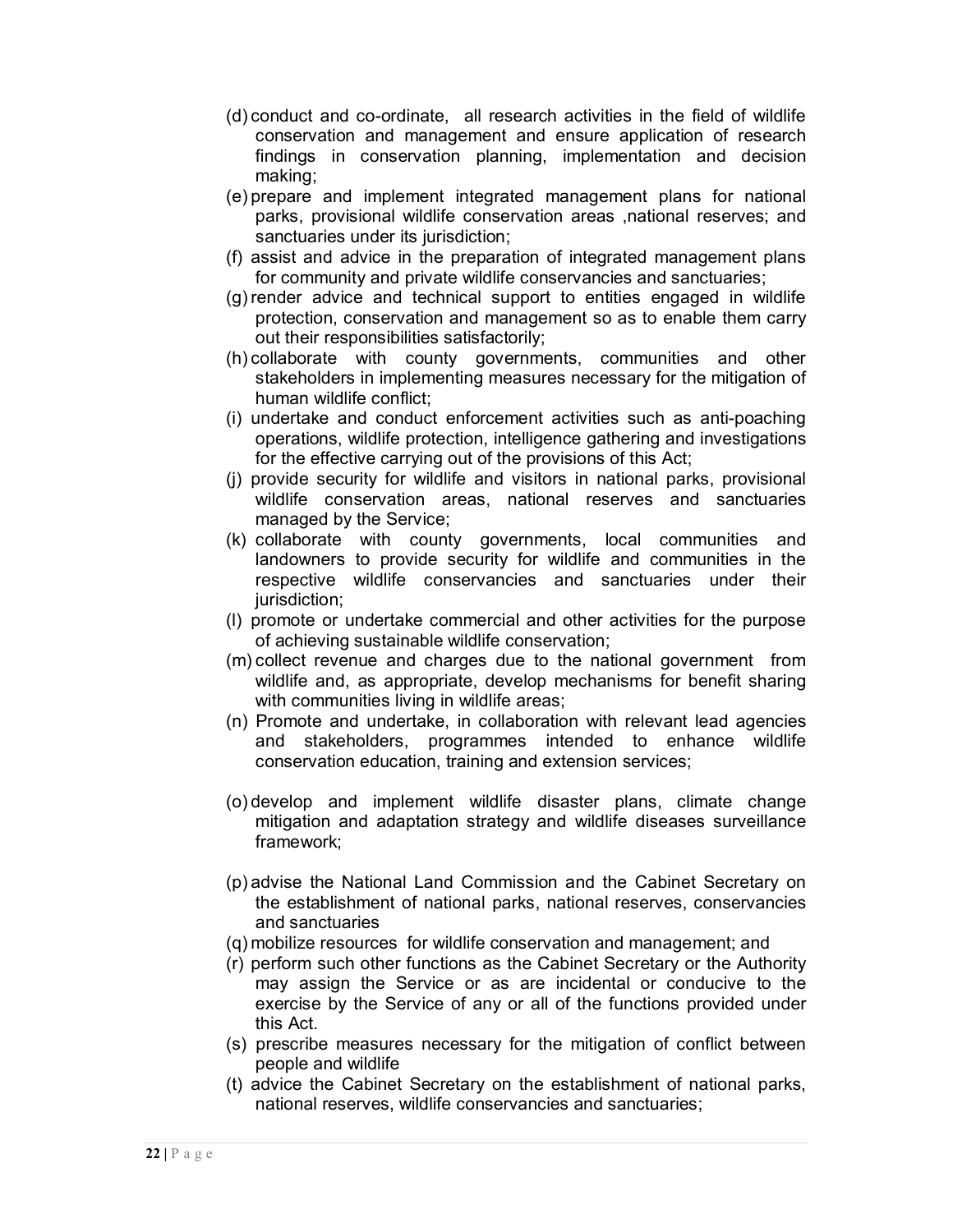(u) set wildlife security national standards and ensure their implementation by all the relevant law enforcement agencies, the Service, county governments and community wildlife scouts;

# *Board of Trustees*

- 22. (1) The Service shall be managed by a Board of Trustees (hereinafter known as the Trustees), which shall consist of:
	- (a) a chairperson appointed by the President, following selection by the Public Service Commission.
	- (b) the Principal Secretary in the State Department for the time being responsible for matters relating to wildlife or an offcer of that Department designated in writing by the Principal Secretary;
	- (c) Principal Secretary in the State Department for the time being responsible for finance or an officer of that Department designated in writing by the Principal Secretary;
	- (d) Principal Secretary in the State Department responsible for county governments affairs or an officer of that Department designated in writing by the Principal Secretary;
	- (e) the Chief Executive Officer of the National Land Commission;
	- (f) the Inspector-General of Police;
	- (g) one representative from the national tourism private sector umbrella association;
	- (h) one representative from a national wildlife conservation non government organization;
	- (i) one representative from community managed wildlife areas;
	- (j) one representative from privately managed wildlife areas;
	- (k) the Director of the Service who shall be the secretary to the Board of Trustees.
	- (2) The Trustees under (g) to (j) shall be appointed by the Cabinet Secretary following selection by the Public Service Commission;
	- (3) At their first sitting, the Trustees shall elect a vice chairperson from among the members from (g) to (j).
	- (4) The Chairperson and selected Trustees shall hold office for a term of three years and shall be eligible for selection in accordance with subsection (2) for one further term of three years.
	- (5) There shall be paid to the chairperson and Trustees such remuneration, fees or allowances for expenses as the Salaries and Remuneration Commission may determine.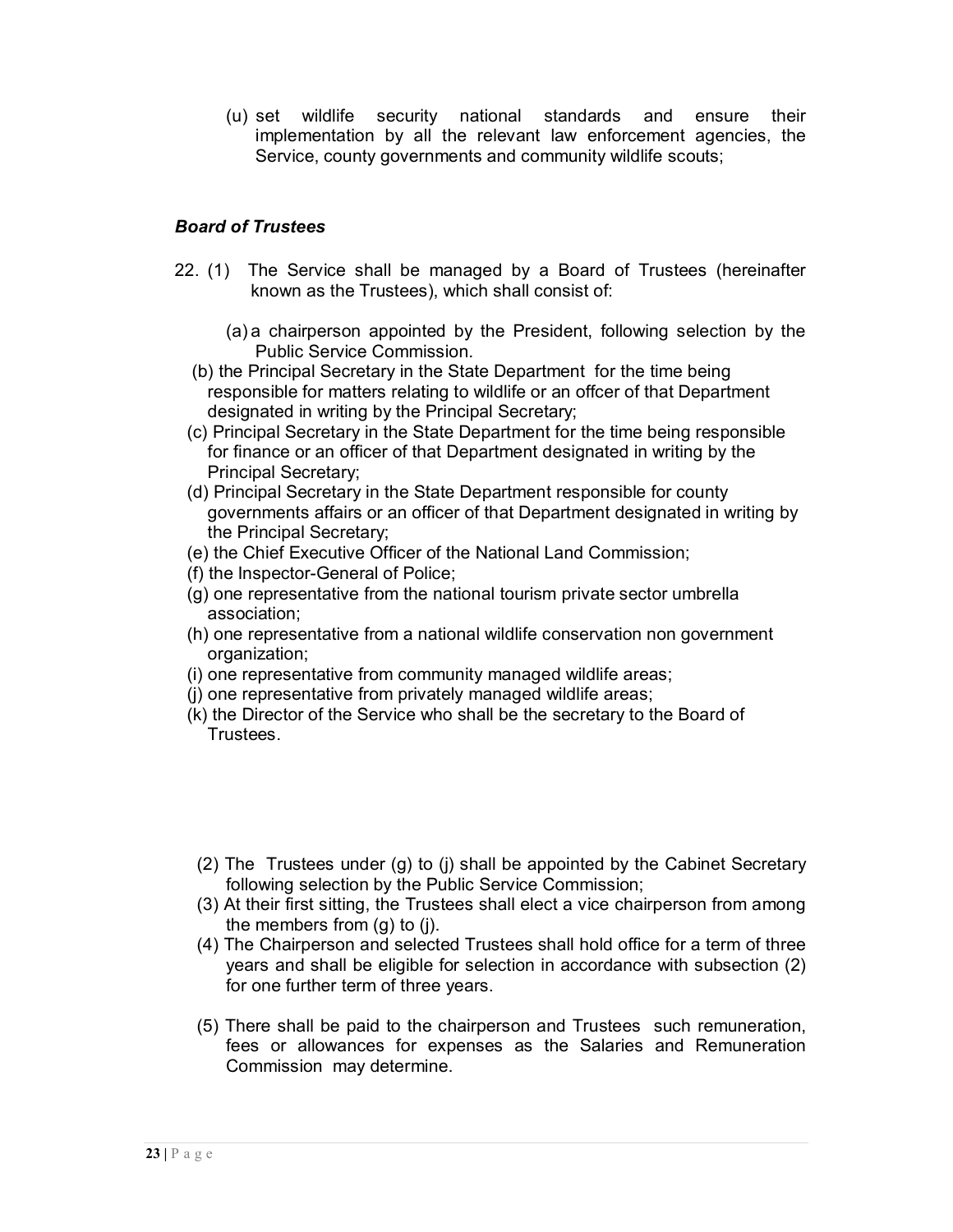# *Functions of the Board of Trustees*

- 23. The functions of the Board of Trustees shall be to:
	- (a) To oversee the effective implementation of the national wildlife policy and to ensure efficient management of the Service;
	- (b) recommend to the National Land Commission, the Authority and the Cabinet Secretary proposals for the establishment of national parks;
	- (c) in consultation with the Authority and the Cabinet Secretary, recommend to the National Land Commission proposals for the determination and alteration or rationalization of boundaries of national parks and reserves;
	- (d) approve operational policies of the Service effecting sustainable management of wildlife resources;
	- (e) approve and ensure that the Service strategic plan and performance contracts are accomplished in time;
	- (f) consider and approve management agreements entered into between the Service and other entities engaged in wildlife protection, conservation and management;
	- (g) approve modalities and guidelines for collaborative management of wildlife conservation areas between the Service, communities, county governments counties, other government agencies, private sector and non-governmental organizations;
	- (h) In consultation with the Authority, advice the Cabinet Secretary on all matters pertaining to wildlife conservation and management in Kenya; and

## *Powers of the Board of Trustees*

;

- 24. (1) The Board of Trustees shall have all the powers necessary for the performance of its functions under this Act, and, in particular but without prejudice to the generality of the foregoing, the Board shall have power to:
	- (a) approve and ratify the policies of the Service;
	- (b) manage, control and administer the assets of the Service in such a manner and for such purposes as are best to promote the purposes for which the Service is established;
	- (c) receive any gifts, grants, donations or endowments made to the Service;
	- (d)determine the provisions to be made for capital and recurrent expenditure and for the reserves of the Service;
	- (e)open bank accounts for the funds of the Service;
	- (f) invest any monies of the Service not immediately required for the purposes of this Act;
	- (g)determine and issue the terms and conditions for the appointment and emoluments of personnel to the Service;
	- (h)cooperate with other organizations undertaking functions similar to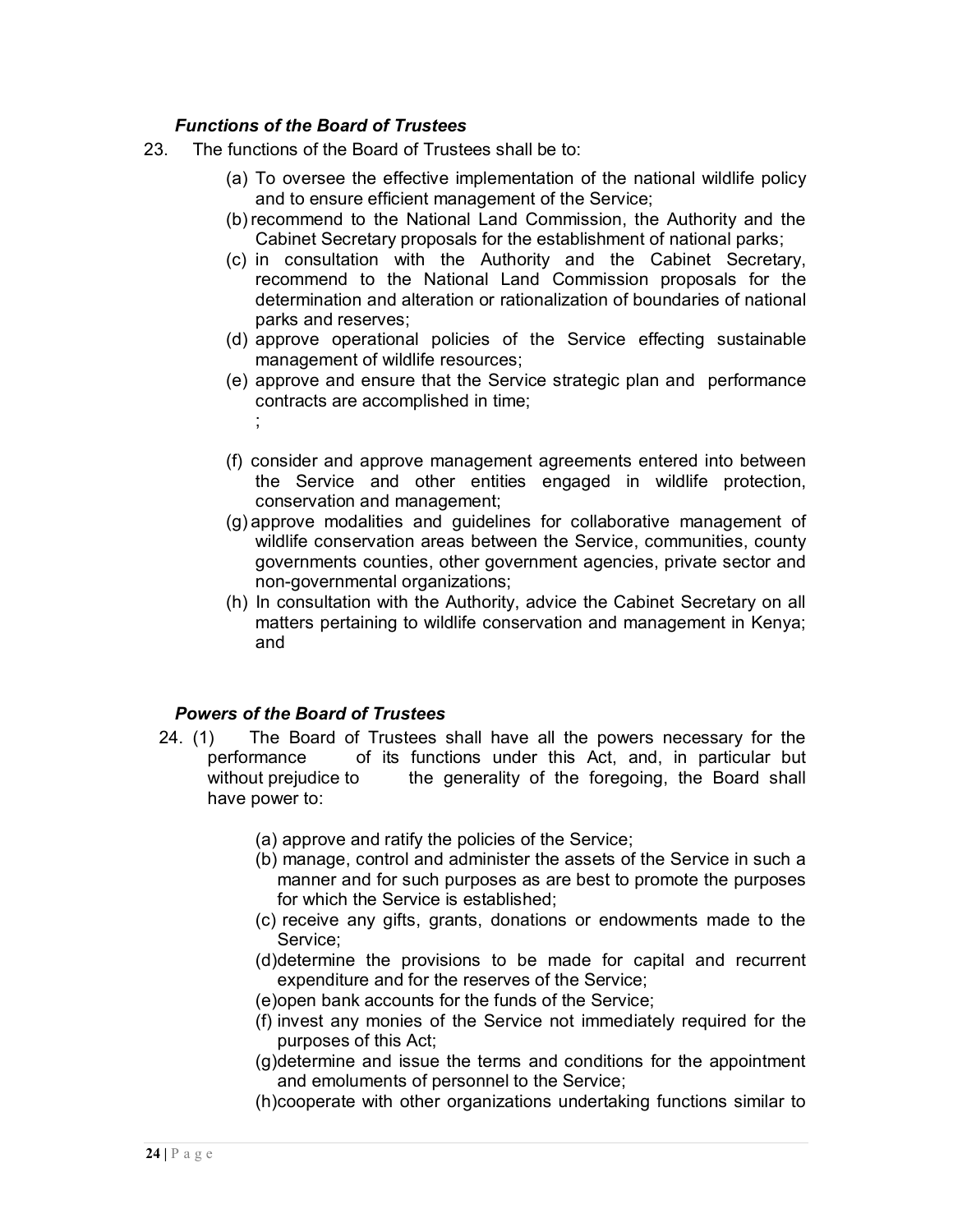its own, whether within Kenya or otherwise;

- (i) provide for a staff superannuation scheme for the employees of the Service; and
- (2) Subject to this Act, the Board of Trustees may, by resolution either generally or in any particular case, delegate to any committee of the Board of Trustees or to any member, officer, employee or agent of the Board of Trustees, the exercise of any of the powers of the performance of any of the functions or duties of the Board of Trustees under this Act.

## *Committees of the Board of Trustees*

- 25. (1) The Board of Trustees may from time to time establish committees for the better carrying out of its functions.
	- (2)The Board of Trustees may co-opt into the membership of committees established under subsection (1) other persons whose knowledge and skills are deemed necessary for the functions of Board of Trustees.

#### *Meetings of the Board of Trustees*

26. The provisions of the First Schedule shall have effect with respect to the procedure at the meetings of the Board of Trustees.

#### *Appointment of the Director*

- 27. (1) There shall be a Director of the Service who shall be appointed by the Cabinet Secretary following selection by the Public Service Commission. The Director shall hold office for a term of four years and shall be eligible for selection for one further term of two years.
	- (2) The Director shall be the chief executive officer of the Service and shall be responsible to the Board of Trustees.

## *Officers of the Service*

- 28. (1) The Board of Trustees may, on such terms and conditions as it deems fit, appoint:-
	- (a) such uniformed and disciplined officers as are specified in paragraph (2)(a) of paragraph 1 of the Second Schedule;
	- (b) such officers of the Service as are specified in subparagraph (2)(b) of paragraph 1 of the Second Schedule; and
	- (c) such other employees, agents or servants of the Service,

as may be necessary for the performance of the functions of the Service.

(2) Every person appointed under subparagraph (a) of subsection (1) shall take and subscribe to the oath of allegiance set out in Part II of the Second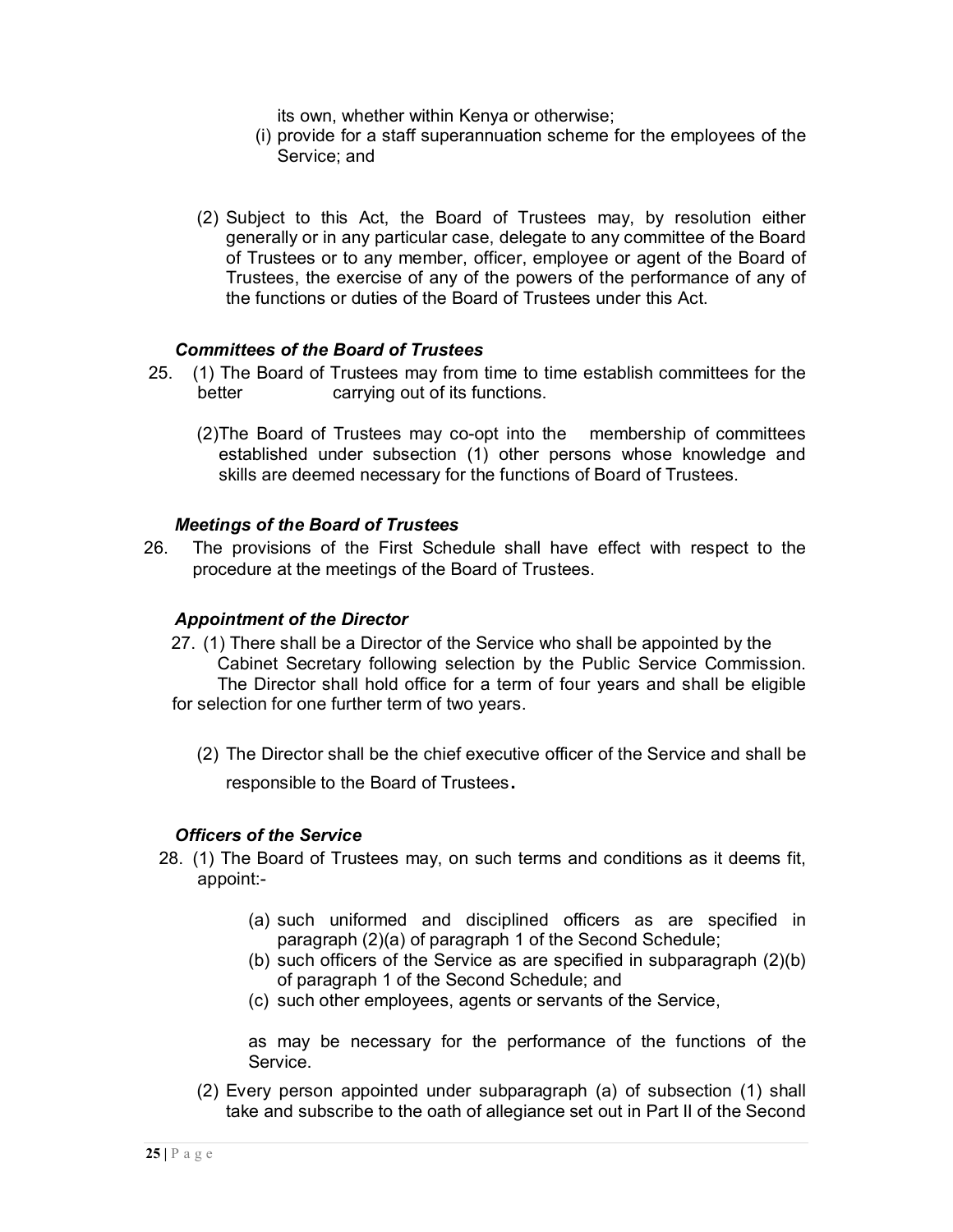Schedule.

- (2) The provisions of the Second Schedule shall have effect with respect to the officers of the Service.
- (3) The Board shall provide for a staff superannuation scheme to determine service for the employees of the Service.
- (4) The Cabinet Secretary may, with the recommendation of the Board of Trustees appoint suitable persons to be honorary wardens for the purposes of assisting the carrying out the provisions of this Act.
- (5) A honorary warden shall:-
	- (a) be appointed by notice published in the Gazette;
	- (b) hold office, subject to such conditions as the Trustees may prescribe, for a period of three years and shall be eligible for reappointment for one further term of three years; and
	- (c) have such functions as may be prescribed by rules made under this Act.

# *Establishment of offices*

29. The Service may establish such offices as it may deem appropriate for the exercise and performance of its powers and functions.

# *Funds for the Service*

- 30. (1) There shall be a general fund of the Service which shall vest in the Board of Trustees.
	- (2) There shall be paid into the general fund:-
		- (a) such moneys or assets as may accrue to or vest in the Service in the course of the exercise of its powers or the performance of its functions under this Act or any other written law;
		- (b) such moneys as may be appropriated by Parliament; and all moneys from any other source provided for or donated to the Service.
	- (3) There shall be paid out of the funds of the Service all sums required to defray the expenditure incurred by the Service in the exercise of its powers and the performance of its functions under this Act.

# *Kenya Wildlife Service Endowment Fund*

## *Establishment of Endowment Fund*

31 (1) There is established a fund to be known as the Kenya Wildlife Service Endowment Fund (hereinafter to be known as "the Endowment Fund") which shall be vested in, and be operated and managed by the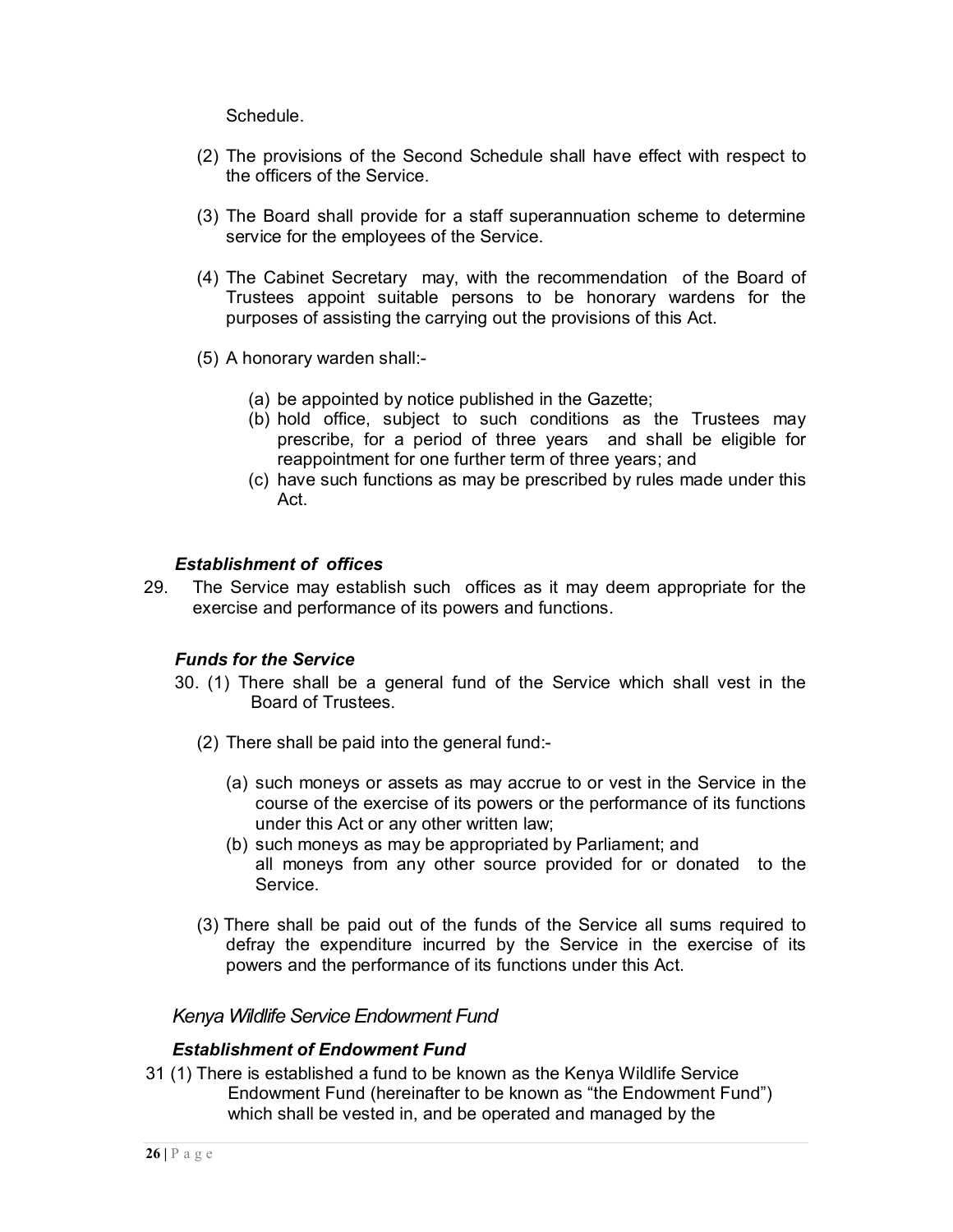Board of Trustees. The object of the Endowment Fund is to provide consistent and predictable funding to the Service, as by design, only the interest generated by this fund will be available to the Service.

- (2) There shall be paid in the Endowment Fund
	- (a) moneys appropriated by Parliament for purposes of the Endowment Fund;
	- (b) a proportion of such moneys as may be levied for payment of environmental services by beneficiaries in productive and service sectors as a contribution towards the Endowment Fund as the Cabinet Secretary may, upon the recommendation of the Authority, determine;
	- (c) income from Endowment Fund investments made by the Board of Trustees; and
	- (d) such grants, donations, bequests or other gifts as may be made to the Endowment Fund.

*Wildlife Conservation Areas and Committees*

# *Establishment of wildlife conservation areas and committees*

- 32.(1) The Authority shall establish wildlife conservation areas for the proper and efficient ecosystem management and may divide such wildlife conservation areas into manageable divisions.
- (2) There shall be established a county wildlife conservation committee in respect of each county wildlife conservation area established under subsection (1) whose secretariat shall be the Service regional office.
- (3) The functions of the regional wildlife conservation area committee shall be  $to -$ 
	- (b) facilitate the development and implementation of ecosystem-based management plans within the region of which they are appointed;
	- (c) inform the Service of the projects, programmes, plans, ideas and opinions of the people in the regional wildlife conservation area in all matters relating to the protection, conservation and management of wildlife within such area;
	- (d) provide a platform for collaboration between the Service, communities, county governments , landowners and other stakeholders within the region of which they are appointed;
	- (e) facilitate communities and landowners to benefit from revenues and other rights derived from use of wildlife resources within the region of which they are appointed;
	- (f) identify land to be set aside for the creation of wildlife conservation area within the region of which they are appointed;
	- (g) assist counties , communities and land owners to set aside critical wildlife habitats, corridors and dispersal areas for the conservation and management of wildlife within the region of which they are appointed;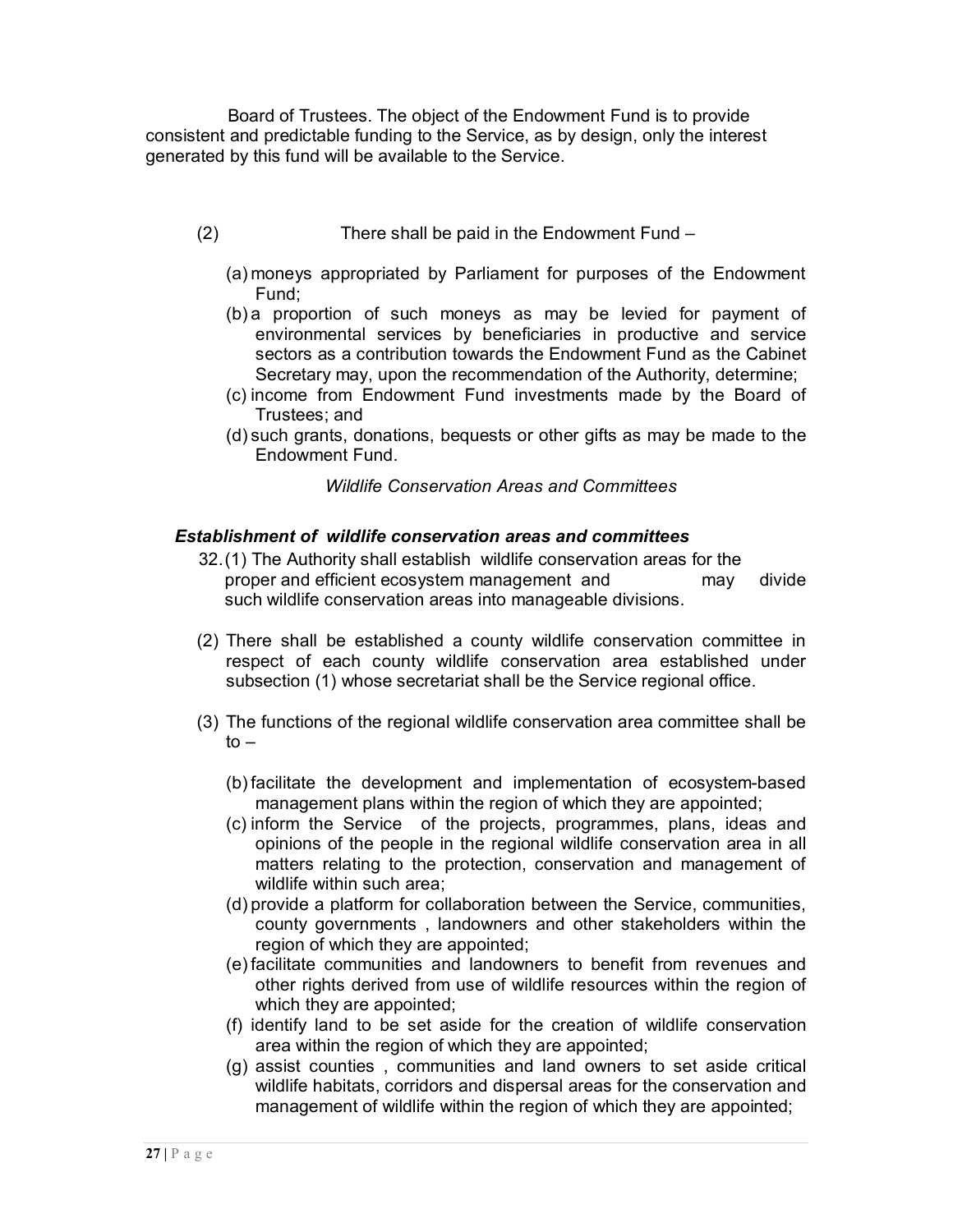- (h) recommend different forms of wildlife user rights to be licenced within the region in respect of which they are appointed and monitor compliance; and
- (i) perform such other functions as the Service may require or delegate to it.
- (4) A regional wildlife conservation area committee shall consist of
	- (a) a chairman appointed by the Director-General , through a competitive process, who shall have at least ten years' experience in wildlife conservation and management;
	- (b) a representative of the county government ;
	- (c) an agricultural officer based in the area, who shall be nominated by the Department responsible for agriculture;
	- (d) a physical planning officer based in the area who shall be nominated nominated by the National Land Commission;
	- (e) a livestock officer based in the area who shall be nominated by the Department responsible for livestock;
	- (f) the Service regional officer responsible for the region, who shall be the secretary; and
	- (g) four persons, not being public officers, knowledgeable in wildlife matters nominated by the community wildlife associations within the area through an elective process.
- (5) Persons who are not members of the committee may be invited to attend meetings of the committee and take part in its deliberations but shall not have voting powers.
- (6) A member of the regional wildlife conservation area committee shall be entitled to be paid such allowances as the Salaries and Remuneration Commission may determine.
- (7) The Cabinet Secretary may, on the recommendation of the Authority, after consultation with the Service, make rules and regulations governing the procedures and functions of the regional wildlife conservation area committees.

## *Community Wildlife Associations and Wildlife Managers*

## *Registration of community wildlife associations and wildlife managers*

- 33. (1) Communities, landowners, groups of landowners and existing representative organizations may establish a community wildlife association and register it under the Societies Act or in the case of an individual landowner, he may be registered as a recognized wildlife manager by the Authority.
	- (2) The object and purpose for which an association is established is to facilitate conflict resolution and cooperative management of wildlife within a specified geographic region or sub-region.
	- (3) The application for approval referred to in subsection (1) shall be in the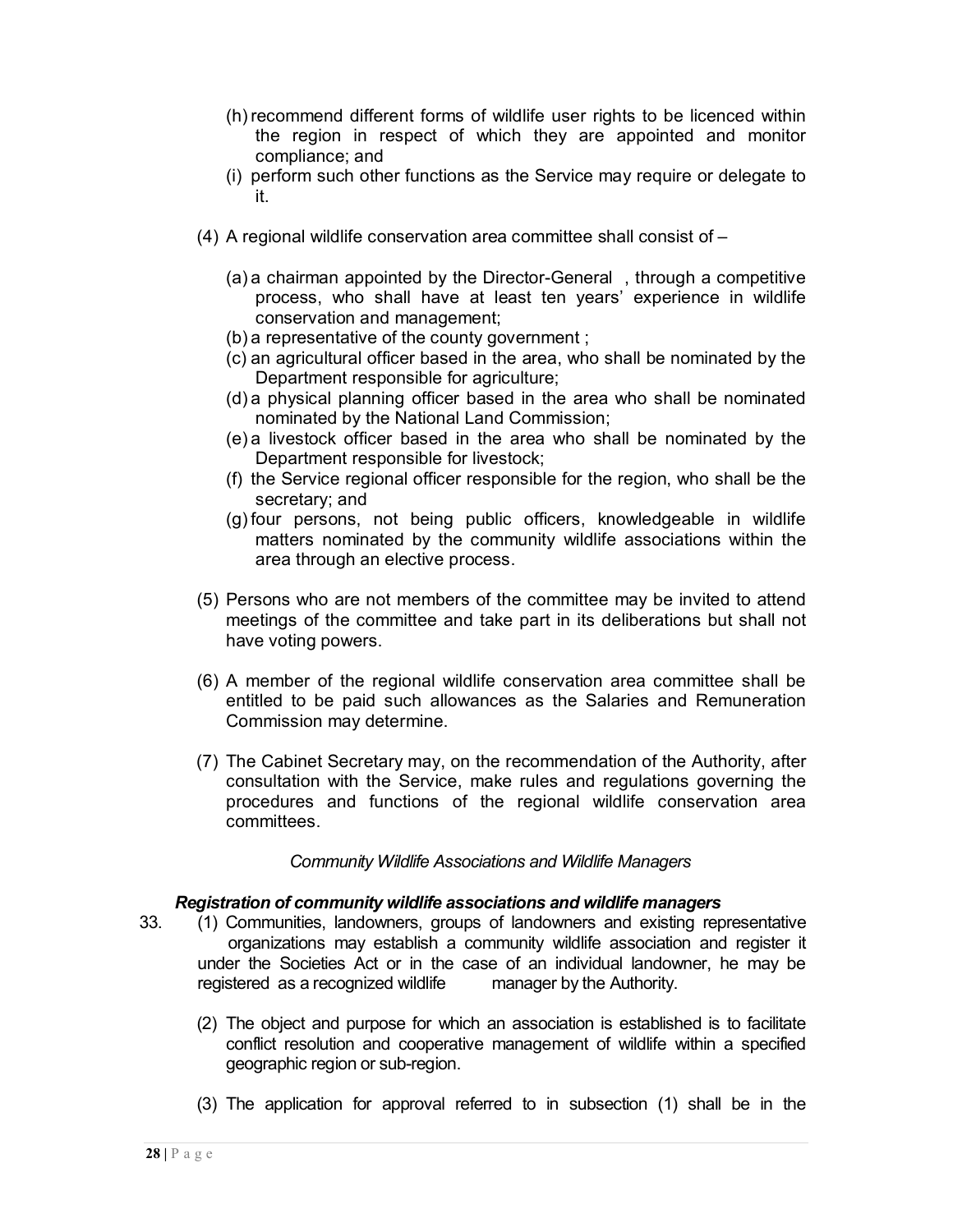prescribed form and shall contain:

- (a) a list of the wildlife conservancy, sanctuary or other wildlife conservation activities in which they are involved in and in the case of an association their membership;
- (b) for associations, the constitution with clear governance structures;
- (c) a draft plan for the association or privately owned wildlife conservation area detailing -
	- (i) type of wildlife resources in their area and type of wildlife conservation initiatives being undertaken;
	- (i) measures and type of wildlife conservation activities that are being proposed;
	- (ii) type of wildlife user rights being proposed that will enhance conservation and survival of wildlife in their area;
	- (iii) land use practices in the area and proposed measures to ensure land use compatibility with wildlife conservation;
	- (iv) methods of monitoring wildlife and wildlife user activities;
	- (v) community wildlife scouting scheme that will help to provide wildlife surveillance and assist in addressing problem animal control; and
	- (vi) any other aspect deemed necessary.
	- (f) such other information as the Director-General may require.
- (4) The Authority shall cause to be kept an up to date record of all approved associations, wildlife managers and wildlife user activities that they are involved in.
- (5) The Cabinet Secretary may, on recommendation of the Authority by notice in Gazette, prescribe measures and guidelines to govern the establishment and activities of community wildlife associations and wildlife managers.

## *Functions of community wildlife associations and wildlife managers*

- 34.(1) An association or wildlife manager approved by the Authority under section 20 shall:
	- (a) ensure that the association membership or manager protect, conserve and manage wildlife conservancies and sanctuaries under their jurisdiction pursuant to their respective approved management plan(s);
	- (b) assist the Service in combating illegal activities including poaching and bushmeat trade;
	- (c) keep the regional wildlife conservation area committee informed of any development changes and occurrences within their area that may adversely affect wildlife conservation;
	- (d) help on problem animal control through community wildlife scouts drawn from among their membership or employees; and
	- (e) do any other act that is necessary to enhance community participation in wildlife protection, conservation and management.

# **PART V: LICENCING**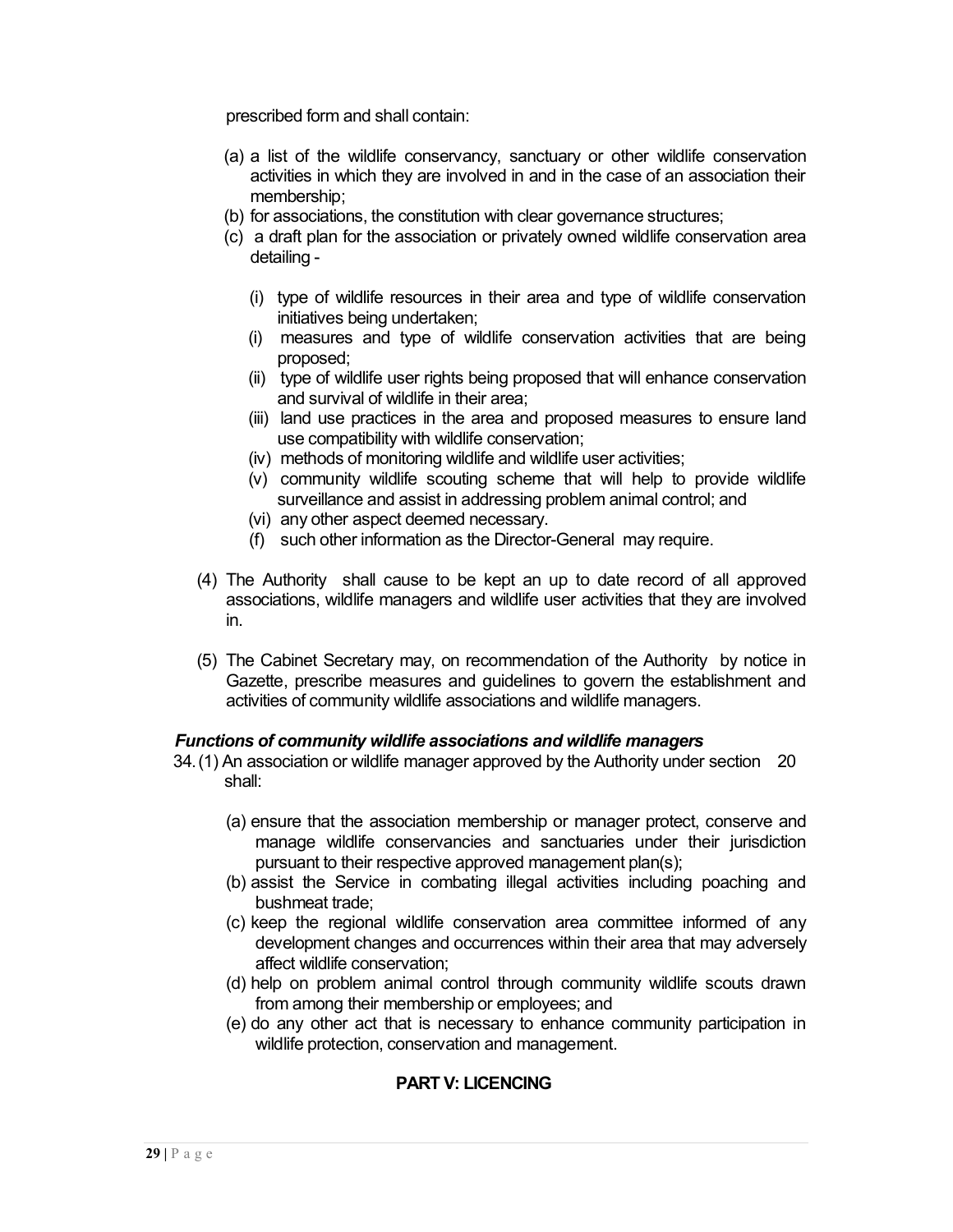# *Licencing*

## *Requirement of licence*

35. Except as, or to such extent as may be specifically provided in this Act, no person or association shall undertake any wildlife-use activity otherwise than under and in accordance with the terms and conditions of a licence issued or permit granted under this Act.

## *Wildlife User Rights*

#### *Granting of wildlife user rights*

- 36. (1) The Authority may, upon successful registration of the applicant with the Wildlife Conservation Area Committee grant a general permit for non consumptive wildlife user rights, such as:
	- a. Wildlife-based tourism;
	- b. Commercial photography and filming;
	- c. Educational purposes;
	- d. Research purposes;
	- e. Cultural purposes; and
	- f. Religious purposes

The permit should be in a prescribed manner and may set conditions in regard to duration, infrastructure development and any other aspects as may be appropriate.

- (2) The Authority may, upon successful registration of the applicant with the Wildlife Conservation Area Committee grant a licence in accordance with the provisions set out in the Tenth Schedule in regard to consumptive wildlife use activities, such as
	- (a) Game farming
	- (b) Game ranching
	- (c) Live capture
	- (d) Research involving off-take
	- (e) Cultural activities involving hunting
	- (f) Cropping
	- (g) Culling

## *Prohibition of sport hunting*

37.(1) Sport hunting is prohibited.

 (2) Any person engaging in sport hunting or any other recreational hunting will be committing an offence and is liable on conviction to a fine or to imprisonment or to both such fine and imprisonment as specified in the Thirteenth Schedule.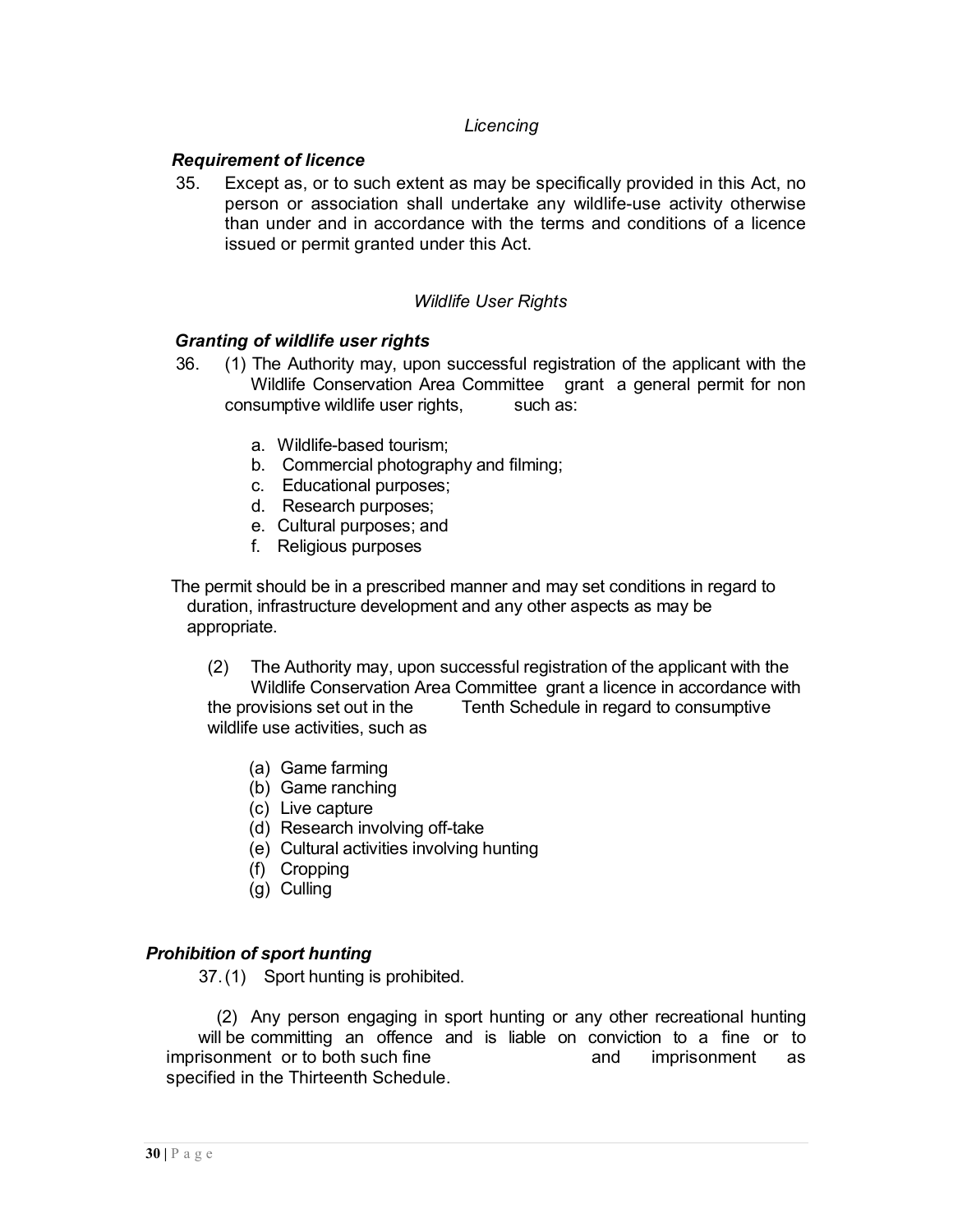# *Prohibition of subsistence hunting*

- 38. (1) Subsistence Hunting is prohibited
- (2) Hunting for the purposes of subsistence or facilitating the trade in wildlife products, particularly the bush-meat trade, is prohibited and any person engaging in such activity will be committing an offence and is liable on conviction to a fine or to imprisonment or to both such fine and imprisonment as specified in the Thirteenth Schedule.

## *Assignment of wildlife user rights*

- 39.(1) Any person, with the approval of the Authority, may assign any or all the wildlife user rights granted under section 40 to a suitably qualified agent on mutually agreed terms.
- (2) The Authority shall not approve any assignment which would derogate from the main objectives and purposes set out in the instrument granting the wildlife user rights.
- (3) The instrument granting the wildlife user rights shall be deemed to provide that any person shall be liable for all the activities, acts and omissions of the assignees of its rights under the licence.

## *Withdrawal of wildlife user rights*

- 40. (1) The Authority may withdraw a particular wildlife user right granted to any person where-
	- (a) the person breaches the terms and conditions thereof;
	- (b) it considers such action as necessary for purposes of protecting and conserving wildlife; or
	- (c) the person or association concerned so requests.
	- (2) Where the Authority intends to withdraw a particular user right on either of the grounds stipulated in subsection (1) (a) or (b) of this section, it shall give the affected person thirty days notice to show cause why the wildlife user right should not be so withdrawn.
	- (3) Where the person is aggrieved by the decision of the Authority may within thirty days after being notified of the decision appeal to the National Environment Tribunal established under the Environmental Management and Coordination Act No. 8 of 1999 or any other court dealing with natural resource management matters
	- (4) Nothing in this section shall be construed to limit the grounds on which in accordance with the terms under which any wildlife user right may be withdrawn.

## *Government trophies*

41. (1) Except as otherwise provided for in Schedule 10, the following shall be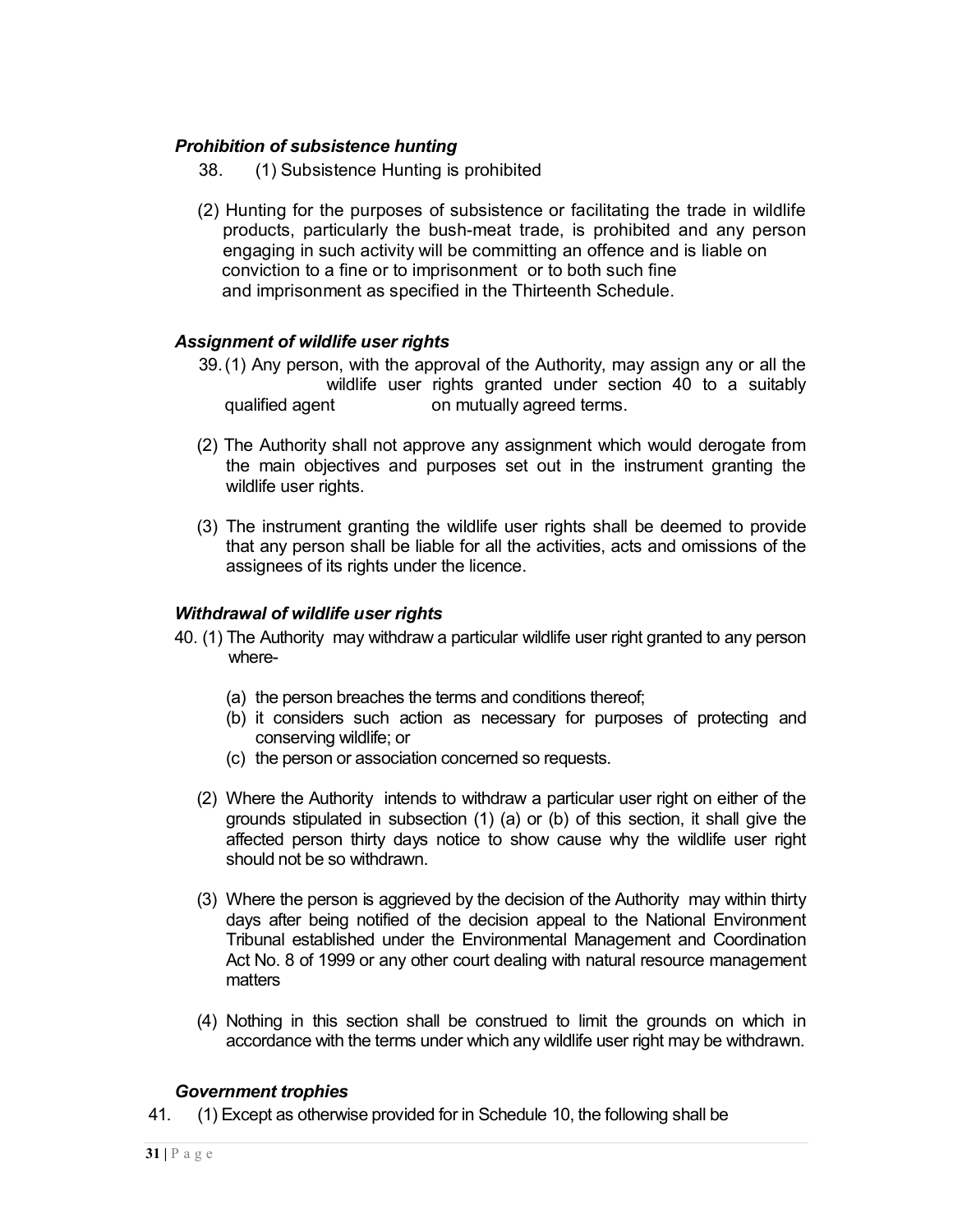Government trophies and the property of the Government-

- (a) any trophy found without an owner;
- (b) any animal found dead or killed by accident or mistake;
- (c) any animal killed in defence of life, or in other circumstances authorized by or under this Act.
- (d) any animal or trophy in respect of which a breach of any of the provisions of this Act or regulations or the rules has been committed;
- (e) any animal killed by a member of the Service in the course of his duties.
- (2) The provisions of subsection (1) of this section shall not apply where such trophy is kept for cultural purposes.
- (3) Any person who keeps or is found in possession of a wildlife trophy, without a permit issued under this Act or exempted as set out in subsection (2), commits an offence and shall be liable upon conviction to a fine or to imprisonment or to both such fine and imprisonment as specified in the Thirteenth Schedule.
- (4) The Cabinet Secretary may, on the recommendation of the Authority upon consultation with the Service, by notice in the Gazette, prescribe measures, rules, regulations and guidelines as are necessary and appropriate to carry out the purposes of this section.

## *Dealing in trophies*

- **42.** (1) No person shall sell or otherwise deal in, or manufacture any article from any trophy that has not been obtained from an animal lawfully killed or captured in Kenya or that has not been lawfully imported into Kenya and any person who contravenes this section shall be guilty of an offence**.**
- (2) No person shall carry on the business of a trophy dealer except under the authority of and in accordance with a trophy dealers licence, and no person other than the holder of a trophy dealer's license shall employ or engage any other person to manufacture any article from any trophy.
- (3)The Authority may grant a trophy dealers license in accordance with the provisions set out in the Tenth Schedule.

## **PART VI: CONSERVATION AND MANAGEMENT OF WILDLIFE**

#### *Wildlife Conservation Areas*

## *Declaration of national parks*

43. The Cabinet Secretary may, upon recommendation of the Authority and the Service, after consultation with the National Land Commission and after a public consultation process, by notice in the Gazette declare:-

(a) any un alienated Government land;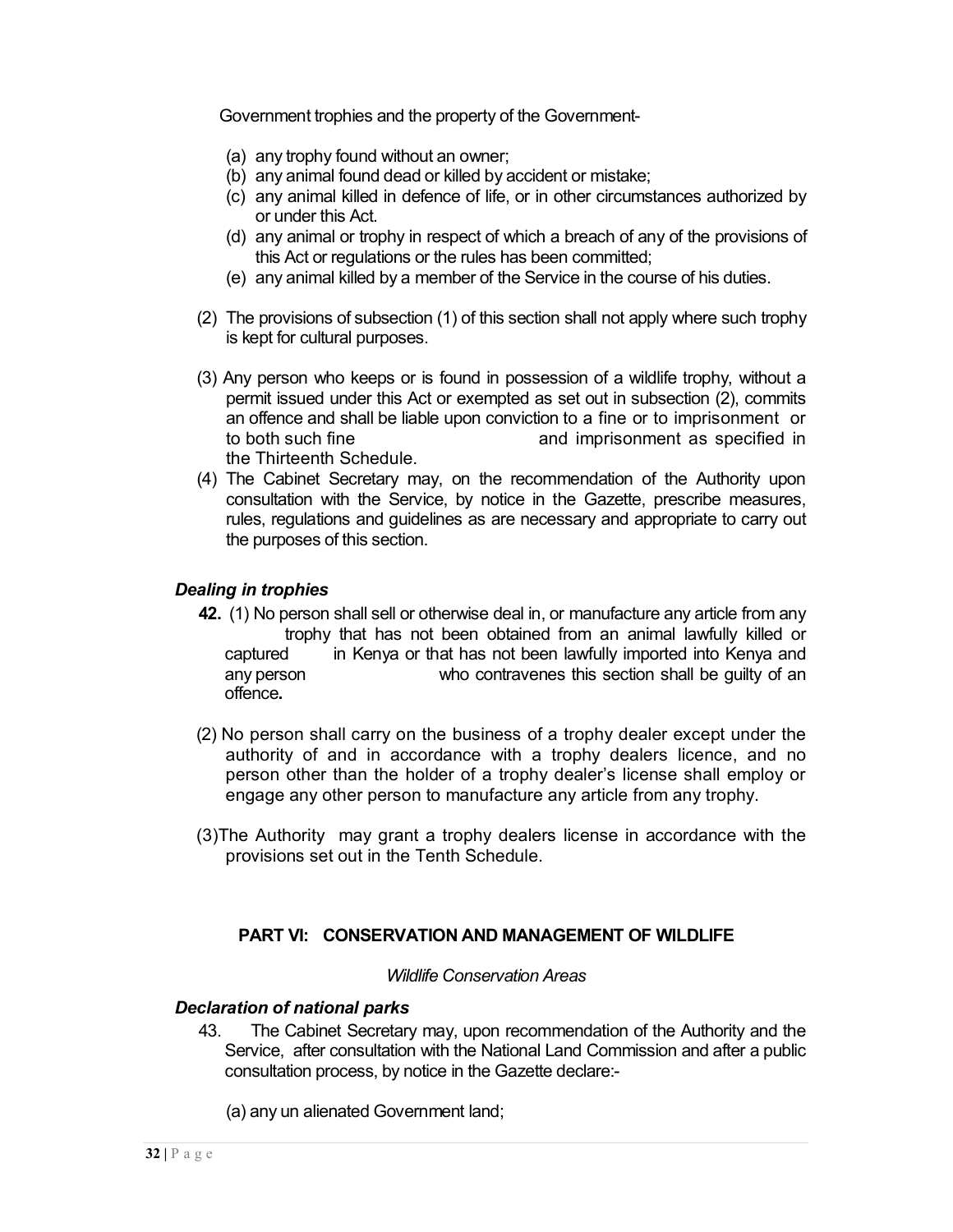(b) any land purchased or otherwise acquired by the Government, to be a national park.

# *Establishment of wildlife conservancies and sanctuaries*

- 44. (1) Any person or community who own land on which wildlife inhabits, may individually or collectively apply to the Authority for approval to establish a wildlife conservancy or sanctuary in accordance with the provisions of this Act.
	- (2) The Authority shall review the application and after consultation with the Service and the relevant county government , approve the establishment of the wildlife conservancy or sanctuary.
	- (3) Subject to subsection (2), the Cabinet Secretary shall, on the recommendation of the Authority , by notice in the Gazette, declare such land a wildlife conservancy or sanctuary, as may be the case, to be managed in accordance with the provisions of this Act.
	- (4) An approval and gazettement under subsection (2) and (3) of this section, shall entitle the wildlife conservancy or sanctuary to receive –
		- (a) technical advice regarding sustainable wildlife conservation practices and approaches from the Service; and
		- (b) subject to availability of funds, support from the Service for the development of the wildlife conservancy or sanctuary, provided that the funds are obtained and utilized in accordance with the procedures set out by the Authority .

## *Provisional wildlife conservation area*

## *Declaration of provisional wildlife conservation area*

- 45. (1) The National Land Commission may, on the recommendation of the Cabinet Secretary, by order published in the Gazette, declare any national reserve, wildlife conservancy or sanctuary, which in the opinion of the Service is mismanaged or neglected, to be a provisional wildlife conservation area.
	- (2) A declaration under subsection (1) of this section shall only be made where-
		- (a) the regional wildlife conservation area committee can demonstrate that the situation has been monitored and discussed with the owners of the area;
		- (b) the regional wildlife conservation area committee has made recommendation to the effect that that is the best option available; or
		- (c) the county or the owners of the wildlife conservancy or sanctuary have made a request for the national reserve or the wildlife conservancy or sanctuary to be put under provisional wildlife conservation area status; and
		- (d) the Service has issued a notice requiring the county or individual owner or group of owners of the wildlife conservancy or sanctuary, as the case may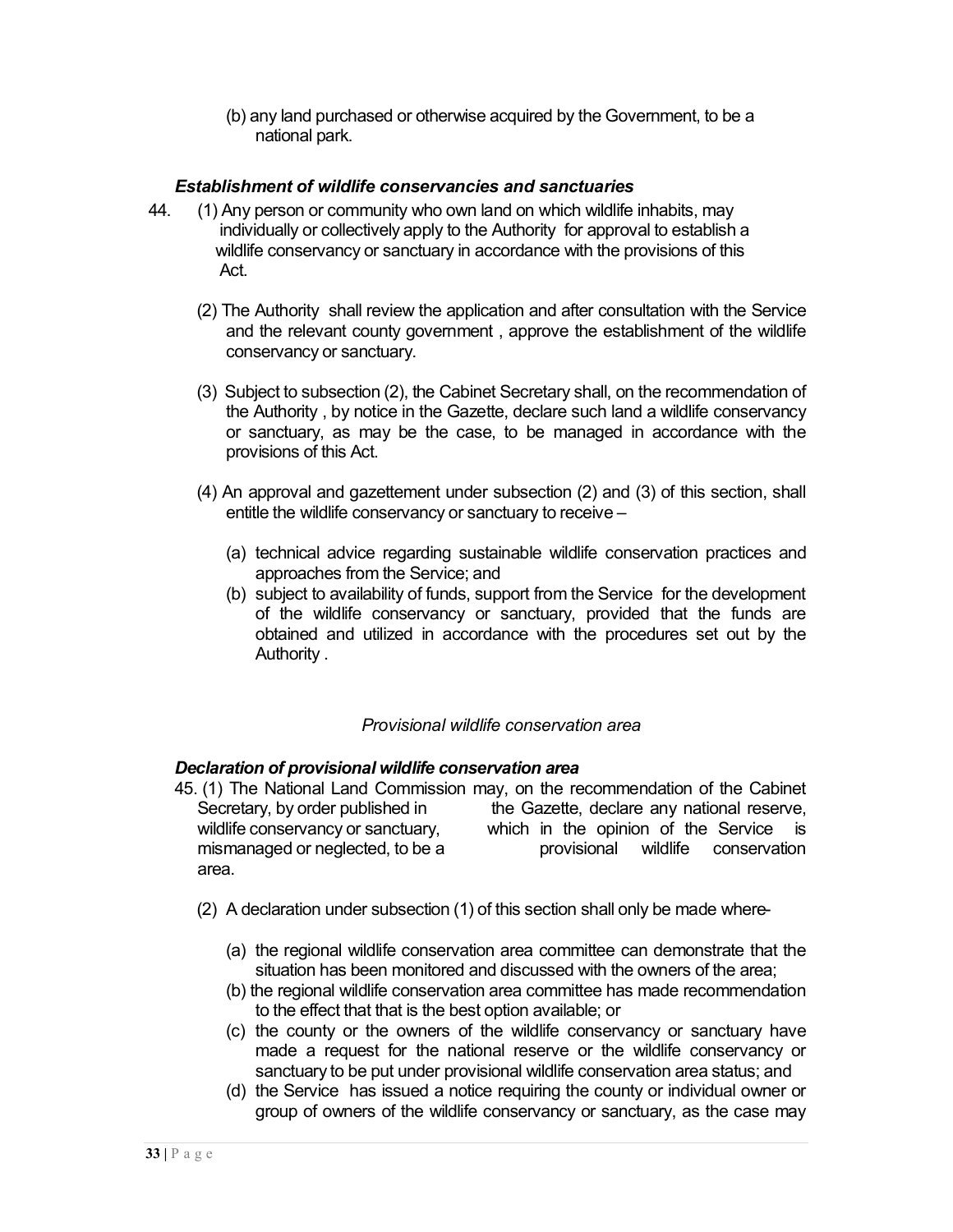be, to undertake measures to improve the integrity of the national reserve, wildlife conservancy or sanctuary, and such notice has not been complied with, or they are unable to undertake the specified corrective measures.

(3) A provisional wildlife conservation area shall be managed by the Service, in collaboration with the owner thereof, for a period of five years, which period shall be subject to review and any profits accruing there from shall be paid to such owner less the expenses incurred by the Service in managing the national reserve, wildlife conservancy or sanctuary, as may be the case..

#### *Reversion of provisional wildlife conservation area*

- 46. (1) A provisional wildlife conservation area shall revert to the owner where the Service is satisfied that it has been adequately rehabilitated and the owner has given an undertaking to efficiently manage it.
	- (2) The Cabinet Secretary may, on the recommendation of the Service upon reversion of a provisional wildlife conservation area, prescribe for observance by the owner such conditions as may be necessary to ensure compliance with the provisions of this Act.

#### *Management Plans*

- 47. (1) Every national park, national reserve, provisional wildlife conservation area, wildlife conservancy and sanctuary shall be managed in<br>management plan that complies w management plan that complies with the requirements prescribed by the Eleventh Schedule.
- (2) The Service shall ensure that county wildlife conservancies and sanctuaries develop and implement a management plan prepared in accordance with frameworks set out in the Eleventh Schedule.
- (3) In preparing and adopting a management plan, the county, wildlife conservancy or sanctuary, as the case may be, shall consult with the local regional wildlife conservation area committee. In the case of protected areas, the formulation and implementation of management plans shall involve the participation of neighbouring communities.
- (4) The Cabinet Secretary shall, on recommendation of the Authority, by notice in the gazette, publish the approved management plans in respect of national parks, national reserves, wildlife conservancies and sanctuaries and
- (5) The Cabinet Secretary may, after consultation with the Authority, amend the Eleventh schedule so as to make rules and guidelines for development and to give effect to the provisions of such management plans.

#### *Consent for mining*

#### *Consent for mining and quarrying*

48. (1) No person shall mine or quarry in a national park or national reserve without the approval and consent of the Authority.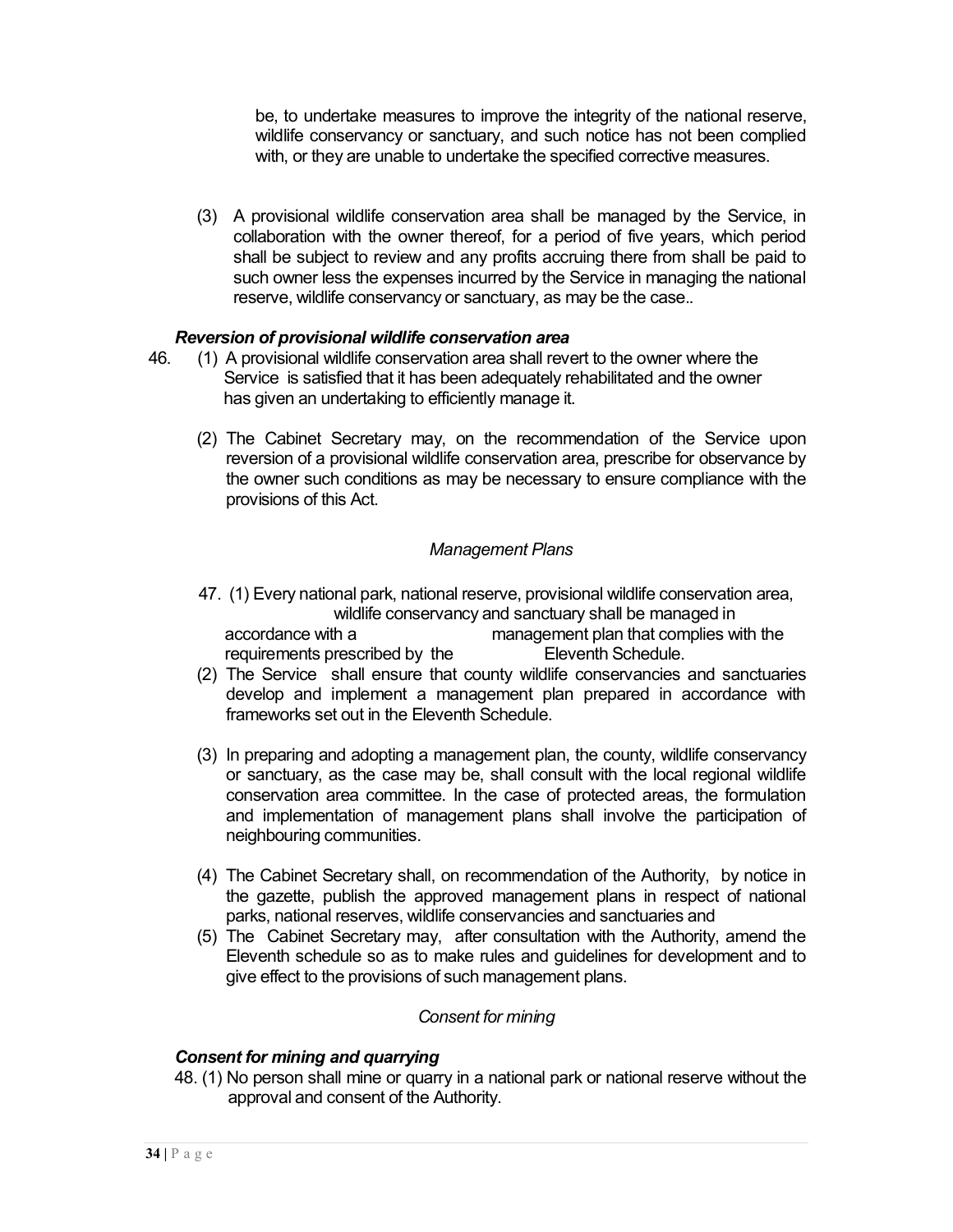(2) The Authority, shall only approve and give consent for mining or quarrying where:-

(a)the area does not contain endangered or threatened species;

- (b) the area is not a critical habitat and ecosystem for wildlife;
- (c) the area is not an important catchment area or source of springs;
- (d) an environmental impact assessment has been carried out in accordance with the provisions of the Environmental Management and Coordination Act No. 8 of 1999;
- (e) approval has been obtained from the Commissioner of Mines in accordance with the applicable law regulating mining;
- (f) the miner has undertaken through execution of a bond the value of which will be determined by the Service , to rehabilitate the site upon completion of his operation to a level prescribed by the Service::

Provided that the Cabinet Secretary may, on the recommendation of the Authority, and after consultation with the Cabinet Secretary responsible for mining, by notice in the Gazette, publish rules to regulate and govern mining operations in such protected areas;

- (e) the carrying on of mining or quarrying operations shall not contravene any rules made under this Act.
- (3) Subject to subsection (2), mining or quarrying may be carried out in a national park and reserve under the authority issued by the Authority.
- (3) The provisions of this section with respect to mining and quarrying shall apply *mutatis mutandis* with respect to wildlife conservancy and sanctuary.

#### *Conservation of Marine ecosystem*

#### *Conservation and management of marine ecosystem*

- 49. (1) The Cabinet Secretary shall, on recommendation of the Authority establish marine protected and community marine conservation areas.
- 1. The marine protected or community marine conservation area established under subsection (1) of this section shall be managed under an approved management plan prepared through a consultative process with the communities concerned and relevant lead agencies.
- 2. A system of marine zones may be identified in a marine protected or a community marine conservation area for any or all of the following:
	- (a) extraction or no extraction zones in respect of marine resources;
	- (b) protection of nesting, breeding and foraging areas;
	- (c) no take areas in respect of fisheries; and
	- (d) any other purposes with respect to specified human activities within the zone.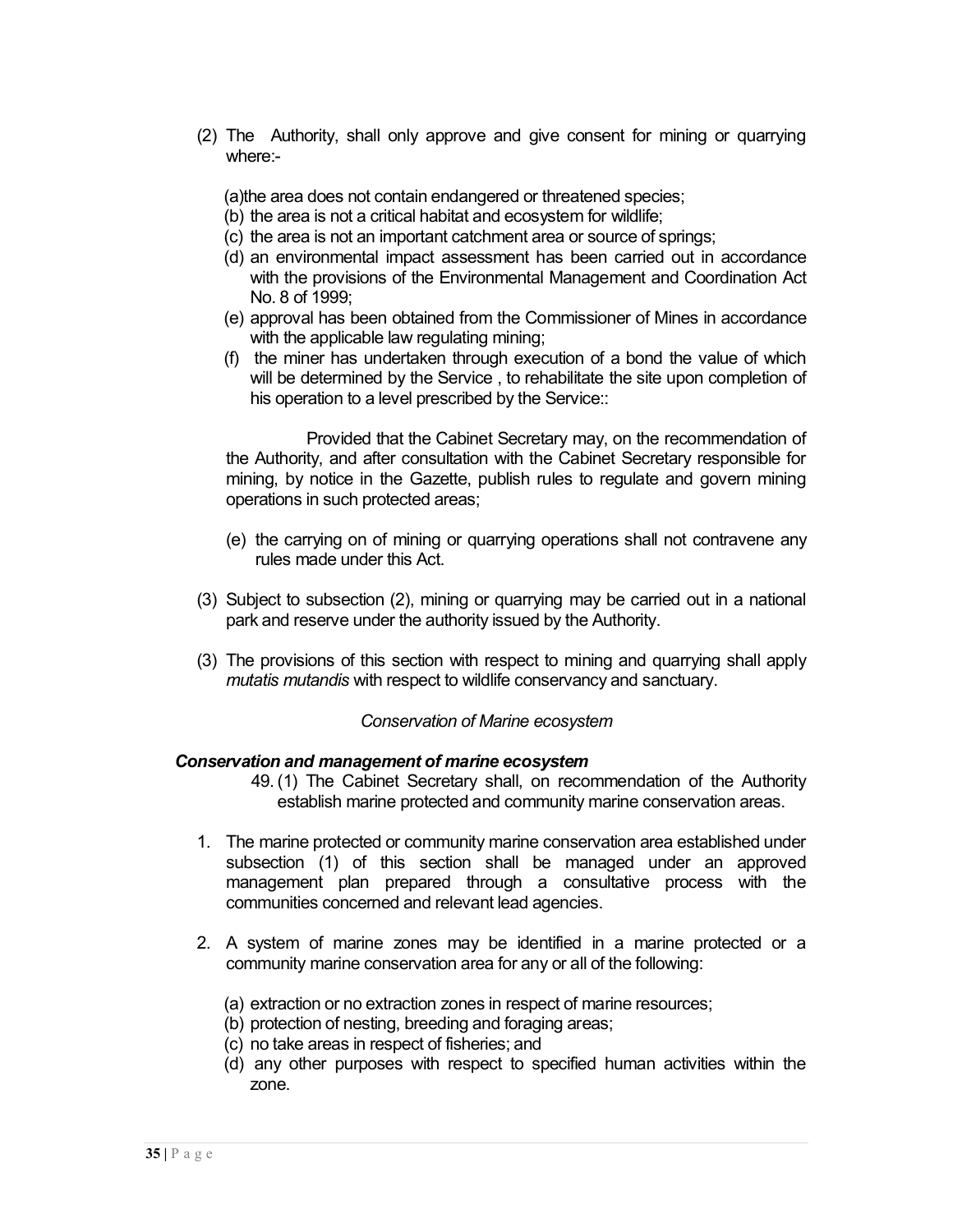3. The Cabinet Secretary shall, on recommendation of the Authority, by notice in the Gazette, issue appropriate rules and regulations for effective management of marine protected and community marine conservation areas.

# *Conservation of Wetlands*

## *Conservation and management of wetlands*

- 50. (1) The Cabinet Secretary shall, on recommendation of the Authority, in consultation with the National Land Commission, by notice in the Gazette, declare a wetland that is an important habitat or ecosystem for wildlife conservation a protected wetland.
- 1. As soon as practicable, after declaring it a protected wetland, the Service shall, in collaboration with the person or community who hold a legal or communal interest in the wetland and the relevant lead agencies, prepare an Integrated Wetland Management Plan for the conservation and management of the protected wetland through a public consultative process.
- 2. The Cabinet Secretary shall, on recommendation of the Authority after consultation with the relevant lead agencies, by notice in the Gazette, prescribe measures, rules, guidelines, procedures and regulations for effective conservation and management of the protected wetland.

# **PART VII: INCENTIVES**

## *Fiscal and other incentives*

- 51 (1) In recognizing wildlife conservation and management as a legitimate form of land use, but recognizing that such use incurs costs, which if not addressed can lead to declines in the management and value of wildlife, the Service will ensure that some of the benefits that can be derived, do flow to those<br>responsible for undertaking this form of land use, in accordance with the form of land use, in accordance with the provisions set out in the twelfth schedule.
	- (2) The benefits that can be realized in a number of direct and indirect ways are as follows:
		- a. Improving income and therefore improving livelihoods through
			- i. fees and rents
			- ii. Undertaking partnership arrangements with proper equity in profit distribution
			- iii. Leasing concessions
			- iv. Tender processes
		- b. Benefitting from permit and licence fees
		- c. Reduction in conflict and reduction in damage, leading to a reduction in costs
		- d. Compensation
		- e. Providing payment for assisting national objectives, e.g. the provision of corridors
		- f. Pro viding payments for environmental services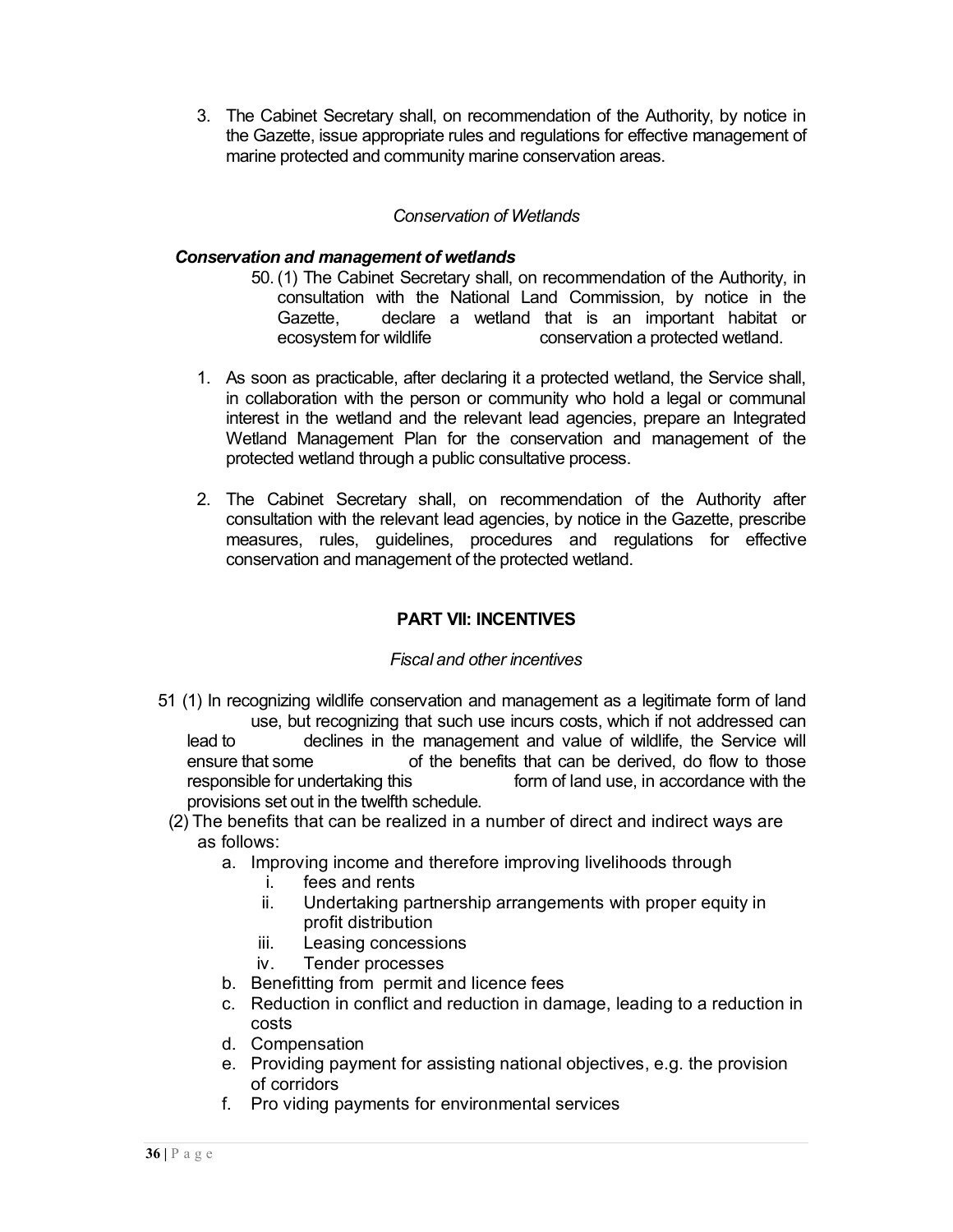- g. Providing capacity building for improving decision making and benefit flows
- (3) Notwithstanding the provisions of any relevant revenue Act, the Cabinet Secretary responsible for finance may, on the recommendation of the Cabinet Secretary responsible for wildlife, propose fiscal incentives to induce or promote wildlife conservation and management.

#### **PART VIII: PROTECTION OF ENDANGERED AND THREATENED ECOSYSTEMS AND SPECIES**

#### *Endangered and threatened ecosystems*

#### *Protection of endangered and threatened ecosystems*

52. (1) The Cabinet Secretary may, on the advice of the Service and in consultation with the National Land Commission , by notice in the Gazette, publish a national list of wildlife ecosystems and habitats that are **endangered** and threatened and are in need of protection as per the Fourth Schedule under this Act.

- 3. A list published under subsection (1) shall describe in sufficient detail the location of each ecosystem on the list, the threats and the measures being taken to restore and maintain its ecological integrity for enhanced wildlife conservation through development and implementation of a management plan.
- 4. The Cabinet Secretary shall, upon the recommendation of the Service , every five years review any national list published under subsection (1) of this section.

#### *Endangered and threatened species*

#### *Listing of endangered and threatened species*

- 53. (1) The Cabinet Secretary may, on the advice of the Service , by notice in the Gazette, publish a national list as the Fifth Schedule under this Act, of endangered and threatened species.
- (2) The Cabinet Secretary shall regularly review the list published under subsection (1) of this section.

#### *Restricted activities involving listed species*

- 54. (1) A person may not carry out any activity involving a specimen of a listed species without a permit from the Service .
	- (2) The Cabinet Secretary may, on recommendation of the Service, by notice in the

.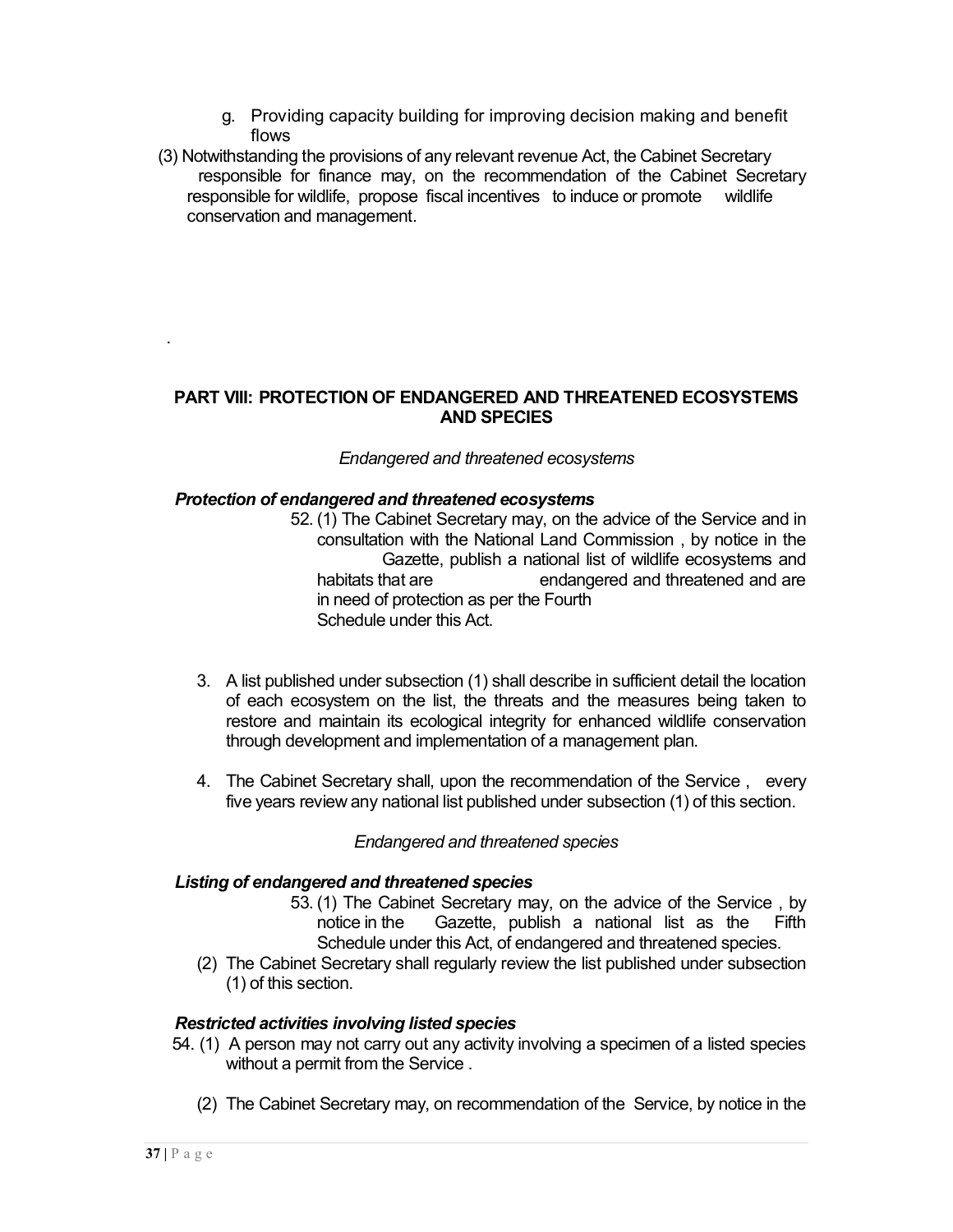Gazette, prohibit the carrying out of any activity:-

- a. which is of a nature that may negatively impact on the survival of a listed species; or
- b. which is specified in the notice or prohibit the carrying out of such activity without a permit issued by the Service.

#### *Recovery plans*

55. (1) The Service shall develop and implement recovery plans for the conservation and management of all the listed species.

(2) The Service shall, in developing the recovery plans, to the maximum extent practicable:-

- (a) give priority to those rare, endangered and threatened species; and
- (b) in corporate in each recovery plan-
	- (j) a description of such site-specific management actions as may be necessary to achieve the plan's goal for the conservation and survival of the species;
	- (ii) objective, measurable criteria which, when met, would result in a determination, in accordance with the provisions of this section, that the species be removed from the list; and
	- (iii) estimates of the time required and the cost to carry out those measures needed to achieve the plan's goal and to achieve intermediate steps toward that goal.
- (2) The Service may, in developing and implementing recovery plans, enlist the services of appropriate public, private or non-governmental organizations and institutions and other qualified persons:
- (3) The Cabinet Secretary shall report to the National Assembly through the National Wildlife Conservation Status Report under section 10(2) the status of efforts to develop and implement recovery plans for all nationally listed species and on the status of all species for which such plans have been developed.
- (4) The Service shall implement a system, in cooperation with the regional wildlife conservation area committees, community wildlife associations and wildlife managers, to monitor effectively for not less than five years the status of all species which have recovered to the point at which the measures provided pursuant to this section are no longer necessary and which, in accordance with the provisions of this section, have been removed from the lists published in the Fifth Schedule.

#### *Control of invasive species*

#### *Control of invasive species*

56.(1) The Cabinet Secretary may, on the advice of the Service, by notice in the Gazette, publish a national list of invasive species as Sixth Schedule under this Act and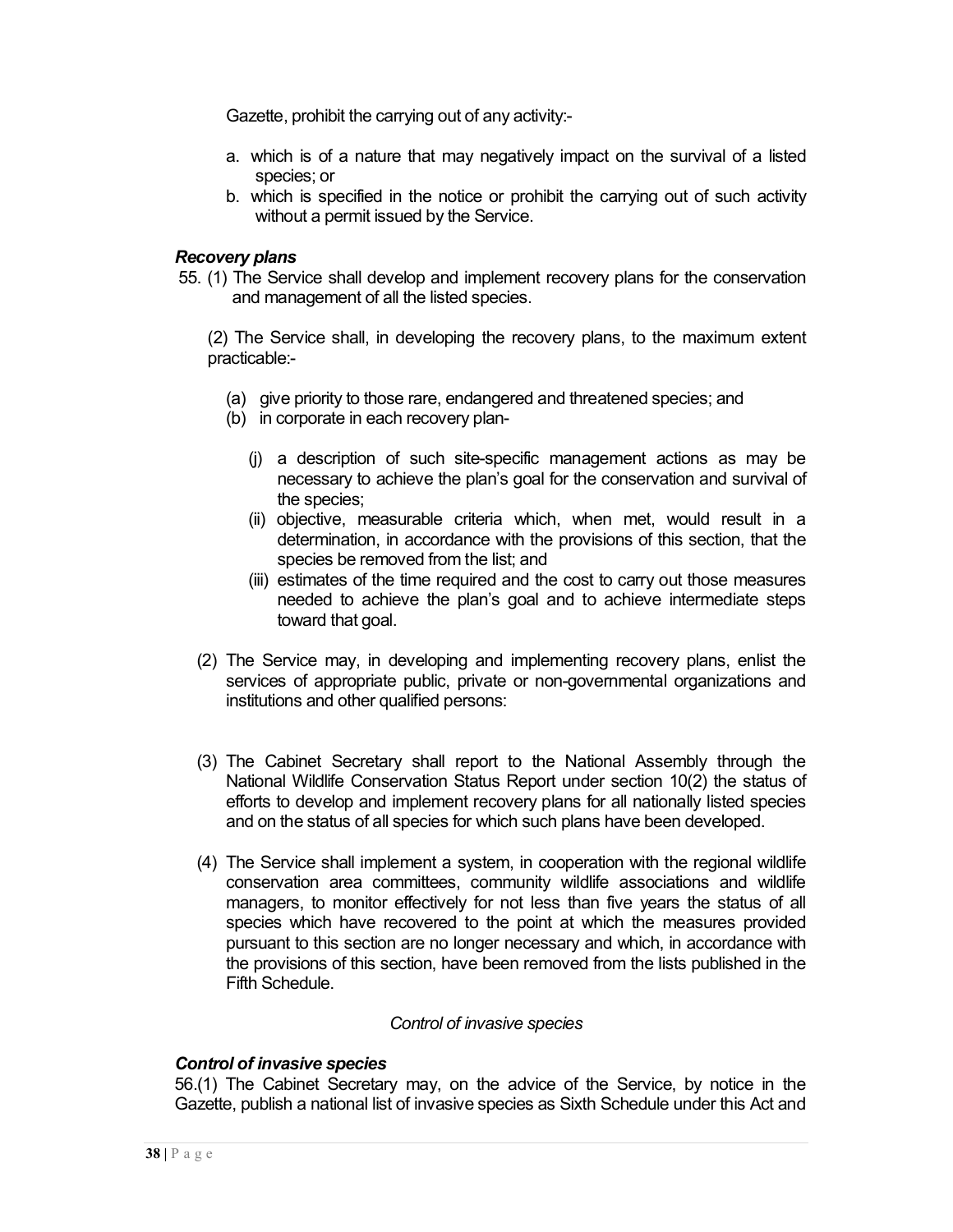the measures being taken to control and manage the spread of the invasive species in prescribed areas**.**

- (2) Any person who
	- (a) knowingly introduces into a wildlife conservation area an invasive species; or
	- (b) fails to comply with the measures prescribed by the Cabinet Secretary set out in subsection (1)

commits an offence and shall be liable upon conviction to a fine or to imprisonment or to both such fine and imprisonment as specified in the Thirteenth **Schedule** 

#### **PART IX: REGULATION OF TRADE IN ENDANGERED SPECIES**

#### *Trade in endangered species*

#### *General prohibition*

- 57. (1) No person shall trade in, import, export, re-export or introduce any specimen of an endangered or threatened species into or from Kenya without a permit issued by the Service under this Act.
	- (2) Without prejudice to the generality of the foregoing, it is unlawful for any person to:
		- (a) import any such species into, or export any such species from Kenya;
		- (b) take any such species within Kenya or Kenya's territorial sea;
		- (c) take any such species upon the high seas;
		- (d) possess, sell, deliver, carry, transport, or ship, by any means whatsoever, any such species taken in violation of paragraphs (b) and (c);
		- (e) deliver, receive, carry, transport, or ship in regional commerce, by any means whatsoever and in the course of a commercial activity, any such species;
		- (f) sell or offer for sale in commercial transaction within or outside Kenya any such species;
		- (g) products of listed species; and
		- (h) violate any rules and regulations pertaining to such listed species.

Any person who contravenes any provisions of this section commits an offence and shall be liable upon conviction to a fine or to imprisonment or to both such fine and imprisonment as specified in the Thirteenth Schedule.

#### *Issuance of Permit*

#### *Application for a permit*

58 (1) Any person who intends to import, export, re-export, introduce from the sea or otherwise trade in any endangered or threatened species shall apply to the Authority for a permit in a prescribed manner and on payment of a prescribed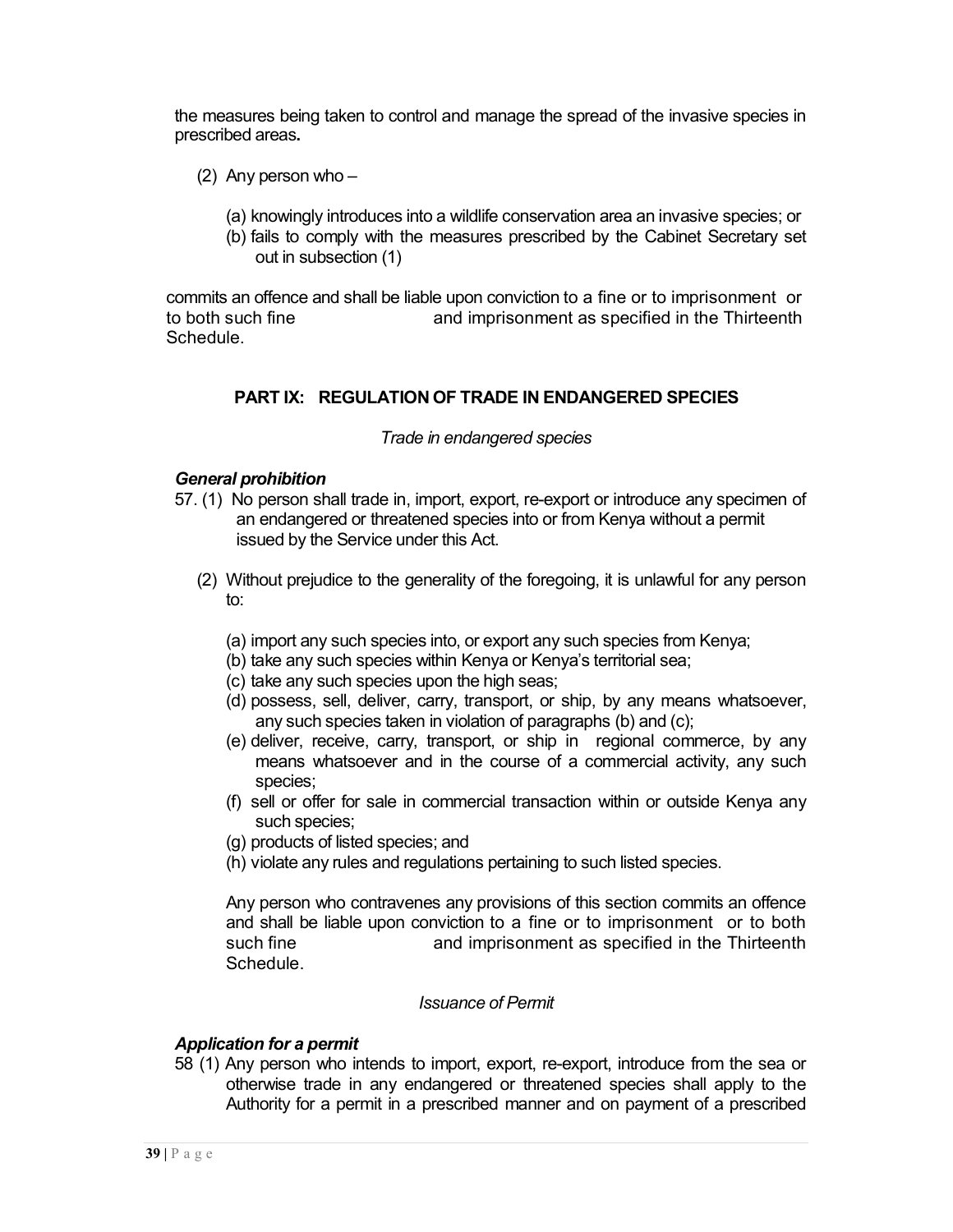fee.

- (3) Every application for a permit shall specify-
	- (a) the full names and address of the applicant,
	- (b) the type of trade to which the application relates,
	- (c) the species and number of specimens of the species to be traded,
	- (d) the source of the species with a recommendation from the regional wildlife conservation area committee from which the species is to be gotten or introduced,
	- (e) the country to or from which specimens are to be conveyed, and
	- (f) the customs port of entry through which the specimen is to be conveyed.

Provided that:-

- (i) the purpose for which the application is made is not detrimental to the survival of the species,
- (ii) the proposed recipient of that specimen is suitably equipped to conserve the species,
- (iii)that specimen is not to be used primarily for commercial purposes,
- (iv) evidence of consent from the Service and the regional wildlife conservation area committee from which or which is likely to receive the species,
- (v) where appropriate, compensation has been paid to the concerned communities, and
- (vi) permission to export or re-export that specimen has been granted by the relevant authority of the country of export or re-exports.
- (2) The Authority may, issue a permit on such terms and conditions as may be appropriate and necessary to enhance conservation and management of listed species.
- (3) The Cabinet Secretary may, on recommendation of the Authority , by notice in the Gazette, promulgate rules, regulations and guidelines as are necessary and appropriate to carry out the purposes of this section.

Any person who contravenes any provisions of this section or the rules made under it commits an offence and shall be liable upon conviction to a fine or to imprisonment or to both such fine and imprisonment as specified in the Thirteenth Schedule.

#### *Revocation of a permit*

59. The Authority may revoke a permit issued under section 67 where it finds that the permit holder is not complying with the terms and conditions of the permit.

#### **PART X: WILDLIFE CONSERVATION ORDERS AND EASEMENTS**

*Wildlife conservation orders and easements*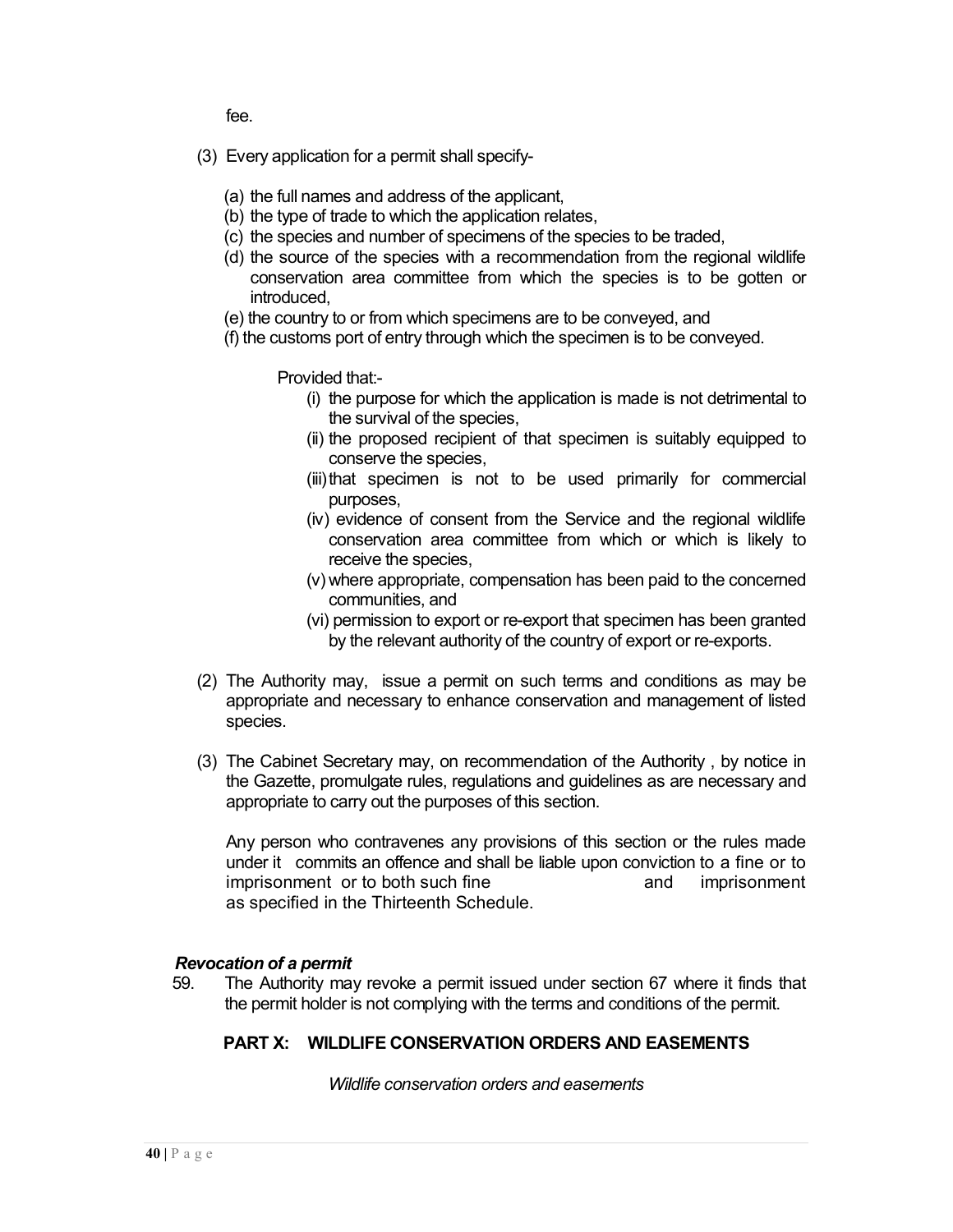#### *Wildlife conservation orders and easements*

60.(1) Any person may enter into negotiations with a land owner for an easement to be imposed on his land to further the principles of sustainable wildlife conservation and management:

Provided that an easement agreed upon through a private agreement shall be registered in accordance with the provisions of the Act applicable to that particular system of registration for easements or where an easement is agreed upon on any communally held land, the regional wildlife conservation area committee of the area in which that land is situated shall register the easement on a register maintained for that purpose in accordance with the provisions of this Act.

- (2) A court may, on an application made under this section, grant a wildlife conservation order or an easement subject to the provisions of this Act.
- (3) The object of a wildlife conservation order or an easement is to further the principles of sustainable wildlife conservation and management as embodied in this Act by facilitating the enhancement of a wildlife conservation area.
- (4) An easement may be imposed on and shall thereafter attach to the burdened land in perpetuity or for a term of years or for an equivalent interest under customary law as the court may determine.
- (4) Without prejudice to the general effect of subsection (3), a wildlife conservation order or an easement may be imposed on burdened land so as to:
	- (a) preserving flora and fauna;
	- (b) creating or maintaining migration corridors and dispersal areas for wildlife;
	- (c) preserving the quality and flow of water in a dam, lake, river or aquifer;
	- (d) preserving any outstanding geological, physiographical, ecological, archaeological, cultural or historical features of the burdened land that are of importance to wildlife conservation;
	- (e) preserving scenic view, natural contours and features of the burdened land;
	- (f) preventing or restricting the scope of any activity on the burdened land which has as its object the mining and working of minerals or aggregates that may adversely affect wildlife conservation;
	- (g) preventing or restricting the scope of any agricultural or other activity on the burdened land; or
	- (h) creating and maintaining works on burdened land so as to limit or prevent harm to the environment.
- (5) Where an easement is imposed on burdened land on which any person has at the time of the imposition of the easement, any existing right or interest to the land and that easement will restrict that right or interest, there shall be paid to that person, by the applicant for the easement such compensation as may be determined in accordance with section 73.
- (6) An easement may exist in gross; that is to say, the validity and enforceability of the easement shall not be dependent on the existence of a plot of land in the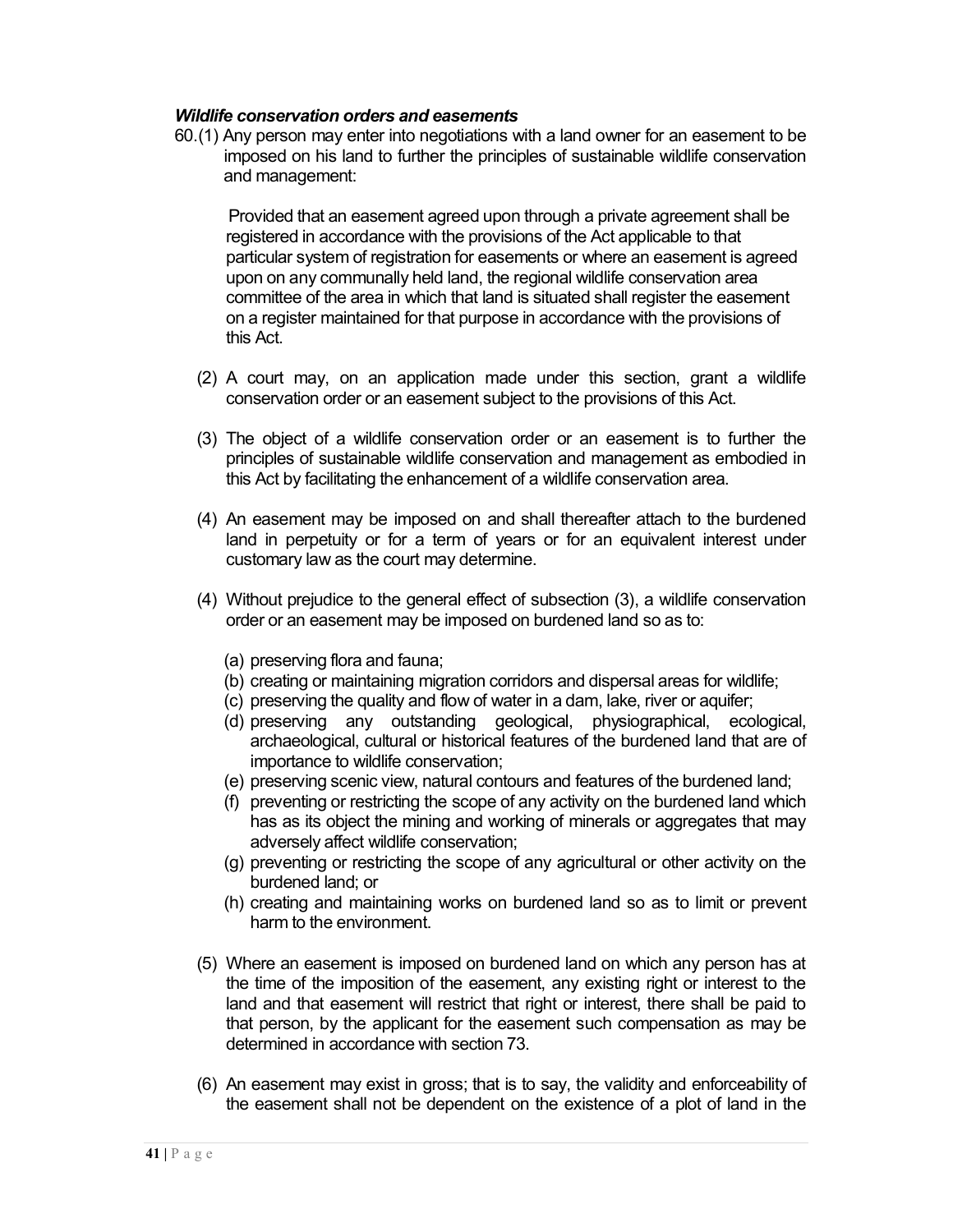vicinity of the burdened land which can be benefited or, of a person with an interest in that plot of land who can be benefited by the easement.

#### *Application for conservation orders and easements*

- 61. (1) A person or a group of persons may make an application to the court for the grant of one or more wildlife conservation orders and easements.
	- (2) The court may impose such conditions on the grant of a wildlife conservation order or an easement as it considers to be best calculated to advance the object of a conservation order or an easement:

Provided that in exercising the jurisdiction conferred upon it under this section, the court may require the Service or appoint any persons with special skills or knowledge on wildlife conservation issues which are a subject matter of the wildlife conservation order or easement before the court to prepare a technical report as may be required for proper determination of the matter.

#### *Proceedings to enforce easements*

- 62. (1) Proceedings to enforce an easement may be commenced only by the person in whose name the easement has been issued.
	- (2) Proceedings to enforce an easement may request the court to:
		- (a) grant a wildlife conservation order; or
		- (b) grant any remedy available under the law relating to easements in respect of land.
	- (3) The court shall have discretion to adapt and adjust, so far as seems necessary to it, the law and procedures relating to the enforcement of the requirements of an easement.

#### *Registration of easements*

- 63. (1) Where an easement is imposed on land, the title of which is registered under
	- a particular system of land registration, the easement shall be registered in accordance with the provisions of the Act applicable to that particular system of registration for easements.
- (2) Where an easement is imposed on any land other than land referred to in subsection (1), the regional wildlife conservation committee of the area in which that land is situated shall register the easement on a register maintained for that purpose in accordance with the provisions of this Act.
- (3) In addition to any matter which may be required by any law relating to the registration of easements in respect of land, the registration of an easement shall include the name of the applicant for the easement as the person in whose name the easement is registered.

#### *Compensation for easements*

64. (1) Any person who has a legal interest in the land which is the subject of an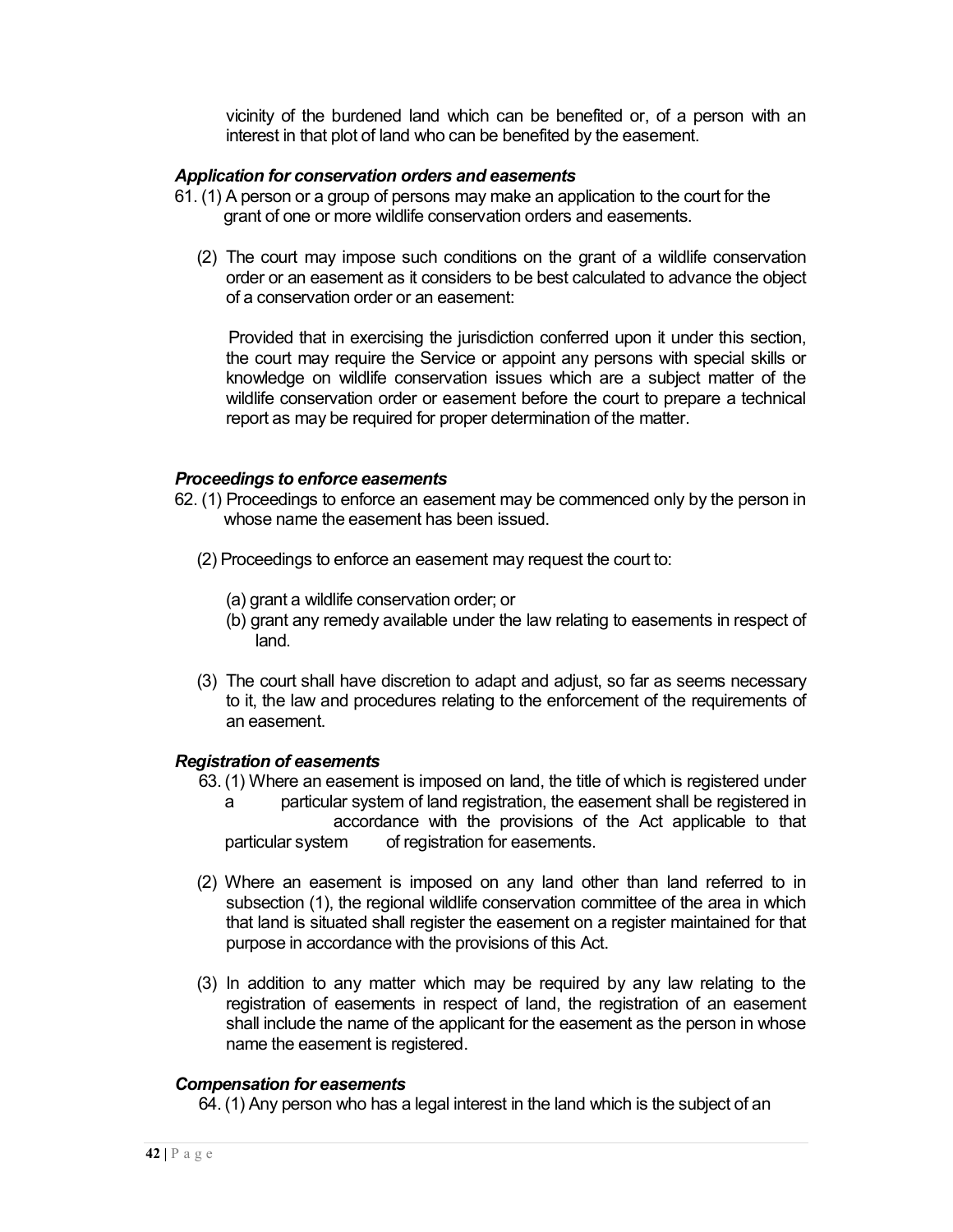easement, shall, in accordance with the provisions of this Act, be entitled to compensation commensurate with the lost value of the use of the land.

- (2) A person described in subsection (1) may apply to the court that granted the easement for compensation stating the nature of his legal interest in the burdened land and the compensation sought.
- (3) The court may require the applicant for the easement to bear the cost of compensating the person described in subsection (1).
- 1. The court may, if satisfied that the easement sought is of national importance, order that the Government compensates the person described in subsection (1) of this section.
- (5) Subject to the relevant provisions of the Constitution and any other laws relating to compulsory acquisition of land, the court may determine and award the compensation due under this section.

## **PART XI: WILDLIFE RESEARCH AND MONITORING**

#### *Monitoring of wildlife resources*

#### *Monitoring*

65.(1) The Cabinet Secretary may, in consultation with the Service, designate monitoring mechanisms and set indicators to determine:-

- (a) the conservation status of wildlife resources; and
- (b) any negative and positive trends affecting the conservation status of wildlife resources.
- (2) The Cabinet Secretary shall require any person, public or private organization or non-governmental organization with expertise in wildlife conservation and management to regularly report to him on the results of such monitoring measured against the predetermined indicators.
- (3) The Cabinet Secretary shall:-
	- (a) at least every two years submit to the National Assembly a monitoring report undertaken under this section which shall form a part of the National Wildlife Conservation Status Report prepared under section 10(2) of this Act; and
	- (b) make such information publicly available.

*Bioprospecting in wildlife resources*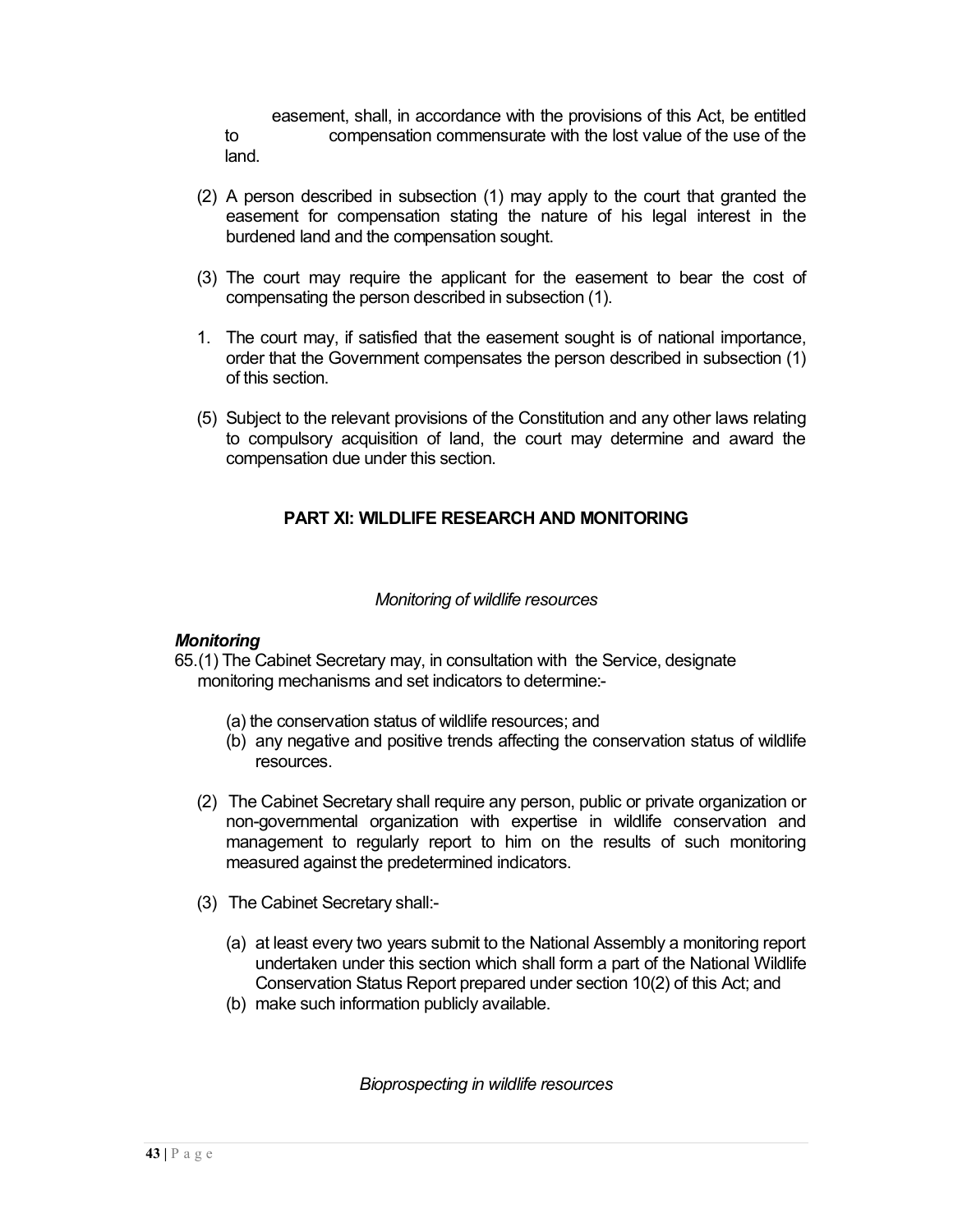#### *Bioprospecting*

66.(1) No person may, without a permit from the Service:-

- (a) engage in bioprospecting involving any wildlife resources; or
- (b) export from Kenya any wildlife resources for the purpose of bioprospecting or any other kind of research.
- (2) Any person desirous of undertaking bioprospecting involving any wildlife resources may apply to the Authority for a permit in a prescribed format and on payment of prescribed fees.
- (3) The Service shall in reviewing the application ensure that any interests of the following stakeholders may have in the proposed bioprospecting are protected:
	- (a) a person, including a public or private organization or institution or community, providing or giving access to the wildlife resource to which application relates;
	- (b) a community-
		- (i) whose tradition uses of the wildlife resources to which the application relates have initiated or will contribute to or form part of the proposed bioprospecting; and
		- (ii) whose knowledge of or discoveries about the wildlife resource to which the application relates are to be used for the proposed bioprospecting.
- (4) The Service may, upon approval by the Cabinet Secretary, where a stakeholder has an interest as set out in subsection (3)(a) of this section, issue a permit only if-
	- (a) the applicant has disclosed all material information relating to the relevant bioprospecting to the stakeholder and on the basis of that disclosure has obtained the prior consent of the stakeholders for the provision of or access to such resources;
	- (b) the applicant and the stakeholder have entered into-
		- (i) a material transfer agreement that regulates the provision of or access to such resources; and
		- (ii) a benefit-sharing agreement that provides for sharing by the stakeholders in any future benefits that may be derived from the relevant bioprospecting.
- (5) The Service may, upon approval by the Cabinet Secretary, where a community has an interest as set out in subsection (3)(b) of this section, issue a permit only if-
	- (a) the applicant has disclosed all material information relating to the relevant bioprospecting to the community and on the basis of that disclosure has obtained the prior consent of the community to use any of the stakeholder's of or discoveries about the indigenous wildlife resources for the proposed bioprospecting; and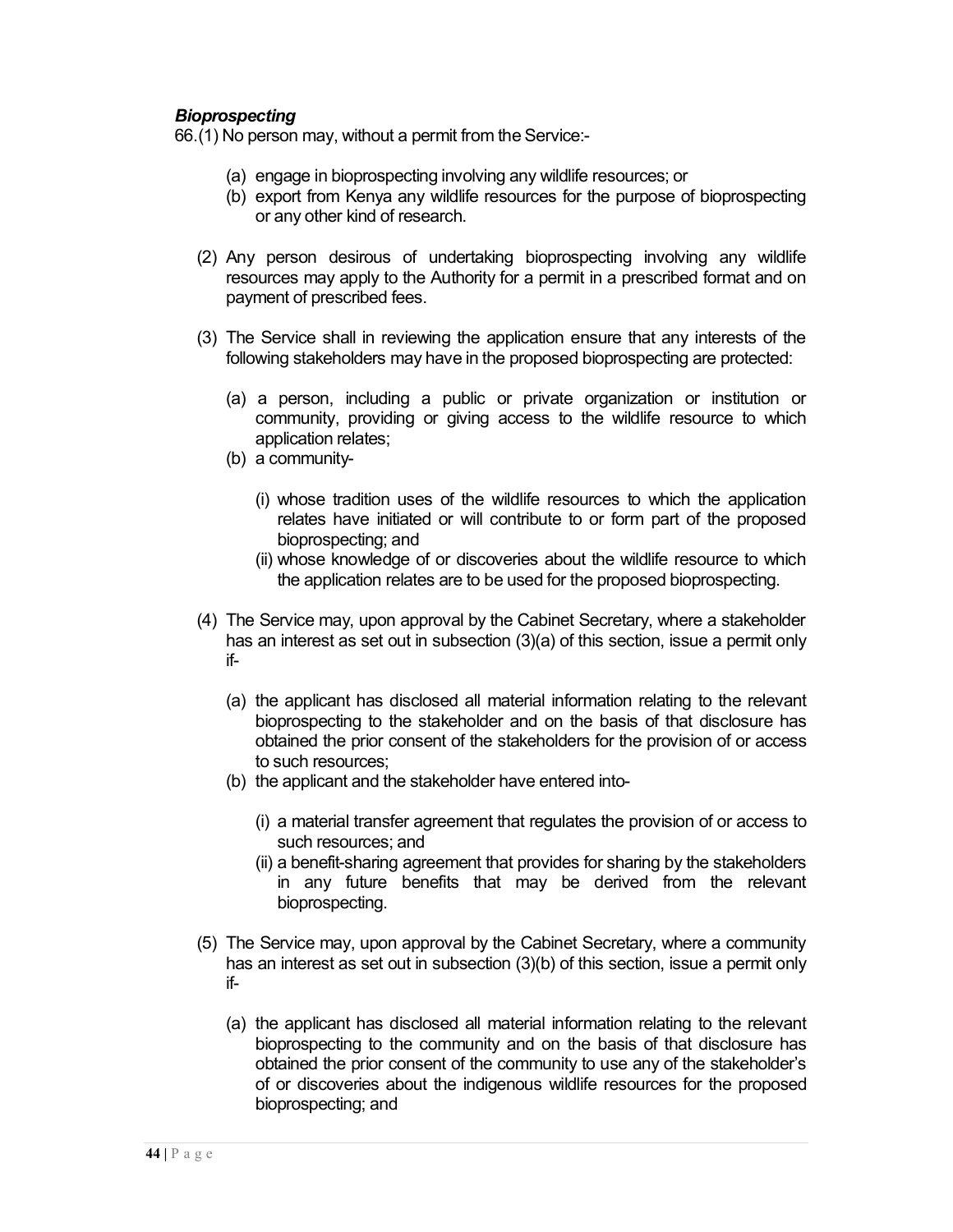- (b) the applicant and the community have entered into a benefit-sharing agreement that provides for sharing by the community in any future benefits that may be derived from the relevant bioprospecting.
- (6) The Service shall, in all bioprospecting involving any wildlife resources, be a joint partner on behalf of the people of Kenya.
- (7) The Cabinet Secretary shall, on the recommendation of the Service, require that a particular per centum of the proceeds from the bioprospecting is contributed to the Endowment Fund of the Service
- (8) The Cabinet Secretary may, on recommendation of the Service, by notice in the Gazette, promulgate rules, regulations and guidelines as are necessary and appropriate to carry out the purposes of this section.
- (9) Any person who contravenes any provisions of this section or the rules made under it
- commits an offence and shall be liable upon conviction to a fine or to imprisonment or to both such fine and imprisonment as specified in the Thirteenth Schedule.

## **PART XII: PROBLEM ANIMAL CONTROL**

#### *Problem Animals*

#### *Control of problem animals*

- 67. (1) Any officer of the Service may, with the consent of the owner or occupier in respect of private land, where it is necessary for the purpose , go onto any land to destroy any animal which has been deemed a problem animal. Provided that where the animal is a dangerous animal, which has been previously wounded or otherwise injured so as to make it a potential source of danger to human life, the officer may follow such animal with the intention of killing it on any land notwithstanding that the prior consent of the owner or occupier of the land has not been obtained. Under these circumstances, a subsequent report should be provided to the owner or occupier on what occurred.
- (2). Notwithstanding anything to the contrary in this Act, the owner or occupier of land, or any agent of such owner or occupier may, subject to the provisions of this Act, destroy any animal which has been deemed a problem animal. Provided that nothing in this section shall authorize the killing of a problem animal in a protected area, or the use of any poison, pitfall or snare for the killing of any such animal.
- (3) Any person, who has killed an animal in terms of subsection (1) shall, as soon as possible, and in any case not later than 7 days after the event, report the circumstances of such killing and deliver the trophies of such animal, to the nearest wildlife office or police station.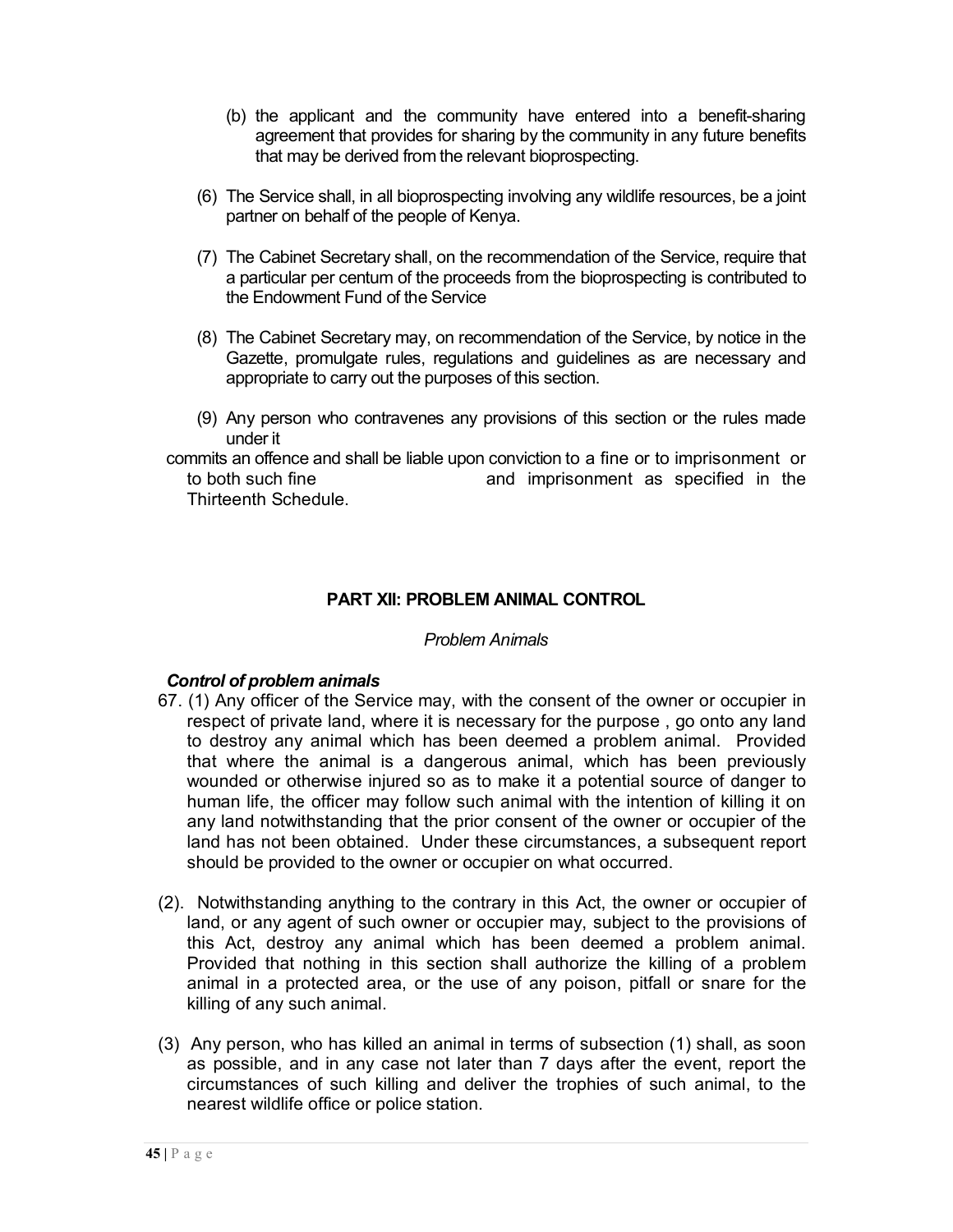#### *Self-defense*

- 68. (1) notwithstanding anything in this Act, it shall not be unlawful for any person to kill or wound any animal in the defense of himself or any other person if immediately and absolutely necessary.
	- (2) The burden of proving that an animal has been killed or wounded in accordance with the (1) above, shall lie with the person who did the killing or wounding.

#### *Ownership of killed problem animal*

69. Any animal killed as a problem animal shall be a Government owned trophy.

#### **PART XIII: WILDLIFE COMPENSATION**

70.(1) The Department responsible for wildlife shall make appropriate budgetary arrangements for funds to compensate for damage occasioned by wildlife.

(2) Compensation shall be for injury to person or death, livestock, crops and property damage occasioned by wildlife listed under the Eighth Schedule.

#### *Compensation for wildlife damage*

#### *Compensation for personal injury or death or damage to property*

- 71. (1) Where any person suffers any bodily injury or is killed by any wildlife listed under the Eighth Schedule, the person injured or in the case of a deceased person, his personal representative or successor or assign, may make an application to a county wildlife conservation committee in his jurisdiction established by section 82 for verification.
- (2) The county wildlife compensation committee shall verify the claim and with their recommendations submit it to the Cabinet Secretary for award and payment, which compensation shall not exceed one million shillings:

Provided that no compensation will be payable where the injury or death occurred in the course of any conduct on the part of the person concerned which would constitute an offence under this Act.

- (3) Any person who suffers loss or damage to crops, livestock or other property from wildlife specified in the Eighth Schedule hereof and subject to the rules made by the Cabinet Secretary, may submit a claim to the county wildlife conservation committee who shall verify the claim and make recommendations as appropriate and submit it to the managing trustees of the Compensation Fund for award and payment.
- (4) The Cabinet Secretary shall review the claim and award and pay a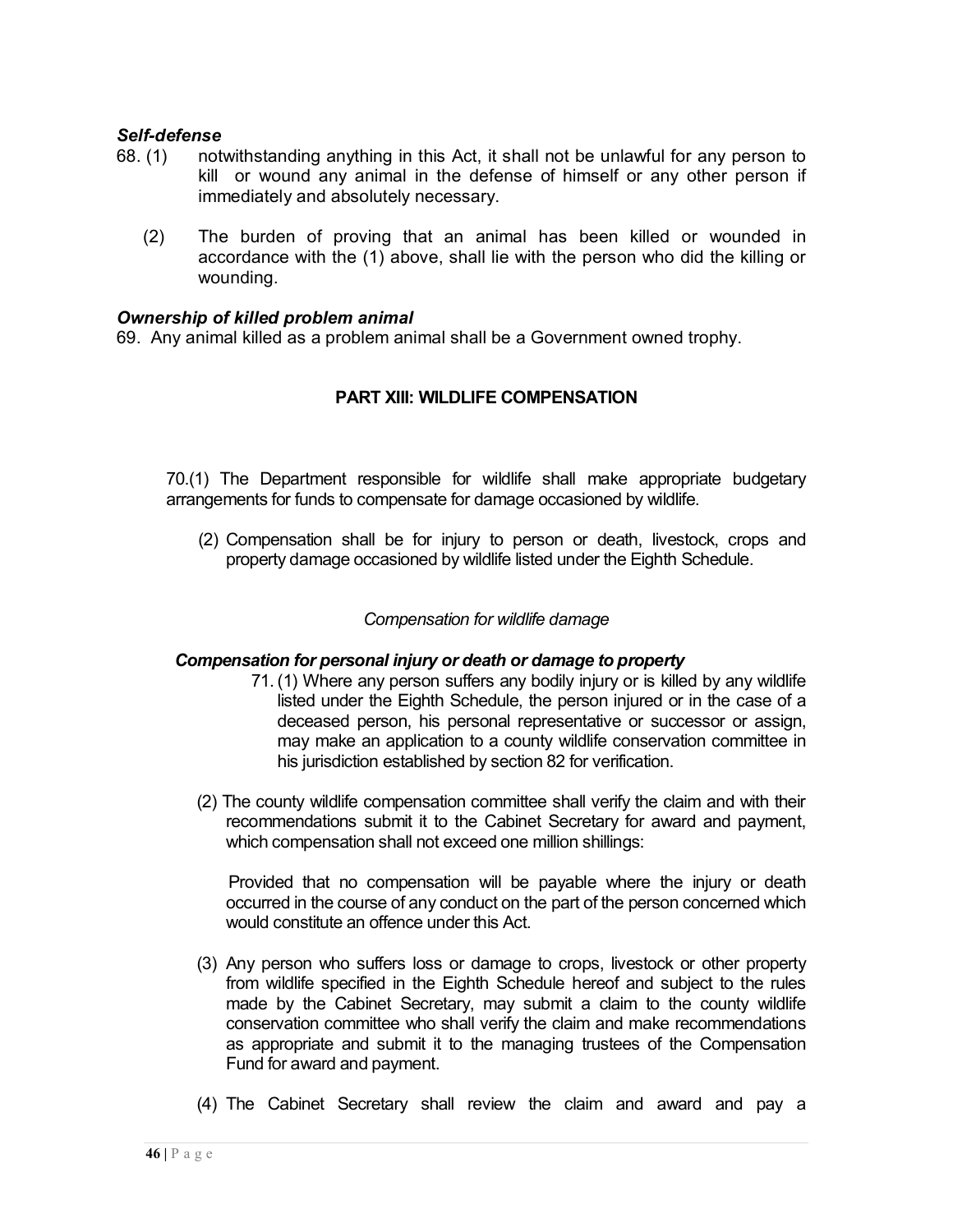compensation valued at the local market rates:

Provided that no compensation will be paid where the owner of the livestock, crops or property failed to take reasonable measures to protect the crops, livestock or property from damage by wildlife or his land use practices are in compatible with the ecosystem-based management plan for the area.

- (5) Where the person is dissatisfied with the decision and award made by the Compensation Fund, may within thirty days after being notified of the decision and award appeal to the court established under Article 162 (2) (b) of the **Constitution**
- (6) Any person who makes a false claim or makes a false statement to the county wildlife compensation committee or Cabinet Secretary in respect of a wildlife damage claim shall be guilty of an offence under the applicable laws dealing with corruption and economic crimes.
- (7) The Cabinet Secretary may
	- (a) on recommendation of the Service:
		- (i) by notice in the Gazette, revise the Eighth Schedule for which compensation is payable; and
		- (ii) review the limits on the compensation payable for injury or death, loss of livestock, crop or property; and
	- (b) by notice in the Gazette, prescribe measures, rules, regulations and guidelines as are necessary and appropriate to carry out the purposes of this section including the time period of payment of awards.

*County Wildlife Compensation Committee*

#### *Establishment of county wildlife compensation committee*

- 72. There shall be established a county wildlife compensation committee whose function shall be to –
	- (a) develop and implement, in collaboration with community wildlife associations, mechanisms for mitigation of human-wildlife conflicts;
	- (a) review and recommend claims for payment of compensation resulting from wildlife damage;
	- (b) undertake wildlife education, extension service and public awareness; and
	- (c) perform such other functions as the Managing Trustees or regional wildlife conservation committee may require or delegate to it.
- (2) A county wildlife compensation committee shall consist of
	- (a) the county governor or his representative;
	- (b) a representative from the community wildlife associations operating in the county;
	- (c) the County Agricultural Officer;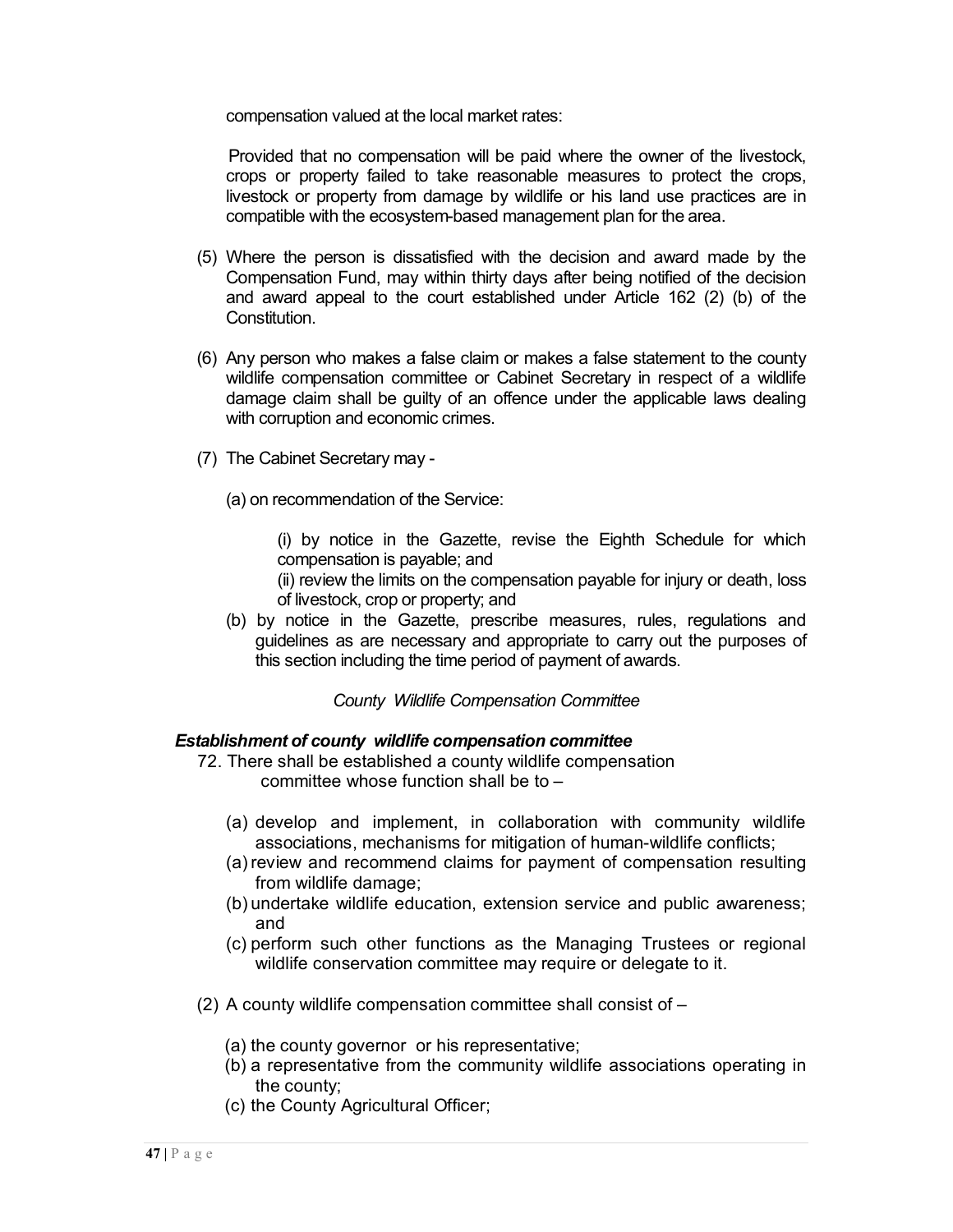- (d) the County Medical Officer of Health;
- (e) the County Livestock Officer/Veterinary Officer;
- (f) the Officer in charge of County Police matters
- (g) a County Wildlife Warden from the Service who shall be the Secretary;
- (h) a County Environment Officer; and
- (i) two persons knowledgeable in wildlife matters nominated by the local wildlife community associations from whom there shall be elected a chairperson of the Committee.

#### **PART XIV: INTERNATIONAL TREATIES, CONVENTIONS AND AGREEMENTS**

#### *International treaties*

#### *International treaties, conventions and agreements*

- 73. (1) In order to facilitate compliance with any international treaty, convention or agreement, whether bilateral or multilateral, and for which any of the above the Cabinet Secretary has been given implementing authority, the Cabinet Secretary may make rules and regulations and give directions to ensure such obligations are complied with.
	- (4) The Department shall keep a register of all international treaties, agreements or conventions relating to the conservation and management of wildlife to which Kenya is a party.
	- (5) The Cabinet Secretary may, on recommendation of the Service after consultation with the Service -
		- (a) negotiate and establish trans-boundary or trans-frontier wildlife conservation areas for the better management of shared wildlife resources; and
		- (b) promulgate rules and regulations for effective management of transboundary or trans-frontier wildlife conservation areas established under this section.
	- (6) The Cabinet Secretary shall publish regularly through the biennual wildlife conservation status report under section 10(2) on the progress of Kenya's implementation of wildlife related bilateral or multilateral environmental agreements to which Kenya is a Party.

#### **PART XV: GENERAL PROVISIONS**

#### *The Common seal*

74. The common seal of and the Service shall be kept in such custody as the Board or Trustees, as the case may be, may direct and shall not be used except on the order of the Board or Trustees.

#### *Protection from personal liability*

75. No matter or thing done by a member of the Service or any officer, employee or agent of the Service shall, if the matter or thing is done bona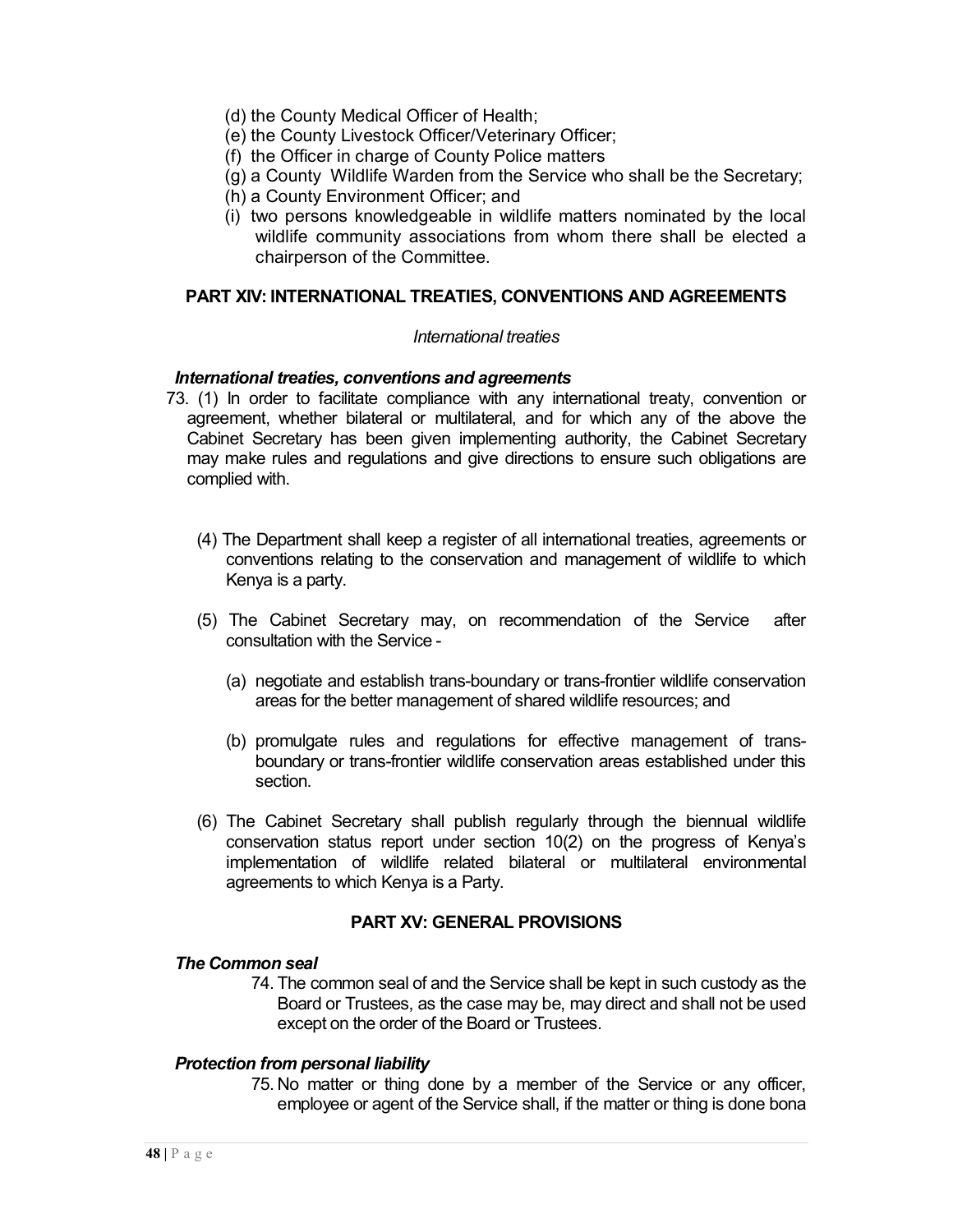fide for executing the functions, powers or duties of the Service, render the member, officer, employee or agent or any person acting on his directions personally liable to any action, claim or demand whatsoever.

#### *Liability for damages*

76. The provisions of section 86 shall not relieve the Service of the liability to pay compensation or damages to any person for any injury to him, his property or any of his interests caused by the exercise of the powers conferred on the Service by this Act or by any other written law or by the failure, whether wholly or partially, or any works.

#### *Financial year*

77.The financial year of the Service shall be the period of twelve months ending on the thirtieth of June in each year.

#### *Annual estimates*

- 78.(1) At least three months before the commencement of each financial year, the Board or Trustees, as the case may be, shall cause to be prepared estimates of revenue and expenditure of the Service for ensuing year.
	- (2) The annual estimates shall make provision for the estimated expenditure of the Service for the financial year, and in particular, the estimates shall provide for:-
		- (a) payment of salaries, allowances, pensions, gratuities and other charges in respect of the staff of the Service, regional wildlife conservation area committees and community wildlife scouts;
		- (b) payment of salaries, allowances, pensions, gratuities and other charges in respect of the and the county wildlife compensation committees, as the case may be;
		- (c) the proper maintenance of the buildings and grounds of the the Service;
		- (d) the maintenance, repair and replacement of the equipment and other property of the Service; and
		- (e) the creation of such reserve funds as the Authority and the Service may deem appropriate to meet the recurrent expenditure and contingent liabilities of the Service.
	- (3) The annual estimates shall be approved by the Board, as the case may be, before the commencement of the financial year to which they relate and shall be submitted to the Cabinet Secretary for approval with the concurrence of the Treasury, and thereafter the Board, shall not increase the annual estimates without the consent of the Cabinet Secretary.

#### *Accounts and audit*

- 79.(1) The Service and shall cause to be kept all proper books and other records of accounts of the income, expenditure and **assets** of the Service and the
	- (2) Within a period of three months from the end of each financial year, the Service shall submit to the Controller and Auditor General or an auditor appointed under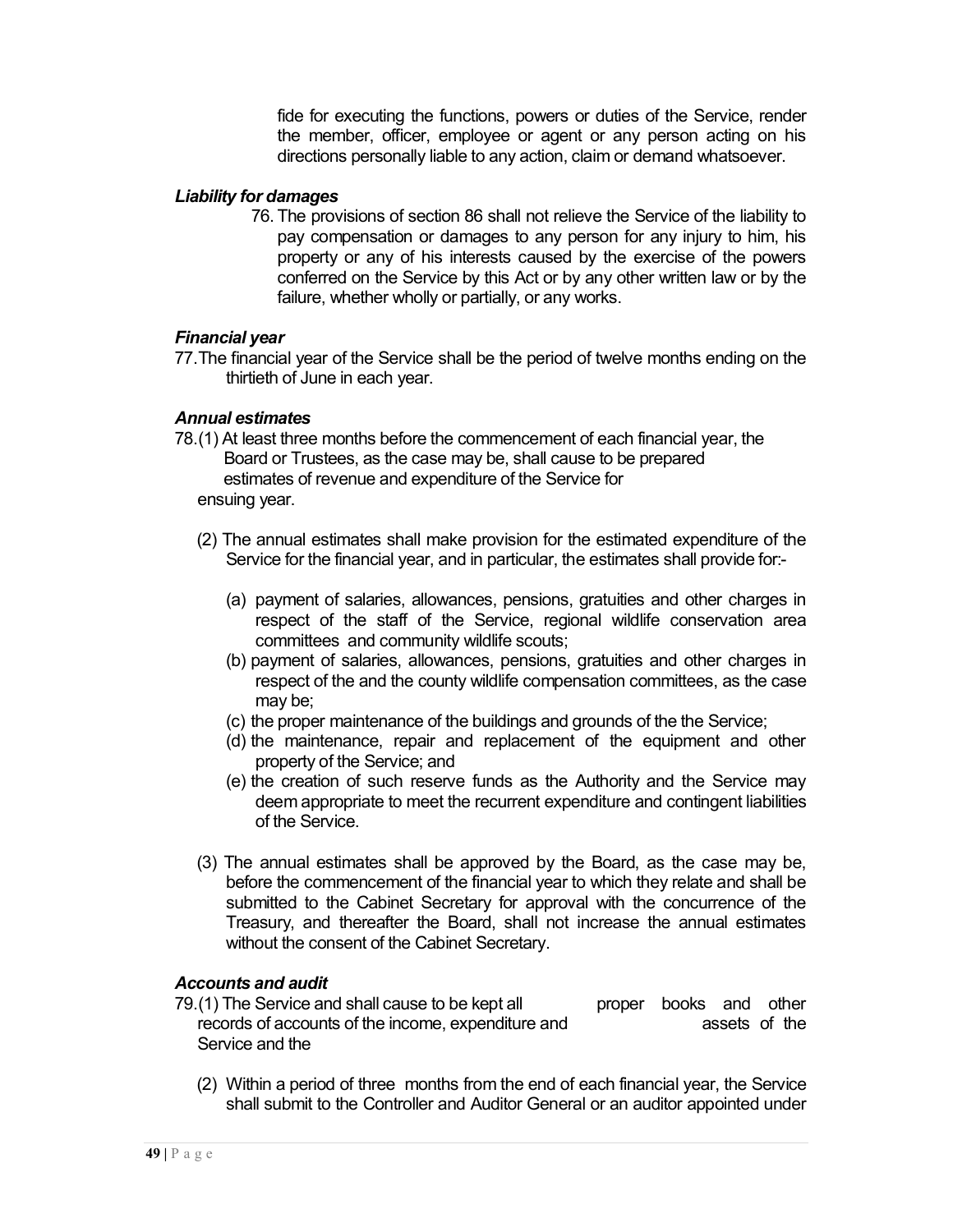subsection (3), the accounts of the Authority and the Service in respect of that year together with –

- (a) a statement of the income and expenditure of the Authority, the Service or the Compensation Fund during the year; and
- (b) a statement of the assets and liabilities of the Authority, the Service or the Compensation Fund on the last day of the year.
- (3) The accounts of the Authority, the Service and the Compensation Fund shall be audited and reported upon in accordance with the provisions of the Public Audit Act No. 13/2003.

#### **PART XVI: LAW ENFORCEMENT**

#### *Authorized officers*

# *Powers of authorized officers*<br>80. (1) An authorized officer i

- An authorized officer may-
	- (a) demand from any person the production of an authority, licence or permit for any act done or committed by that person in relation to wildlife resources for which an authority, permit or licence is required under this Act or under any rules made thereunder;
	- (b) require any person found within or outside wildlife conservation areas who has in his possession any wildlife specimen, to produce authority, permit or licence authorizing him to possess such wildlife specimens, where no such proof is produced, arrest and take such person before a magistrate;
	- (c) search any person suspected of having committed an offence under this Act or of being in possession of any wildlife specimen in respect of which an offence has been committed, arrest and detain the person, seize and detain any baggage, parcel or house being used to carry or hide such wildlife specimen by the person or his agent; or
	- (d) search any vehicle or vessel and seize and detain any wildlife specimens in respect of which there is reason to believe that an offence has been committed, together with any tools, equipments, vessels or vehicles used in the commission of the offence:

Provided that the authorized officer detaining the person and seizing such property shall forthwith take the person and the seizure to the magistrate having jurisdiction over the area where the offence takes place within 24 hours;

- (e) confiscate any equipment or receptacle placed for purposes of capturing, harming or killing wildlife animals; and
- (f) conduct investigation and undertake intelligence gathering as appropriate on any land, premises, vessels and vehicles to apprehend suspected offenders of this Act.
- (2) Notwithstanding the provisions of sub-section (1) of this section:-
	- (a) where anything seized and detained under this section is subject to speedy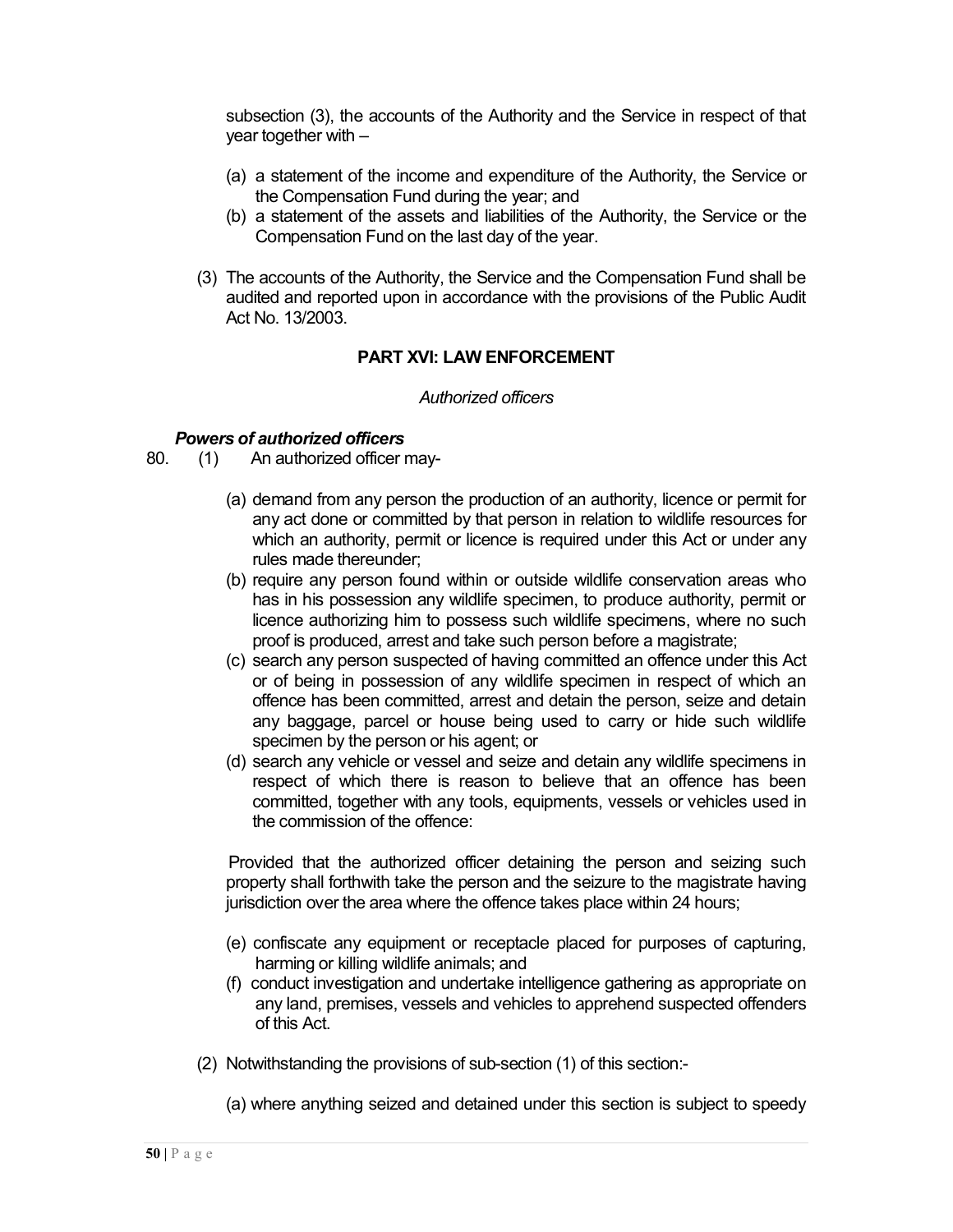and natural decay, and it is not reasonably practicable to take effective steps to preserve the same, the officer by whom the same is seized or an officer to whose orders he is subject may, without obtaining any order from a court, destroy or otherwise dispose of that thing if he considers it desirable so to do; or

- (b) where any apparently unlawful means of hunting cannot be practicably be removed from its location it may forthwith be rendered inoperative.
- (3) Any authorized officer may-
	- (a) enter any land, premises, vessel, vehicle, aircraft or trailer in order to assess the condition of wildlife thereof or to perform any such other act which he considers necessary in the circumstances;
	- (b) require the production of, inspect, examine and copy licences, permits, registers, records, management plan and other documents relating to this Act; and
	- (c) take all reasonable steps to prevent the commission of an offence under this Act.
- (4) In exercising his powers under this Act, the authorized officer shall suitably identify himself.

## *Erection of a temporary barrier*

- 81.(1) Any authorized officer of or above the rank of assistant warden may erect a temporary barrier across any road or place and any person approaching the barrier shall, on being required by the officer so to do, stop and allow the officer to carry out search of his own person and of any vehicle as may appear to the officer to be necessary or expedient.
	- (2) Any person who
		- (a) fails to stop or allow a search when so required under sub-section (1) of this section ; or
		- (b) assaults, resists or willfully obstructs any officer in the exercise of the powers conferred upon such officer by this section,

shall be guilty of an offence and liable to a fine of not less fifty thousand shillings or to imprisonment for a period of not less than six months or to both such fine and imprisonment.

#### *Use of firearms*

- 82.(1) The President may, through the Inspector-General of the National Police Service, make available to the uniformed and disciplined officers of the Service such firearms as may be necessary for the Service to carry out its functions under this Act.
	- (2) The Service shall coordinate and control all wildlife security issues in all the national parks, national reserves, wildlife conservancies and sanctuaries in collaboration with other law enforcement agencies, counties and community wildlife scouts.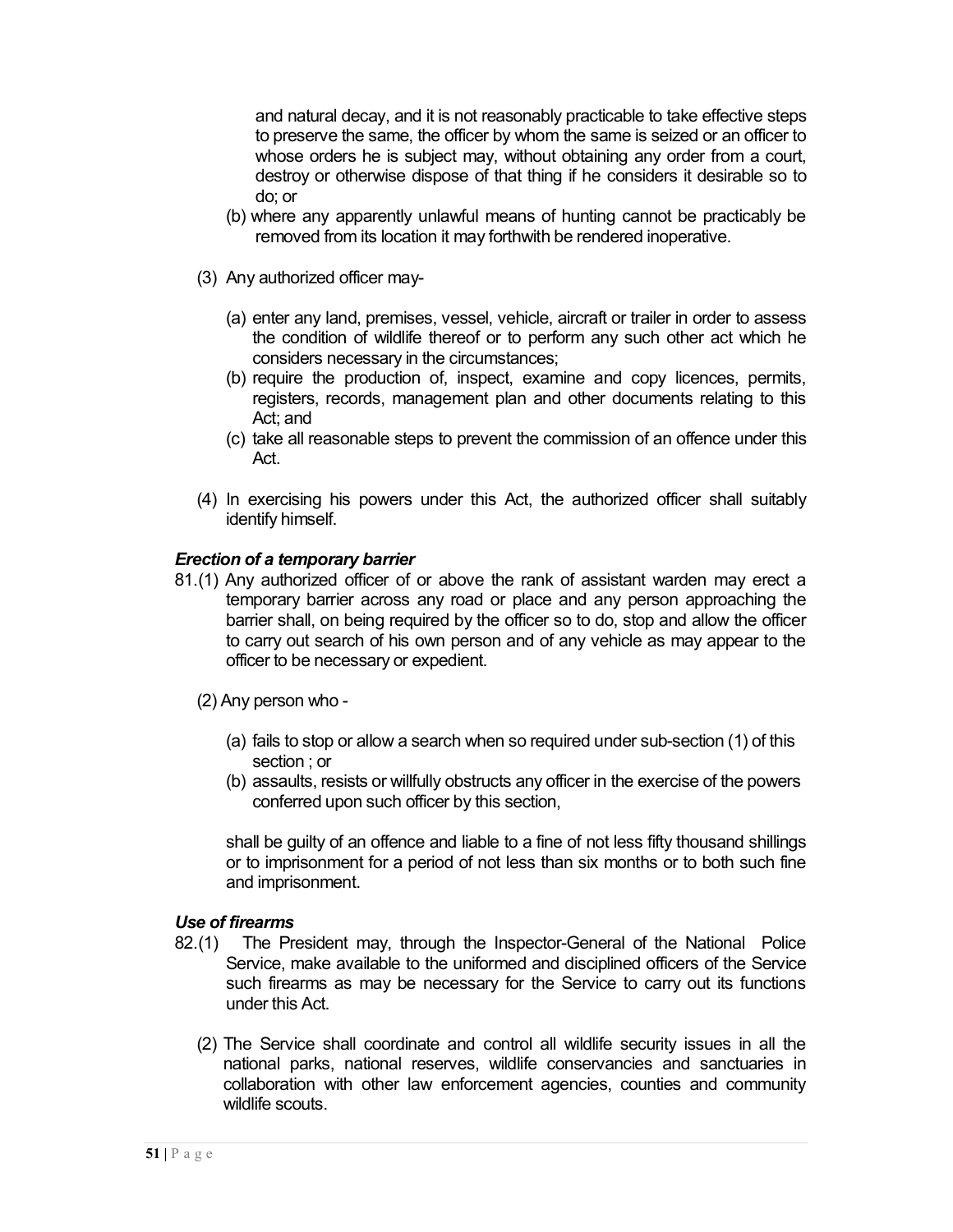- (3) A member of the uniformed and disciplined cadre, after acquiring the requisite training, and when authorized by the Director, may use firearms for the following purposes, in the course of and for his lawful duty:
	- (a) in the course of law enforcement against-
		- (i) any person charged with an offence punishable under this Act, when that person is escaping or attempting to escape lawful custody;
		- (ii) any person who, by force, removes or attempts to remove any other person from lawful custody;
		- (iii) any person who, by force, attempts to prevent the lawful arrest of himself or any other person; or
			- (iv) Any person unlawfully hunting any wildlife using a firearm.
			- (v) In self defense or in defense of another officer or other person
	- (b) for the protection of people and property against any animal causing destruction to human life or crops or livestock or property;
	- (c) for the protection and safety of visitors against banditry or animals;
	- (d) in the course of problem animal control; and
	- (e) wildlife veterinary activities.
- (4) Notwithstanding the foregoing, a uniformed and disciplined officer of the Service shall not resort to the use of firearms-
	- (a) under paragraph (a)(i) of subsection (3), unless the officer concerned has reasonable grounds to believe that he cannot otherwise prevent the escape, and unless he has given ample warning to such person that he is about to use a firearm against him, and the warning is unheeded; or
	- (b) under paragraph  $(a)(ii)$ ,  $(a)(iii)$  or  $(a)(v)$  of subsection  $(3)$ , unless the officer concerned believes on reasonable grounds that he or any other person is in danger of grievous bodily harm, or that he cannot otherwise prevent the removal, effect the arrest or, as the case may be, defend himself or the other officer or person.
- (5) When a person has been taken into custody for any offence under this Act, the authorized officer shall, if it does not appear practicable to bring that person to the nearest police station or competent court within 24 hours after he has been so taken into custody, detain the person in appropriate premises at the nearest Service station.
- (6) A person arrested and detained in accordance with subsection (5) of this section shall be brought before a competent court or the nearest police station within 48 hours.
- (7) Any person who, without authorization conveys into a wildlife conservation area, or being within the area thereof, is in possession of, any weapon, ammunition, explosive, trap or poison, shall be guilty of an offence.
- (8) The Cabinet Secretary may, on recommendation of the Service make rules and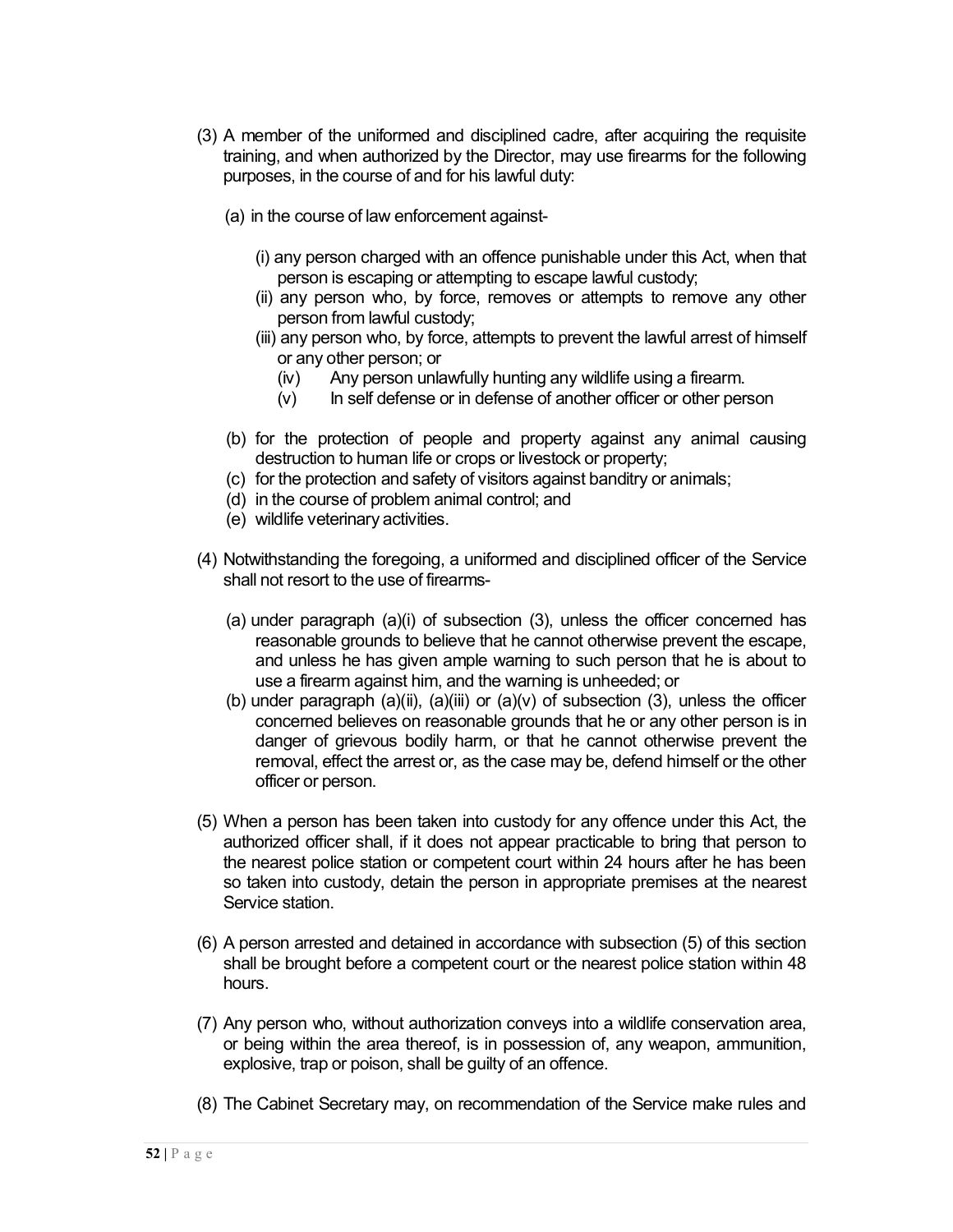regulations in respect of wildlife security operations in national parks, national reserves, wildlife conservancies and sanctuaries.

#### *Offences*

#### *Offences relating to management plans*

- 83. Any person who-
	- (a) willfully and without reasonable cause contravenes an approved management plan required to be developed under this Act; or
	- (b) fraudulently alters the approved management plan under this Act,

commits an offence and is liable upon conviction to a fine or to imprisonment or to both such fine and imprisonment as specified in the Thirteenth Schedule.

#### *Offences relating to pollution*

84. (1) Any person who-

- (a) discharges any dangerous materials, substances, oil into a designated wildlife area contrary to the provisions of this Act and any other written law;
- (b) pollutes wildlife habitats and ecosystems;
- (c) discharges any pollutant detrimental to wildlife into a designated wildlife conservation area contrary to the provisions of this Act or any other written law,

commits an offence and shall be liable upon conviction to a fine or to imprisonment or to both such fine and imprisonment as specified in the Thirteenth Schedule.

- (2) In addition to any sentence that the court may impose upon a polluter under subsection (1) of this section, the court may direct that person to –
	- (a) pay the full cost of cleaning up the polluted wildlife habitat and ecosystem and of removing the pollution; and
	- (b) clean up the polluted habitats and ecosystems and remove the effects of pollution to the satisfaction of the Service.
- (3) Without prejudice to the provisions of subsections (1) and (2) of this section, the court may direct the polluter to contribute to a wildlife conservation activity as compensation, restoration and restitution.

#### *Offences relating to conservation orders and easements*

- 85. Any person who-
	- (a) fails, neglects or refuses to comply with a wildlife conservation order made under this Act;
	- (b) fails, neglects or refuses to comply with an easement issued under this Act,

commits an offence and shall be liable upon conviction to a fine or to imprisonment or to both such fine and imprisonment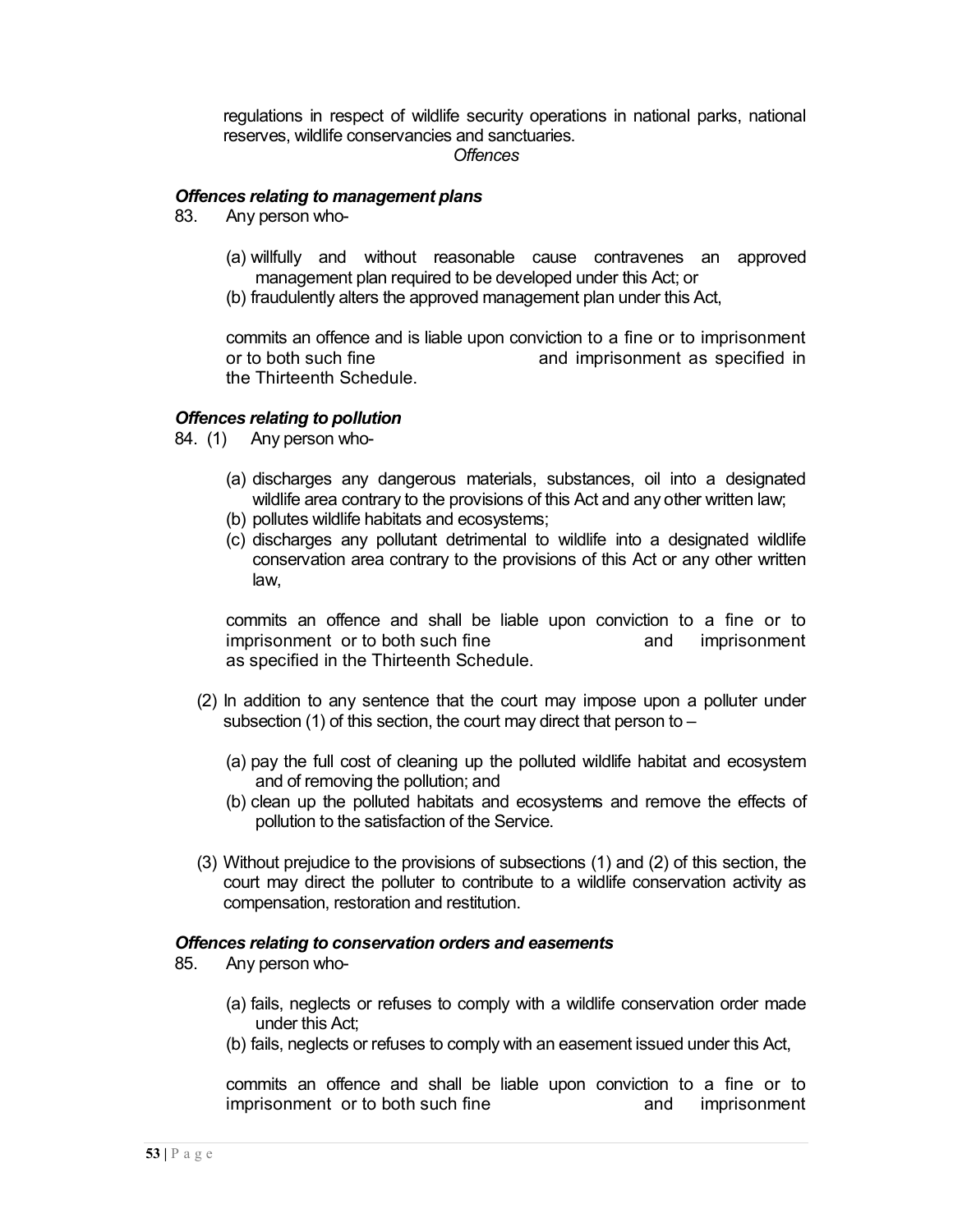as specified in the Thirteenth Schedule.

## *Offences relating to licences and permits*

86.Any person who, for the purpose of obtaining, whether for himself or another, the issue of a licence or permit –

- (a) knowingly or recklessly makes a statement or representation which is false in a material particular; or
- (b) knowingly or recklessly furnishes a document or information which is false in a material particular; or
- (c) for any purpose in connection with this Act, knowingly or recklessly uses or furnishes a false, falsified or invalid licence or permit or one is altered without authorization; or
- (d) knowingly contravenes any condition or requirement of a licence or permit,

commits an offence and shall be liable upon conviction, to a fine or to imprisonment or to both such fine and imprisonment as specified in the Thirteenth Schedule.

## *Offences relating to endangered and threatened species*

87.Any person who commits an offence in respect of an endangered or threatened species or in respect of any trophy of that endangered or threatened species shall be liable upon conviction to a fine or to imprisonment or to both such fine and imprisonment as specified in the Thirteenth Schedule.

#### *Offences relating to flying aircrafts in wildlife conservation areas*

- 88.(1) Except as may be necessitated by sudden emergency endangering the safety of any aircraft or persons carrying out an evacuation, the proof of which shall lay on the pilot thereof, no aircraft:-
	- (a) shall be landed in a wildlife conservation area otherwise than at a recognized airfield and in accordance with the Park rules;
	- (b) except for the purpose of landing at or taking off from a recognized airfield, shall be flown at a height of less than one-thousand-five-hundred feet over a wildlife conservation area.
	- (2) The pilot of an aircraft who contravenes the provisions of this section, or fails to comply with any rules made thereunder shall be guilty of an offence and upon conviction to a fine or to imprisonment or to both such fine

 and imprisonment as specified in the Thirteenth Schedule. Provided that nothing in this section shall apply to the operation of any aircraft which is, at the time of the contravention, being used for any purpose of the Service and lead agencies.

#### *General offences*

89.(1) Any person who-

- (a) fails to comply with a lawful requirement or demand made or given by an authorized officer;
- (b) obstructs a person in the execution of his powers or duties under this Act;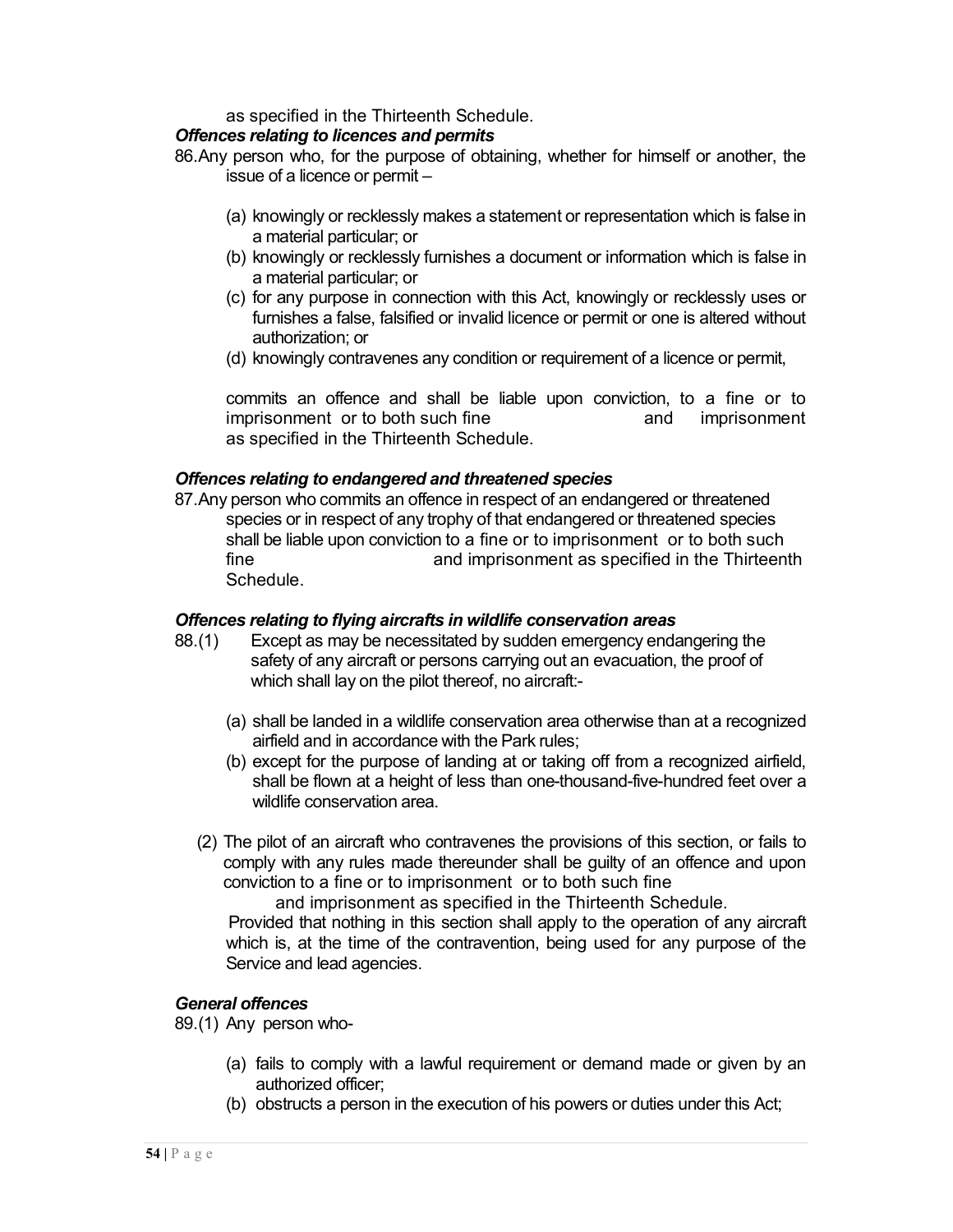- (c) enters or resides in a national park or reserve otherwise than under licence, permit or in the course of his duty as authorized officer or a person lawfully employed in the park or reserve, as the case may be;
- (d) sets fire to any vegetation in any wildlife conservation area or allows any fire lighted by himself or his servants to enter a wildlife conservation area;
- (e) carries out logging in a national park or reserve;
- (f) clears and cultivates any land in the national park or reserve;
- (g) willfully damages any object of geological, prehistoric, archaeological, historic, marine or other scientific interest within a wildlife conservation area, or knowingly removes or attempts to remove any such object or any portion than in the course of his duty thereof from wildlife conservation areas;
- (h) knowingly introduces any alien species into any wildlife conservation area;
- (i) undertakes poaching;
- (j) grazes in the national park and national reserve without authority; or
- (k) undertakes any activity in wildlife conservation area contrary to the provisions of this Act:

commits an offence and is liable on conviction to a fine or to imprisonment or to both such fine and imprisonment as specified in the Thirteenth Schedule.

#### *Offences relating to bodies corporate*

- 90. (1) When an offence against this Act, is committed by a body corporate, the body corporate and every director or officer of the body corporate who had knowledge of the commission of the offence and who did not exercise due diligence, efficiency and economy to ensure compliance with this Act, shall be guilty of an offence.
	- (2) Where an offence against this Act is committed under this Act by a partnership, every partner or officer of the partnership who had knowledge or who should have had knowledge of the commission of the offence and who did not exercise due diligence, efficiency and economy to ensure compliance with this Act, commits an offence.
	- (3) A person shall be personally liable for an offence against this Act, whether committed by him on his own account or as an agent or servant of another person.
	- (4) An employer or principal shall be liable for an offence committed by an employee or agent against this Act, unless the employer or principal proves that the offence was committed against his express or standing directions.

#### *General penalty*

91.Any person found guilty of an offence against the provisions of this Act for which no specific penalty is provided shall upon conviction be liable to a fine or to imprisonment or to both such fine and imprisonment as specified in the Thirteenth Schedule.

#### *Forfeiture*

92.(1) The Court before which a person is charged for an offence under this Act or any regulations made thereunder may, in addition to any other order: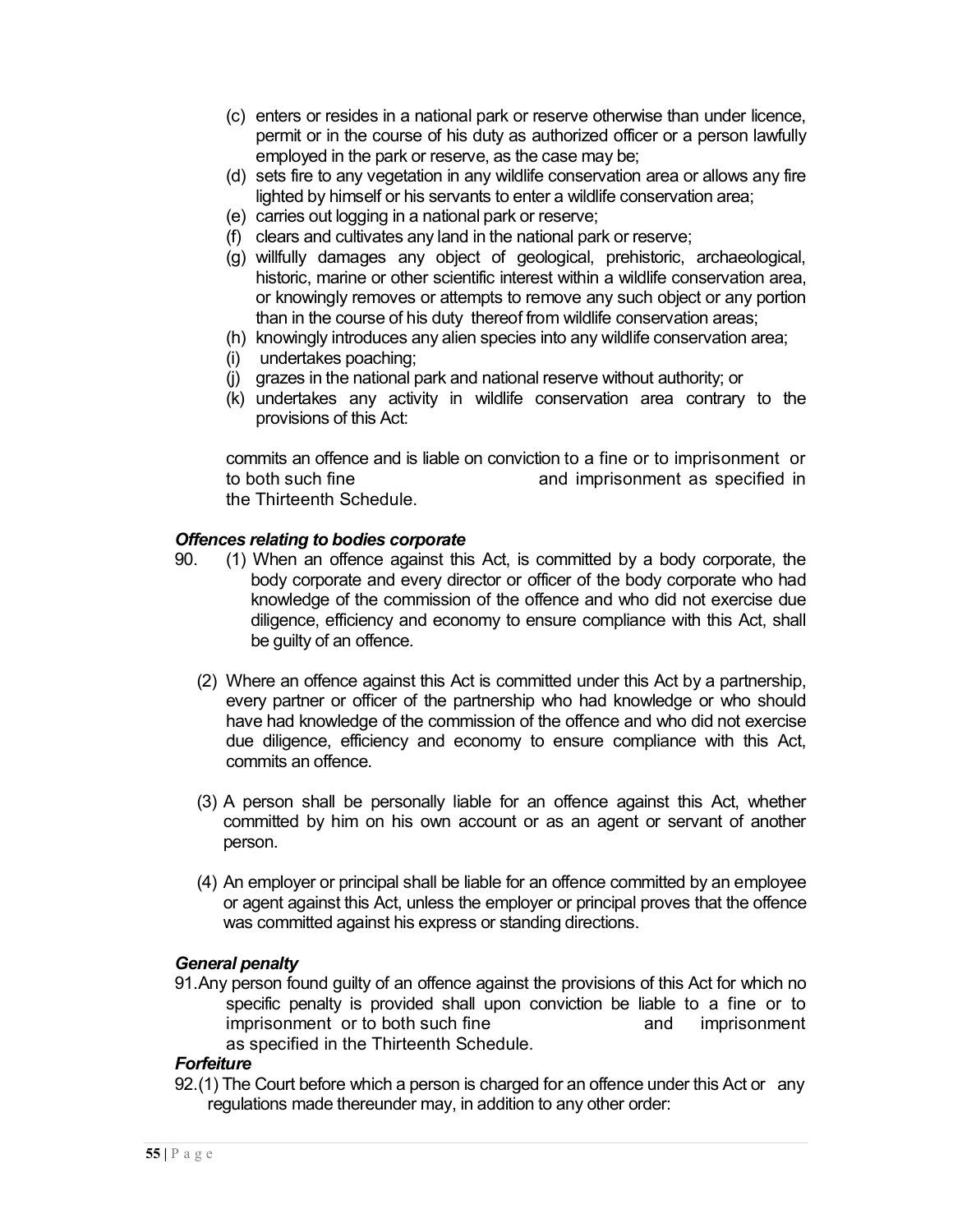- (a) upon the conviction of the accused; or
- (b) if it is satisfied that an offence was committed notwithstanding that no person has been convicted of an offence,

order that the wildlife trophy, motor vehicle, equipment and appliance, livestock or other thing by means whereof the offence concerned was committed or which was used in the commission of the offence be forfeited to the Service and be disposed of as the court may direct.

- (2) In making the order to forfeit under subsection (1) the Court may also order that the cost of disposing of the substance, motor vehicle, equipment, appliance, livestock or any other thing provided for in that subsection be borne by the person convicted thereunder.
- (3) The Court may further order that any licence, permit or any authorization given under this Act, and to which the offence relates, be cancelled.

#### *Exemptions of the officers of the Authority and Service*

93.Nothing in this Act shall be construed as rendering an officer of the Authority and the Service guilty of an offence under this Act or the rules in respect of anything done by him in the course of duty as such officer, but where the officer is charged with such an offence the onus of proving that anything done by him was done in the course of his duty shall lie upon him.

#### *Prosecutorial powers*

94.An authorized officer may with the leave of the Attorney General given under the Criminal Procedure Code, conduct any prosecution for any offence committed under this Act.

#### *Restraint of breaches of the Act*

- 95.(1) Every citizen of Kenya, and any person who is ordinarily resident in Kenya, who has reason to believe that the provisions of this Act have been, are being, or are about to be violated, may petition the High Court for-
	- (a) a declaration that the provisions of this Act are being, have been, are about to be contravened;
	- (b) an injunction restraining any specified person from carrying out such a contravention;
	- (c) the writ of mandamus against any officer or person who has failed to perform a duty imposed by or under this Act; and
	- (d) any remedy at law or equity for preventing or enforcing the provisions of this Act.
	- (2) The petition submitted under subsection (1) shall state-
		- (a) the particulars of the petitioner;
		- (b) the nature of the violation or likely violation;
		- (c) the provision(s) of this Act which is or are being violated; and
		- (d) the person, agency or body violating or about to violate the said provisions.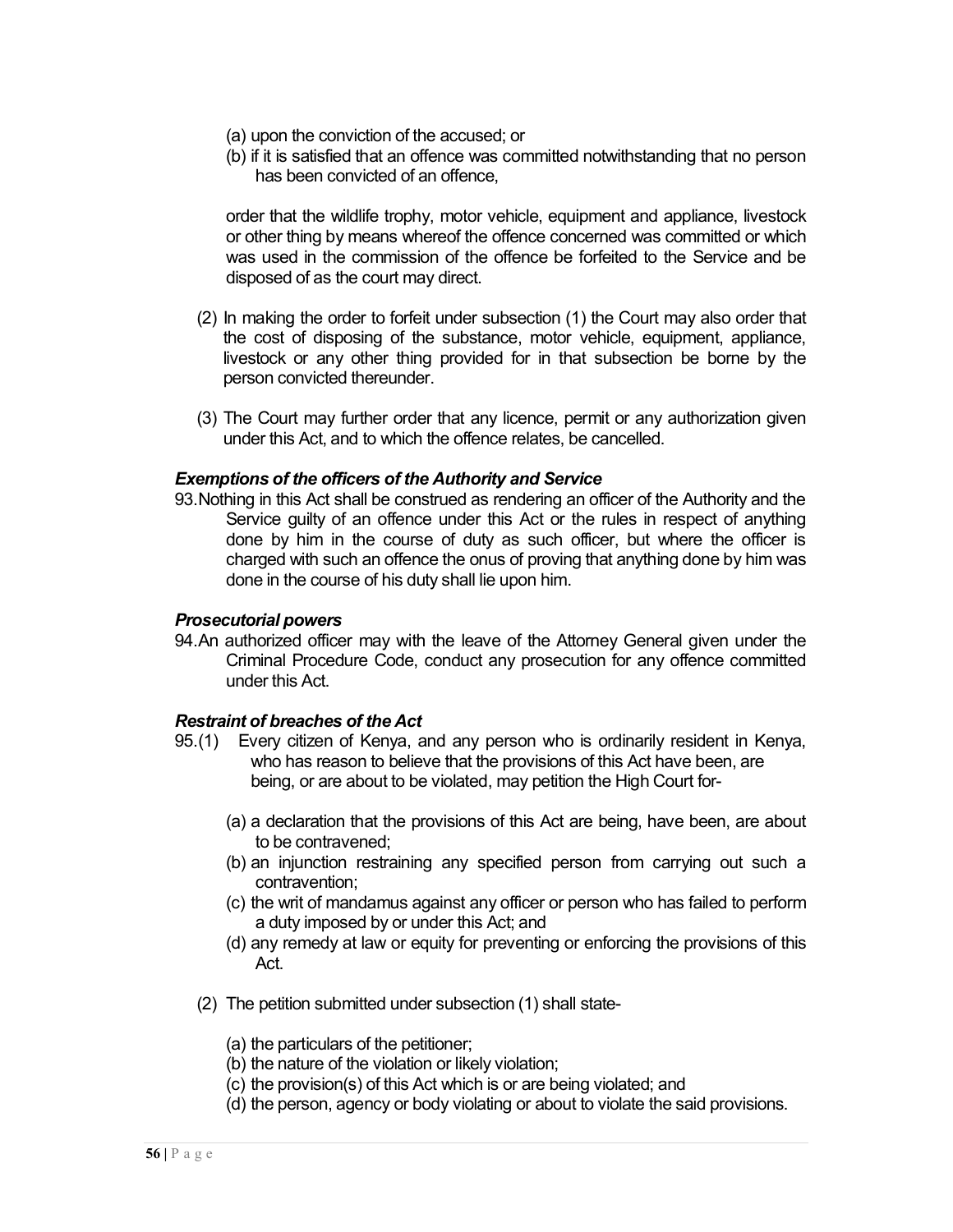#### **PART XVII: MISCELLANEOUS PROVISIONS**

#### *Rules*

- 96.(1) The Cabinet Secretary may, on recommendation of the Service, introduce or amend any schedule and make rules and regulations for or with respect to any matter which is necessary or expedient to be prescribed for carrying out or giving effect to this Act.
	- (2) Without prejudice to the generality of the foregoing, rules and regulations may be made under this section for-
		- (a) granting of wildlife user rights;
		- (b) prescribing the amount of user fees payable under this Act generally or in particular cases;
		- (c) specifying the conditions subject to which any licence, permit or authorization may be granted or issued under this Act;
		- (d) regulating activities in the national parks, national reserves, provisional wildlife conservation areas, wildlife conservancies and sanctuaries and the visitor indemnity;
		- (e) prescribing measures that enhance community participation in the conservation and management of wildlife;
		- (f) providing for the protection of endangered and threatened ecosystems, habitats and species;
		- (g) prescribing measures and mechanisms for joint management of protected water towers with other lead agencies; and
		- (h) prescribing the manner of nomination of representatives of communities and other stakeholders to the Board, Trustees and the regional wildlife conservation area committees.
	- (3)Rules made under this section may require acts or things to be performed or done to the satisfaction of the Authority and may empower the Authority or the Service to issue orders imposing conditions and dates upon, within or before which such acts or things shall be performed or done.
	- (4)The provisions of section 27 of the Interpretation and General Provisions Act shall not apply to rules made under this section.

#### *Service to maintain registers*

97.(1) The Service shall maintain registers of:

- (a) all licences and permits issued under this Act;
- (b) national parks, national reserves, provisional wildlife conservation areas, wildlife conservancies and sanctuaries established under this Act and the management thereof;
- (c) all community wildlife scouts involved in conservation and management of wildlife;
- (d) all management plans developed pursuant to the provisions of this Act.
- (2) All registers maintained under this section shall be open for inspection at the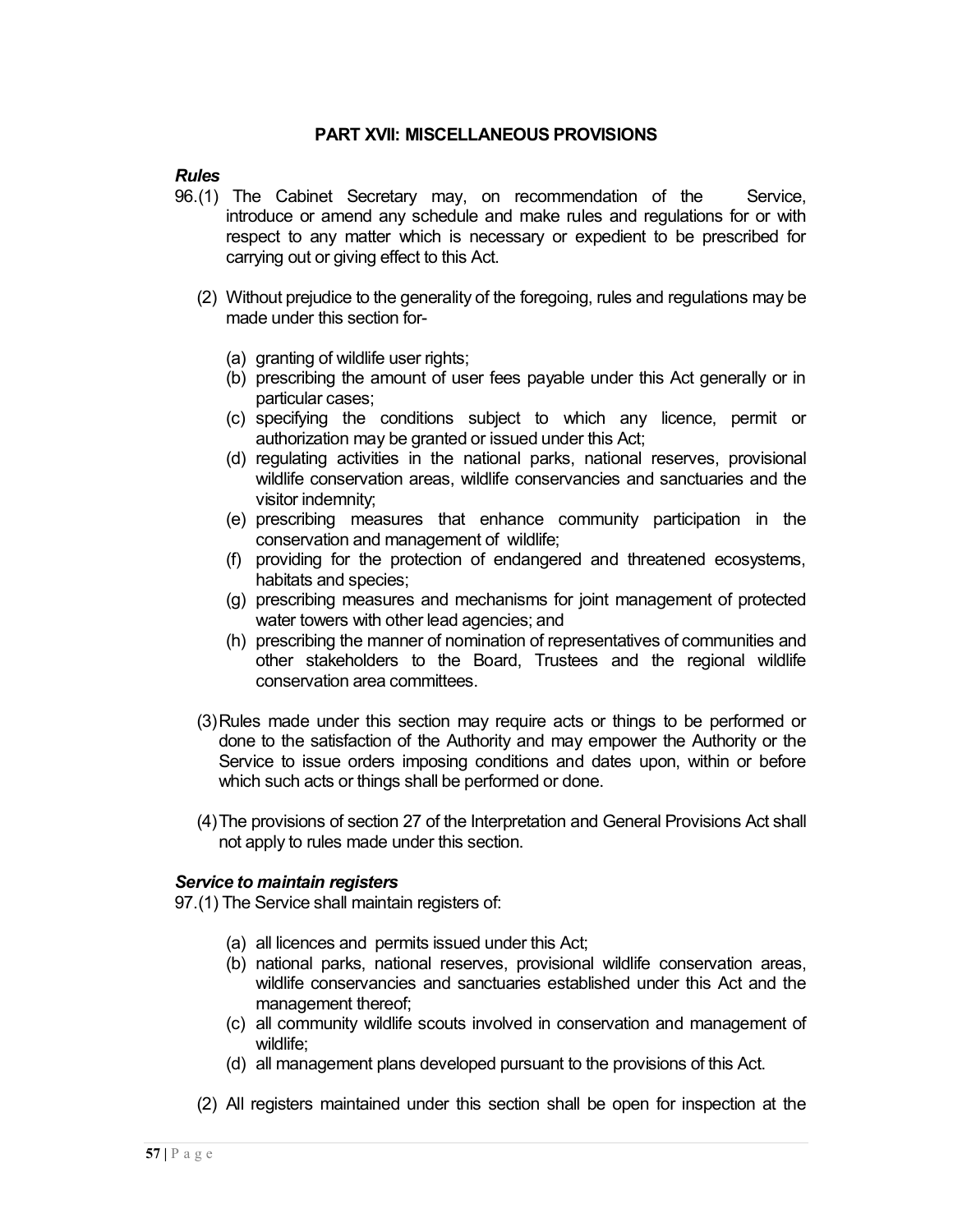Authority's premises, or such designated office, by members of the public during official working hours.

## *Application of Environmental Impact Assessment and Tribunal*

- 98.(1) The provisions of Part VI and Part XII of the Environmental Management and Coordination Act No. 8 of 1999 shall apply, *mutatis mutandis*, to and in respect of a licence under this Act and any environmental impact assessment as well as reference to the National Environment Tribunal required under this Act.
	- (2) The provisions of the Environmental Management and Coordination Act No. 8 of 1999 regarding reference to the Tribunal established under that Act shall apply to hearing of appeals arising from the decisions made under this Act.

#### *Application of the Service in Defence of the Republic*

- 99. (1) The Service shall form part of the auxillary reserve of the Kenya Defence Forces.
	- (2) The National Security Council may employ the Service in the Defence of the Republic of Kenya in case of war or other emergency.

(3) The National Security Council may in consultation with the Board direct that the uniformed and disciplined officers of the Service undergo such training for such period of time as it may deem necessary with the Kenya Defence Forces.

## **PART XVIII: TRANSITIONAL PROVISIONS**

#### *Repeal of Cap 376*

100. The Wildlife (Conservation and Management) Act Cap 376 as amended in 1989 is repealed.

#### *Savings*

- 101. Notwithstanding the repeal of the Wildlife Act-
- (a) any land which, immediately before the commencement of this Act, was a national park, national reserve or sanctuary as set out in the Ninth Schedule, shall be deemed to be a national park, national reserve or sanctuary, under this Act;
- (b) any area which, immediately before the commencement of this Act, was a wildlife conservation area, wildlife conservancy or sanctuary shall be deemed to be a wildlife conservancy and sanctuary under this Act and shall, within one year of such commencement apply to the Authority for approval under this Act;
- (c) any licences or permits granted under that Act and in force immediately before the commencement of this Act shall, with the approval of the Authority and upon recommendation of the Service, be deemed to have been granted under the provisions of this Act, and shall remain in force until revoked in accordance with any terms in that regard set out in the licence or permit, as the case may be, or renewed as a licence or permit under this Act;

Provided that where the licence or permit in force immediately before the commencement of this Act relates to activity now outlawed under this Act shall cease upon the commencement of this Act; and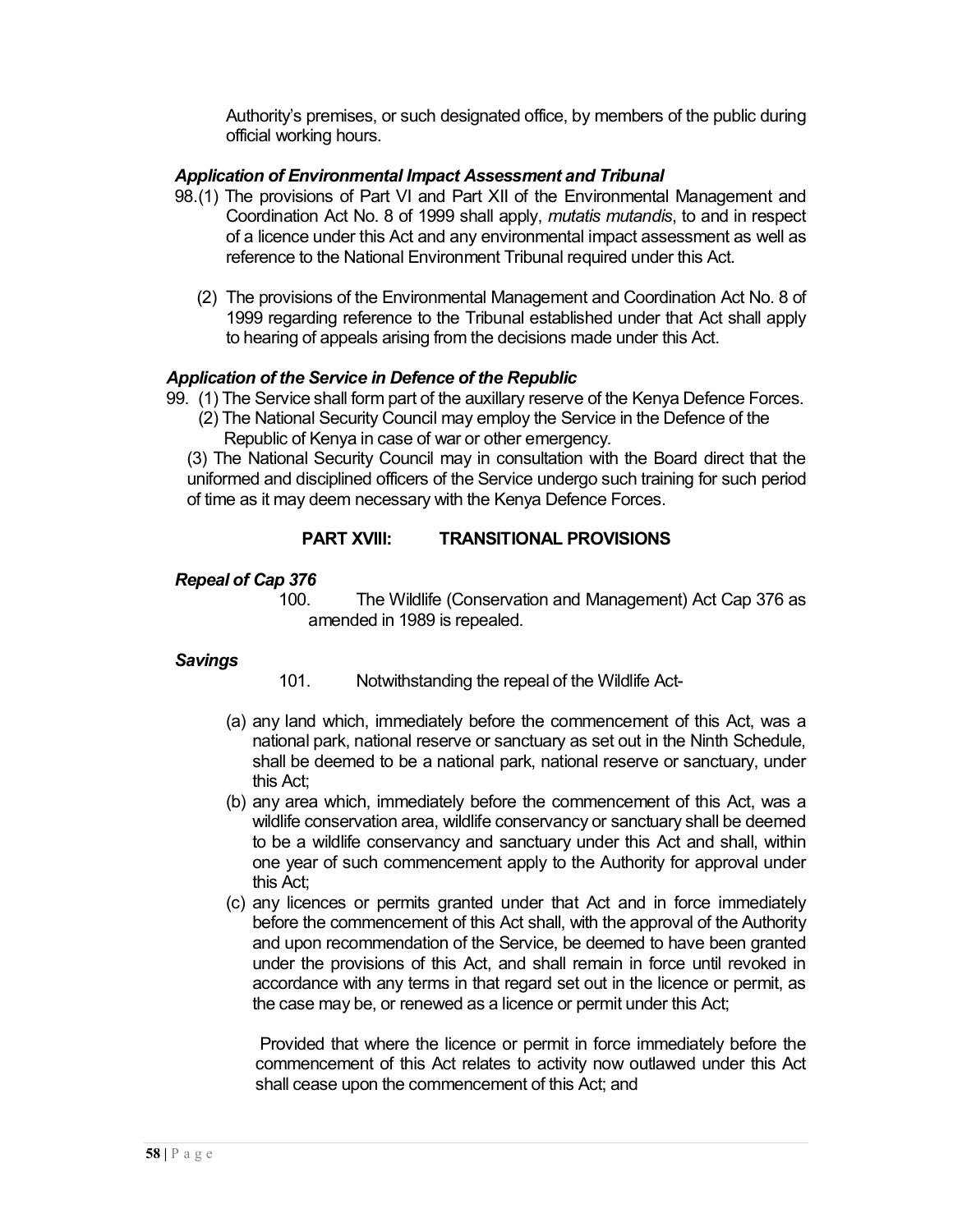(d) any rules and regulations promulgated under that Act and in force immediately before the commencement of this Act, with the approval of the Cabinet Secretary and upon recommendation of the Service, be deemed to have been promulgated under the provisions of this Act, and shall remain in force until revoked in accordance with any rules and regulations made under this Act.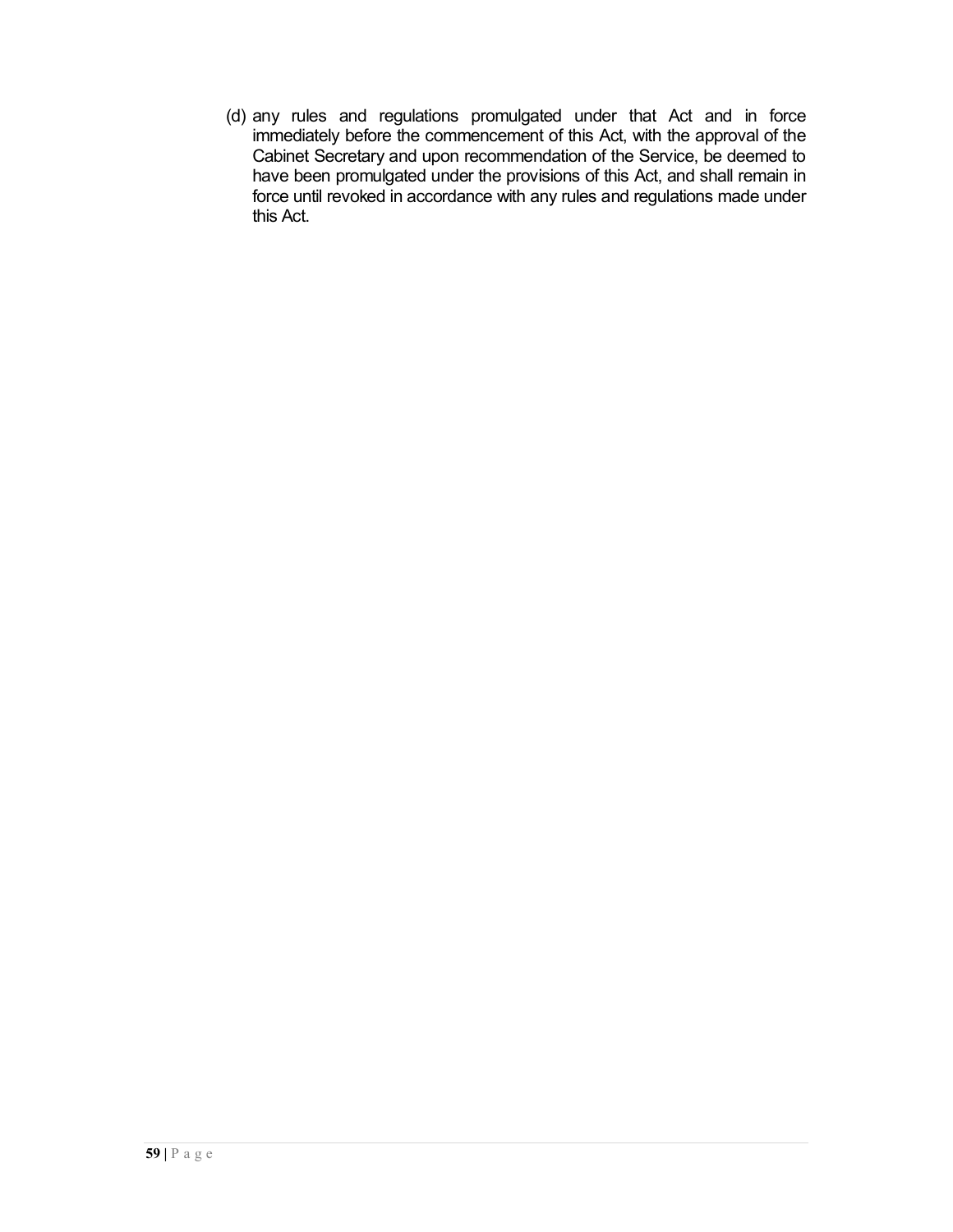## **FIRST SCHEDULE**

## **PROVISIONS RELATING TO THE CONDUCT TO BUSINESS AND AFFAIRS OF THE BOARD OR TRUSTEES AND THE BOARD OF THE AUTHORITY**

#### *Tenure of office and conduct of business of the Board*

- 1. (1) The chairperson of the Board shall hold office for a term of three years and shall be eligible for re-appointment for one further term of three years.
	- (2) Other than *ex-officio* members, a member of the Board shall, subject to the provisions of this section, hold office for a period not exceeding three years on such terms and conditions as may be specified in the instrument of appointment, and shall eligible for re-appointment for one further term of three years.
	- (3) The members of the Board shall be appointed at different times so that the respective expiry dates of their terms of office fall at different times.
	- (4) A member other than the chairman an *ex-officio* member may
		- (a) at any time resign from office by notice in writing to the Cabinet Secretary;
		- (b) be removed from office by the Cabinet Secretary if the member
			- (i) has been absent from three consecutive meetings of the Board without the permission of the chairman; or
			- (ii) is adjudged bankrupt or enters in to a composition scheme or arrangement with his creditors; or
			- (iii) is convicted of an offence involving fraud or dishonesty; or
			- (iv) is convicted of a criminal offence and sentenced to imprisonment for a term exceeding six months or to a fine exceeding ten thousand shillings; or
			- (v) is incapacitated by prolonged physical or mental illness; or
			- (vi) is found to have acted in a manner prejudicial to the aims and objectives of this Act; or
			- (vii) fails to comply with the provisions of this Act relating to disclosure; or
			- (viii) is otherwise unable or unfit to discharge his functions as a member of the Board.

## *Meetings of the Board*

2. (1) The Board shall meet not less than four times in every financial year, and not more than four months shall elapse between the date of one meeting and the date of the next meeting:

Provided that the chairperson may call a special meeting of the Board at any time where he deems it expedient for the transaction of the business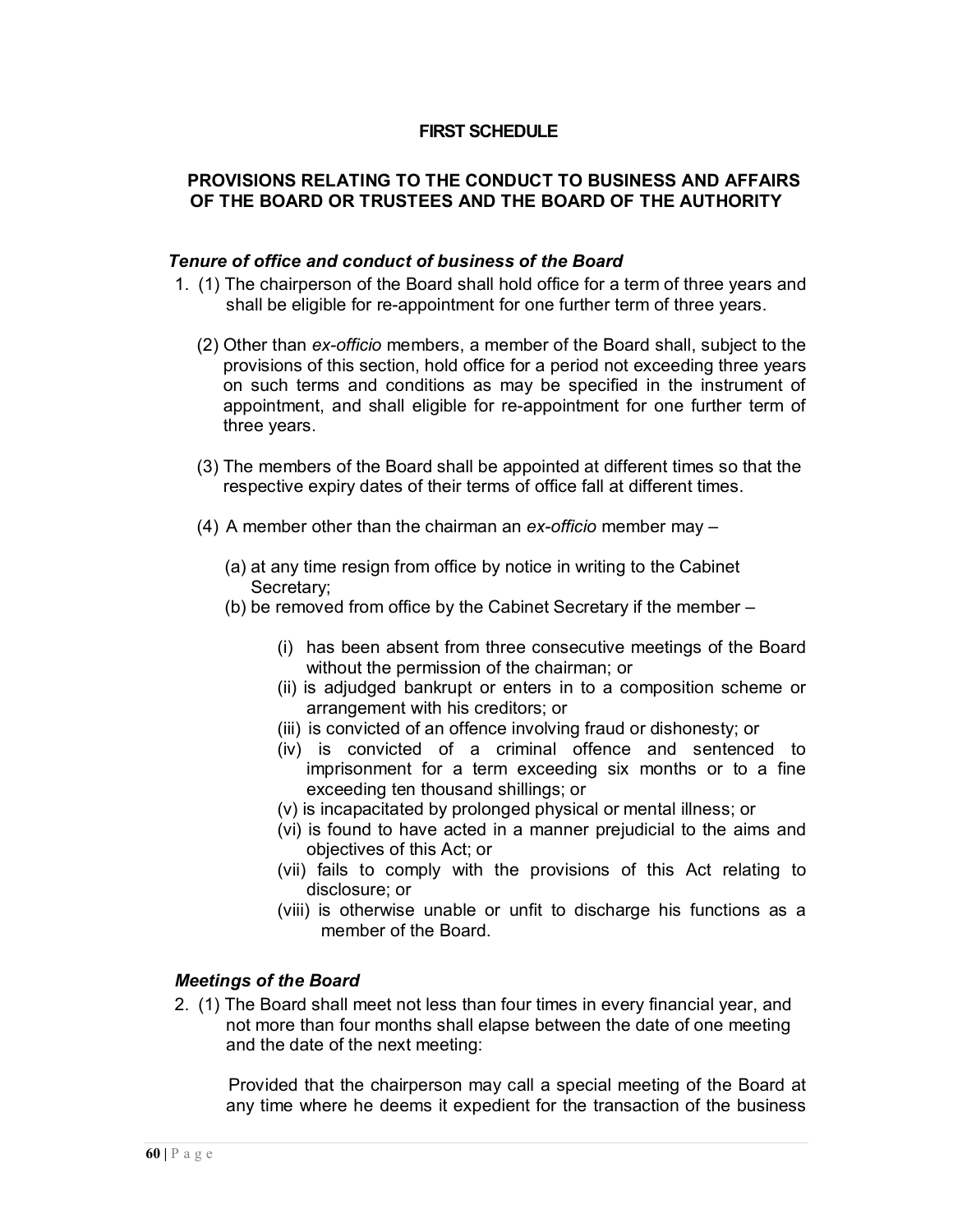of the Board.

(2) Other than a special meeting, or unless three quarters of members agree, at least fourteen days' written notice of every meeting of the Board shall be given to every member of the Board by the secretary.

 The quorum for the conduct of business of the Board shall be half of the members' and unless a unanimous decision is reached, decisions shall be by a majority vote of the members present, and in the case of an equality of votes, the chairman or the person presiding shall have a casting vote.

 The chairperson shall preside over all meetings of the Board in which he is present, but in his absence the vice-chairman shall preside, and in his absence the members present shall elect one of their number who shall, with respect to that meeting and the business transacted thereat, have all the powers of the chairperson.

 At the first meeting of the Board, the members shall elect a vice-chairperson, not being a public servant, from among its members.

#### *Disclosure of Interests*

- 3. (1) If a member is directly or indirectly interested in any contract, proposed contract or other matter before the Board and is present at the meeting of the Board at which the contract, proposed contract or matter is the subject of consideration, he shall, at the meeting and as soon as practicable after the commencement thereof, disclose that fact and shall be excluded at the meeting at which the contract, proposed contract or matter is being considered.
	- (2) A disclosure of interest made under this section shall be recorded in the minutes of the meeting at which it is made.

#### *Board may regulate procedure*

4. Save as provided in this Schedule, the Board may regulate its own procedure.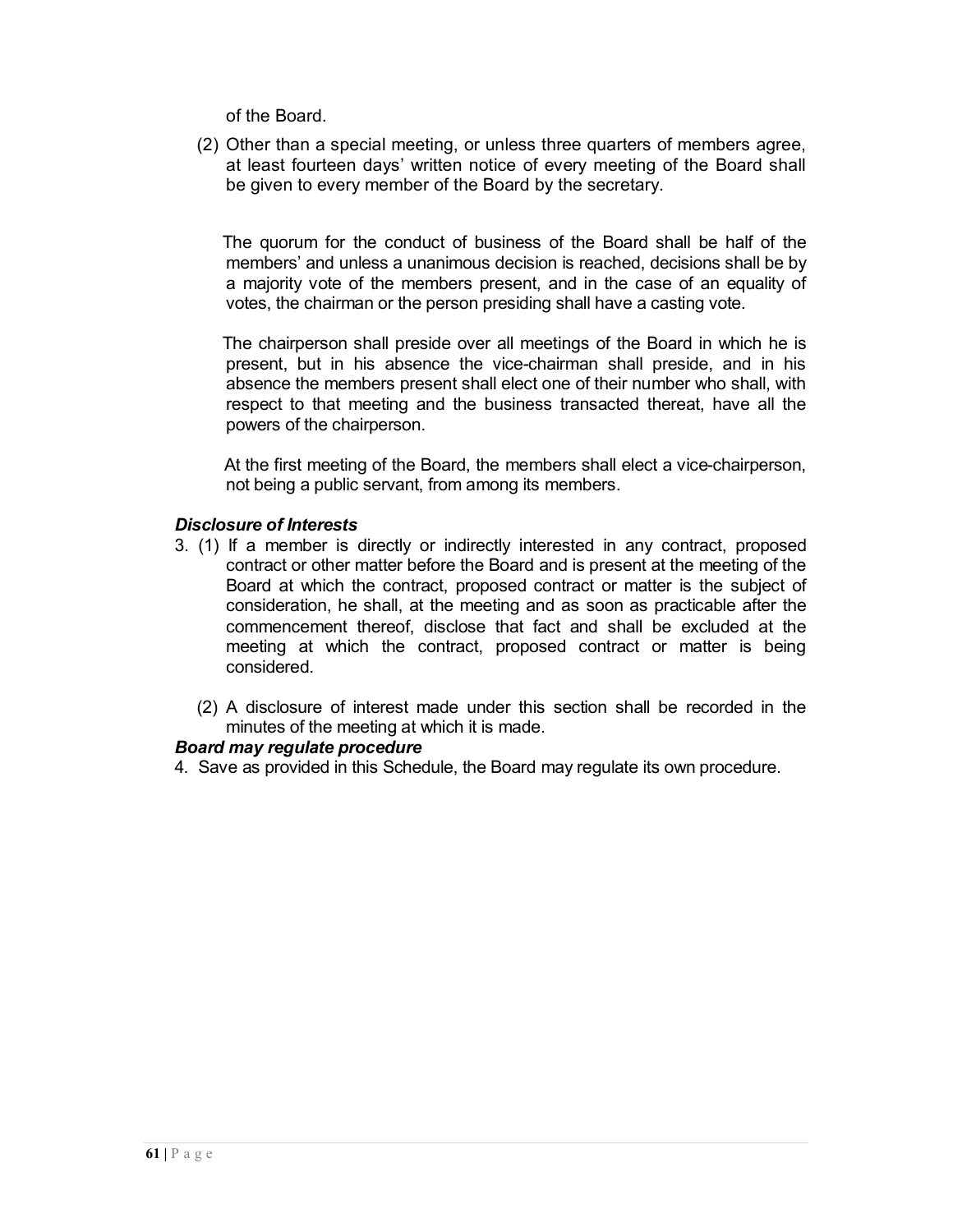## **SECOND SCHEDULE**

## **PART 1**

#### **PROVISIONS RELATING TO THE OFFICERS OF THE SERVICE**

#### *Officers of the Service*

- 1. (1) The officers of the Service shall hold the ranks specified in subparagraph  $(2)$ .
	- (2) The ranks of the officers of the Service referred to in subparagraph (1) in order of seniority shall be as follows:
		- *(a) Uniformed and Disciplined Officers Cadre*
			- (i) Gazetted Officers

**Director** Senior Deputy Director Deputy Director Senior Assistant Director Assistant Director Senior Warden

(ii) Senior Officers

Warden I Warden II

(iii) Junior Officers

Assistant Warden I Assistant Warden II Assistant Warden III Cadet

(iv) Rangers

Sergeant Major Senior Sergeant **Sergeant** Corporal Ranger

(v) Trainees

Management Trainee Ranger Recruit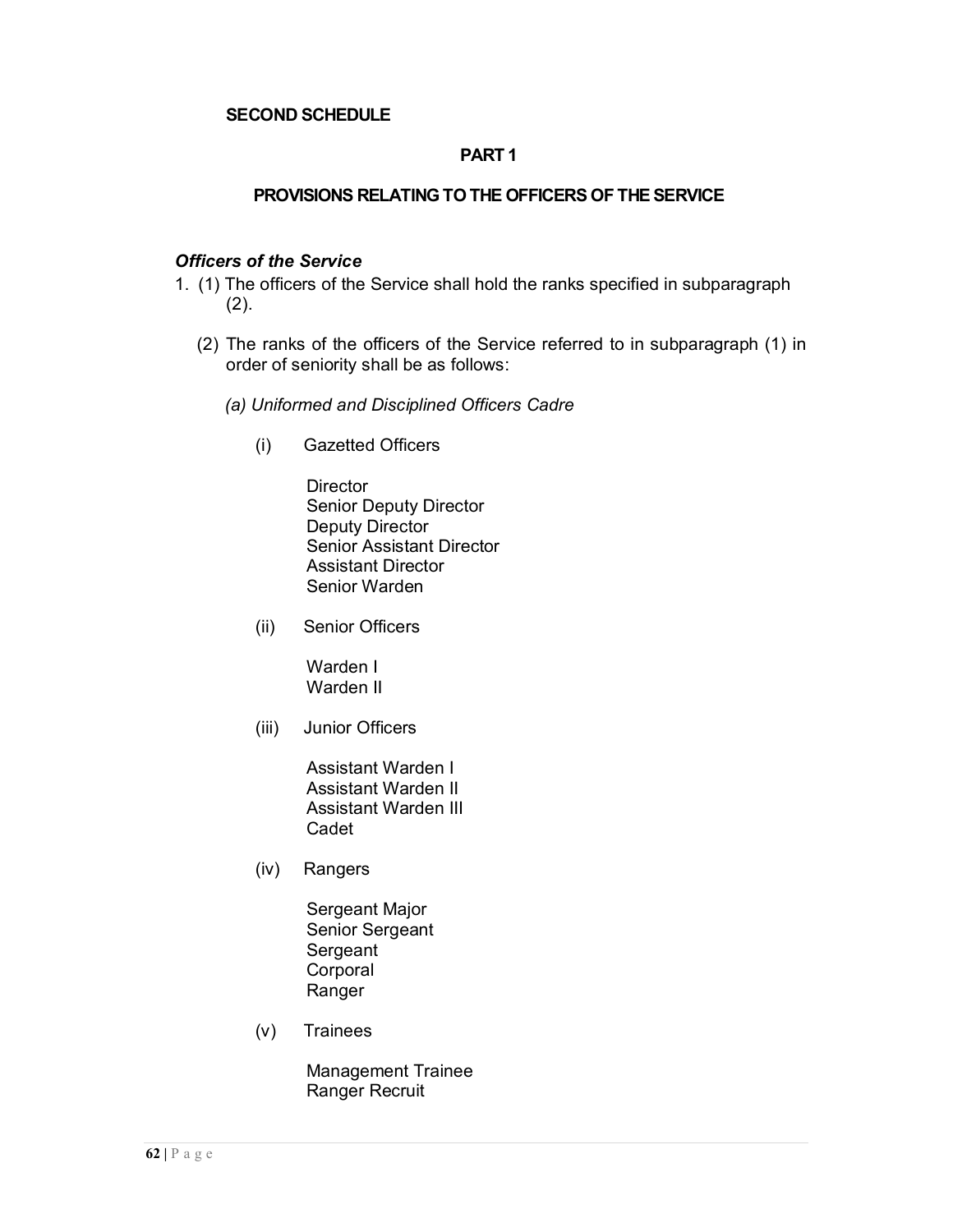- *(b) Scientific Cadre*
	- Chief Scientist Senior Principal Scientist Principal Scientist Senior Scientist Scientist I Scientist II Scientist III Research Assistant I Research Assistant II Research Assistant III
- *(c) Other officers appointed by the Trustees on specified schemes*
- (3) The officers of the Service shall, in the performance of the duties conferred upon them under this Act and any other written law, conform to any lawful instructions, directions or orders which may be given by the Director.
- (4) The Director may, with the consent of the Trustees, from time to time make and issue administrative orders to be called Service Standing Orders for the general control, direction and information of the officers of the Service.

#### *Disciplinary Code and Regulations*

- 2. (1) The Director shall, with the approval of the Trustees, issue a Disciplinary Code for Officers of the Service, which shall apply to the uniformed and disciplined officers of the Service and which may provide for the following matters: -
	- (a) the investigation of disciplinary offences and the hearing and determination of disciplinary proceedings;
	- (b) disciplinary penalties and awards; and
	- (c) any other related matters as pertains to the Act.
	- (2) The following disciplinary penalties, or any combination thereof, may be included in the Disciplinary Code for infringement of the Code issued under subparagraph (1): -
		- (a) dismissal from the Service;
		- (b) reduction in rank;
		- (c) confinement for not more than fourteen days in a guard room or restriction to the confines of any camp or other area where a part of the Service is stationed;
		- (d) fines;
			- surcharge;
		- (e) where the offence has occasioned any expense, loss or damage, stoppages of pay or allowances;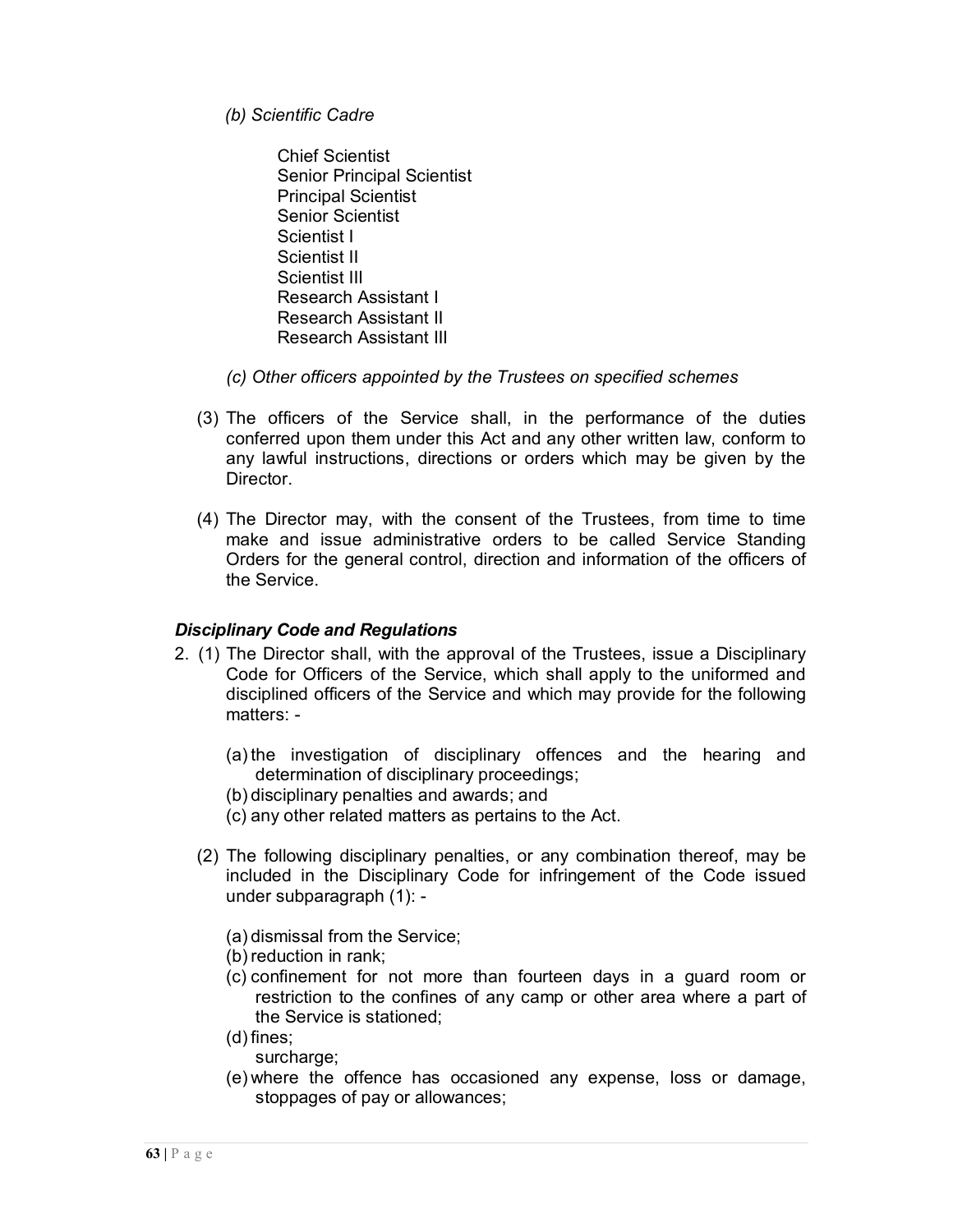- (f) extra drills, parades or fatigues;
- (g) severe reprimand;
- (h) reprimand; and
- (i) admonition.
- (3) A Disciplinary Code issued under this paragraph may provide that a disciplined officer of the Service committing a disciplinary offence may be arrested without a warrant by or on the order of an officer senior to him or placed in command over him, who may, if circumstances so warrant, confine that officer or cause that officer to be confined in a building suitable for the purpose, pending the determination of disciplinary proceedings:

Provided that no person shall be confined for more than five days without a warrant being issued for his arrest.

#### *Insubordinate behaviour*

- 3. (1) A uniformed and disciplined officer of the Service who-
	- (a) strikes, or otherwise uses violence on, or threatens violence to or incites any other person to use violence on, an officer senior to or placed in command over him or that other person; or
	- (b) uses threatening or insubordinate language to an officer to or placed in command over him,

shall be guilty of an offence and liable to imprisonment for a term not exceeding one year.

(2) The Director or an officer of or above the rank of Assistant Director, to whom power so to do has been delegated by the Director may direct that an offence committed under this paragraph be dealt with under the Code.

#### *Desertion and Absenteeism*

- 4. (1) A uniformed and disciplined officer of the Service who absents himself from duty without leave or just cause for a period of or exceeding twentyone days shall, unless he proves the contrary, be deemed to have deserted from the Service.
	- (2) A uniformed and disciplined officer who deserts the Service shall forfeit any pay or allowance due to him, and subject to the provisions of the Retirement Benefits Act be paid such pension, provident fund or any other scheme operated by the Service, less liabilities due to the Service and in addition, such member shall be liable to disciplinary action.
	- (3) No pay or allowance shall be paid to a uniformed and disciplined officer in respect of any day during which he is absent from duty without leave, unless the Director otherwise directs.
	- (4) Any uniformed and disciplined officer who deserts from the Service for a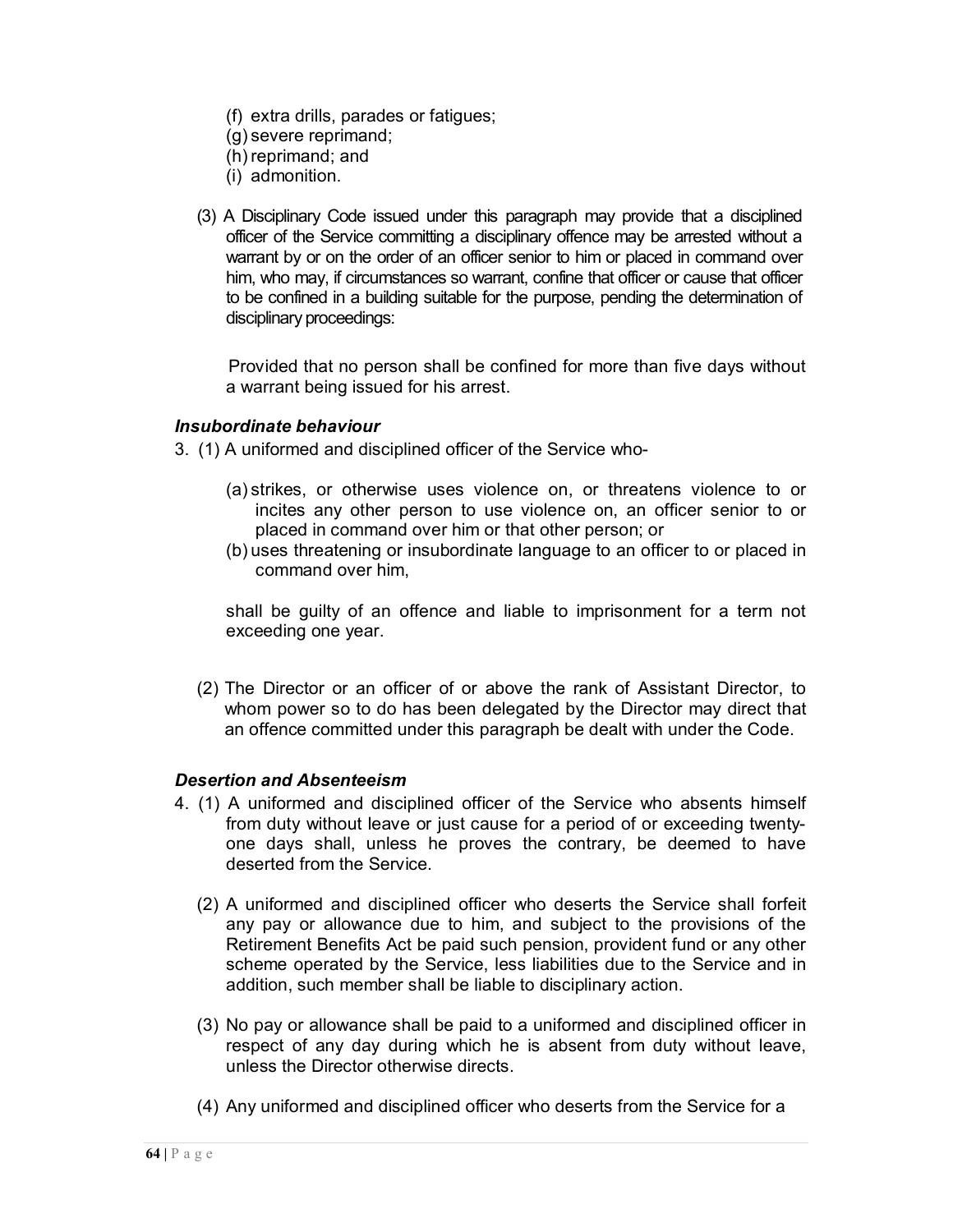cumulative and successive period of or exceeding twenty-one days shall be guilty of an offence and liable to disciplinary action.

(5) Any uniformed and disciplined officer who, upon being dismissed from the Service, or who deserts from the Service for a period of twenty-one days and does not surrender the property of the Service or the Government within a period of or not exceeding seven days from the date of dismissal or desertion, shall be guilty of an offence and liable to imprisonment for one year or a fine not exceeding fifty thousand shillings or both such fine and imprisonment.

## *Prohibition from joining trade unions*

- 5. (1) No officer of the Service shall be or become a member of-
	- (a) a trade union or any body or associate affiliated to a trade union;
	- (b) a body or association the objects or one of the objects of which is to control or influence conditions of employment in a trade or profession; or
	- (c) a body or association the objects, or one of the objects of which, is to control or influence pay, pension or conditions the Service other than a staff association established and regulated by rules or regulations made under this Act.
	- (2) An officer of the of the Service who contravenes sub-paragraph (1) shall be liable to be dismissed from the Service and subject to the provisions of the Retirement Benefits Act be paid such pension, gratuity, provident fund or any other scheme operated by the Service, less liabilities due to the Service.
	- (3) If a question arises as to whether a body is a trade union or an association to which this paragraph applies, such question shall be referred to the Cabinet Secretary whose decision thereon shall be final.

## *Definition*

6. In this Part, "uniformed and disciplined officer" means an officer specified in subparagraph (2) (b) of paragraph 1.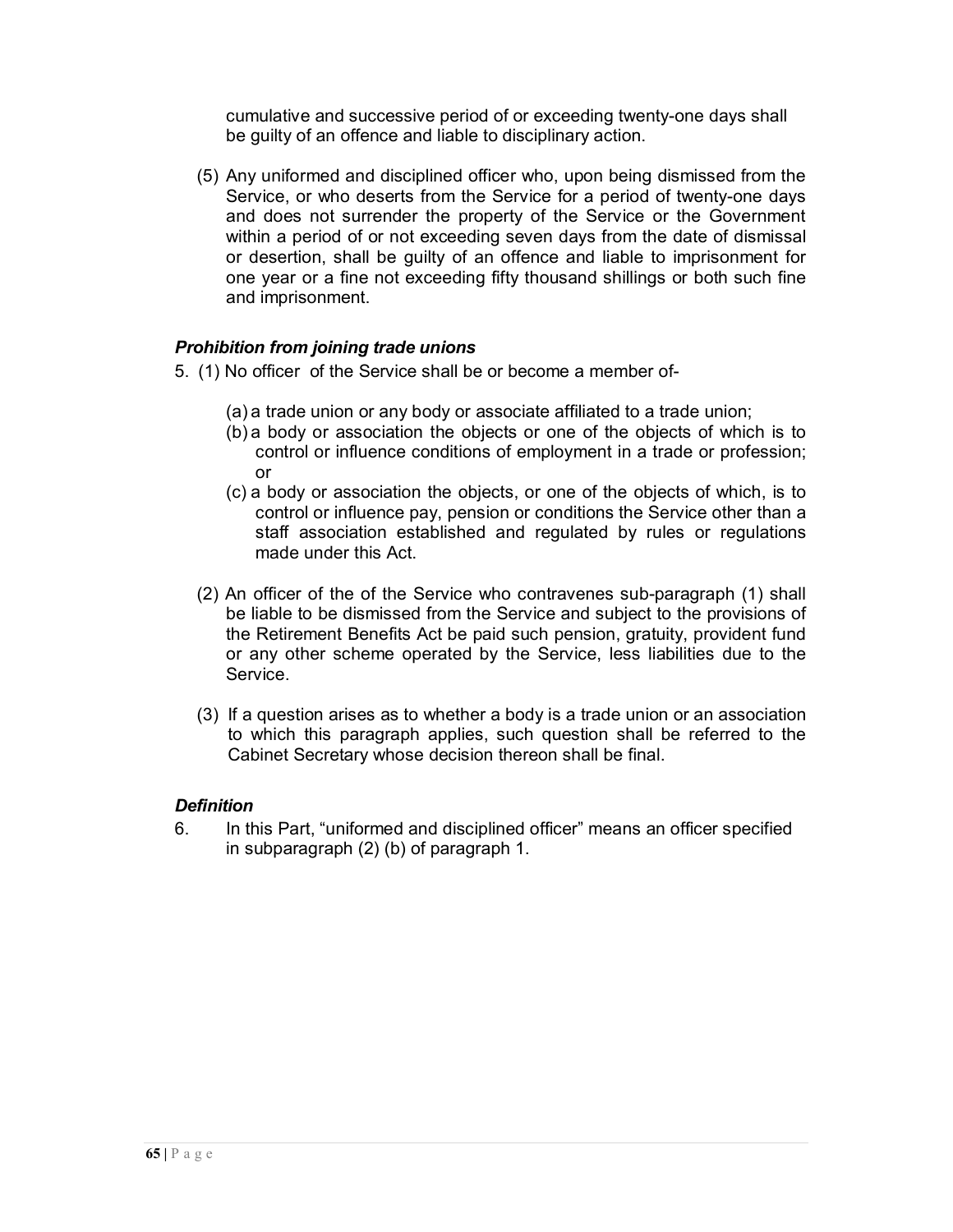#### **PART II**

#### **OATH OF ALLEGIANCE**

"I,……………………………………………….. do hereby Swear by Almighty God (or do hereby solemnly and sincerely affirm) that I will give faithful and loyal service during my service in Kenya Wildlife Service and that I will bear true allegiance to the President and the Republic of Kenya: that I will subject myself to all Acts, Orders and Regulations now or in the future in force relating to my service in Kenya Wildlife Service; that I will obey all lawful orders of the officers placed over me; and that I will discharge all the duties of a Kenya Wildlife Service officer according to law, without fear, favour, affection or ill-will (so help me God")

………………………………………… Signature of Declarant Personal Number………………………………………………………… Sworn/affirmed before me……………………………………………… On the …………………………………………………………………..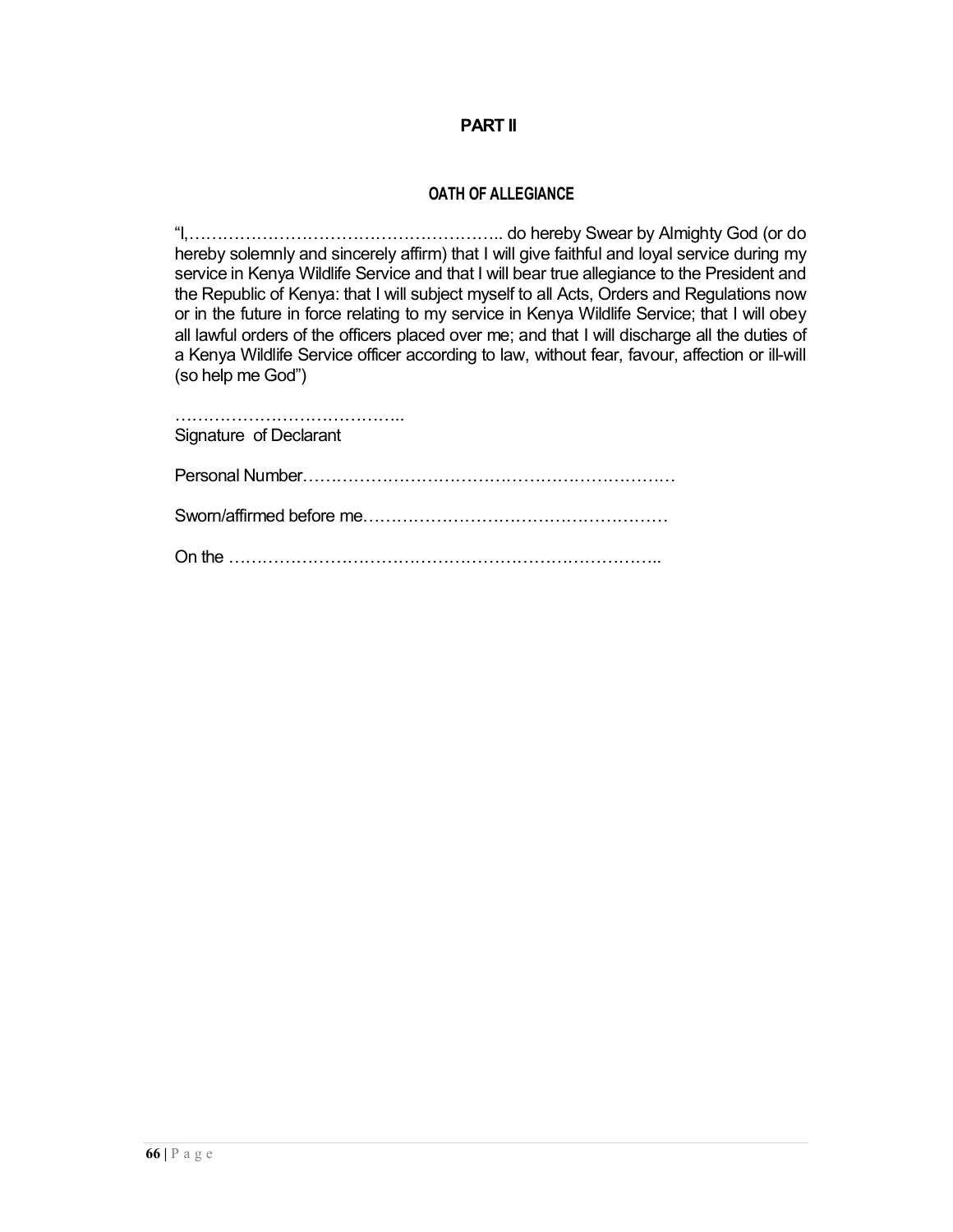## **THIRD SCHEDULE**

#### **PROVISIONS AS TO PUBLIC CONSULTATION**

#### *Requirement for public consultation*

- 1. (1) Where this Act imposes a requirement for public consultation, the responsible authority shall publish a notice in relation to the proposal –
	- (a) in the Gazette;
	- (b) in at least two national newspapers;
	- (c) in at least one newspaper circulating in the locality to which the proposal relates; and
	- (d) in at least one Kenyan radio station broadcasting in the locality.
	- (2) The notice shall in each case
		- (a) set out a summary of the proposal;
		- (b) state the premises at which the details of the proposal may be inspected;
		- (c) invite written comments on or objections to the proposal;
		- (d) specify the person or body to which any such comments are to be submitted; and
		- (e) specify a date by which any such comments or objections are required to be received, not being a date earlier than 60 days after publication of the notice.
- 2. The responsible authority shall make arrangements for the public to obtain copies, at reasonable cost, of documents relating to the proposal which are in the possession of the responsible authority.
- 3. The responsible authority shall consider
	- (a) any written comments or objections received on or before the date specified under paragraph 1(2) (e); and
	- (b) any comments whether in writing or not, received at any public meeting held in relation to the proposal at which the responsible authority was represented, or pursuant to any other invitation, to comment.
- 4. The responsible authority shall publish, through the same media as were employed pursuant to paragraph 1, notice of the fact a copy of the decision in writing of the responsible authority in relation to the proposal, and of the reasons thereof, is available for public inspection at the same premises as were notified under paragraph 1(2) (b).
- 5. Where rules made under this Act so require, the responsible authority shall cause a public meeting to be held in relation to a proposal before the responsible authority makes its decision on the proposal.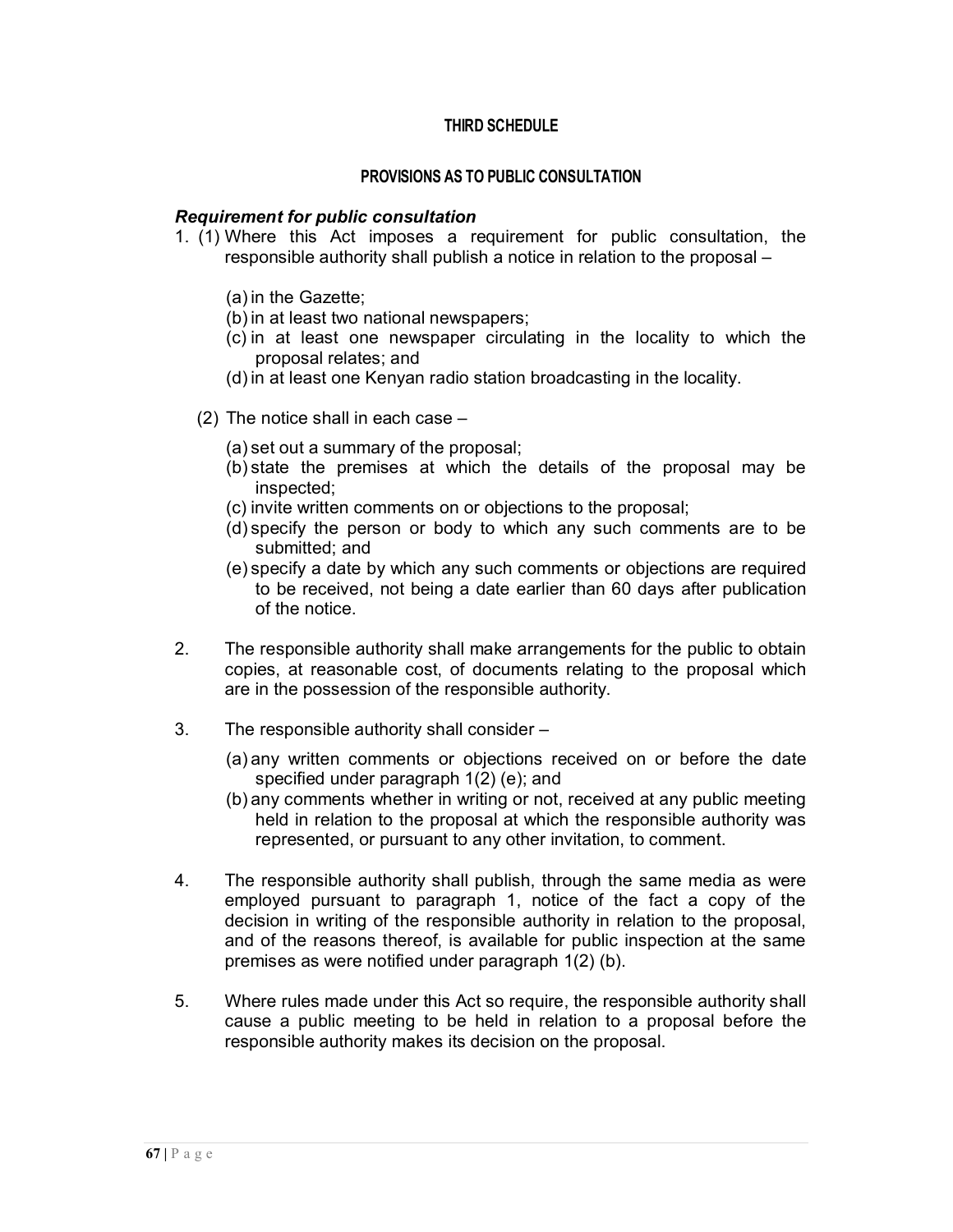## **FOURTH SCHEDULE**

# **PROTECTED WATER TOWERS OF NATIONAL IMPORTANCE**

| 1               | Mt. Kenya Ecosystem |                                  |
|-----------------|---------------------|----------------------------------|
| 1.              |                     | Aberdares Ecosystem              |
| 2.              |                     | Mt. Elgon Ecosystem              |
| 3.              |                     | Mau Forest Complex               |
| 4.              |                     | <b>Cherangani Forests</b>        |
| 5.              |                     | Shimba Hills Ecosystem           |
| 6.              |                     | Chyulu Hills                     |
| 7.              |                     | Taita Hills                      |
| 8.              |                     | <b>Marsabit Forest</b>           |
| 9.              |                     | Kibwezi Forest                   |
| 10.             |                     | <b>Ngong Forest</b>              |
| 11.             |                     | Karura Forest                    |
| 12.             |                     | Mathews Range                    |
| 13.             |                     | Mua Hills                        |
| 14 <sub>1</sub> |                     | Loita Hills                      |
| 15.             |                     | Kakamega Forest National Reserve |
| 16.             |                     | <b>Bonjoge Forest</b>            |
| 17 <sub>1</sub> |                     | Ol Donyo Sabuk National Park     |
| 19.             | Ndundori Hills      |                                  |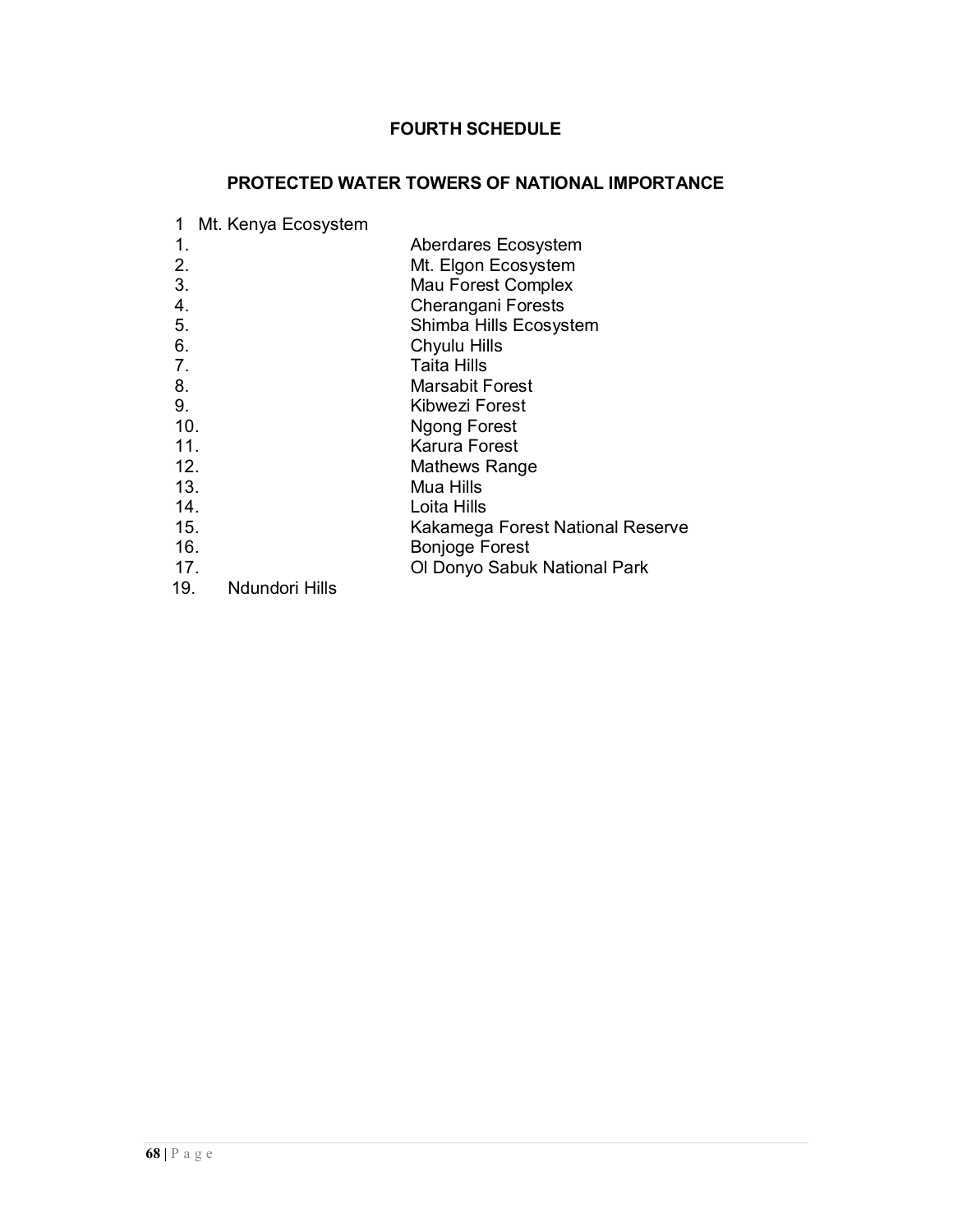# **FOURTH SCHEDULE**

## *NATIONALLY LISTED ENDANGERED AND THREATENED ECOSYSTEMS*

## *a) Critically Endangered Ecosystem*

| <b>Name</b> | <b>Location</b>                                                                                                                                                                                                                                                 | <b>Major Threat</b>                                                                                               | <b>Status</b>                                                                     | <b>Interventions</b>                                                                       |
|-------------|-----------------------------------------------------------------------------------------------------------------------------------------------------------------------------------------------------------------------------------------------------------------|-------------------------------------------------------------------------------------------------------------------|-----------------------------------------------------------------------------------|--------------------------------------------------------------------------------------------|
| Mara        | <b>Mara National</b><br>Reserve, Mara<br>Conservancy,<br>Siana, Koiyaki,<br>Olare Orok<br>Lemek, OI Pieyei,<br>Loita hills, plains<br>and forest,<br>Suswa,<br>Nguruman, Maji<br>Moto, OI Choro<br>Orua,                                                        | Reducing habitats<br>due to land<br>subdivision, over<br>developments,<br>impact of<br>Tourism                    | National<br>Reserve                                                               | <b>Trans</b><br>boundary<br>Management                                                     |
| Amboseli    | OI Gulului/<br>Lolorashi Group<br>Ranch,<br>Mbirikani Group<br>Ranch,<br>Kuku A<br>and B Group<br>Ranches,<br>Selengei Group<br>Ranch, OI Gulului<br>Trust Land,<br>Kimana<br>Group Ranch,<br>Rombo Group<br>Ranch, West<br>Chyulu National<br>Park,<br>Mashuru | Overgrazing,<br>Unplanned and<br>uncoordinated<br>tourism<br>developments<br>desertification, land<br>subdivision | Man and<br>biosphere<br>reserves;<br>Part<br>Protected as<br><b>National Park</b> | Integrated<br>Management<br>Planning                                                       |
| Nairobi     | Nairobi national<br>park, Athi-<br>Kitengela &<br>Kaputei Plains,<br><b>Machakos</b><br>ranches                                                                                                                                                                 | Blockage of<br>migration route;<br>Land subdivision;<br>urban sprawl                                              | Nairobi<br>National park<br>is protected<br>the rest is<br>Private land           | Strategic<br>zoning<br>through<br>Development<br>of Spatial<br>frameworks/M<br>aster Plans |

*b) Endangered Ecosystem*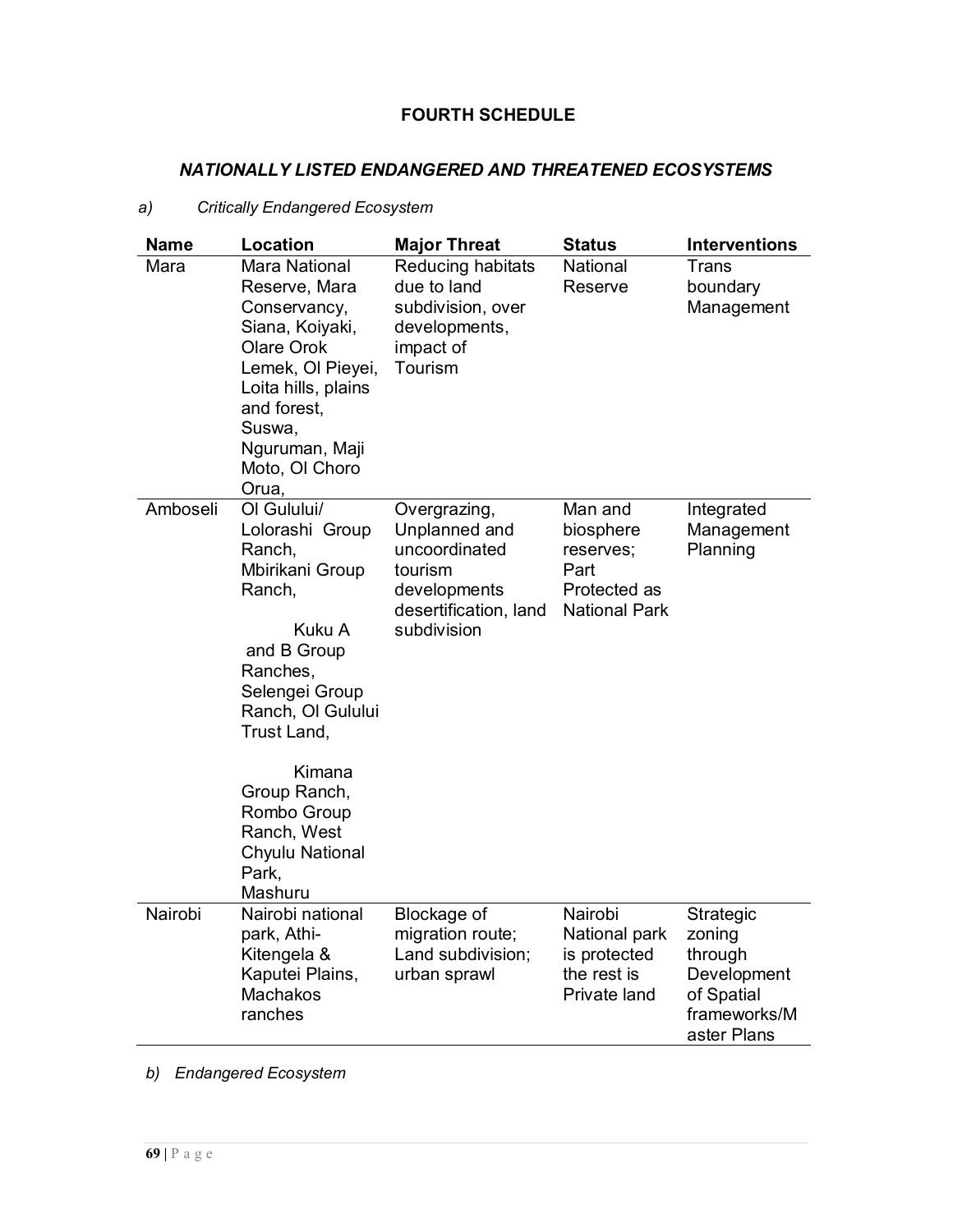| <b>Name</b>                                                                                                                   | Location                                                                                                                                                                                                | <b>Major Threat</b>                                                                                                      | <b>Status</b>                                        | <b>Interventions</b>                                                   |
|-------------------------------------------------------------------------------------------------------------------------------|---------------------------------------------------------------------------------------------------------------------------------------------------------------------------------------------------------|--------------------------------------------------------------------------------------------------------------------------|------------------------------------------------------|------------------------------------------------------------------------|
| Lake<br>Nakuru                                                                                                                | Lake Nakuru.<br>N.P and its<br>catchment,<br>Mau Forest<br>Complex,<br>Soysambu<br>Ranch, Marula<br>Ranch                                                                                               | Pollution, Siltation,<br>invasive species,<br>fluctuating water<br>levels, Catchments<br>degradation                     | Protected as<br><b>National Park</b><br>Ramsar site; | Concerted<br>stakeholder<br>efforts in the<br>Mau forest<br>catchments |
| Lake<br>Elementai<br>ta                                                                                                       | Lake<br>Elementaita and<br>its catchment<br>and its basin,<br>Soysambu<br>Ranch, Marula<br>ranch, Eburru<br>Forest                                                                                      | Declining water<br>levels due to<br>catchments<br>degradation,<br>Encroachment,<br>Water diversion,<br>Pollution, mining | Ramsar site                                          | Ramsar site;<br>Concerted<br>stakeholder<br>efforts                    |
| Lake<br>Turkana<br>Ecosyste<br>m                                                                                              | Sibiloi National<br>Park, Kerio<br>valley, Lake<br>Turkana, Mt.<br>Kulal, Loima<br>hills, Mt. Nyiro,<br>Central and<br>Southern Islands<br>N.P                                                          | Encroachment,<br>water abstraction,<br>desertification                                                                   | World<br>Heritage<br>sites:<br><b>National Park</b>  | Protected as a<br>National Park;<br>World<br>Heritage sites            |
| Tana<br>Delta                                                                                                                 | Nairobi Ranch,<br>Kipini, Witu<br>forest, Tana<br>Primate N.R,<br>Lango la Simba<br>Ranch, Sheikh<br>Salim Ranch                                                                                        | Uncontrolled<br>resource<br>Harvesting;<br>Encroachment                                                                  | <b>Trust Land</b><br>Mangrove<br>Forest<br>Reserve   | Stake holder<br>collaboration;<br>Joint<br>management                  |
| <b>Vulnerable Ecosystems</b><br>C)<br>Location<br><b>Interventions</b><br><b>Name</b><br><b>Major Threat</b><br><b>Status</b> |                                                                                                                                                                                                         |                                                                                                                          |                                                      |                                                                        |
| Mau<br>Ecosystem                                                                                                              | Chemorogorok,<br>Eastern Mau,<br>Eburru, Kilombe<br>hills, Lembus,<br>Londiani, Maasai<br>Mau, Maji<br>Mazuri, Mau<br>Narok, Metkei,<br>Molo east, Mt.<br>Londiani,<br>Nabkoi, Northern<br>Tinderet, OI | Illegal logging<br>Encroachment,<br>human settlement.<br>fires, charcoal<br>burning, illegal<br>grazing,                 | Forest<br>reserve                                    | Integrated<br>Management<br>Planning                                   |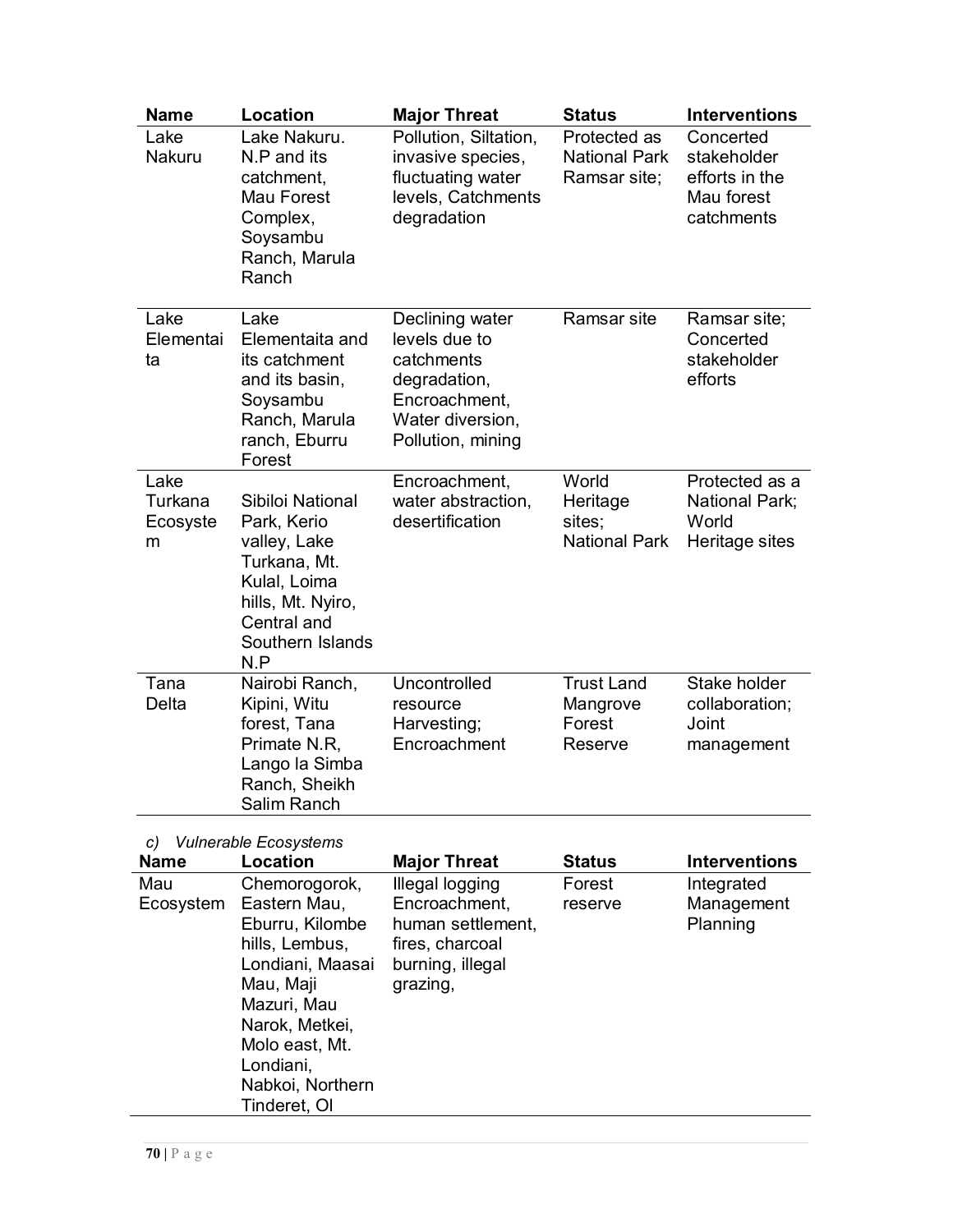| Pusimoru,       |  |
|-----------------|--|
| Southern Mau,   |  |
| South West Mau, |  |
| Timboroa,       |  |
| Tinderet,       |  |
| Transmara,      |  |
| Western Mau,    |  |
| Western Molo    |  |
|                 |  |

| d) Areas of Environmental Significance   |                                                                                                                                                                                                                                   |                                                                                                                        |                                                |                                                                                                     |  |
|------------------------------------------|-----------------------------------------------------------------------------------------------------------------------------------------------------------------------------------------------------------------------------------|------------------------------------------------------------------------------------------------------------------------|------------------------------------------------|-----------------------------------------------------------------------------------------------------|--|
| <b>Name</b>                              | Location                                                                                                                                                                                                                          | <b>Major Threat</b>                                                                                                    | status                                         | <b>Interventions</b>                                                                                |  |
| Baringo<br>Ecosystem                     | Ruko, Kamnarok,<br>Iten, Rimoi,<br>Tugen hills, Lake<br>Bogoria, Lake<br>Baringo                                                                                                                                                  | Encroachment,<br>Over exploitation,<br>Siltation, invasive<br>species,<br>Eutrophication,<br>Declining water<br>levels | Part is<br>National<br>Reserve                 | Ramsar site;<br>Protected as<br>National<br>Reserve                                                 |  |
| Boni-<br>Dodori -<br>Kiunga<br>Ecosystem | Kiunga Marine<br>Reserve, Boni<br>and Dodori forest<br>reserves,<br>mangrove forests                                                                                                                                              | Overexploitation of<br>mangrove<br>resources                                                                           | Man and<br>biosphere<br>reserves               | Man and<br>biosphere<br>reserves                                                                    |  |
| Malindi-<br>Watamu<br>Ecosystem          | Arabuko-Sokoke,<br>Mida Creek,<br>Gede Forest,                                                                                                                                                                                    | Overexploitation of<br>mangrove<br>resources, logging,<br>bushmeat                                                     | National<br>Park/Reserve<br>${\bf S}$          | Man and<br>biosphere<br>reserves;<br>Protected as<br>National<br>Park/Reserves                      |  |
| Mt. Elgon<br>Ecosystem                   | Mt. Elgon Park,<br>Chepkitale,<br>Saiwa Swamp,<br>West Pokot,<br>Nasolot, South<br>Turkana,<br>Cherenganyi<br>forest,                                                                                                             | Encroachment<br>Illegal logging,<br>invasive species                                                                   | <b>National Park</b>                           | Man and<br>biosphere<br>reserves;<br>Protected as<br><b>National Park</b>                           |  |
| Mt. Kenya<br>Ecosystem                   | Mt. Kenya Park<br>and Reserve,<br>Laikipia Plateau,<br>Ngaya forest,<br>Imenti forest.<br>Meru Park, Mwea<br>N.R, Nyambene,<br>Northern Grazing<br>area, Samburu<br>Conservacies,<br>Ewaso Nyiro<br>River Basin,<br>Lewa Wildlife | Encroachment,<br>Illegal logging,<br>Uncontrolled water,<br>abstraction<br>Overgrazing                                 | <b>National Park</b><br>and; Forest<br>Reserve | Man and<br>biosphere<br>reserves;<br>Protected as<br><b>National Park</b><br>and; Forest<br>Reserve |  |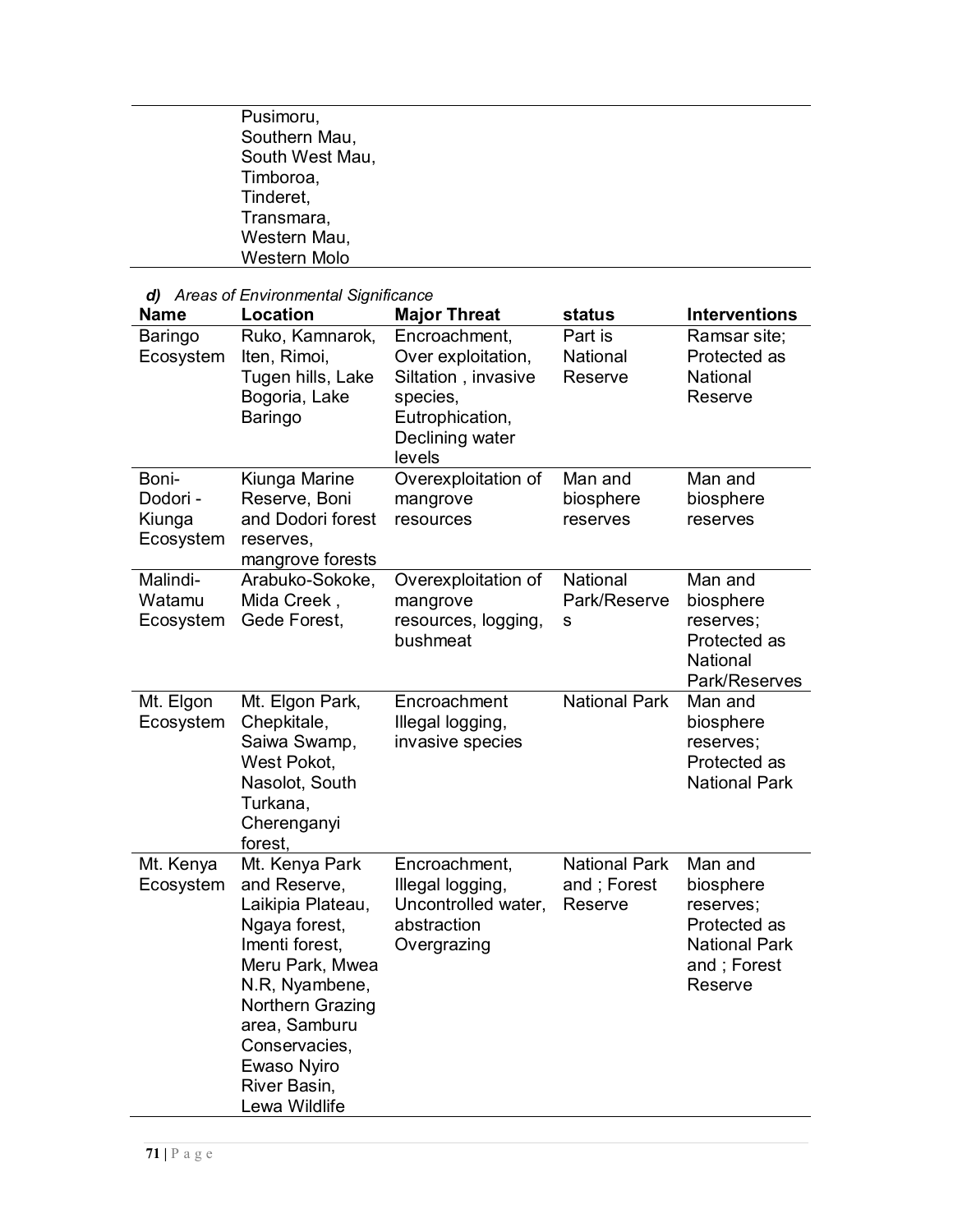|                                     | Conservancy                                                                                                                                                                                      |                                                                                                                      |                                  |                                                            |
|-------------------------------------|--------------------------------------------------------------------------------------------------------------------------------------------------------------------------------------------------|----------------------------------------------------------------------------------------------------------------------|----------------------------------|------------------------------------------------------------|
| <b>Marsabit</b><br>Ecosystem        | Losai, Marsabit<br>Park and<br>Reserve                                                                                                                                                           | Encroachment<br>Illegal logging                                                                                      | Man and<br>biosphere<br>reserves | Man and<br>biosphere<br>reserves                           |
| Lake<br>Naivasha<br>Ecosystem       | Aberdare range,<br><b>Hells Gate</b><br>National Park,<br>Marula Ranch,<br>Longonot,<br>Kedong Ranch,<br>Suswa, Nairek<br>Engare                                                                 | Pollution,<br>clearance of<br>riparian vegetation,<br>invasive species,<br>catchments<br>degradation,<br>Irrigation, | <b>Non</b><br>Protected          | Ramsar site<br>Concerted<br><b>Stakeholders</b><br>efforts |
| Aberdare<br>Ecosystem<br>Ranges     | <b>Aberdare Park</b><br>and Reserve,<br>Nyeri plains,<br>Nyeri forest,<br>Kabiruini forest,<br>Thego forest,<br>Sangare ranch,<br>Solio ranch, Lake<br>OI Bolossat,                              | Encroachment,<br>fires,<br>overabstraction of<br>water, charcoal<br>burning, bhang<br>cultivation,<br>quarrying,     | <b>National Park</b>             | Protected as a<br><b>National Park</b>                     |
| Tsavo<br>Ecosystem                  | <b>Tsavo East and</b><br>West N.P,<br>Chyulu N.P, Taita<br>hills, Ngai<br>Ndeithya, Taita<br>Ranches, Galana<br>Ranch, Kulalu<br>Ranch, South<br>Kitui, Ithumba,<br>Rombo, Kuku,<br>Taveta, Jipe |                                                                                                                      |                                  |                                                            |
| Shimba<br><b>Hills</b><br>Ecosystem | Shimba Hills N.P.<br>Kuranze, Kilibasi,<br>Mwaluganje,<br>Kaya Mbombo,<br>Mckinnon road,                                                                                                         |                                                                                                                      |                                  |                                                            |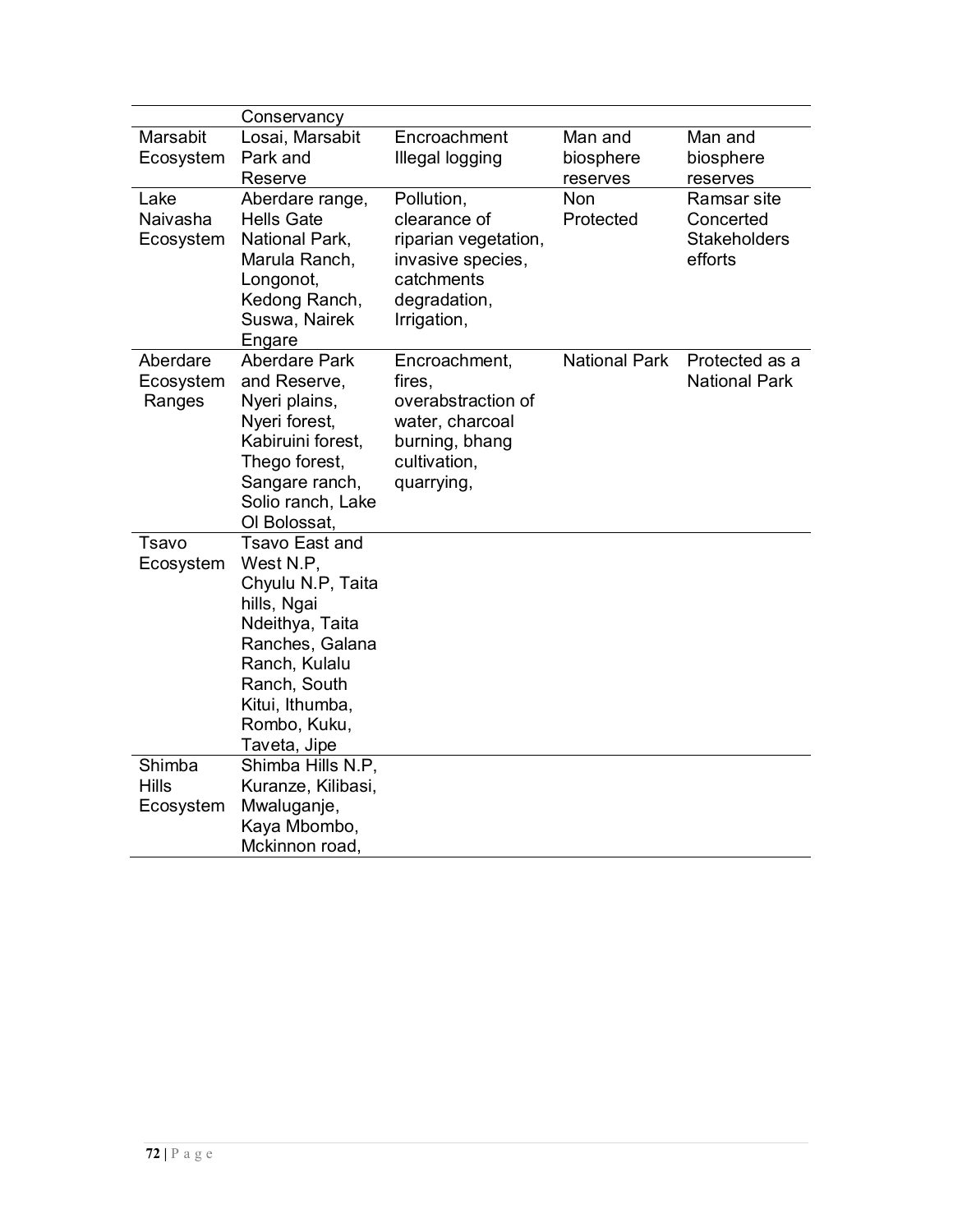## **FIFTH SCHEDULE**

# **NATIONALLY LISTED CRITICALLY ENDANGERED, ENDANGERED, VULNERABLE, NEAR THREATENED AND PROTECTED SPECIES**

| A) MAMMALS                                              |                                        |
|---------------------------------------------------------|----------------------------------------|
| <b>Category and species name</b>                        | <b>Common name</b>                     |
| <b>Critically Endangered</b>                            |                                        |
| Cephalophus adersi                                      | Aders' duiker                          |
| Diceros bicornis                                        | <b>Black rhinoceros</b>                |
| <b>Beatragus hunter</b>                                 | Hirola                                 |
| Procolobus rufomitratus                                 | Eastern red colobus                    |
| Cercocebus galeritus                                    | Tana crested mangabey                  |
| Hippotragus equines                                     | Roan antelope                          |
| Hippotragus niger                                       | Sable antelope                         |
| Endangered                                              |                                        |
| Ceratotherium simum simum                               | White rhino                            |
| <b>Balaenoptera borealis</b>                            | Coalfish whale                         |
| Balaenoptera musculus                                   | <b>Blue whale</b>                      |
| Equus grevyi                                            | Grevy's zebra                          |
| Lycaon pictus                                           | African wild dog                       |
| Grammomys gigas                                         | Giant thicket rat                      |
| Otomys barbouri                                         | Barbour's vlei rat                     |
| Otomys jacksoni                                         | Mount elgon vlei rat                   |
| Rhynchocyon chrysopygus                                 | Golden-rumped elephant shrew           |
| Tragelaphus eurycerus isaaci                            | Eastern bongo                          |
| Loxodonta Africana                                      | African elephant                       |
| Panthera leo                                            | African lion                           |
| Acinonyx jubatus                                        | Cheetah                                |
| Hyaena Hyaena                                           | Striped hyaena                         |
| Tragelaphus spekii                                      | Sitatunga                              |
| Panthera pardus                                         | Leopard                                |
| Alcelaphus buselaphus                                   | Lelwel hartebeest                      |
| Giraffa camelopardalis rothschildi Rothschild's giraffe |                                        |
|                                                         | Giant forest hog                       |
| Vulnerable                                              |                                        |
| Cloeotis percivali                                      | Percival's trident bat                 |
| Hippopotamus amphibious                                 | Common hippopotamus                    |
| Myonycteris relicta                                     | East african little collared fruit bat |
| Megaptera novaeangliae                                  | Hump whale                             |
| Dugong dugong                                           | Dugong                                 |
| Physeter macrocephalus                                  | Sperm whale                            |
| Bdeogale jacksoni                                       | Jackson's mongoose                     |
| Rhynchocyon petersi                                     | Black and rufous elephant shrew        |
| Pelomys hopkinsi                                        | Hopkins's groove-toothed swamp rat     |
| Taphozous hildegardeae                                  | Hildegarde's tomb bat                  |
| Gazella soemmerringii                                   | Soemmerring's gazelle                  |
| Profelis aurata                                         | African golden cat                     |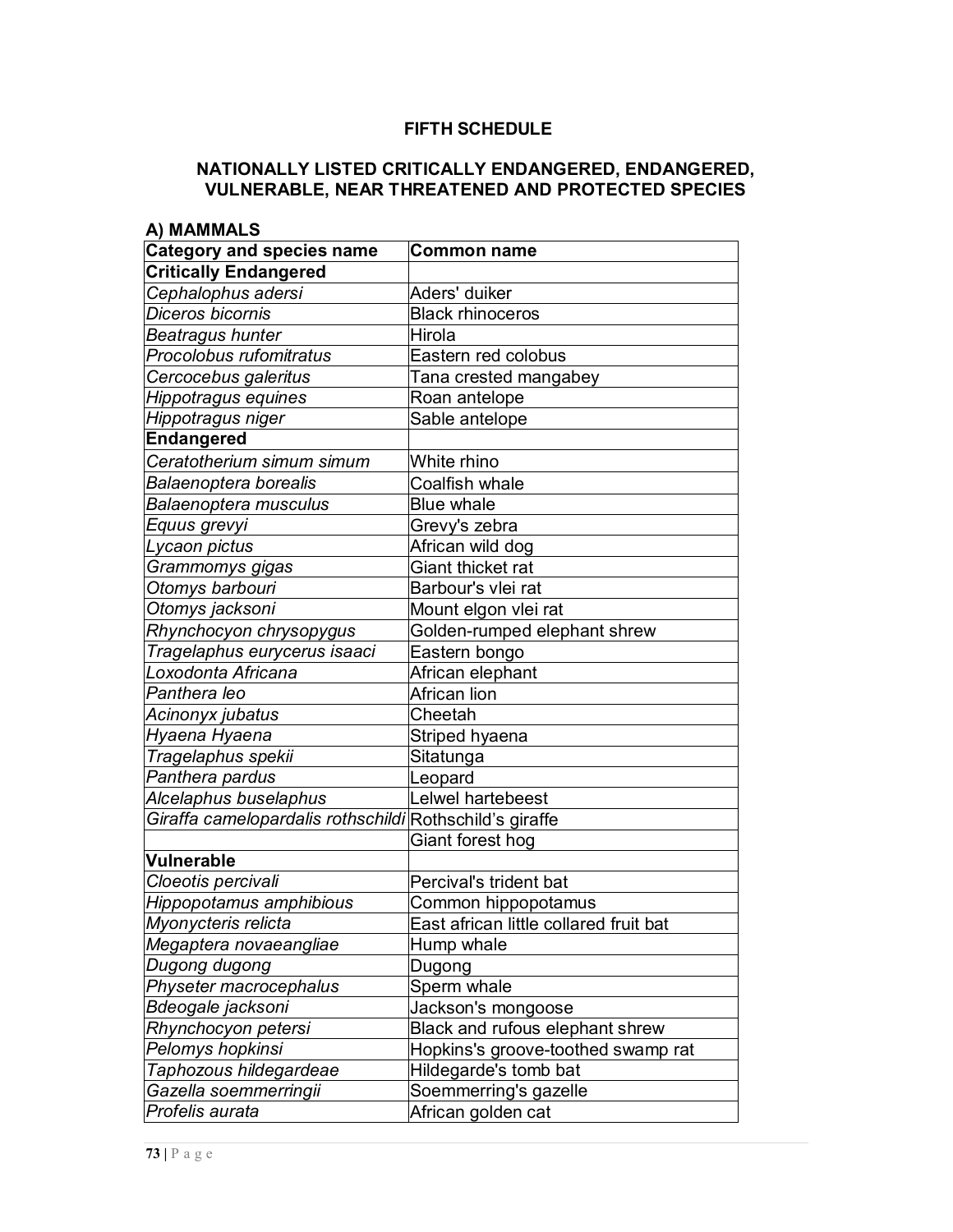| Rhinopoma macinnesi                        | Macinnes's mouse-tailed bat            |
|--------------------------------------------|----------------------------------------|
| Surdisorex norae                           | Aberdare shrew                         |
| Surdisorex polulus                         | Mt. Kenya shrew                        |
| Tachyoryctes audax                         | Audacious mole rat                     |
| Mastomys pernanus                          | Dwarf multimammate mouse               |
| $\overline{\mathit{My}}$ onycteris relicta | East african little collared fruit bat |
| Dendrohyrax validus                        | Eastern tree hyrax                     |
| Crocidura elgonius                         | Elgon shrew                            |
| Crocidura fischeri                         | Fischer's shrew                        |
| Taphozous hamiltoni.                       | Hamilton's tomb bat                    |
| Crocidura allex                            | <b>Highland shrew</b>                  |
| Taphozous hildegardeae                     | Hildegarde's tomb bat                  |
| Tadarida lobata                            | Kenyan big-eared free-tailed bat       |
| Otomops martiensseni                       | Large-eared free-tailed bat            |
| Otomops martiensseni                       | Large-eared free-tailed bat            |
| Beamys hindei                              | Lesser hamster-rat                     |
| Paraxerus palliates                        | Red bush squirrel                      |
| Crocidura monax                            | Rombo shrew                            |
| Crocidura fumosa                           | Smoky white-toothed shrew              |
| Physeter catodon                           | Sperm whale                            |
| Lutra maculicollis                         | Spotted-necked otter                   |
| Pedetes capensis                           | Springhare                             |
| Crocidura xantippe                         | Vermiculate shrew                      |
| Crocuta crocuta                            | Spotted hyaena                         |
| Tragelaphus imberbis                       | Lesser kudu                            |
| Tragelaphus strepsiceros                   | Greater kudu                           |

# **B) BIRDS**

| <b>Category and Species Name</b> | <b>Common Name</b>          |
|----------------------------------|-----------------------------|
| <b>Critically Endangered</b>     |                             |
| Apalis fuscigularis              | Taita Apalis                |
| Turdus helleri                   | <b>Taita Thrush</b>         |
| <b>Endangered</b>                |                             |
| Ardeola idea                     | Madagascar Pond-heron       |
| Falco cherrug                    | <b>Saker Falcon</b>         |
| Neophron percnopterus            | <b>Egyptian Vulture</b>     |
| Otus ireneae                     | Sokoke Scops-owl            |
| Cisticola aberdare               | Aberdare Cisticola          |
| Acrocephalus griseldis           | <b>Basra Reed-warbler</b>   |
| Eremomela turneri                | Turner's Eremomela          |
| Zoothera guttata                 | Spotted Ground-thrush       |
| Anthreptes pallidigaster         | Amani Sunbird               |
| Ploceus golandi                  | <b>Clarke's Weaver</b>      |
| Macronyx sharpie                 | Sharpe's Longclaw           |
| <b>Anthus sokokensis</b>         | Sokoke Pipit                |
| <b>Vulnerable</b>                |                             |
| Falco naumanni                   | <b>Lesser Kestrel</b>       |
| Trigonoceps occipitalis          | <b>White-headed Vulture</b> |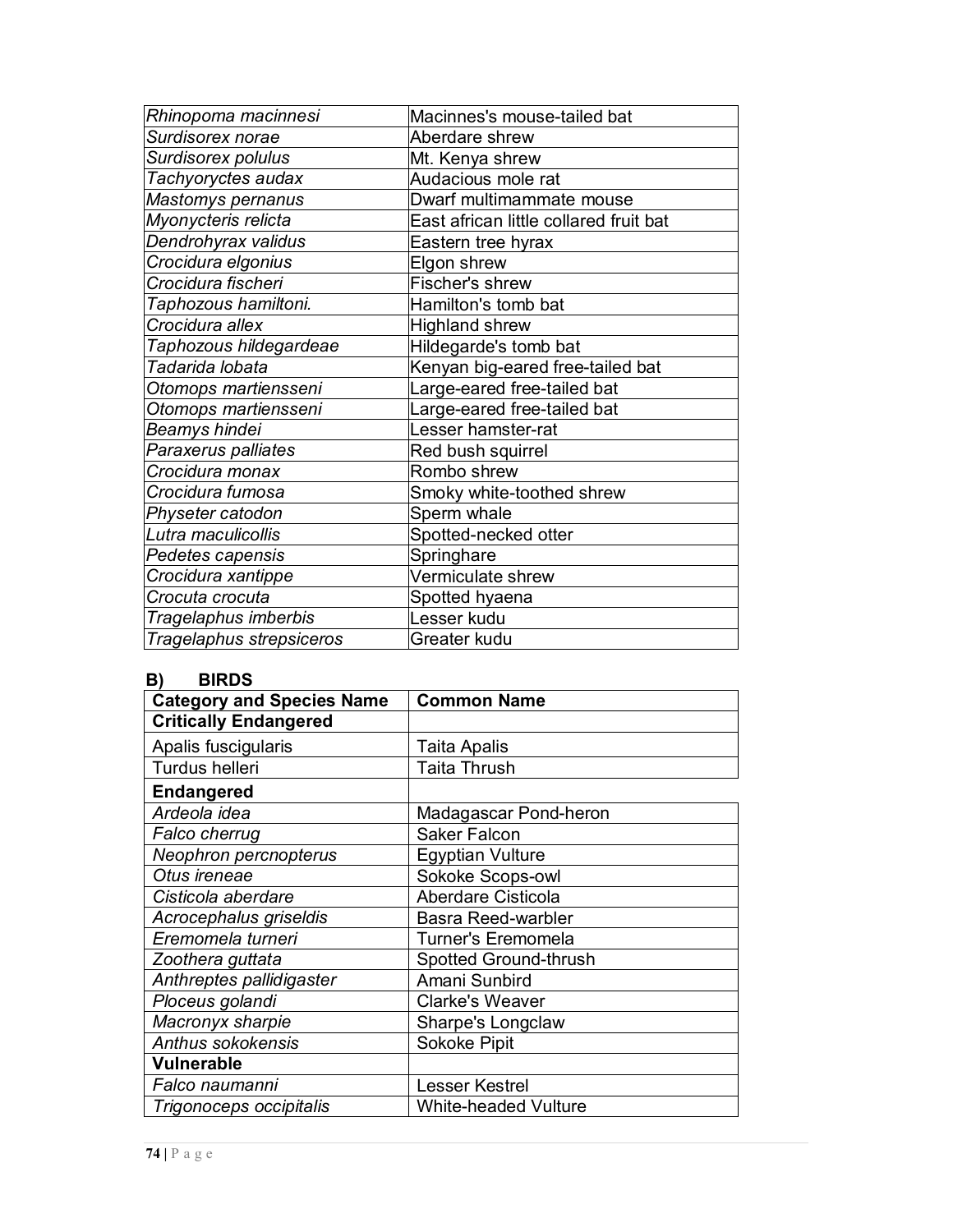| <b>Torgos tracheliotos</b>    | Lappet-faced Vulture              |
|-------------------------------|-----------------------------------|
| Aquila clanga                 | <b>Greater Spotted Eagle</b>      |
| Aquila heliacal               | <b>Eastern Imperial Eagle</b>     |
| Glareola ocularis             | Madagascar Pratincole             |
| Hirundo atrocaerulea          | <b>Blue Swallow</b>               |
| Apalis chariessa              | <b>White-winged Apalis</b>        |
| Apalis karamojae              | Karamoja Apalis                   |
| Chloropeta gracilirostris     | Papyrus Yellow Warbler            |
| Turdoides hindei              | Hinde's Pied-babbler              |
| Cinnyricinclus femoralis      | <b>Abbott's Starling</b>          |
| Muscicapa lendu               | Chapin's Flycatcher               |
| <b>Near Threatened</b>        |                                   |
| Francolinus streptophorus     | Ring-necked Francolin             |
| Oxyura maccoa                 | Maccoa Duck                       |
| Phoeniconaias minor           | Lesser Flamingo                   |
| Falco vespertinus             | <b>Red-footed Falcon</b>          |
| Falco concolor                | Sooty Falcon                      |
| Falco fasciinucha             | <b>Taita Falcon</b>               |
| Gyps africanus                | <b>White-backed Vulture</b>       |
| Gyps rueppellii               | <b>Rueppell's Vulture</b>         |
| Circaetus fasciolatus         | Southern Banded Snake-eagle       |
| Circus macrourus              | <b>Pallid Harrier</b>             |
| Neotis denhami                | Denham's Bustard                  |
| Crex crex                     | Corncrake                         |
| Balearica pavonina            | <b>Black Crowned-crane</b>        |
| Charadrius pallidus           | <b>Chestnut-banded Plover</b>     |
| Gallinago media               | <b>Great Snipe</b>                |
| Limosa limosa                 | <b>Black-tailed Godwit</b>        |
| Numenius arquata              | <b>Eurasian Curlew</b>            |
| Larus leucophthalmus          | White-eyed Gull                   |
| Rynchops flavirostris         | African Skimmer                   |
| Streptopelia reichenowi       | <b>White-winged Collared-dove</b> |
| Psittacus erithacus           | <b>Grey Parrot</b>                |
| Tauraco fischeri              | Fischer's Turaco                  |
| Coracias garrulous            | European Roller                   |
| Prionops poliolophus          | Grey-crested Helmet-shrike        |
| Laniarius mufumbiri           | Papyrus Gonolek                   |
| Sheppardia gunning            | <b>East Coast Akalat</b>          |
| Ficedula semitorquata         | Semi-collared Flycatcher          |
| Anthreptes reichenowi         | <b>Plain-backed Sunbird</b>       |
| Euplectes jacksoni            | Jackson's Widowbird               |
| Anthus melindae               | Malindi Pipit                     |
| <b>Protected species</b>      |                                   |
| Struthio camelus              | Ostrich                           |
| Sagittarius serpentarius      | <b>Secretary Bird</b>             |
| Francolinus streptophorus     | Ring-necked Francolin             |
| Podiceps cristatus            | <b>Great Crested Grebe</b>        |
| Ephippiorhynchus senegalensis | Saddle-billed Stork               |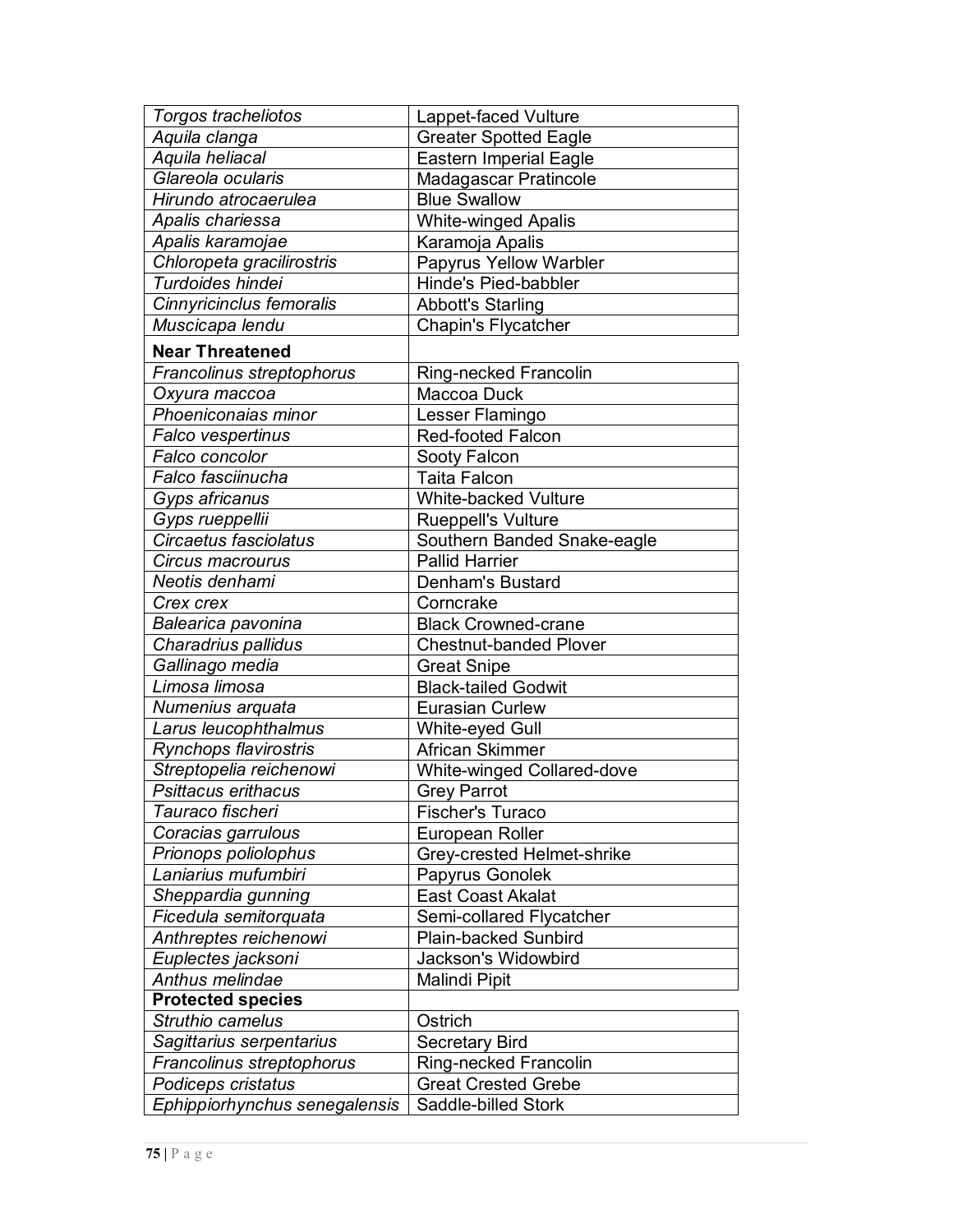| Olive Ibis                      |
|---------------------------------|
| <b>Great White Egret</b>        |
| <b>African Darter</b>           |
| African Fish Eagle              |
| White-headed Vulture            |
| Ayres's Hawk-Eagle              |
| <b>Martial Eagle</b>            |
| <b>Crowned Eagle</b>            |
| Denham's Bustard                |
| <b>Striped Flufftail</b>        |
| <b>Baillon's Crake</b>          |
| <b>African Finfoot</b>          |
| <b>Grey Crowned Crane</b>       |
| <b>Black-rumped Buttonquail</b> |
| Cape Eagle-Owl                  |
| Red-chested Owlet               |
| Nyanza Swift                    |
| Shining-blue Kingfisher         |
| Forest Wood-hoopoe              |
| Violet Wood-hoopoe              |
| <b>Taita Fiscal</b>             |
| Piapiac                         |
| <b>Thekla Lark</b>              |
| Southern Hyliota                |
| Pale-breasted Illadopsis        |
| Red-billed Oxpecker             |
| Yellow-billed Oxpecker          |
| <b>Tsavo Sunbird</b>            |
| Kenya Rufous Sparrow            |
| <b>Taveta Golden Weaver</b>     |
| Papyrus Canary                  |
| Yellow flycatcher               |
|                                 |

### *C)* **Reptiles**

| י<br>ISPUISS                     |                          |
|----------------------------------|--------------------------|
| <b>Category and Species Name</b> | <b>Common Name</b>       |
| <b>Critically Endangered</b>     |                          |
| Eretmochelys imbricate           | Hawksbill turtle         |
| Petropedetes dutoiti             | Du Toit's Torrent Frog   |
| <b>Endangered</b>                |                          |
| Chelonia mydas                   | Green turtle             |
| Lepidochelys olivacea            | Olive ridley             |
| Python sebae                     | Rock python              |
| Afrixalus sylvaticus             | Shimba Hills banana frog |
| Hyperolius rubrovermiculatus     | Shimba Hills reed frog   |
| Afrixalus sylvaticus             | Forest frog              |
| Hyperolius rubrovermiculatus     | Treefrog                 |
| Phrynobatrachus irangi           | Mount Kenya Frog         |
| <b>Threatened</b>                |                          |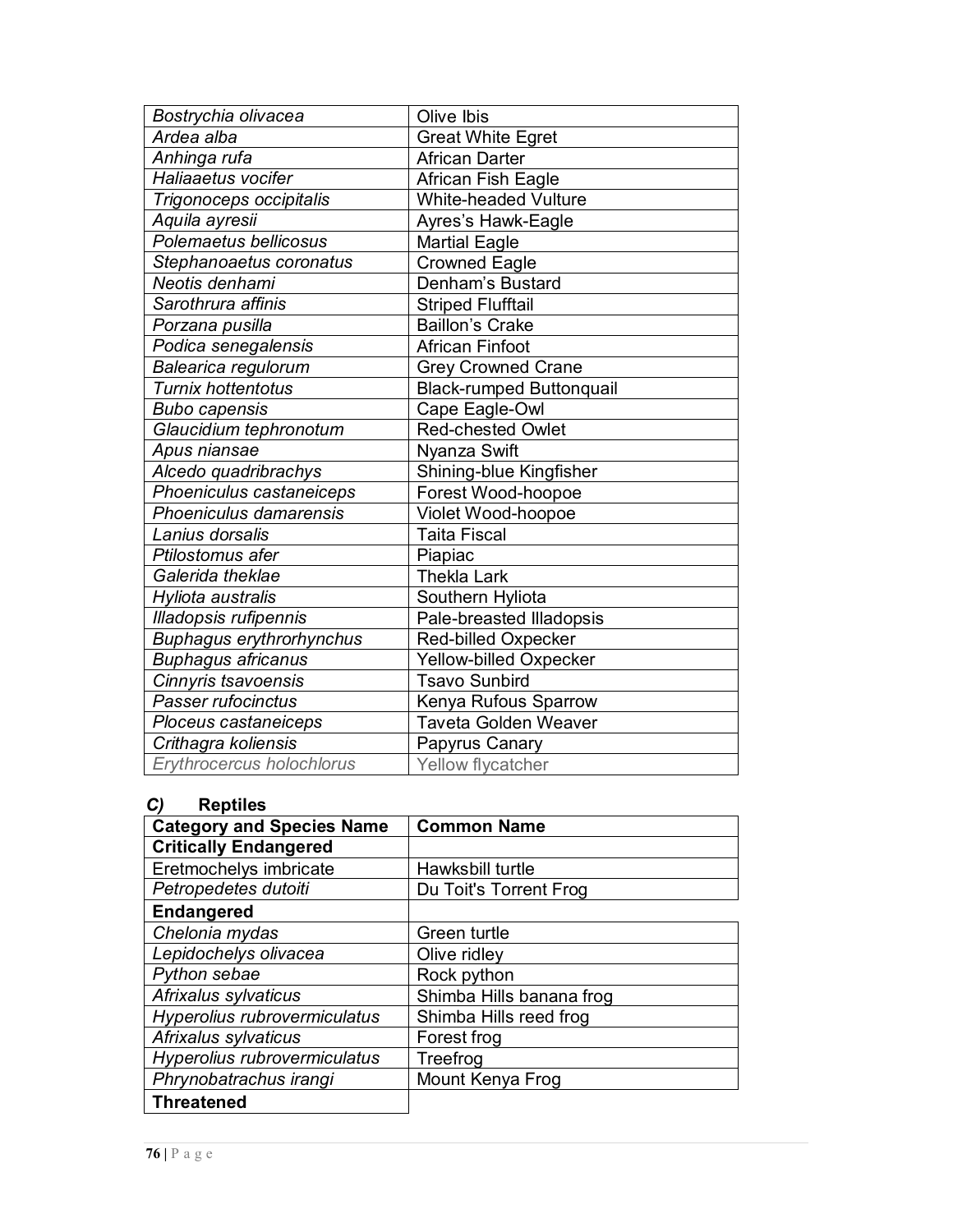| Malacochersus tornieri          | Crevice tortoise                  |
|---------------------------------|-----------------------------------|
| Pelusios broadleyi              | Turkana mud turtle                |
| Bufo kerinyagae                 | Montane toad                      |
|                                 |                                   |
| <b>Vulnerable</b>               |                                   |
| Hyperolius cystocandicans       | Montane Tree Frog                 |
| Atheris desaixi                 | Mt. Kenya bush viper              |
|                                 |                                   |
| <b>Protected species</b>        |                                   |
| Lepidochelys kempii             | Kemp's ridley                     |
| Chelonia agassizi               | <b>Black turtle</b>               |
| Caretta caretta                 | Loggerhead                        |
| Dermochelys coriacea            | Leatherback                       |
| Pelusios castanoides            | Yellow-bellied hinged terrapin    |
| Hemidactylus modestus           | tropical geckos                   |
| Hemidactylus platycephalus      | Baobab gecko                      |
| Lygosoma tanae                  | Writhing skink                    |
| Gastropholis prasina            | Keel-bellied lizard               |
| Cordylus tropidosternum         | Girdled-lizard                    |
| Leptotyphlops boulengeri        | Worm snakes                       |
| Aparallactus turneri            | Günther's centipede-eater         |
| Dasypeltis medici               | East African egg eating snakes    |
| Naja ashei                      | Large brown spitting cobra        |
| Naja nigricollis                | <b>Black necked spotters</b>      |
| Varanus albigularis             | Savannah monitor lizard           |
| Philothamnus punctatus          | Speckled bush snake               |
| <b>Bitis arietans</b>           | Puff adder                        |
| Dendroaspis angusticeps         | Green mamba                       |
| <b>Bufo nairobiensis</b>        | Nairobi toad                      |
| Leptopelis argenteus            | Silvery tree frog                 |
| <b>Bufo taitanus</b>            | Taita toad                        |
| Leptopelis flavomaculatus       | Yellow-spotted tree frog          |
| <b>Bufo turkanae</b>            | <b>Turkana Toad</b>               |
| Afrixalus delicatus             | Delicate Spiny Reed Frog          |
| <b>Hyperolius marmoratus</b>    | <b>Painted Reed Frog</b>          |
| <b>Hyperolius nasutus</b>       | Long Reed Frog                    |
| <b>Hyperolius puncticulatus</b> | <b>Spotted Reed Frog</b>          |
| <b>Hyperolius pusillus</b>      | <b>Water Lily Reed Frog</b>       |
| Eryx colubrinus                 | Kenya sand boar                   |
| Chamaeleo bitaeniatus           | Side-striped chameleon            |
| Chamaeleo dilepis               | Flap-neck Chameleon               |
| Chamaeleo ellioti               | Elliot's Chameleon                |
| Chamaeleo Hohnelii              | <b>High Casqued Chameleon</b>     |
|                                 | Jackson's Chameleon (Three-horned |
| Chamaeleo jacksoni              | Chameleon)                        |
| Chamaeleo schubotzi             | Mount Kenya Chameleon             |
| Bitis gabonica gabonica         | Gaboon Viper                      |
|                                 | <b>Black and Red Skink</b>        |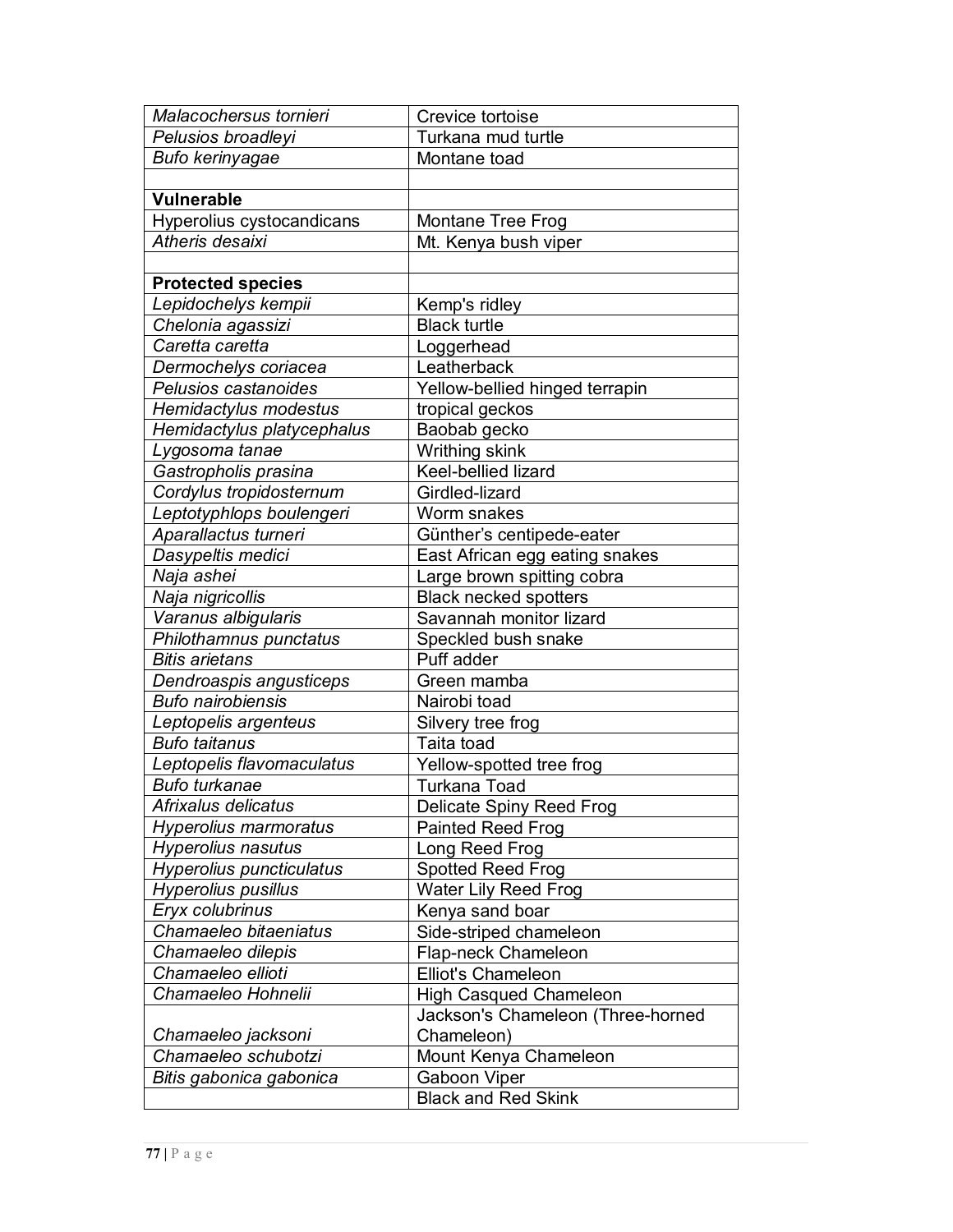| D)<br>Fish                       |                                 |
|----------------------------------|---------------------------------|
| <b>Category and species name</b> | <b>Common name</b>              |
| <b>Critically Endangered</b>     |                                 |
| Oreochromis esculentus           | Singidia tilapia                |
| Oreochromis hunter               | Lake chala tilapia              |
| Oreochromis jipe                 | Jipe tilapia                    |
| Oreochromis variabilis           | Victoria tilapia                |
| Ptyochromis sp. nov.             | Rainbow sheller                 |
| Xenoclarias eupogon              | Lake victoria deepwater catfish |
| Platycypha amboniensis           | Montane dancing-jewel           |
| Endangered                       |                                 |
| Alcolapia alcalicus              | Magadi tilapia                  |
| <b>Cheilinus undulates</b>       | Giant wrasse                    |
| Marcusenius victoriae            | Victoria stonebasher            |
| Xystichromis nuchisquamulatus    | Kyoga flameback                 |
| Vulnerable                       |                                 |
| <b>Carcharias Taurus</b>         | Grey nurse shark                |
| Thunnus obesus                   | Bigeye tuna                     |
| Rhincodon typus                  | Whale shark                     |
| Urogymnus asperrimus             | Porcupine ray                   |
| Carcharhinus longimanus          | Oceanic whitetip shark          |
| Carcharodon carcharias           | Great white shark               |
| Rhina ancylostoma                | Bowmouth guitarfish             |
| Taeniura meyeni                  | <b>Black-blotched stingray</b>  |
| Rhynchobatus djiddensis          | Giant guitarfish                |
| Pseudoginglymostoma              |                                 |
| brevicaudatum                    | Shorttail nurse shark           |
| Epinephelus lanceolatus          | <b>Brindle bass</b>             |
| Nothobranchius patrizii          | Blue notho                      |
| Nothobranchius bojiensis         | Boji plains nothobranch         |
| Nothobranchius elongates         | Elongate nothobranch            |
| Labeo percivali                  | Ewaso nyiro labeo               |

# **E) TREES**

| <b>Category and species name</b> | <b>Common name</b>      |
|----------------------------------|-------------------------|
| Endangered                       |                         |
| Encephalartos kisambo            | Voi cycad               |
| Osyris lanceolata                | East african sandalwood |
| <b>Vulnerable</b>                |                         |
| <b>Prunus Africana</b>           | Red stinkwood           |
| <b>Vitex keniensis</b>           | Meru oak                |
| Ocotea kenyensis                 | Camphor                 |
| Polyscias kikuyuensis            | Parasol tree            |
| Aloe ballyi                      | Rat aloe                |
| Populus ilicifolia               | Tana river poplar       |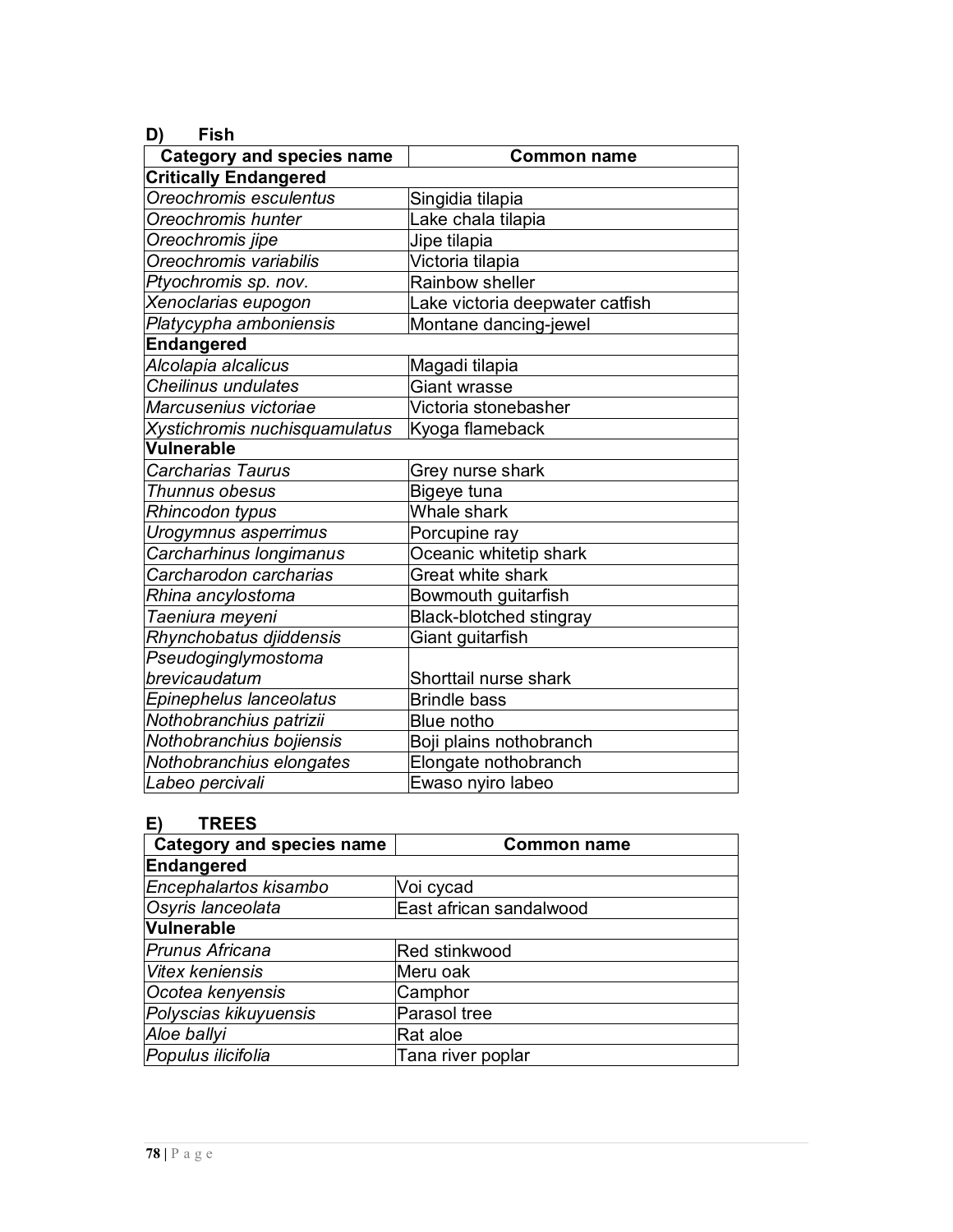# **SIXTH SCHEDULE**

# **NATIONAL LIST OF INVASIVE SPECIES**

#### **A. Mammals**

| Species name     | Common name |
|------------------|-------------|
| Myocastor coypus | Coypu rat   |

### **B. Birds**

| <b>Species name</b>         | <b>Common name</b>                 |
|-----------------------------|------------------------------------|
| Colius striatus             | Speckled Mousebird                 |
| Phasianus colchicus         | Ring-necked pheasant               |
| Cygnus olor                 | Mute Swan                          |
| Fringilla coelebs           | Chaffinch                          |
| Carpodacus mexicanus        | <b>House Finch</b>                 |
| <b>Acridotheres tristis</b> | Common Indian Myna                 |
| Psittacula krameri          | Rose-ringed (Ring-necked) Parakeet |
| Sturnus vulgaris            | Common (European) Starling         |
| Columba livia               | Rock Dove (Feral pigeon)           |
| Ptilinopus pulchellus       | <b>Beautiful fruit dove</b>        |
| Ptilinopus leclancheri      | <b>Black-chinned fruit dove</b>    |
| Ptilinopus coronulatus      | Coroneted fruit dove               |
| Ptilinopus roseicapilla     | Mariana fruit dove                 |
| Ptilinopus perlatus         | Pink-spotted fruit dove            |
| Ptilinopus magnificus       | Wompoo fruit dove                  |
| Colius striatus             | <b>Speckled Mousebird</b>          |
| Corvus splendens            | <b>House Crow</b>                  |
| Quelea quelea               | <b>Red-billed Quelea</b>           |

# **C. Reptiles and Amphibians**

| <b>Species name</b>              | <b>Common name</b>              |
|----------------------------------|---------------------------------|
| Agama agama                      | Red-headed agama lizard         |
| Sphenodon guntheri               | Brother's Island tuatara lizard |
| Aspidoscelis hyperythra beldingi | Orange-throated whiptail lizard |
| Lampropholis delicata,           | Rainbow kopje skink             |
| Boiga irregularis                | Brown tree snake                |
| Crotalus exsul                   | Red diamond rattlesnake         |
| Geochelone platynota             | Burmese star tortoise           |

## **D. Plants**

| <b>Species name</b>    | <b>Common name</b>         |
|------------------------|----------------------------|
| Prosopis juliflora     | Mathenge (Velvet mesquite) |
| Lantana camara         | <b>Tickberry</b>           |
| Pistia stratiotes      | Nile Cabbage               |
| Thevetia peruviana     | <b>Yellow oleander</b>     |
|                        |                            |
| Caesalpinia decapelata | Mauritius thorn            |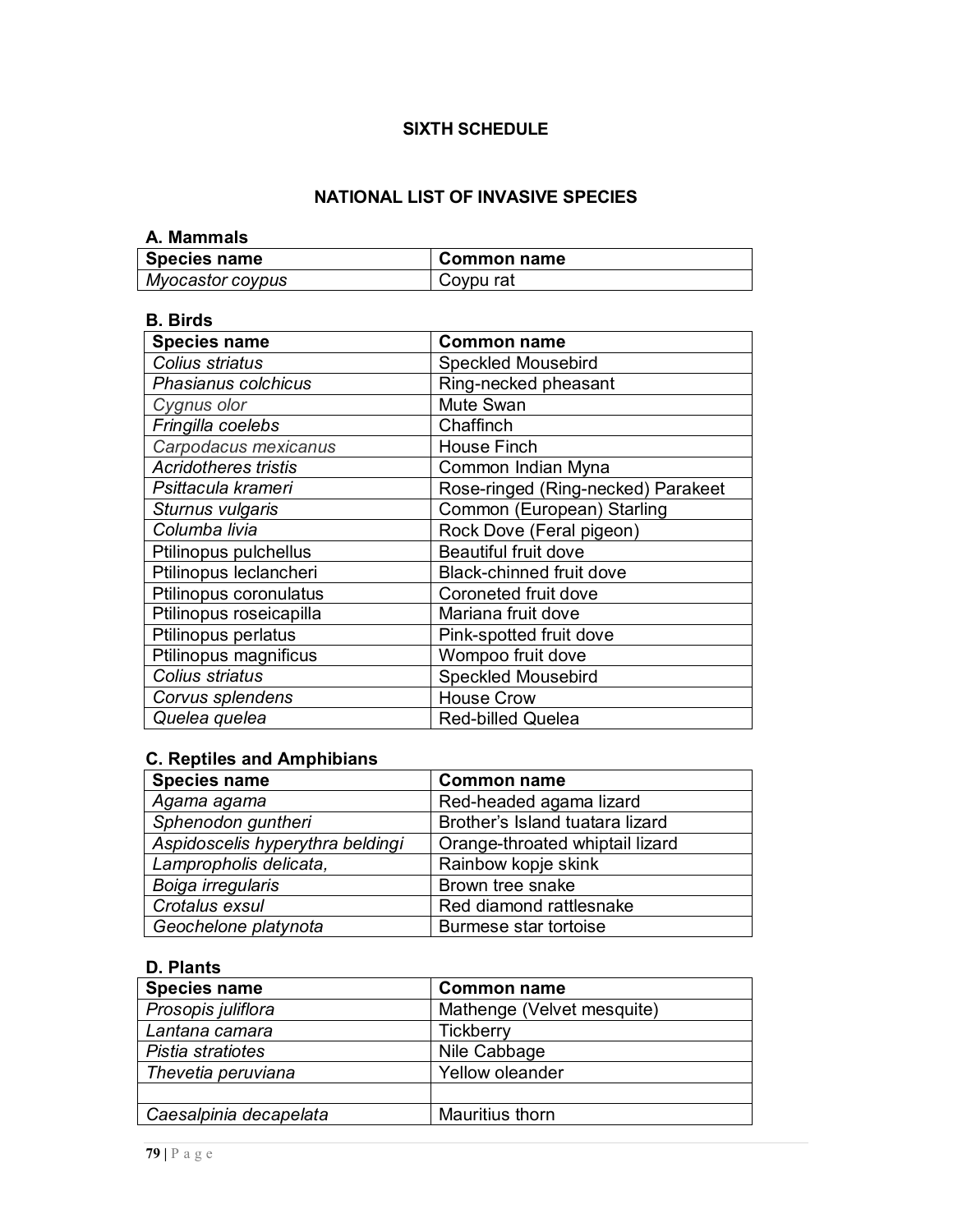| Datura stramoniun     | Jimsonweed            |
|-----------------------|-----------------------|
| Tecoma stans          | Yellow bells          |
| Argemone mexicana     | Mexican poppy         |
| Opuntia exaltata      | Long spine cactus     |
| Opuntia ficus- indica | Sweet prickly pear    |
| Opuntia vulgaris      | Drooping prickly pear |
| Eichhornia crassipes  | Water hyacinth        |

E Invertebrates

*Acanthaster planci – Crown of thorns starfish*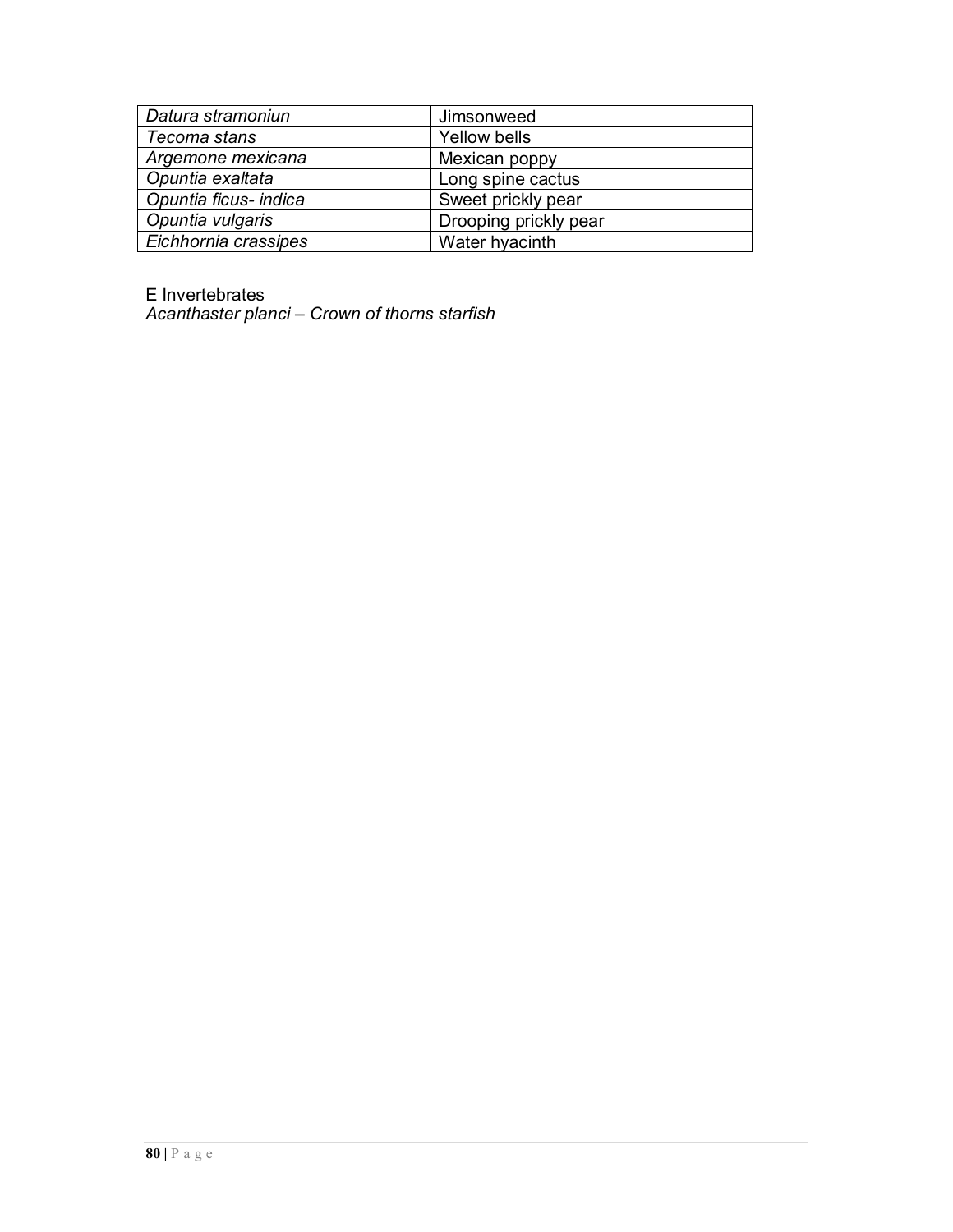## **SEVENTH SCHEDULE**

#### **WILDLIFE SPECIES FOR WHICH GAME FARMING MAY BE ALLOWED**

### **Animals**

Crocodile Tortoise Chameleon Reptiles (other than snakes) Snails Frog Lizards **Butterfly** Snake (for display and venom extraction, export of live for breeding)

#### **Plants**

Aloe *Prunus africana Osyris lanceolata-* East African Sandalwood *Mondia whytei -* White's Ginger (Mkombera) *Ocimum kilimanscharicum -* Camphor Basil

#### **Birds**

**Ostrich** Pigeon (except those listed in Schedule 5) Doves (except those listed in schedule 5) **Ducks** Helmeted Guineafowl Vulturine Guineafowl **Quelea**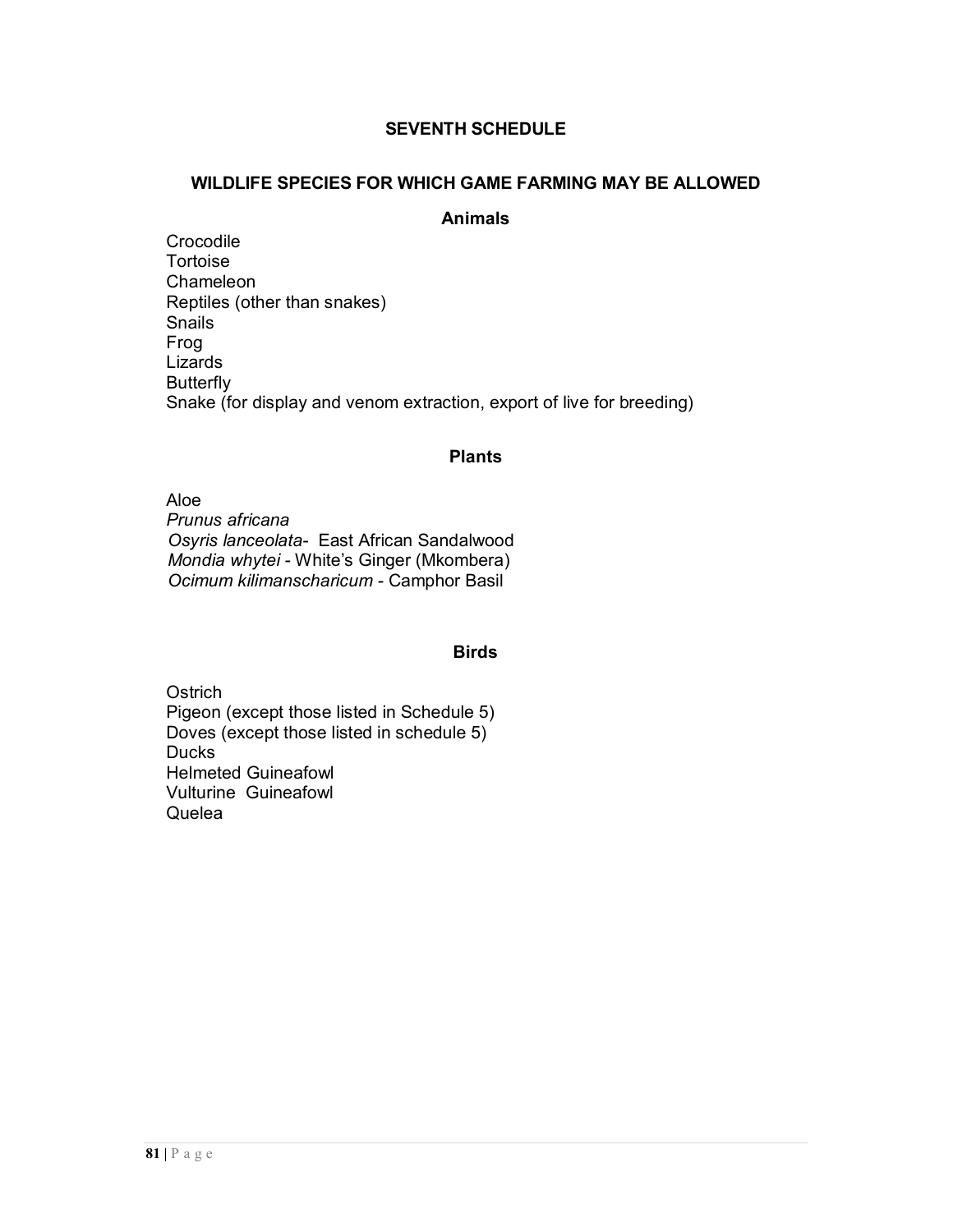# **EIGHTH SCHEDULE**

### **WILDLIFE SPECIES FOR WHICH COMPENSATION MAY BE PAID**

# **A. Death and Injury**

Elephant Lion Leopard Rhino Hyena Crocodile Cheetah Buffalo Snakes Hippo **Shark** Stone Fish Whale Sting ray Wild dog

## **B. Crop, livestock and property damage**

Elephant Lion Leopard Rhino Hyena **Crocodile** Cheetah Buffalo Hippo Zebra Eland Wildebeest Snakes Wild dog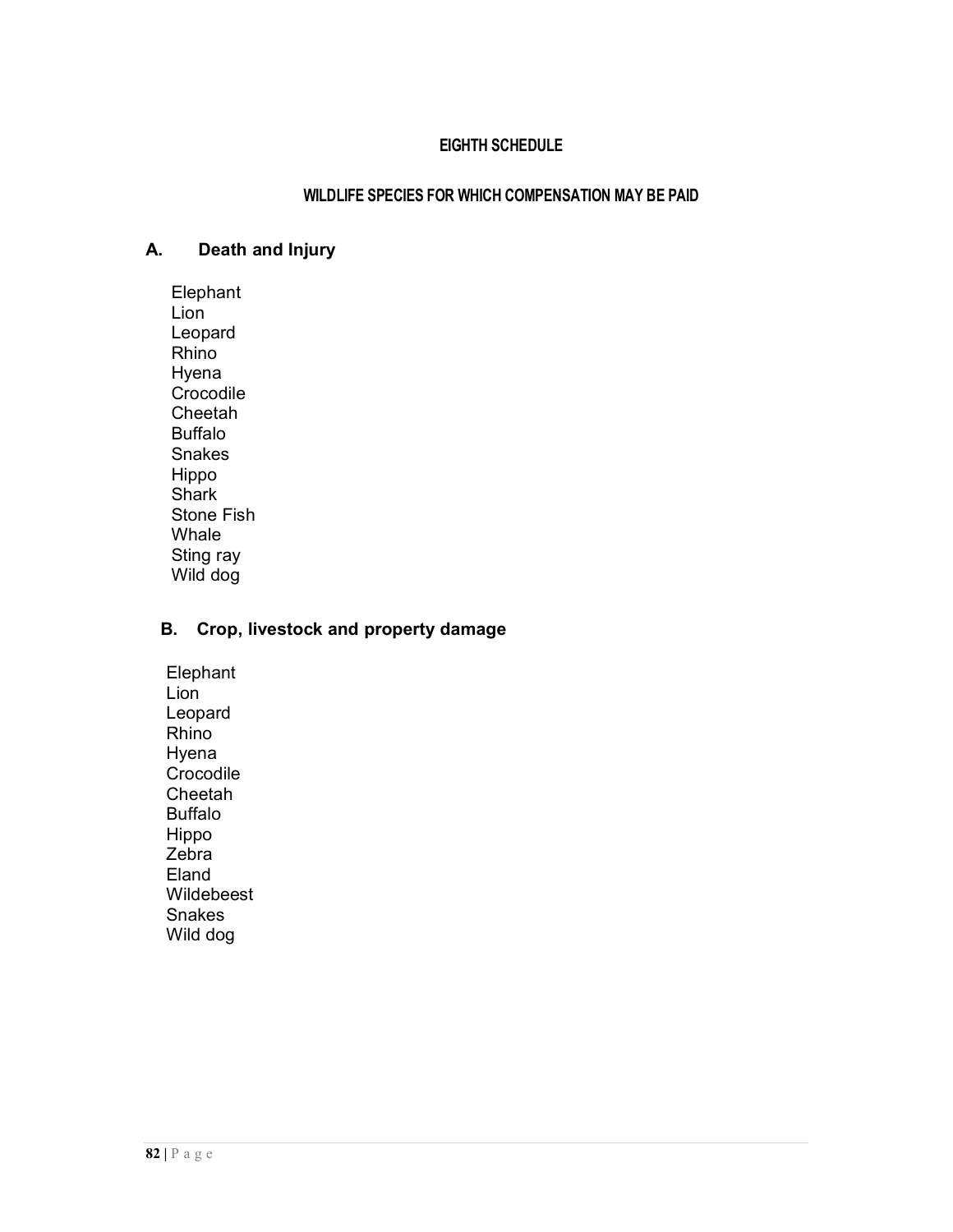## **NINTH SCHEDULE NATIONAL PARKS, NATIONAL RESERVES, COMMUNITY CONSERVATION AREAS AND SANCTUARIES**

|                | <b>Park Name</b>        | Area in Sq. Km |     | Park Name Area in Sq. Km |        |
|----------------|-------------------------|----------------|-----|--------------------------|--------|
| $1_{\cdot}$    | Tsavo East N. P.        | 11,747         | 16. | Mt. Elgon N. P           | 169    |
| 2 <sup>1</sup> | Tsavo West N. P.        | 9,065 17.      |     | Saiwa Swamp N. P.        | 2      |
| 3.             | Aberdares N. P.         | 765.7          | 18. | Ndere Island N.P.        | 42     |
| 4.             | Mt. Kenya N. P.         | 715            | 19. | Malka Mari N. P.         | 876    |
|                | 5 Lake Nakuru N. P.     | 52             | 20. | Chyulu Hills N. P.       | 736    |
| 6.             | Amboseli N. P.          | 392            | 21. | Central Island N. P.     | 5      |
| 7.             | Nairobi N. P.           | 117            | 22. | Ruma N. P.               | 120    |
| 8.             | Meru N.P.               | 870            | 23. | Arabuko N. P.            | 6      |
| 9.             | Kora N. P.              | 1,787          |     |                          |        |
|                | 10. South Island N. P.  | 39             |     | <b>Marine Parks</b>      |        |
|                | 11. Mt. Longonot N. P.  | 52             | 24. | Mombasa Marine N. P.     | 26.093 |
|                | 12. Hell's Gate N. P    | 68             | 25. | Watamu Marine N. P       | 10     |
|                | 13. Oldonyo Sabuk N. P. | 18             | 26. | Mpunguti N. P.           | 28     |
|                | 14. Marsabit N. P       | 68             | 27. | Malindi Marine N.P.      | 6      |
|                | 15. Sibiloi N. P.       | 1,570          |     |                          |        |

**National Parks (N.P)**

# **National Reserves (NR)**

| <b>Reserve Name</b>      | Area in Sq. Km | Park Name Area in Sq. Km     |       |
|--------------------------|----------------|------------------------------|-------|
| 1. Marsabit N. R.        | 1,564          | 19. Boni N. R.               | 1,339 |
| 2. South Turkana N. R.   | 1,019          | 20. Dodori N. R.             | 877   |
| 3. Nasalot N. R.         | 194            | 21 Tana River Primate N. R.  | 169   |
| 4. Losai N. R.           | 1,806          | 22. Shimba Hills N. R.       | 192   |
| 5. Shaba N. R.           | 239            | 23. Chepkitalel N. R.        | 178.2 |
| 6. Samburu N. R.         | 165            | 24. Nyambene N. R.           | 640.6 |
| 7. Buffalo Springs N. R. | 131            | 25.Mt. Kenya N. R.           | 2,124 |
| 8. Bisinadi N. R.        | 606            | 26. Tsavo Road & Railways    | 212   |
| 9. Rahole N. R.          | 1,270          | 27. Nga Ndethia              | 212   |
| 10. North Kitui N. R     | 745            | 28. Laikipia N. R.           | 165   |
| 11. Lake Bogoria N. R.   | 107            |                              |       |
| 12. Kamnarok N. R.       | 87.7           |                              |       |
| 13. Kerio Valley N. R.   | 66             | <b>Marine Reserves</b>       |       |
| 14. Kakamega N. R.       | 44.7           |                              |       |
| 15. Masai Mara N. R.     | 1,510          | 29. Malindi Marine N. R.     | 213   |
| 16. South Kitui N. R.    | 1,133          | 30. Watamu Marine N. R       | 32    |
| 17. Mwea N. R.           | 68             | 31. Mombasa Marine N. R.     | 200   |
| 18. Arawale N. R.        | 533            | 32. Mpunguti Marine N. R.    | 11    |
|                          |                | 33. Kiunga Marine N. R.      | 250   |
|                          |                | 34. Diani-Chale Marine N. R. | 165   |

## **National Sanctuary (NS)**

| 1. Maralal N.S. $(Km^2)$ |      | 3. Ondago Swamp (ha)   | 24.8 |
|--------------------------|------|------------------------|------|
| 2. Lake Simbi (Ha)       | 41.7 | 4. Kisumu Impala N. S. | 0.34 |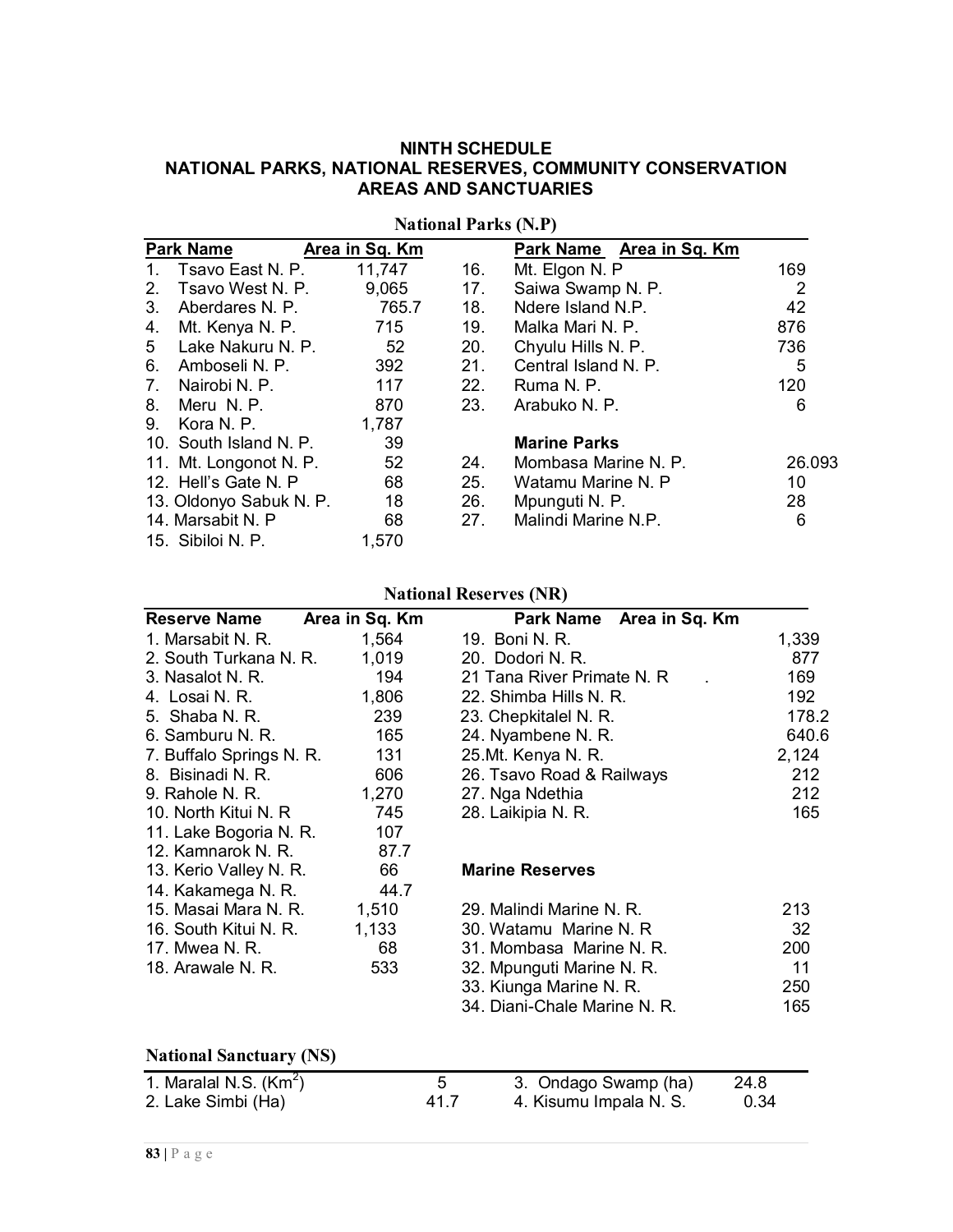### **TENTH SCHEDULE LICENCING**

## PART 1 – CONSUMPTIVE WILDLIFE UTILISATION

#### **General**

(1) In considering the license application for consumptive wildlife utilization, the Authority shall have regard to the material considerations which include:

(a) an integrated land use plan of the area;

(b) the need to protect fragile environmental resources, ecosystems and habitats;

(c) an environmental impact assessment licence issued under the Environmental Management and Coordination Act, No. 8 of 1999; and

(d) a recommendation from the Service and the regional wildlife conservation area committee whose area of jurisdiction falls wholly or partially within the region.

(2) After considering an application made under this section and all matters appearing relevant thereto, the Authority may grant to the applicant the licence or variation applied for or may refuse such grant, and may attach to any licence so granted such conditions as the Authority may deem expedient.

(3) Every licence shall expire on the 31st December of the year in respect of which it is issued or on the date specified in the licence.

### Live Sale

(4) The Cabinet Secretary may, on recommendation of the Authority after consultation with the Service, grant sale of live animals in game farming operations: Provided that such sale of live animals shall be done under the supervision of the Service and in consultation with the respective regional wildlife conservation area committee.

### Cropping

(5) Subject to the rules and regulations made under this section, the Cabinet Secretary may, on recommendation of the Authority after consultation with the Service, grant cropping to be undertaken in game farming and ranching operations where applicable: Provided that cropping shall not be done in contravention of the provisions of this Act or be in conflict with the long term goal of wildlife conservation and management.

### **Culling**

(6) The Cabinet Secretary may, on recommendation of the Authority, authorize culling of wildlife in a wildlife conservation area as a management tool: Provided that such culling shall be done by or under the supervision of the Service.

#### Maintaining records

(7) The Authority shall keep record of wildlife trophies from the cropping and culling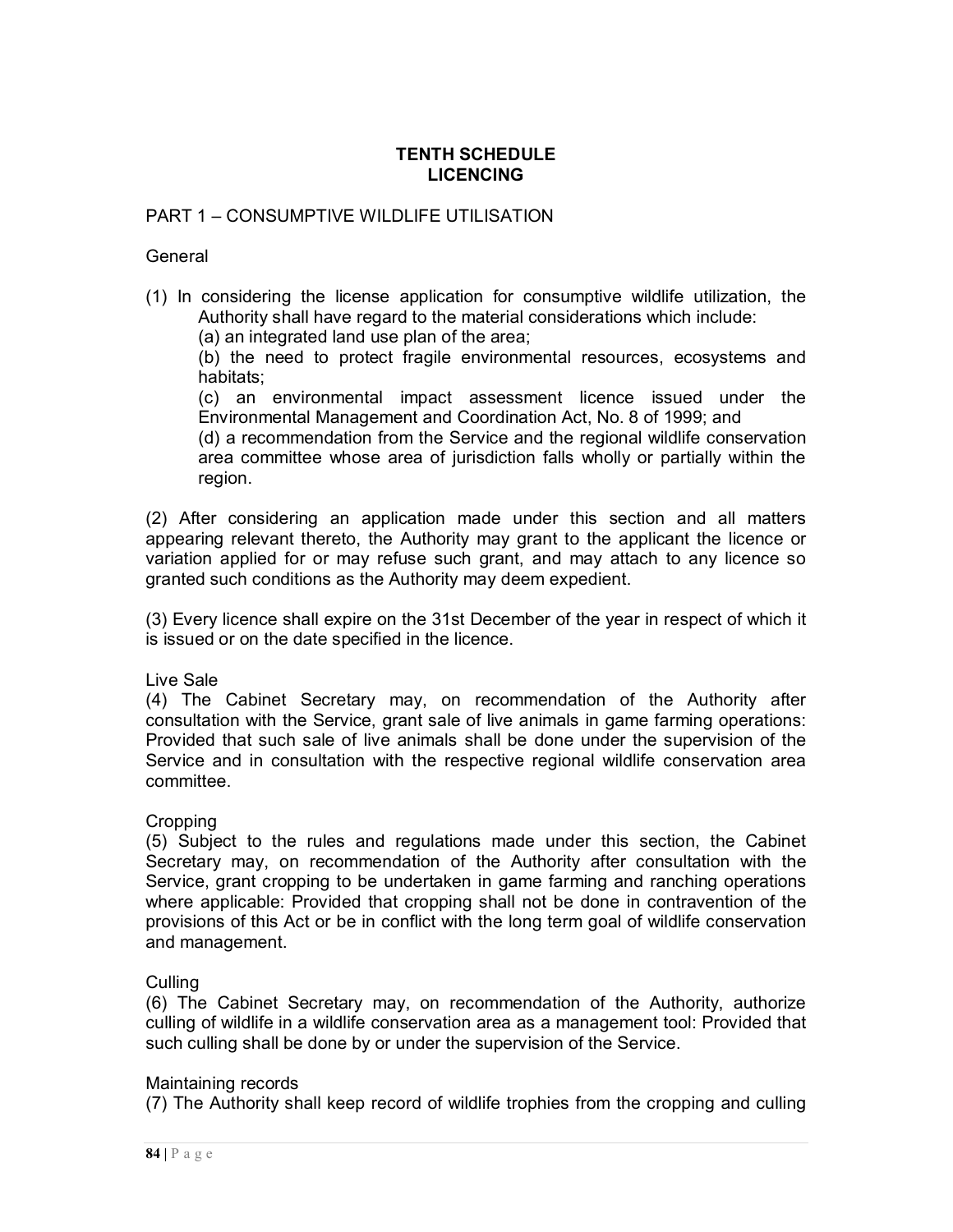operations to mitigate against poaching and illegal trade in wildlife trophies.

#### Processing trophies

(8) The Authority may, on recommendation of the Service, authorize local processing and sale of wildlife trophies from the cropping activities under the supervision of the Service.

#### Donating wildlife

(9) The Cabinet Secretary may, on recommendation of the Authority and approval by resolution of the National Assembly, donate wildlife as a gift to another state for noncommercial purposes.

#### Sport Hunting

(10) Sport hunting is prohibited and any person engaging in sport hunting or any other recreational hunting will be committing an offence and is liable on conviction to a fine or to imprisonment for a term or to both such fine and imprisonment.

#### Subsistence Hunting

(11) Hunting for the purposes of subsistence or facilitating the trade in wildlife products, particularly the bushmeat trade, is prohibited and any person engaging in such activity will be committing an offence and is liable on conviction to a fine or to imprisonment for a term or to both such fine and imprisonment.

### PART 2 – DEALING IN TROPHIES

- (1) A trophy dealer's license may be issued in respect of certain classes of trophy only, as may be endorsed on the license, and the holder thereof shall not deal in trophies other than those so endorsed.
- (2) A trophy dealer's licence shall not be transferable, and no person other than the person to whom it is issued shall make use of such licence
- (3) A trophy dealer's license shall be valid for one year from the date at which it is issued, provided that the Authority may forthwith cancel the license of any trophy dealer convicted of an offence under this Act

### PART 3 – PRESCRIPTION

(1) The Cabinet Secretary may, on recommendation of the Authority after consultation with the Service, by notice in the Gazette, prescribe standards, guidelines and rules as are necessary and appropriate to carry out the purposes of this schedule.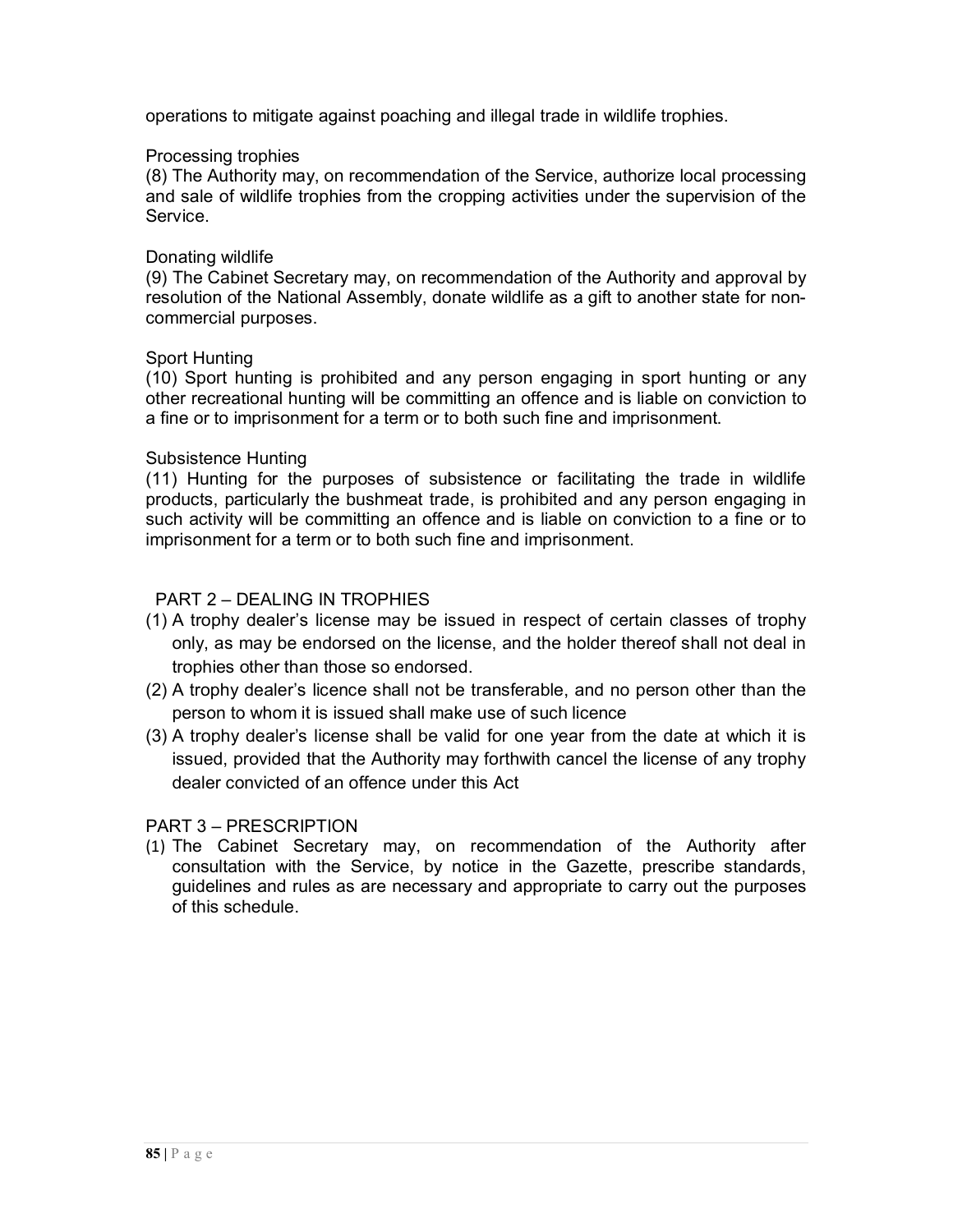### **ELEVENTH SCHEDULE MANAGEMENT PLANS**

### PART 1 – GENERAL

- (1) A management plan is the instrument in which all the ingredients for active management are described, in particular which organizations will undertake what responsibilities and what actions are intended to achieve what ends. However, despite being a primary tool, management plans often go unused because of a failure to see management plans as a dynamic working document requiring annual updates and because of a tendency to be over elaborate.
- (2) The level of planning should be tailored to the capacities of the agencies and communities involved. Management planning should be a practical tool – one that can be created in simple form and built upon over time, using progress reports.
- (3) A management plan process includes the production of an annual compliance report and a 5 year third-party management report.
- (4) It must also be recognized that excessive non-consumptive use can be detrimental to wildlife conservation and management

#### PART 2 – PLANNING FRAMEWORK

- (1) The following are information that should be included as a minimum:
	- a legal description of the area covered (whether national, provincial, local or some other designation). A "legal" description may include or officially recognize customary land boundaries and/or natural boundaries (e.g. rivers, river basins, mountain ranges, etc.);
	- a brief statement of the wildlife management goals and objectives;
	- $\bullet$  the time period for which the plan is valid:
	- $\bullet$  the species covered by the plan;
	- a description of habitat types, amounts, and plant composition (where
	- possible);
	- A description of the activities being undertaken;
	- A report detailing the participation of neighbouring communities in the preparation of the plan;
	- A description of the anticipated benefits and beneficiaries
- (2) As the complexity of the protected area increases in terms of size, habitats, species, proposed activities, then the following incremental information should be included for non-consumptive utilization:
	- the provision of zones and the management objectives for each zone
	- the identification of tourist carrying capacities
	- the quality targets to be met in terms of price and volume
	- the provision of tourist management regulations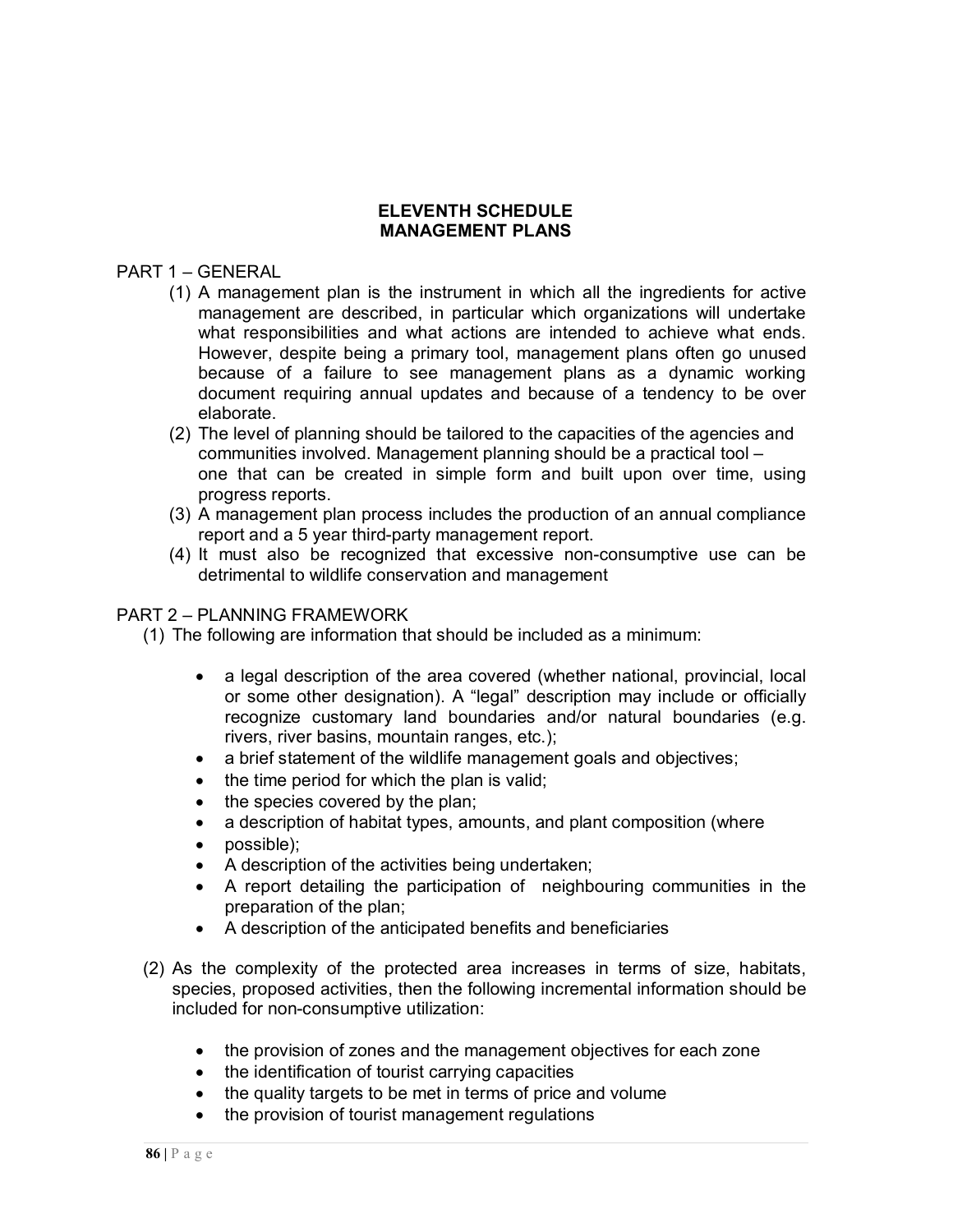- the provisions for the management of habitats and species (particularly important in 'closed' ecosystems
- the management of migratory species
- the identification of key breeding areas
- the management of potential conflict with neighboring communities
- the scale and location of any infrastructural development
- the monitoring to be undertaken and its frequency
- Any relevant historical information
- (3) And for consumptive utilization, the following information should be additionally included:
	- data on historical wildlife culling, cropping, hunting, where such information is available;
	- an approved method for determining sustainable off take levels;
	- proof of compliance with Schedule 10 and any other legal requirement set out in this Act;

# PART 3 – SPECIFIC REQUIREMENTS

## *Management of national parks*

- (1) The Service shall, in consultation with the regional wildlife conservation area committees, manage, control and maintain all national parks and national reserves under its management.
- (2) The Service shall produce a management plan for all national parks and national reserves under its management. These management plans, which will be gazetted by the Cabinet Secretary, will regulate what development is to be allowed. No development can be approved in the absence of a management plan.
- (3) Within a national park; national reserve or sanctuary managed by the Service, the Trustees may, subject to the management plan:-
	- (a) reserve or set aside any portion of the park as a breeding and critical foraging habitat for wildlife or as nurseries for vegetation;
	- (b) authorize the construction of such roads, bridges, airfields, buildings, sanitary facilities and fences, the provision of such water supplies, and the carrying out of such other works as may be necessary for the purposes of the park;
	- (c) authorize snorkeling, diving and other marine related recreational activities;
	- (d) let sites for the erection of hotels or other accommodation for visitors to the park,
	- (e) set aside camping areas; and
	- (f) erect accommodation facilities within the parks:

Provided that nothing in any document connected with the letting shall be construed as in any manner abridging the overall control of the park, reserve or sanctuary by the Service, or as preventing the Director from giving directions as to the manner in which the premises concerned shall be managed in the interest of the long term conservation of wildlife resources.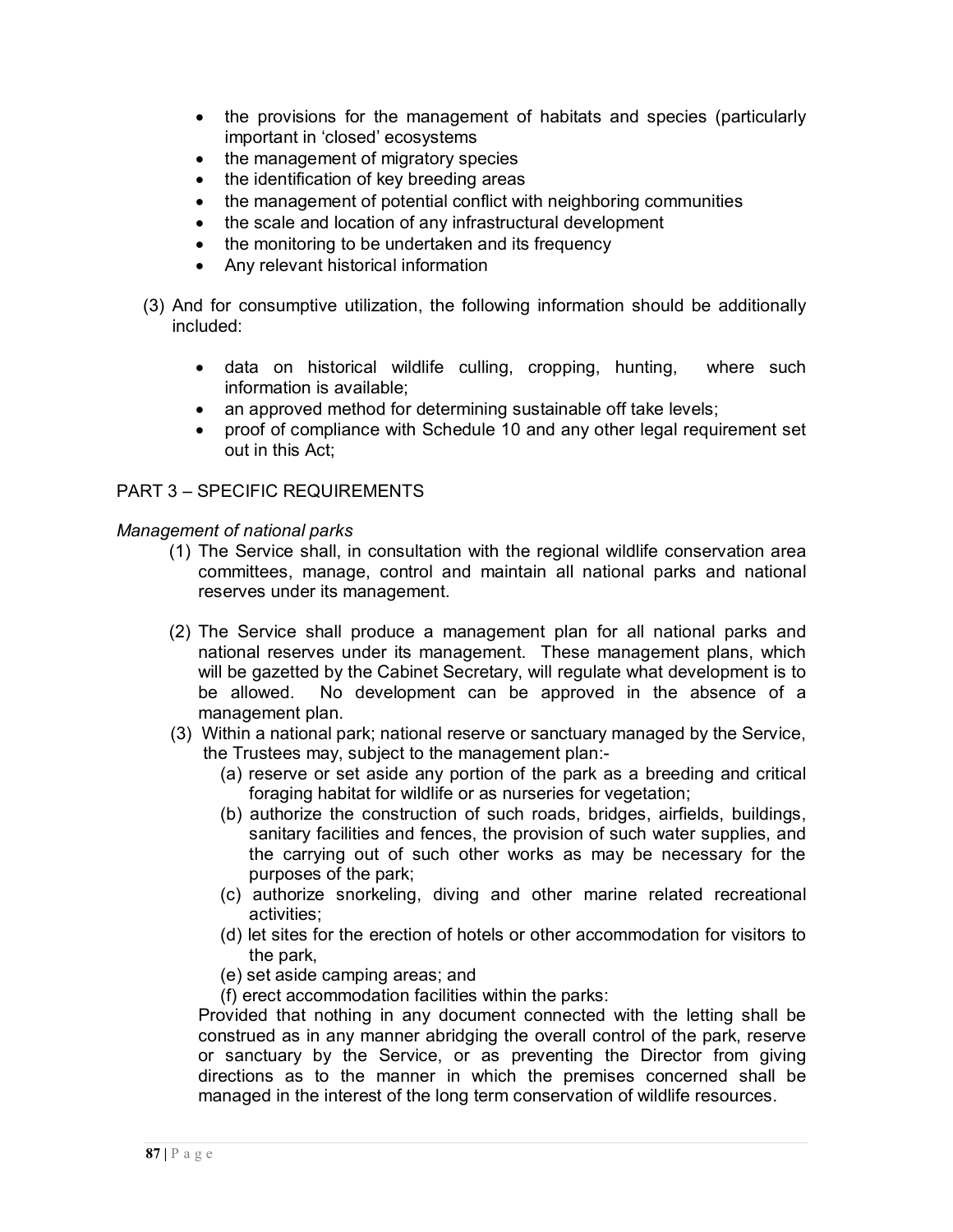(4) The Cabinet Secretary may, with the recommendation from the Service, by notice in the Gazette, publish rules to regulate and govern activities to be undertaken in the national parks, reserves and sanctuaries managed by the Service.

 (5) Subject to the provisions of this Act, the Director may from time to time, by notice in the Gazette, prescribe the amount of fees payable for entry and activities in the national parks, reserves and sanctuaries managed by the Service.

### *Management of wildlife conservancies and sanctuaries*

- (1) An individual land owner, group of land owners or a community shall, on the advice of the Service and in collaboration with the regional wildlife conservation area committees, manage, control and maintain a wildlife conservancy and/or sanctuary.
- (2) The owners shall undertake the development of a management plan as guided by part 2 of this schedule. By mutual agreement, these management plans may be gazette by the Director of the Service.
- (3) Within a wildlife conservancy or sanctuary, the owners may, with the approval of the Authority and subject to the management plan:-
	- (a) reserve or set aside any portion of the wildlife conservancy or sanctuary as a breeding place for animals or as nurseries for vegetation;
	- (b) authorize the construction of such roads, bridges, airfields, buildings and fences, the provision of such water supplies, and the carrying out of such other works as may be necessary for the purposes of the wildlife conservancy or sanctuary; or
	- (c) let sites for the erection of hotels or other accommodation for visitors to the wildlife conservancy or sanctuary
	- (d) set aside camping areas; or
	- (e) erect accommodation facilities within the wildlife conservancy or sanctuary.

Provided that nothing in any document connected with the letting shall be construed as in any manner abridging the overall control of the wildlife conservancy or sanctuary by the land owners, or as preventing the Authority from giving directions as to the manner in which the premises concerned shall be managed in the interest of the long term conservation of wildlife resources.

- (4) The individual land owner, group of landowners or a community may, with the approval of the Authority enter into a partnership or management agreement with a suitably qualified agent on mutually agreed terms for the management of the wildlife conservancy or sanctuary.
- (5) The Cabinet Secretary may, on recommendation of the Service, by notice in the Gazette, publish rules to regulate and govern activities to be undertaken in wildlife conservancy and sanctuary.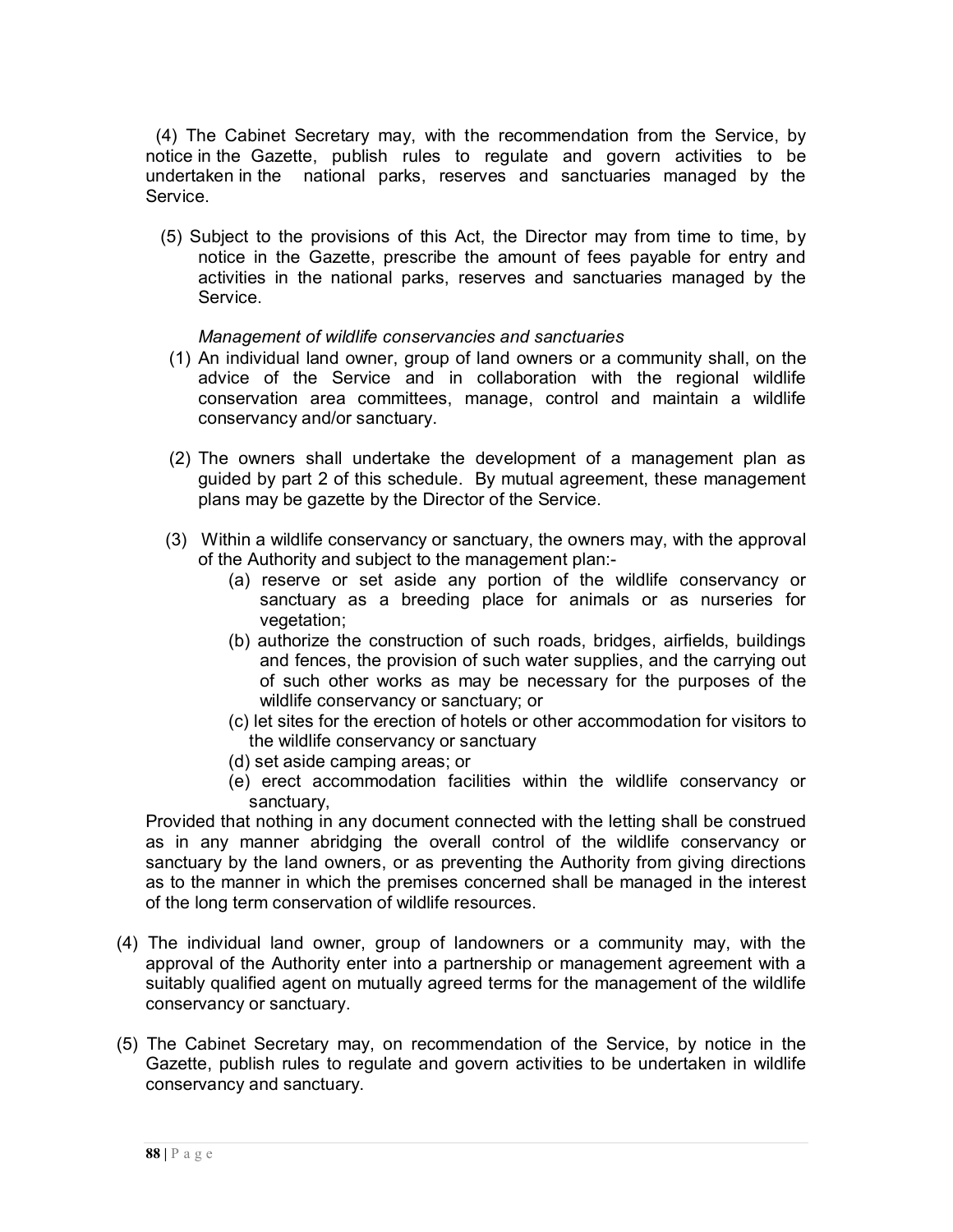(6)Subject to the provisions of this Act, an individual landowner, group of land owners or a community may, from time to time, prescribe the amount of fees payable for entry and activities in the wildlife conservancy or sanctuary under their management.

Twelfth Schedule

Benefit Sharing

Part 1 - Protected Areas under Service management

Benefit Generation

- 1. The Service shall charge entry fees for persons and vehicles visiting the protected area in the following manner.
	- (a) Such fees shall cover a 24hour period.

(b) Such fees shall be charged by Non-resident, Resident and Citizen categories as well as by vehicle size categories. (c) The fee rates shall be set by the Service periodically, in consultation with stakeholders and gazetted by the Cabinet Secretary.

(d) Such fees will be clearly visible to the public at all protected area entrances.

### Benefit allocation

2. The service may use such fees as follows:

2.1 To defray the costs of managing the protected areas under their authority.

2.2 To develop a programme for assisting Community Projects. This programme can include supplementation of facilities in regard to

- Education
- Health
- Social Services
- Mitigation of human/wildlife conflict
- Conservation initiatives

2.3To purchase or pay a fair rent, where corridors are agreed on community or private land, that facilitate the dispersal of wildlife from Service managed protected areas. However, in the case of communities, they should be legally constituted to ensure fair and equitable distribution.

2.4 With the approval of the Cabinet Secretary, to pay a licence fee to pastoralist communities, who facilitate the sharing of their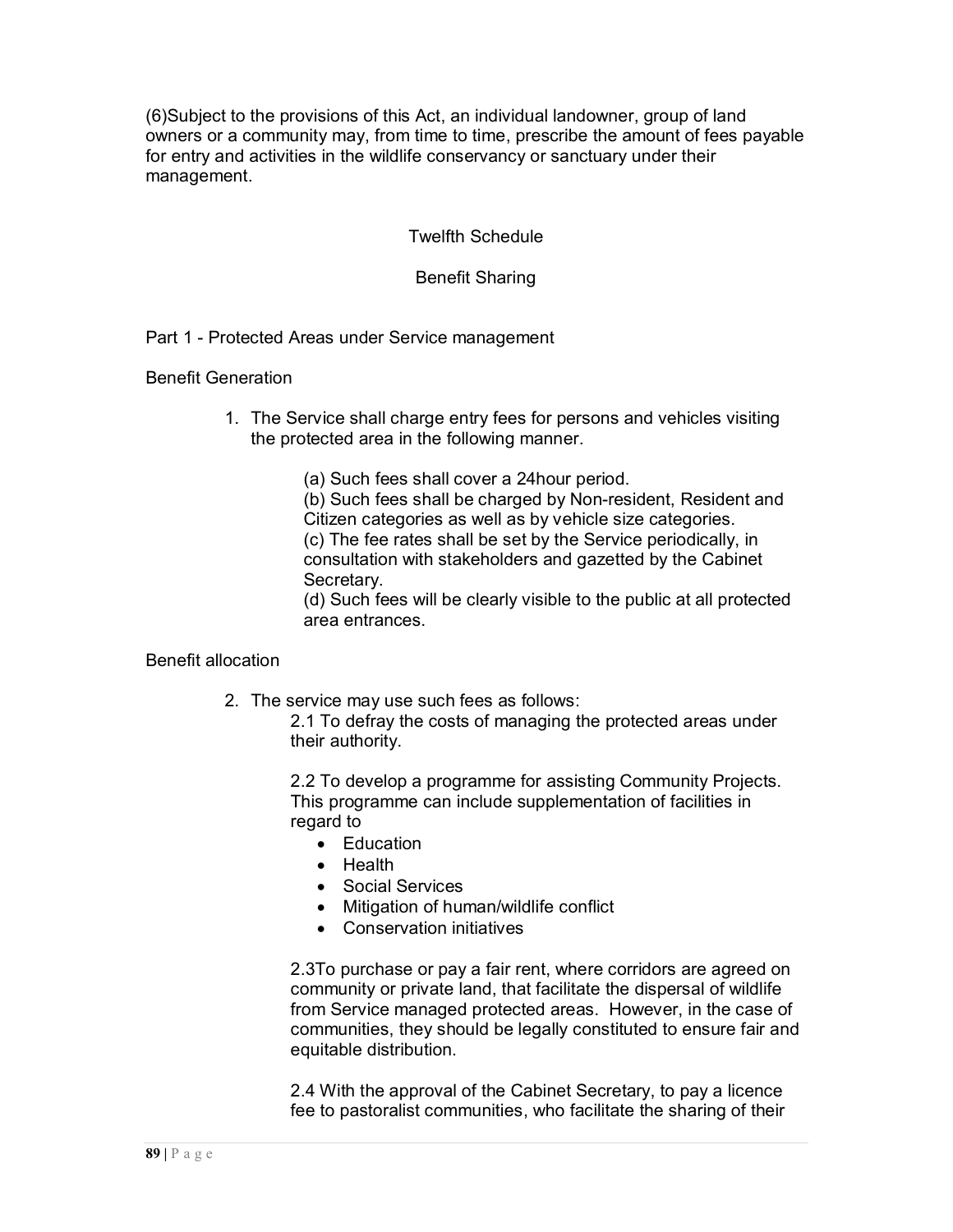grazing lands with wildlife and agree that arable agriculture will not be undertaken.

2.5 With the approval of the Cabinet Secretary, to pay a licence fee to farmers who agree to allocate their land to facilitate wildlife grazing and browsing.

## Benefit Opportunities

- 3. Where tourism facilities are provided for under a management plan, adjacent to protected areas, the adjacent communities should be provided the opportunity to participate in the tourism enterprise.
- 4. Where communities require a professional partnership to undertake such tourism ventures, then the Service should ensure equitable sharing of rents and profits. The Service shall provide guidelines for this purpose.

Payment for Environmental Services

- 5. Where protected area land under Service management contributes to national environmental services, the Service shall negotiate a charge with the Institutions or Agencies benefitting from the resource. Where neighbouring communities contribute to the maintenance of the environmental service, the charge will be shared between the Service and the Community.
- 6. Such environmental services shall include:
	- Water supply
	- Biodiversity quality
	- Carbon trade
	- Geothermal energy
	- Wind energy
	- Solar energy

Part 2 – Areas registered under Article 21.

### Private Land

- 7. Entry fees for persons and vehicles and where appropriate, accommodation fees may be charged. In charging such fees, the duration, and any differentiation between categories of citizenship, residency and vehicle type must be clearly set out and made available to all visitors
- 8. Where such land is applied to facilitating wildlife corridors, a fair annual rent shall be paid by the Service, who will maintain funds for such purposes.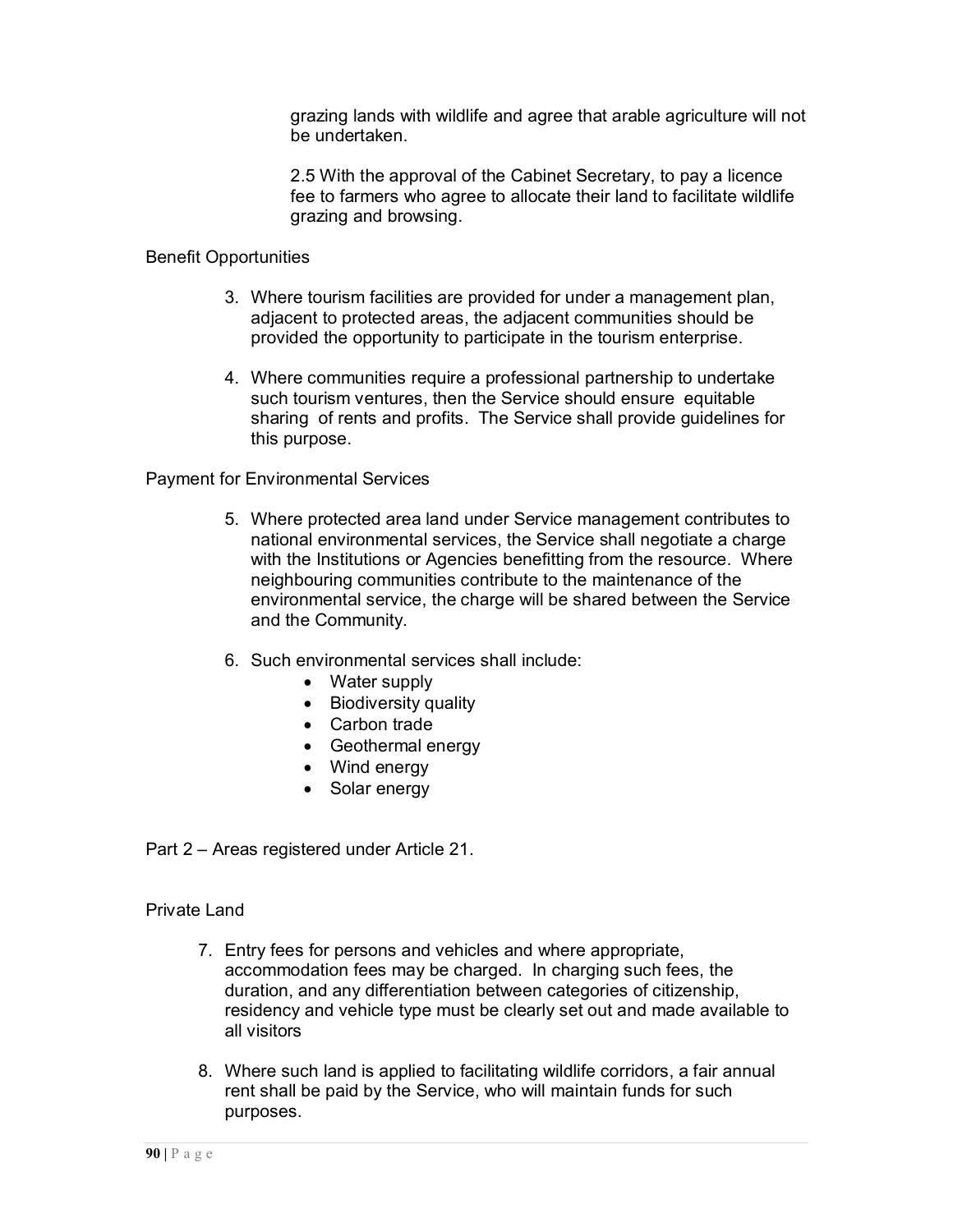9. Where such land contributes to national environmental services, the Service shall negotiate with the Institutions or Agencies benefitting from the resource, a charge that will be passed onto the registered management. The categories listed under (6) will apply

### Community Land

- 10.Entry fees for persons and vehicles and where appropriate, accommodation fees may be charged. In charging such fees, the duration, and any differentiation between categories of citizenship, residency and vehicle type must be clearly set out and made available to all visitors. However, in the case of communities, they should be legally constituted to ensure fair and equitable distribution.
- 11. Where communities require a professional partnership to undertake tourism ventures, then the Service should ensure that there is equity in the relationship in relation to rents and profit sharing. The Service shall provide guidelines for this purpose.
- 12. Where such land is applied to facilitating wildlife corridors, a fair annual rent shall be paid by the Service, who will maintain funds for such purposes.
- 13.Where such land contributes to national environmental services, the Service shall negotiate with the Institutions or Agencies benefitting from the resource, a charge that will be passed onto the registered management. The categories listed under (6) will apply.

### **Thirteenth Schedule**

### **Penalties**

The following fines and terms of imprisonment shall be applied upon conviction for an offence committed under this Act.

*1. Offences relating to sport hunting (Article 37)*

Fine – not less than two million shillings Imprisonment – not less than seven years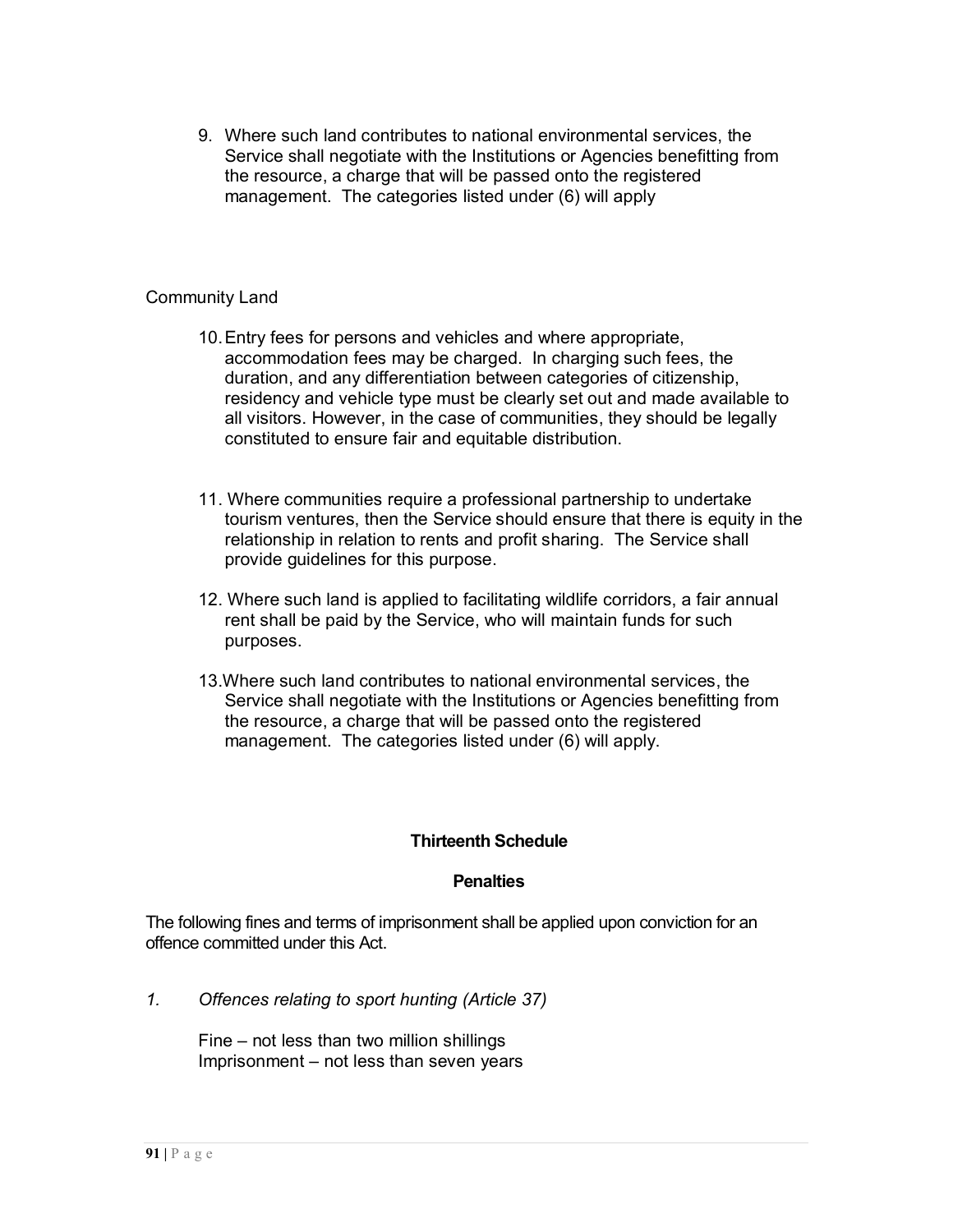*2. Offences relating to subsistence hunting (Article 38)*

Fine – not less than two hundred thousand shillings Imprisonment – not less than two years

*3. Offences relating to Government trophies (article 41)*

Fine – not less than five hundred thousand shillings Imprisonment – not less than three years

*4. Offences relating to control of invasive species (article 56)*

Fine – not less than one hundred thousand shillings Imprisonment – not less than six months

*5. Offences relating to trade in endangered species (article 57)*

Fine – not less than five hundred thousand shillings Imprisonment – not less than twelve months

*6. Offences relating to issuance of permits (article 58)*

Fine – not less than five hundred thousand shillings Imprisonment – not less than six months

*7. Offences relating to bioprospecting (article 66)*

Fine – not less than five hundred thousand shillings Imprisonment – not less than six months

*8. Offences relating to management plans (article 83)*

Fine – not less than one hundred thousand shillings Imprisonment – not less than two years

*9. Offences relating to pollution (article 84)*

Fine – not less than five hundred thousand shillings Imprisonment – not less than five years

*10. Offences relating to conservation orders and easements (article 85)*

Fine – not less than three hundred thousand shillings